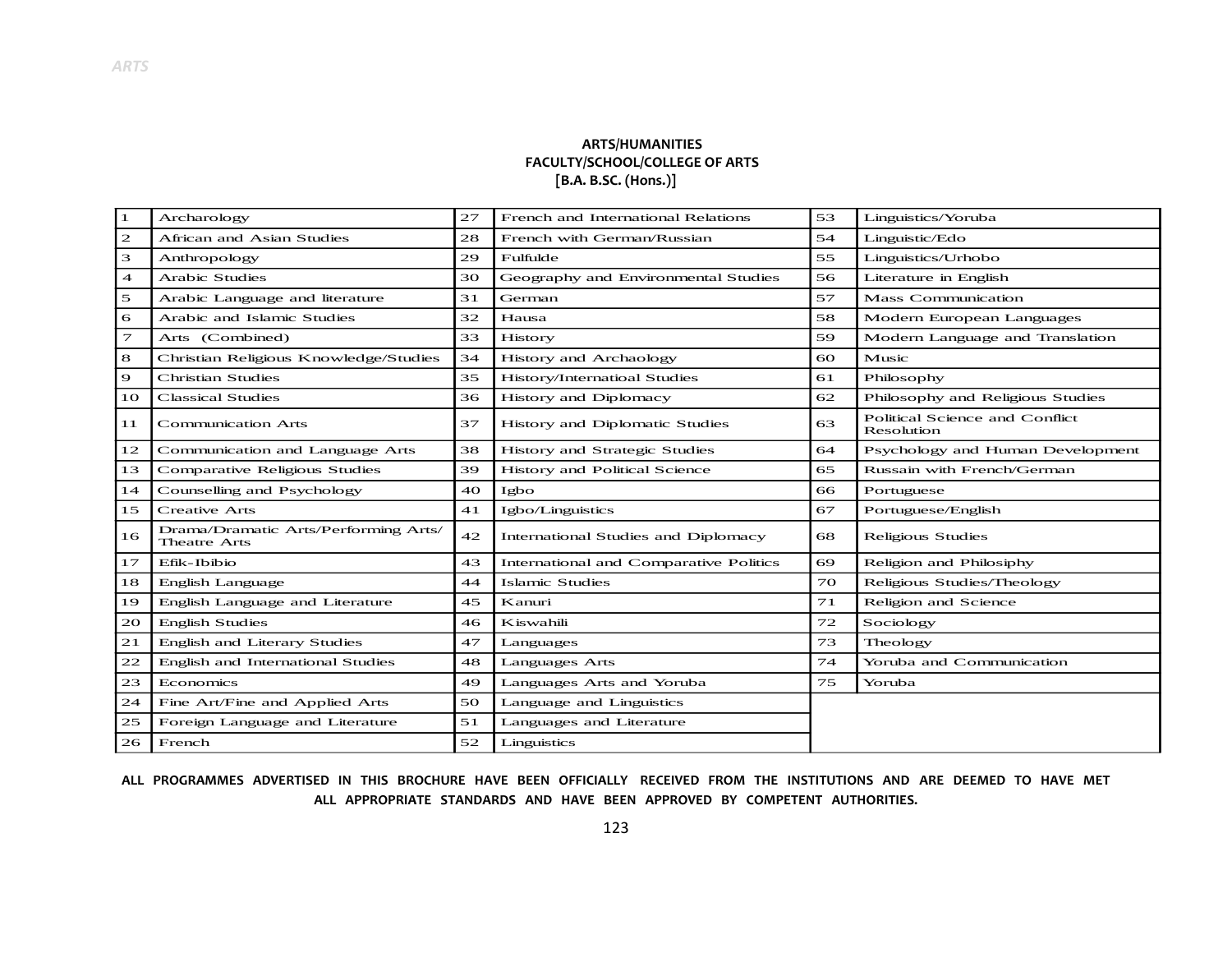| <b>COURSE/DEGREE AWARDING</b>                                 | <b>REQUIREMENTS</b>                                       |                                                                                               |                                                          | SPECIAL CONSIDERATION (WAIVER) REMARKS                                                                                                                                                                                                                                     |  |
|---------------------------------------------------------------|-----------------------------------------------------------|-----------------------------------------------------------------------------------------------|----------------------------------------------------------|----------------------------------------------------------------------------------------------------------------------------------------------------------------------------------------------------------------------------------------------------------------------------|--|
| <b>INSTITUTIONS</b>                                           |                                                           |                                                                                               | <b>UTME SUBJECTS</b>                                     |                                                                                                                                                                                                                                                                            |  |
|                                                               | <b>DIRECT ENTRY</b>                                       | <b>UTME</b>                                                                                   |                                                          |                                                                                                                                                                                                                                                                            |  |
| <b>ART (COMBINED HONOURS):</b><br><b>BAYERO</b><br><b>UNN</b> | Two 'A' level passes in<br>the subjects to be<br>combined | Five SSCE credit passes to<br>include English Language<br>and the subjects to be<br>combined. | The subjects to be<br>combined and one<br>other subject. | <b>DIRECT ENTRY:</b><br>(i)<br>UNN accepts:<br>(a)<br>NCE/National Diploma at merit level and above in<br>the subjects to be combined in addition to UTME<br>requirement.<br>Two A' level passes in subject to be combined all<br>(b)<br>in addition to UTME requirements. |  |
| <b>ARABIC STUDIES:</b>                                        | Two 'A' level passes in                                   | Five SSCE credit passes in                                                                    | Arabic and<br>Two                                        | <b>DIRECT ENTRY:</b>                                                                                                                                                                                                                                                       |  |
| ABU                                                           | Arabic and any other                                      | English Language, Arabic                                                                      | subjects from Arts                                       | (i)<br>ABU accepts:                                                                                                                                                                                                                                                        |  |
| <b>ABUJA</b>                                                  | Art subject.                                              | and three other relevant<br>subjects.                                                         | and/or<br>Social<br>Sciences.                            | (a)<br>NCE in Arabic with a minimum of Merit Pass.<br>General English/Use of English at NCE satisfies' O'<br>(b)                                                                                                                                                           |  |
| AL-HIKMAH                                                     |                                                           |                                                                                               |                                                          | level English requirement.                                                                                                                                                                                                                                                 |  |
| YOSU                                                          |                                                           |                                                                                               |                                                          | LASU accepts<br>(ii)                                                                                                                                                                                                                                                       |  |
| <b>BASU</b>                                                   |                                                           |                                                                                               |                                                          | Two 'A' Level Passes in Arabic and any other Arts<br>(a)                                                                                                                                                                                                                   |  |
| <b>BAYERO</b>                                                 |                                                           |                                                                                               |                                                          | subject plus five other related Arts subject at GCE<br>'O' Level or SSCE Examinations                                                                                                                                                                                      |  |
| <b>FOUNTAIN</b>                                               |                                                           |                                                                                               |                                                          | Holders of Certificate issued by recognized Arabic<br>(b)                                                                                                                                                                                                                  |  |
| <b>FED-KASHERE</b>                                            |                                                           |                                                                                               |                                                          | Institution who may not have written Arabic at                                                                                                                                                                                                                             |  |
| FED-GASHUA                                                    |                                                           |                                                                                               |                                                          | SSCE/GCE 'O' Level will be considered for admission                                                                                                                                                                                                                        |  |
| <b>FED-GUSAU</b>                                              |                                                           |                                                                                               |                                                          | subject to the fulfillment of other entry                                                                                                                                                                                                                                  |  |
| <b>ILORIN</b>                                                 |                                                           |                                                                                               |                                                          | requirements NCE (Arabic) at Merit level is also<br>acceptable.                                                                                                                                                                                                            |  |
| <b>SLUK</b>                                                   |                                                           |                                                                                               |                                                          | ILORIN accepts NCE (merit) in Arabic or Social<br>(v)                                                                                                                                                                                                                      |  |
| JOS                                                           |                                                           |                                                                                               |                                                          | Science subject.                                                                                                                                                                                                                                                           |  |
| KASU                                                          |                                                           |                                                                                               |                                                          | ILORIN Considers candidates who do not offer<br>(vi)                                                                                                                                                                                                                       |  |
| AL-QALAM                                                      |                                                           |                                                                                               |                                                          | Arabic at UTME but meet UTME entry requirements<br>may be admitted into 100 level.                                                                                                                                                                                         |  |
| <b>KWASU</b>                                                  |                                                           |                                                                                               |                                                          | KWASU accepts IJMB, Cambridge and NCE and SISC.<br>(vii)                                                                                                                                                                                                                   |  |
| LAPAI                                                         |                                                           |                                                                                               |                                                          | SOSU and IBADAN accept NCE (merit) in Arabic and<br>(viii)                                                                                                                                                                                                                 |  |
| LASU                                                          |                                                           |                                                                                               |                                                          | other Arts or Social Science subjects.<br>ABUJA accepts a minimum of 10 points in NCE or<br>(ix)                                                                                                                                                                           |  |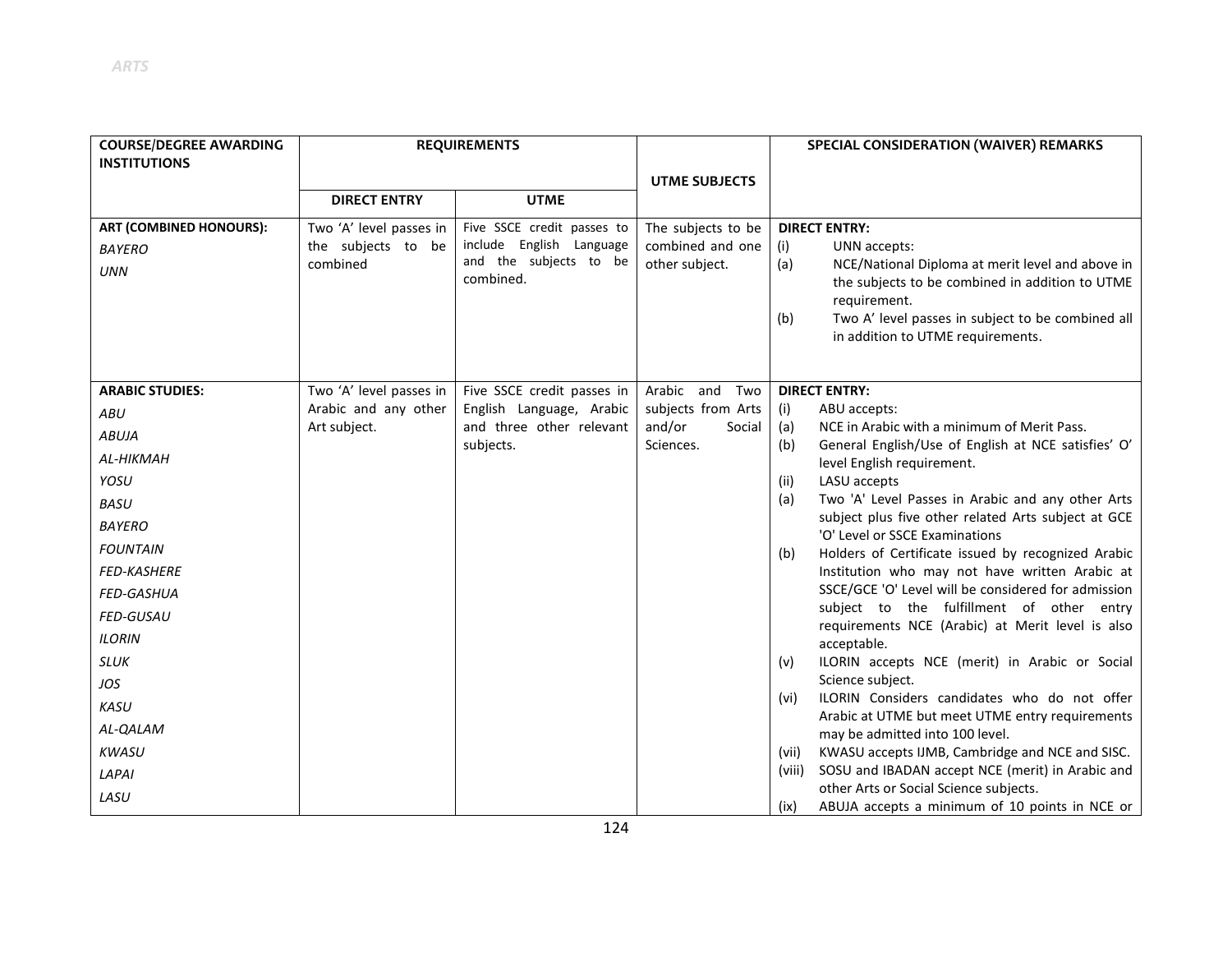| <b>COURSE/DEGREE AWARDING</b>   | <b>REQUIREMENTS</b> |             |                      | SPECIAL CONSIDERATION (WAIVER) REMARKS                                                                                                                                                                                                                                                                                                                                                                                                                                                                                              |  |
|---------------------------------|---------------------|-------------|----------------------|-------------------------------------------------------------------------------------------------------------------------------------------------------------------------------------------------------------------------------------------------------------------------------------------------------------------------------------------------------------------------------------------------------------------------------------------------------------------------------------------------------------------------------------|--|
| <b>INSTITUTIONS</b>             |                     |             |                      |                                                                                                                                                                                                                                                                                                                                                                                                                                                                                                                                     |  |
|                                 |                     |             | <b>UTME SUBJECTS</b> |                                                                                                                                                                                                                                                                                                                                                                                                                                                                                                                                     |  |
|                                 | <b>DIRECT ENTRY</b> | <b>UTME</b> |                      |                                                                                                                                                                                                                                                                                                                                                                                                                                                                                                                                     |  |
| <b>MAIDUGURI</b>                |                     |             |                      | Upper credit in National Diploma in addition to 'O'                                                                                                                                                                                                                                                                                                                                                                                                                                                                                 |  |
| NASARAWA                        |                     |             |                      | Level requirements.                                                                                                                                                                                                                                                                                                                                                                                                                                                                                                                 |  |
| <b>NORTHWEST</b>                |                     |             |                      |                                                                                                                                                                                                                                                                                                                                                                                                                                                                                                                                     |  |
| SOSU                            |                     |             |                      | UTME:                                                                                                                                                                                                                                                                                                                                                                                                                                                                                                                               |  |
| <b>SUMMIT</b><br>UDU            |                     |             |                      | LASU accepts Islamic Studies in lieu of Arabic or<br>(i)<br>accepts candidates who indicate interest in Foreign                                                                                                                                                                                                                                                                                                                                                                                                                     |  |
| <b>UMYUK</b>                    |                     |             |                      | Language learning and possess basic knowledge or<br>Arabic may be admitted.                                                                                                                                                                                                                                                                                                                                                                                                                                                         |  |
|                                 |                     |             |                      | UDU accept pass in English Language, NCE General<br>(ii)<br>English and a certificate in High Muslim Certificate.                                                                                                                                                                                                                                                                                                                                                                                                                   |  |
| <b>ARABIC LANGUAGE</b><br>CAILS |                     |             |                      | LASU accepts Certificate from recognized Arabic<br>(iii)<br>Institution who might have not written Arabic at<br>SSCE 'O' level.<br>IBADAN requires 5 'O' level credit passes at one<br>(iv)<br>sitting or 6 'O' level credit passes at two (2) sittings<br>to include English Language, Arabic Studies and 3 or<br>4 other subjects in Arts/Social Science.<br>ILORIN accepts any other subject in lieu of Arabic.<br>(v)<br>UMYUK requires five credit passes at SSCE or<br>(vi)<br>equivalent including English Language, Arabic, |  |
|                                 |                     |             |                      | Islamic Studies and two other relevant Arts\Social<br>Science courses and a pass in Mathematics.                                                                                                                                                                                                                                                                                                                                                                                                                                    |  |
|                                 |                     |             |                      | KASU and UMYUK may accept Higher Islamic<br>(vii)<br>Studies or Senior Islamic Studies Results.                                                                                                                                                                                                                                                                                                                                                                                                                                     |  |
|                                 |                     |             |                      | KWASU requires credit passes in English, Arabic,<br>(viii)<br>IRS, plus any other two Arts subjects. A certificate<br>from a recognized Arabic school will be acceptable<br>in lieu of O' level Arabic                                                                                                                                                                                                                                                                                                                              |  |
|                                 |                     |             |                      | <b>UTME SUBJECTS</b>                                                                                                                                                                                                                                                                                                                                                                                                                                                                                                                |  |
|                                 |                     |             |                      | (i)<br>KWASU requires two other Art subjects.                                                                                                                                                                                                                                                                                                                                                                                                                                                                                       |  |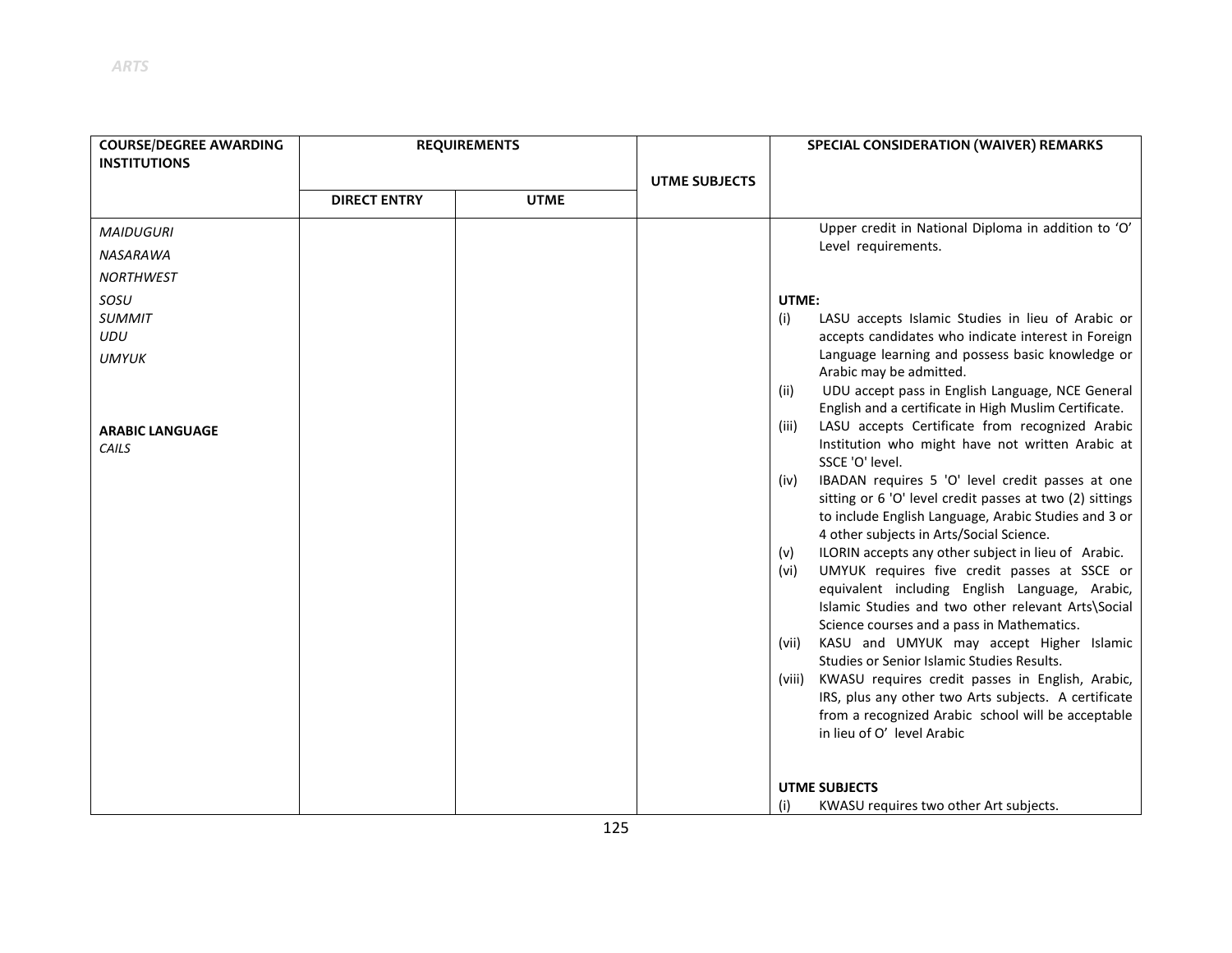| <b>COURSE/DEGREE AWARDING</b><br><b>INSTITUTIONS</b>                           | <b>REQUIREMENTS</b>                                            |                                                      |                                          | SPECIAL CONSIDERATION (WAIVER) REMARKS                                                                                                                    |
|--------------------------------------------------------------------------------|----------------------------------------------------------------|------------------------------------------------------|------------------------------------------|-----------------------------------------------------------------------------------------------------------------------------------------------------------|
|                                                                                |                                                                |                                                      | <b>UTME SUBJECTS</b>                     |                                                                                                                                                           |
|                                                                                | <b>DIRECT ENTRY</b>                                            | <b>UTME</b>                                          |                                          |                                                                                                                                                           |
| <b>ARABIC LANGUAGE AND</b><br><b>LITERATURE</b><br><b>IBADAN</b><br><b>KSU</b> | (i) Two 'A' level passes<br>the<br>relevant<br>in<br>subjects. | Same as in Arabic Studies.                           | Same as in Arabic<br>Studies.            | <b>DIRECT ENTRY</b><br>IBADAN requires two 'A' Level passes in Arabic and<br>(i)<br>any other Arts or Social; Science subjects                            |
|                                                                                |                                                                |                                                      |                                          | U.T.M.E<br>KSU requires five SSCE credit passes in English<br>(i)<br>Language, Arabic and three other relevant subjects                                   |
| <b>ARABIC AND ISLAMIC STUDIES</b><br>YOSU<br><b>EKSU</b>                       | (I) Two 'A' level passes<br>in relevant subjects.              | Same as in Arabic Studies                            | Same as in Arabic<br><b>Studies</b>      | <b>DIRECT ENTRY</b><br>EKSU accepts two 'A' Level passes in Arabic/Islamic<br>(i)<br>Studies and one Art subjects plus UTME<br>requirements               |
|                                                                                |                                                                |                                                      |                                          | <b>UTME</b><br>EKSU requires five O level credit to include English<br>(i)<br>Language and other Art subjects and a pass in<br>Mathematics at one sitting |
|                                                                                |                                                                |                                                      |                                          | <b>UTME SUBJECTS</b><br>EKSU requires Art subjects<br>(i)                                                                                                 |
| <b>ARCHAEOLOGY:</b>                                                            | Two 'A' level passes in                                        | Five SSCE credit passes to                           | Any two subjects                         | <b>DIRECT ENTRY:</b>                                                                                                                                      |
| ABU                                                                            | Arts or Social Science                                         | include English Language.<br>and at least one of the | from Arts, Social                        | IBADAN accepts A' level passes in any two Arts<br>(i)                                                                                                     |
| <b>IBADAN:</b>                                                                 | and<br>one<br>Science<br>subject.                              | following: Science subject,                          | Science and one of<br>History, Religious | subjects.<br><b>UNN</b><br>(ii)                                                                                                                           |
| with options in: Geography,                                                    |                                                                | Religious<br>Studies,                                | Studies,                                 | Requires two 'A' level passes or at least a merit pass<br>(a)                                                                                             |
| Zoology, Botany, with options                                                  |                                                                | Geography,<br>Economics<br>and History.              | Government and<br>Geography.             | in either ND or HND or NCE plus UTME Entry<br>Requirements                                                                                                |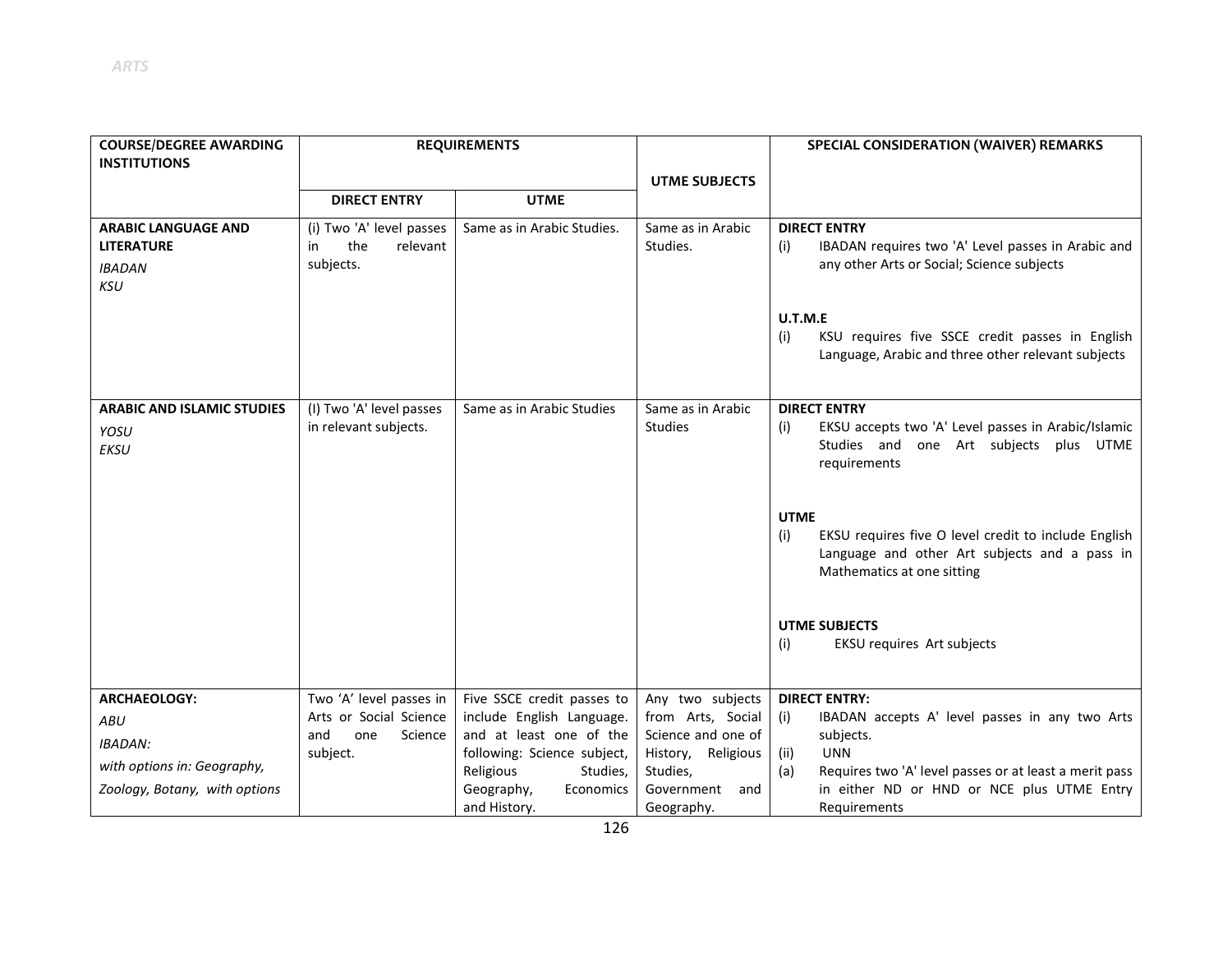| <b>COURSE/DEGREE AWARDING</b>                                                                                   | <b>REQUIREMENTS</b> |             |                      | SPECIAL CONSIDERATION (WAIVER) REMARKS                                                                                                                                                                                                                                                                                                                                                                                                                                                                                                                                                                        |  |
|-----------------------------------------------------------------------------------------------------------------|---------------------|-------------|----------------------|---------------------------------------------------------------------------------------------------------------------------------------------------------------------------------------------------------------------------------------------------------------------------------------------------------------------------------------------------------------------------------------------------------------------------------------------------------------------------------------------------------------------------------------------------------------------------------------------------------------|--|
| <b>INSTITUTIONS</b>                                                                                             |                     |             | <b>UTME SUBJECTS</b> |                                                                                                                                                                                                                                                                                                                                                                                                                                                                                                                                                                                                               |  |
|                                                                                                                 | <b>DIRECT ENTRY</b> | <b>UTME</b> |                      |                                                                                                                                                                                                                                                                                                                                                                                                                                                                                                                                                                                                               |  |
| in: Geography, Zoology,<br>Botany, Geology, History,<br>Classics, Religious Studies<br><b>JOS</b><br><b>UNN</b> |                     |             |                      | Candidates combining Archaeology with Science/<br>(b)<br>Social Sciences must satisfy the requirements in the<br>respective programmes/Departments.<br>ABU accepts<br>(iii)<br>Two 'A' level papers in Science/Arts/Social Science<br>(a)<br>at IJMB/NCE.<br>General English/Use of English at NCE satisfies' O'<br>(b)<br>level English requirement.<br>JOS accepts NCE (Merit) or ND (Lower credit).<br>(iv)<br>UTME.:<br>UNN requires five O'level credit pass to include<br>(i)<br>English Language and any Science subjects as well<br>as a pass in Mathematics at WASC or GCE O/L or its<br>equivalent. |  |
|                                                                                                                 |                     |             |                      | IBADAN requires five 'O' level subjects at one<br>(ii)<br>sitting or 6 'O' level subjects at two sittings to<br>include English Language, History, Lit-In-English,<br>Government, Geography, Religious<br>Studies,<br>Economics, Biology, Hausa/Igbo/Yoruba.<br>ABU requires credit passes to include English<br>(iii)<br>Language and other Science, Arts or Social Science<br>subjects.<br>JOS requires five credit passes to include English<br>(iv)<br>Language, History/Government, geography and any<br>Social Science/Arts subjects.<br><b>UTME. SUBJCTS</b>                                           |  |
|                                                                                                                 |                     |             |                      | ABU requires History or Government and two other                                                                                                                                                                                                                                                                                                                                                                                                                                                                                                                                                              |  |
|                                                                                                                 |                     |             |                      | (i)<br>subjects from Arts/Social Science or any three<br>Science subjects.                                                                                                                                                                                                                                                                                                                                                                                                                                                                                                                                    |  |
|                                                                                                                 |                     |             |                      | (ii)<br>UNN accepts any three (3) subjects.                                                                                                                                                                                                                                                                                                                                                                                                                                                                                                                                                                   |  |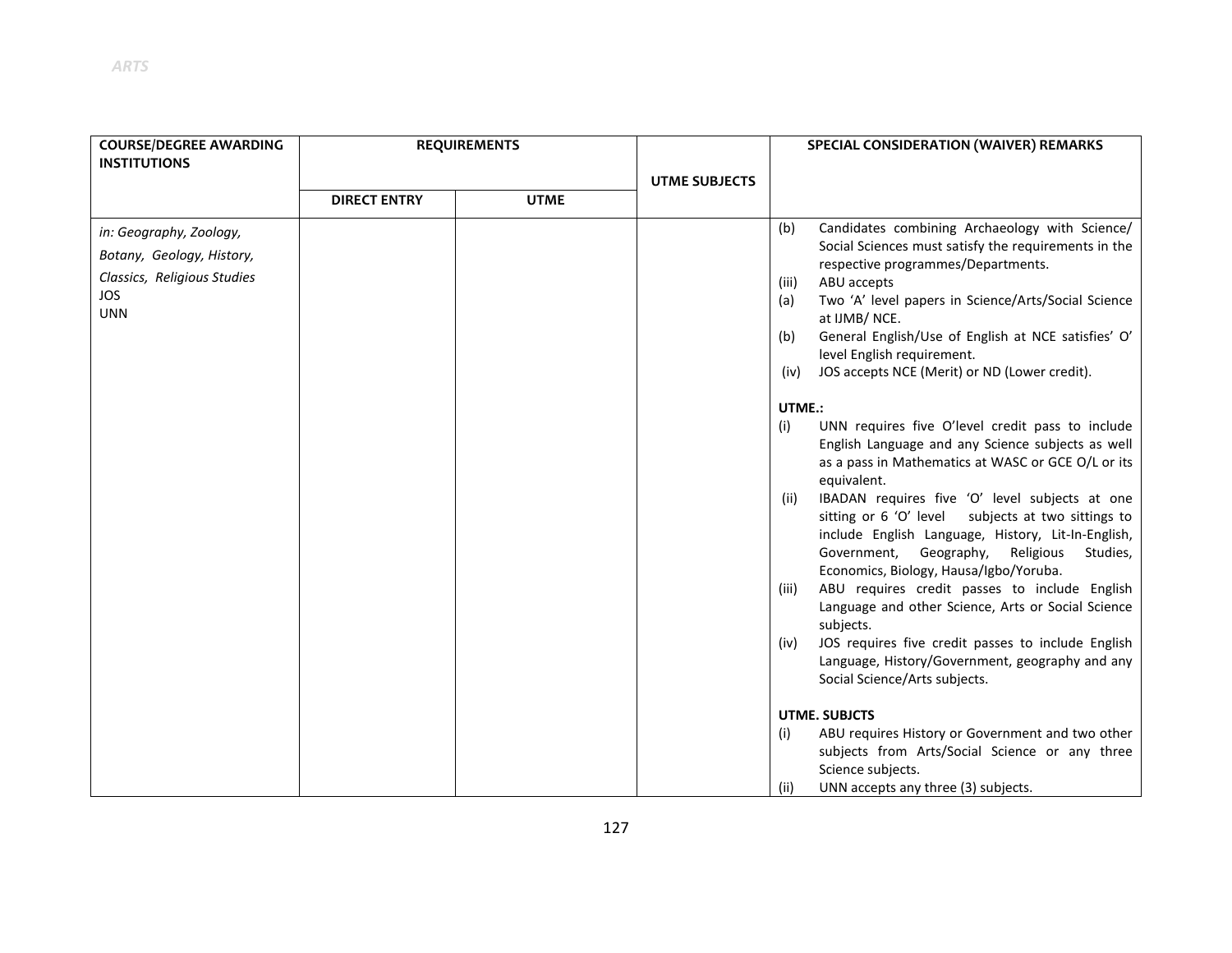| <b>UTME SUBJECTS</b><br><b>UTME</b><br><b>DIRECT ENTRY</b><br><b>CLASSICAL STUDIES:</b><br>(i) Two 'A' level passes<br>Five 'O' level Credits at one<br>English Language,<br><b>IBADAN</b><br>sitting or Six 'O' level<br>including Lit-In-<br>Literature in<br>Credit at two sittings to<br>English or History.<br>English or History<br>include English Language,<br>and any other<br>Literature in English or<br>(ii) NCE in relevant<br>two subjects.<br>History, one Arts or Social<br>subjects<br>Science subjects and any<br>other subjects<br>'А'<br>Five SSCE credit passes in<br>Two Arts subjects<br><b>DIRECT ENTRY:</b><br><b>CHRISTIAN RELIGIOUS</b><br>level<br>Two<br>passes/NCE to include<br>English Language, CRK and<br>including Christian<br><b>KNOWLEDGE/STUDIES</b><br>(i)<br>Christian<br>Religious<br>three<br>other<br>relevant<br>Religious<br><b>Studies</b><br><b>ABUJA</b><br>Studies/Religious<br>subjects.<br>Knowledge<br>(iii)<br>and<br>ВАВСОСК<br>Studies.<br>any other subject.<br>requirements.<br><b>BASU</b><br>(v)<br>LASU accepts:<br>BIU<br>(a)<br><b>BOWEN</b><br>CALEB<br><b>ECWA</b><br>EKSU<br>sittings.<br>(b)<br><b>FED-KASHERE</b><br><b>FED-NDUFU</b><br>English Language.<br>GSU<br>NASARAWA accepts NCE CRS not below Merit.<br>(vi)<br>(vii) KWASU accepts IJMB, Cambridge and NCE.<br>JOS<br><b>KASU</b><br><b>KSU</b> | <b>COURSE/DEGREE AWARDING</b><br><b>INSTITUTIONS</b> | <b>REQUIREMENTS</b> |  | SPECIAL CONSIDERATION (WAIVER) REMARKS                                                                                                                                                                                                                                                                                                                                                                                                                                                                                                                                                                                              |
|--------------------------------------------------------------------------------------------------------------------------------------------------------------------------------------------------------------------------------------------------------------------------------------------------------------------------------------------------------------------------------------------------------------------------------------------------------------------------------------------------------------------------------------------------------------------------------------------------------------------------------------------------------------------------------------------------------------------------------------------------------------------------------------------------------------------------------------------------------------------------------------------------------------------------------------------------------------------------------------------------------------------------------------------------------------------------------------------------------------------------------------------------------------------------------------------------------------------------------------------------------------------------------------------------------------------------------------------------------------------------------|------------------------------------------------------|---------------------|--|-------------------------------------------------------------------------------------------------------------------------------------------------------------------------------------------------------------------------------------------------------------------------------------------------------------------------------------------------------------------------------------------------------------------------------------------------------------------------------------------------------------------------------------------------------------------------------------------------------------------------------------|
|                                                                                                                                                                                                                                                                                                                                                                                                                                                                                                                                                                                                                                                                                                                                                                                                                                                                                                                                                                                                                                                                                                                                                                                                                                                                                                                                                                                |                                                      |                     |  |                                                                                                                                                                                                                                                                                                                                                                                                                                                                                                                                                                                                                                     |
|                                                                                                                                                                                                                                                                                                                                                                                                                                                                                                                                                                                                                                                                                                                                                                                                                                                                                                                                                                                                                                                                                                                                                                                                                                                                                                                                                                                |                                                      |                     |  |                                                                                                                                                                                                                                                                                                                                                                                                                                                                                                                                                                                                                                     |
|                                                                                                                                                                                                                                                                                                                                                                                                                                                                                                                                                                                                                                                                                                                                                                                                                                                                                                                                                                                                                                                                                                                                                                                                                                                                                                                                                                                |                                                      |                     |  |                                                                                                                                                                                                                                                                                                                                                                                                                                                                                                                                                                                                                                     |
| LASU<br><b>NASARAWA</b><br>UTME.                                                                                                                                                                                                                                                                                                                                                                                                                                                                                                                                                                                                                                                                                                                                                                                                                                                                                                                                                                                                                                                                                                                                                                                                                                                                                                                                               |                                                      |                     |  | AJAYI and IBADAN accept NCE (merit) in Religious<br>LASU and OOU also require fulfillment of UTME<br>two Advanced Level Passes, including Bible/Christian<br>Religious Knowledge or Religious Studies at not more<br>than two sittings, plus five 'O' Level credit passes at<br>GCE Ordinary Level or its equivalent, which must<br>include English Language at not more than two<br>NCE with at least Merit Passes in CRS and five (5)<br>credit passes in other relevant subject including<br>(viii) ABUJA accepts a minimum of 10 points in NCE or<br>Upper credit in National Diploma in addition to 'O'<br>Level requirements. |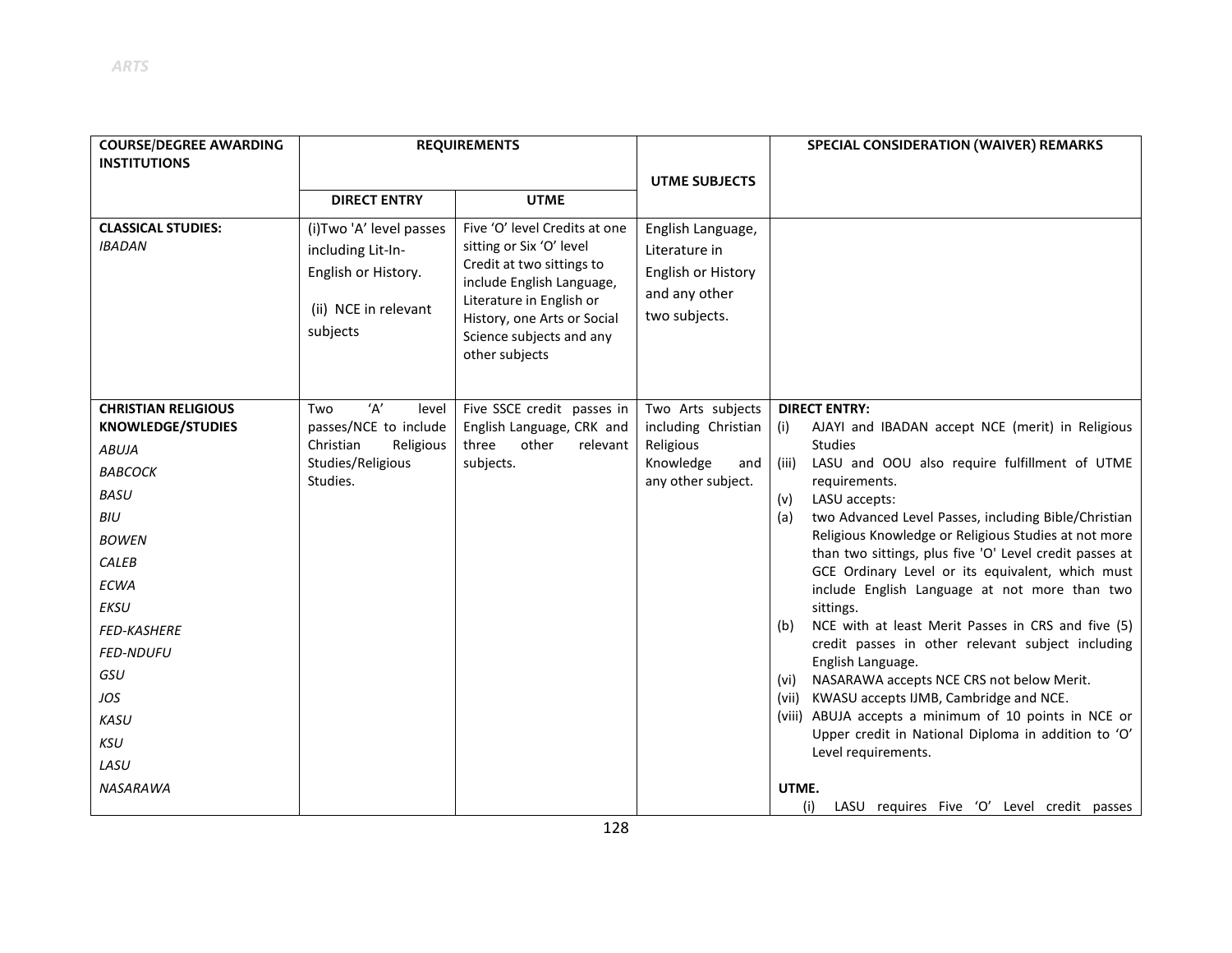| <b>COURSE/DEGREE AWARDING</b><br><b>REQUIREMENTS</b><br><b>INSTITUTIONS</b> |                          |                                                          |                      | SPECIAL CONSIDERATION (WAIVER) REMARKS                                                                                  |
|-----------------------------------------------------------------------------|--------------------------|----------------------------------------------------------|----------------------|-------------------------------------------------------------------------------------------------------------------------|
|                                                                             |                          |                                                          | <b>UTME SUBJECTS</b> |                                                                                                                         |
|                                                                             | <b>DIRECT ENTRY</b>      | <b>UTME</b>                                              |                      |                                                                                                                         |
| OOU                                                                         |                          |                                                          |                      | including English Language.                                                                                             |
| <b>TSUJ</b>                                                                 |                          |                                                          |                      | IBADAN requires 5 or 6 'O' level credit passes at<br>(ii)<br>one/two sittings to include English Language, CRK          |
| <b>UNIHEZ</b>                                                               |                          |                                                          |                      | and any other subject in Arts or Social Science.                                                                        |
|                                                                             |                          |                                                          |                      | KASU accepts only subjects from Arts or Social<br>(iii)                                                                 |
|                                                                             |                          |                                                          |                      | Science.                                                                                                                |
| <b>CHRISTIAN STUDIES</b>                                                    |                          |                                                          |                      | EKSU requires only Arts subjects.<br>(v)                                                                                |
| <b>AJAYI</b><br><b>ILORIN</b>                                               |                          |                                                          |                      | (vi) TSUJ accepts a pass in Mathematics.                                                                                |
| <b>KWASU</b>                                                                |                          |                                                          |                      |                                                                                                                         |
|                                                                             |                          |                                                          |                      | <b>UTME SUBJECTS:</b>                                                                                                   |
|                                                                             |                          |                                                          |                      | KWASU accepts any three Arts or Social Science<br>(i)                                                                   |
|                                                                             |                          |                                                          |                      | subjects.                                                                                                               |
| <b>FINE ART/FINE AND</b>                                                    | (i) Two 'A' level passes | Five SSCE credit passes to                               | Fine Art and two     | <b>DIRECT ENTRY</b>                                                                                                     |
| <b>APPLIED ARTS:</b>                                                        | in Art or Fine Art and   | include English Language                                 | other Arts subjects  | (i)<br>MAIDUGURI accepts NCE with Fine/Creative Art                                                                     |
| <b>DELSU</b>                                                                | any other subject.       | and Fine Art.                                            | or Social Science    | (Major)                                                                                                                 |
| <b>BENIN</b>                                                                | (ii) ND (Upper Credit)   | For holders of NTC, the<br>relevant subjects could be    | subject.             | BENIN requires at least 'A' level passes in GCE or HSC<br>(iii)<br>in Fine Arts and any other subject, the subject must |
| <b>FED-NDUFU</b>                                                            | HND (Lower credit)       | Wood<br>General<br>work,                                 |                      | include Literature in English. It accepts ND Upper                                                                      |
| <b>UNN</b>                                                                  | from<br>recognised       | Building/Engineering                                     |                      | Credit level pass or HND lower Credit level pass in                                                                     |
| <b>NDU</b>                                                                  | institutions.            | Drawing, Introduction to                                 |                      | Fine Arts subject from recognised institution.                                                                          |
|                                                                             |                          | <b>Building</b><br>Construction;                         |                      | (iv) UYO accepts ND (Upper credit), HND (lower credit)                                                                  |
|                                                                             |                          | Decorative Painting; Spray                               |                      | and NCE with merit pass in relevant field plus UTME                                                                     |
|                                                                             |                          | Painting, Linig, Sign and<br>Design;<br>Wall<br>hanging, |                      | requirements.<br>UNN requires:<br>(v)                                                                                   |
| <b>CREATIVE ARTS</b>                                                        |                          | Colour<br>Mixing/Matching                                |                      | Three GCE A' level passes in Fine Arts or Technical<br>(a)                                                              |
| LAGOS                                                                       |                          | and<br>Glazing;<br>Printing                              |                      | Drawing plus UTME requirements.                                                                                         |
| <b>MAIDUGURI</b><br>PHC                                                     |                          | Machine<br>Origination;                                  |                      | HND holders with an average of B grade with UTME<br>(b)                                                                 |
| <b>UNN</b>                                                                  |                          | Finishing;<br>Printing and                               |                      | requirement into 300 level.                                                                                             |
|                                                                             |                          | General Metal Work, Basic                                |                      | ND/NCE at merit level with UTME requirements.<br>(c)                                                                    |
|                                                                             |                          | Electricity,<br>Spinning,                                |                      | Candidates would be interviewed.<br>(d)                                                                                 |
|                                                                             |                          | Weaving, Surface Design                                  |                      | LAGOS accepts HND/ND at distinction level in<br>(vi)                                                                    |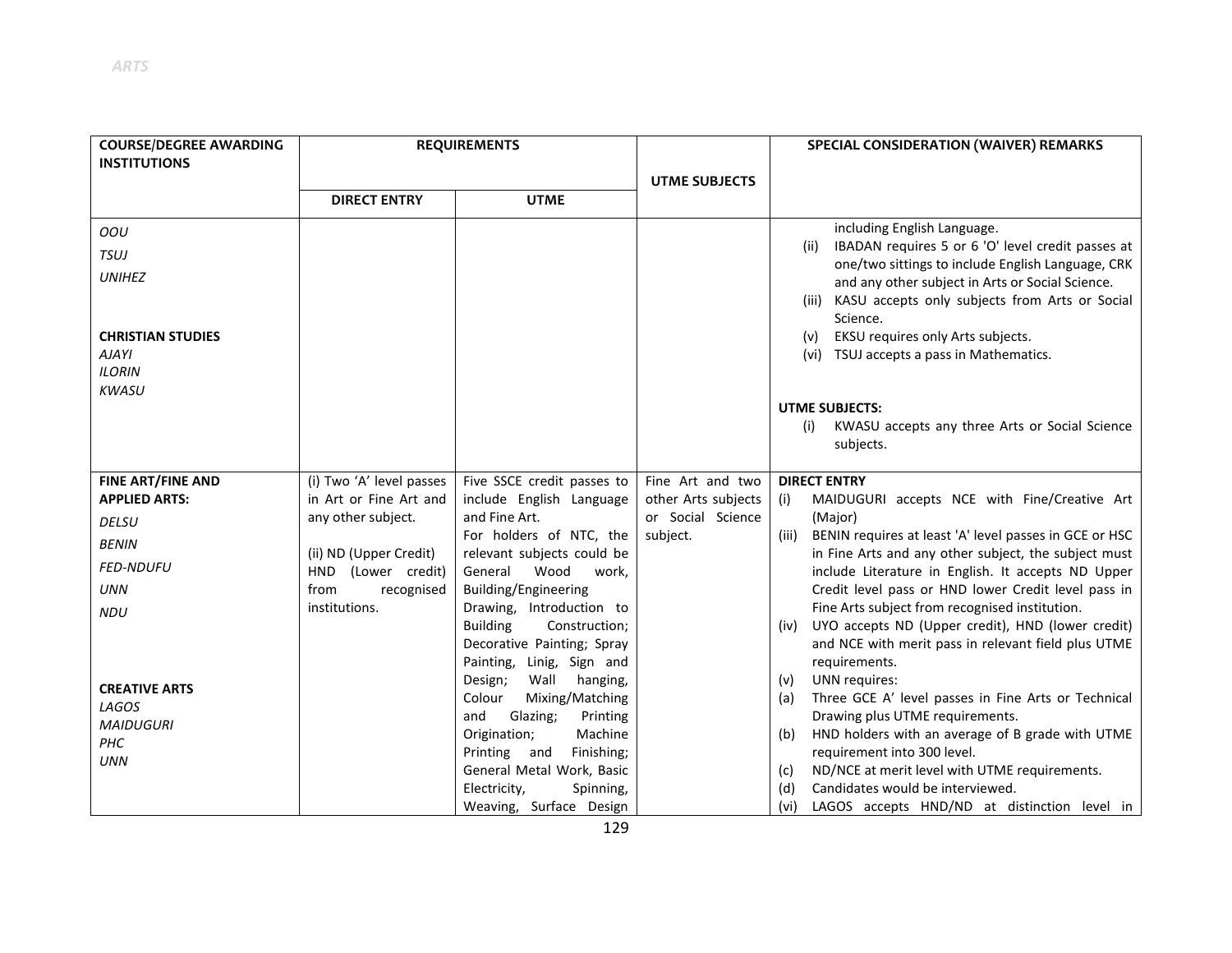| <b>COURSE/DEGREE AWARDING</b>   |                     | <b>REQUIREMENTS</b>                |                      |       | SPECIAL CONSIDERATION (WAIVER) REMARKS                     |
|---------------------------------|---------------------|------------------------------------|----------------------|-------|------------------------------------------------------------|
| <b>INSTITUTIONS</b>             |                     |                                    |                      |       |                                                            |
|                                 |                     |                                    | <b>UTME SUBJECTS</b> |       |                                                            |
|                                 | <b>DIRECT ENTRY</b> | <b>UTME</b>                        |                      |       |                                                            |
| <b>FINE ARTS AND DESIGN</b>     |                     | and Printing;<br>Bleaching,        |                      |       | Drama/Theatre and Music.                                   |
| PHC                             |                     | Finishing;<br><b>Dyeing</b><br>and |                      |       | (vii) NDU requires a pass in English Literature at the     |
|                                 |                     | Graphic Design; Graphic            |                      |       | Advanced level GCE, or at the Principal level in the       |
|                                 |                     | For holders of NTC, the            |                      |       | HSC exams or merit at the NCE, and in at least one         |
|                                 |                     | relevant subjects could be         |                      |       | other Arts subject, Fine and Industrial Arts or Theatre    |
| <b>CREATIVE AND VISUAL ARTS</b> |                     | Wood<br>General<br>work,           |                      |       | Arts.                                                      |
| <b>FED-LAFIA</b>                |                     | Building/Engineering               |                      |       |                                                            |
|                                 |                     | Drawing, Introduction to           |                      | UTME. |                                                            |
|                                 |                     | <b>Building</b><br>Construction;   |                      | (i)   | BENIN accepts five 'O' level credit passes to include      |
|                                 |                     | Decorative Painting; Spray         |                      |       | English Language and one Arts subject. It also             |
| <b>ENVIRONMENTAL SCIENCE</b>    |                     | Painting, Linig, Sign and          |                      |       | accepts candidates without Fine Arts at 'O' levels.        |
| ABSU                            |                     | Design;<br>Wall<br>hanging,        |                      | (ii)  | ABSU accepts a pass in English Language provided           |
|                                 |                     | Colour<br>Mixing/Matching          |                      |       | Fine Art is not below A3                                   |
|                                 |                     | and<br>Glazing;<br>Printing        |                      | (iii) | NDU requires five SSCE credit passes in English            |
|                                 |                     | Origination;<br>Machine            |                      |       | Language and any four of the following; Literature in      |
| <b>VISUAL AND APPLIED ARTS</b>  |                     | Printing and<br>Finishing;         |                      |       | English, Fine Arts, History, Geography, Economics          |
| <b>FED-NDUFU</b>                |                     | General Metal Work, Basic          |                      |       | and Religious Studies.                                     |
|                                 |                     | Electricity,<br>Spinning,          |                      |       | (iv) LAGOS requires Mathematics and any of Music, Fine     |
|                                 |                     | Weaving, Surface Design            |                      |       | Art or Lit-in-English and two other related subjects       |
|                                 |                     | and Printing;<br>Bleaching,        |                      |       | one of which must be an Arts subject.                      |
|                                 |                     | <b>Dyeing</b><br>and<br>Finishing; |                      |       | (vi) PHC requires three subjects from Literature in        |
|                                 |                     | Graphic Design; Graphic            |                      |       | English, CRK/IRK, Economics, Maths/Biology/Agric.          |
|                                 |                     | Printing and Ceramics.             |                      |       | Sc., a Nigerian Language, History/Government and           |
|                                 |                     |                                    |                      |       | geography.                                                 |
|                                 |                     |                                    |                      |       | (vii) ABSU requires credit in Mathematics and any three    |
|                                 |                     |                                    |                      |       | subjects from Arts Social Science and Sciences             |
|                                 |                     |                                    |                      |       | (vi) UNN requires five credits pass to include English     |
|                                 |                     |                                    |                      |       | Language Fine and Applied Arts and one Science             |
|                                 |                     |                                    |                      |       | subject. Candidates who possess NABTEB/NTC must            |
|                                 |                     |                                    |                      |       | have 5 credit passes which must include English            |
|                                 |                     |                                    |                      |       | language, Technical drawing, Painting and decorating       |
|                                 |                     |                                    |                      |       | and a science subject.                                     |
|                                 |                     |                                    |                      |       | (vii) NDU requires five 'O' level credit passes in English |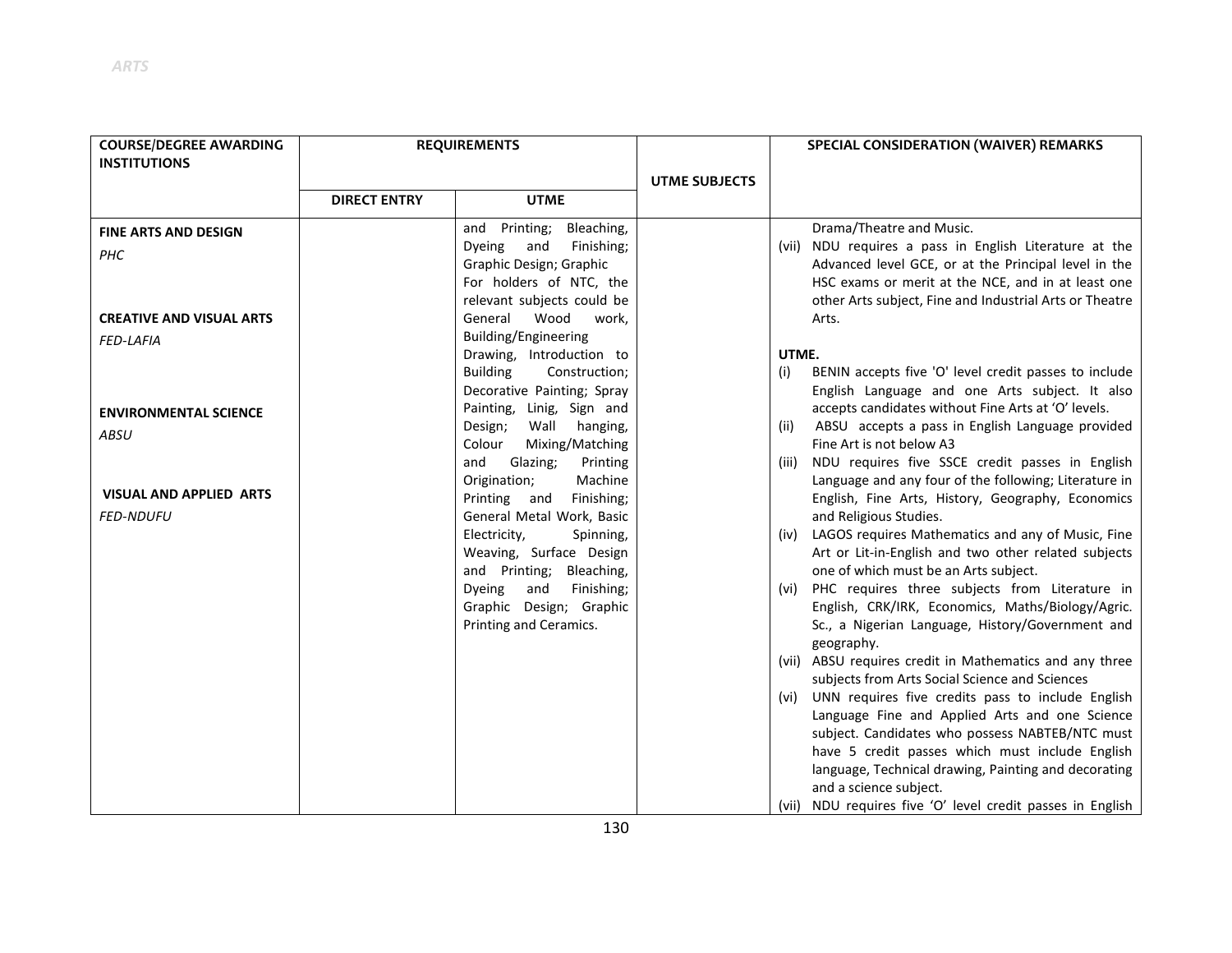| <b>COURSE/DEGREE AWARDING</b> | <b>REQUIREMENTS</b>                          |                                                |                                | SPECIAL CONSIDERATION (WAIVER) REMARKS                                                                                                                                                                                                                                                                                                                                                                              |  |
|-------------------------------|----------------------------------------------|------------------------------------------------|--------------------------------|---------------------------------------------------------------------------------------------------------------------------------------------------------------------------------------------------------------------------------------------------------------------------------------------------------------------------------------------------------------------------------------------------------------------|--|
| <b>INSTITUTIONS</b>           |                                              |                                                |                                |                                                                                                                                                                                                                                                                                                                                                                                                                     |  |
|                               | <b>DIRECT ENTRY</b>                          | <b>UTME</b>                                    | <b>UTME SUBJECTS</b>           |                                                                                                                                                                                                                                                                                                                                                                                                                     |  |
|                               |                                              |                                                |                                |                                                                                                                                                                                                                                                                                                                                                                                                                     |  |
|                               |                                              |                                                |                                | Language and any four other subjects in not more<br>than two sittings.<br>(viii) FED-LAFIA requires credit passes in English Language,<br>Mathematics, Literature in English and any other<br>relevant subjects.<br>JOS requires five O' level credit passes at not more<br>(ix)<br>than two sittings. Three of which must include<br>English Language, Fine Arts/Technical Drawing and<br>any Art related subject. |  |
|                               |                                              |                                                |                                | <b>UTME SUBJECTS:</b><br>LAGOS accepts any one of Fine Art, Literature in<br>(i)<br>English, Music, one additional Arts subject plus any<br>related subject.<br>NDU accepts any three subjects.<br>(iii)<br>BENIN accepts two Arts subjects and any other<br>(iv)<br>subject.<br>PHC accepts any three subjects.<br>(v)                                                                                             |  |
| DRAMA/DRAMATIC/PERFORM        | Two 'A' level passes in                      | Five SSCE credit passes to                     | Lit. in English and            | <b>DIRECT ENTRY:</b>                                                                                                                                                                                                                                                                                                                                                                                                |  |
| <b>ING ARTS</b>               | Arts, Social Science or<br>Science subjects. | include English Language<br>and Arts subjects. | two other relevant<br>subjects | BOWEN, OAU, BENIN and DELSU require 'A' level<br>(i)<br>pass in Literature in English.                                                                                                                                                                                                                                                                                                                              |  |
| ABU                           |                                              |                                                |                                | ILORIN requires A/L candidates to pass English and<br>(ii)                                                                                                                                                                                                                                                                                                                                                          |  |
| <b>ABUJA</b>                  |                                              |                                                |                                | Literature in English at credit level.                                                                                                                                                                                                                                                                                                                                                                              |  |
| <b>KASU</b>                   |                                              |                                                |                                | IMSU and PHC - No Direct Entry.<br>(iii)                                                                                                                                                                                                                                                                                                                                                                            |  |
| OAU                           |                                              |                                                |                                | DELSU accept NCE (merit) in Music and ND (Upper<br>(v)                                                                                                                                                                                                                                                                                                                                                              |  |
| PHC                           |                                              |                                                |                                | credit) in Theatre Arts; 'A'<br>level passes in two                                                                                                                                                                                                                                                                                                                                                                 |  |
| <b>BENIN</b>                  |                                              |                                                |                                | Arts subjects.<br>UNN accepts<br>(iv)                                                                                                                                                                                                                                                                                                                                                                               |  |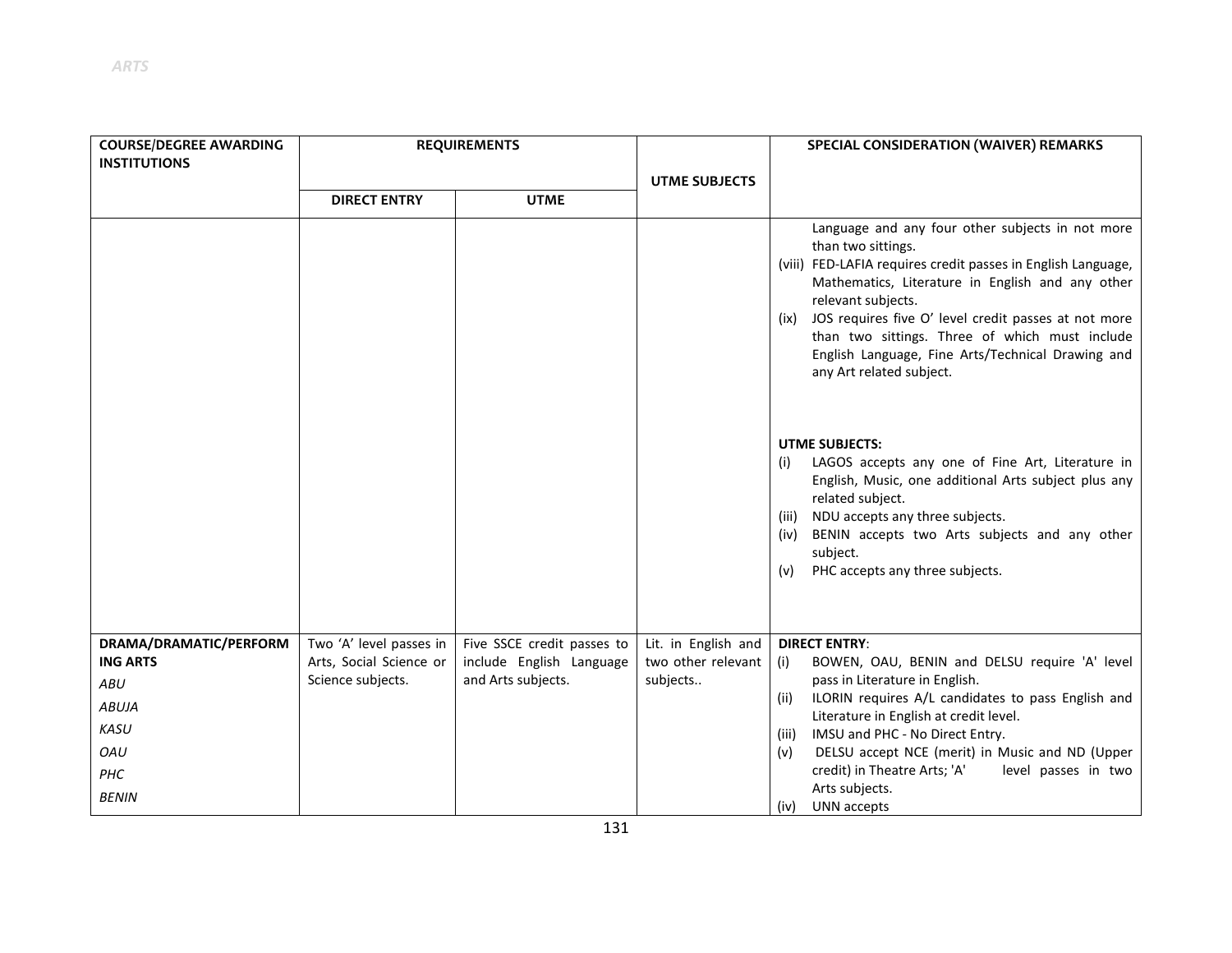| <b>COURSE/DEGREE AWARDING</b> | <b>REQUIREMENTS</b> |             |                      |      | SPECIAL CONSIDERATION (WAIVER) REMARKS                                                                |
|-------------------------------|---------------------|-------------|----------------------|------|-------------------------------------------------------------------------------------------------------|
| <b>INSTITUTIONS</b>           |                     |             |                      |      |                                                                                                       |
|                               |                     |             | <b>UTME SUBJECTS</b> |      |                                                                                                       |
|                               | <b>DIRECT ENTRY</b> | <b>UTME</b> |                      |      |                                                                                                       |
| <b>DELSU</b>                  |                     |             |                      | (a)  | ND/NCE either in Theatre Arts or any other relevant                                                   |
| LASU                          |                     |             |                      |      | subjects or Advanced level certificate in literature.                                                 |
|                               |                     |             |                      | (b)  | ND in Mass Communication, Fine and Applied Arts,                                                      |
| <b>THEATRE AND PERFORMING</b> |                     |             |                      |      | Electrical/Elect. Engineering, Music, Management<br>and other relevant areas plus UTME requirements.  |
| <b>ARTS</b>                   |                     |             |                      |      | (vii) DELSU and JOS accept Certificate in Drama, Theater                                              |
| <b>BAYERO</b>                 |                     |             |                      |      | Arts - Mass Comm. and Music. 'A' level passes to                                                      |
|                               |                     |             |                      |      | include English Language, Lit-in-English, plus UTME                                                   |
| THEATRE AND FILM STUDIES      |                     |             |                      |      | requirements.                                                                                         |
| UNN                           |                     |             |                      | (ix) | CALABAR accepts Diploma in Mass Communication                                                         |
| JOS                           |                     |             |                      | (xi) | at merit level pass<br>UYO accepts ND upper credit and HND (lower                                     |
| PHC                           |                     |             |                      |      | credit/NCE merit pass in any relevant field plus                                                      |
|                               |                     |             |                      |      | UTME requirements.                                                                                    |
| <b>THEATRE ARTS</b>           |                     |             |                      |      | (xiii) NAU accepts two 'A' level passes in English and                                                |
| <b>ABUAD</b>                  |                     |             |                      |      | Literature in English.<br>(xiv) OAU accepts two 'A' level passes one of which                         |
| <b>BOWEN</b>                  |                     |             |                      |      | should be in any Literature papers e.g. Literature-in-                                                |
| <b>BSU</b>                    |                     |             |                      |      | English or Yoruba.                                                                                    |
| <b>CALABAR</b>                |                     |             |                      |      | (xv) JOS and NFI-DEG accept 'A' level/IJMB pass in two or                                             |
| COOU                          |                     |             |                      |      | three Principal papers and other certificates in                                                      |
| <b>EKSU</b>                   |                     |             |                      |      | Drama, Mass Communication, Communication,<br>Journalism with three 'O' level in relevant subjects     |
| <b>GREGORY</b>                |                     |             |                      |      | including Literature in English.                                                                      |
| <b>IBADAN</b>                 |                     |             |                      |      | (xvi) LASU accepts                                                                                    |
| <b>IGBINEDION</b>             |                     |             |                      | (a)  | NCE (Merit) in Theatre/Performing/Creative or                                                         |
| <b>IMSU</b>                   |                     |             |                      |      | Communication Arts of recognised institutions plus<br>five 'O' level Credit passes to include English |
| <b>KSU</b>                    |                     |             |                      |      | Language at not more than two sitting.                                                                |
| <b>NASARAWA</b>               |                     |             |                      | (b)  | A recognized Certificate in Dramatic Arts plus at least                                               |
| <b>NDU</b>                    |                     |             |                      |      | one other Certificate in the Humanities from a                                                        |
|                               |                     |             |                      |      | recognized Institution or 'A' Level pass in any other                                                 |
| PLSU                          |                     |             |                      |      | subject plus five 'O' Level Credit passes either SSCE                                                 |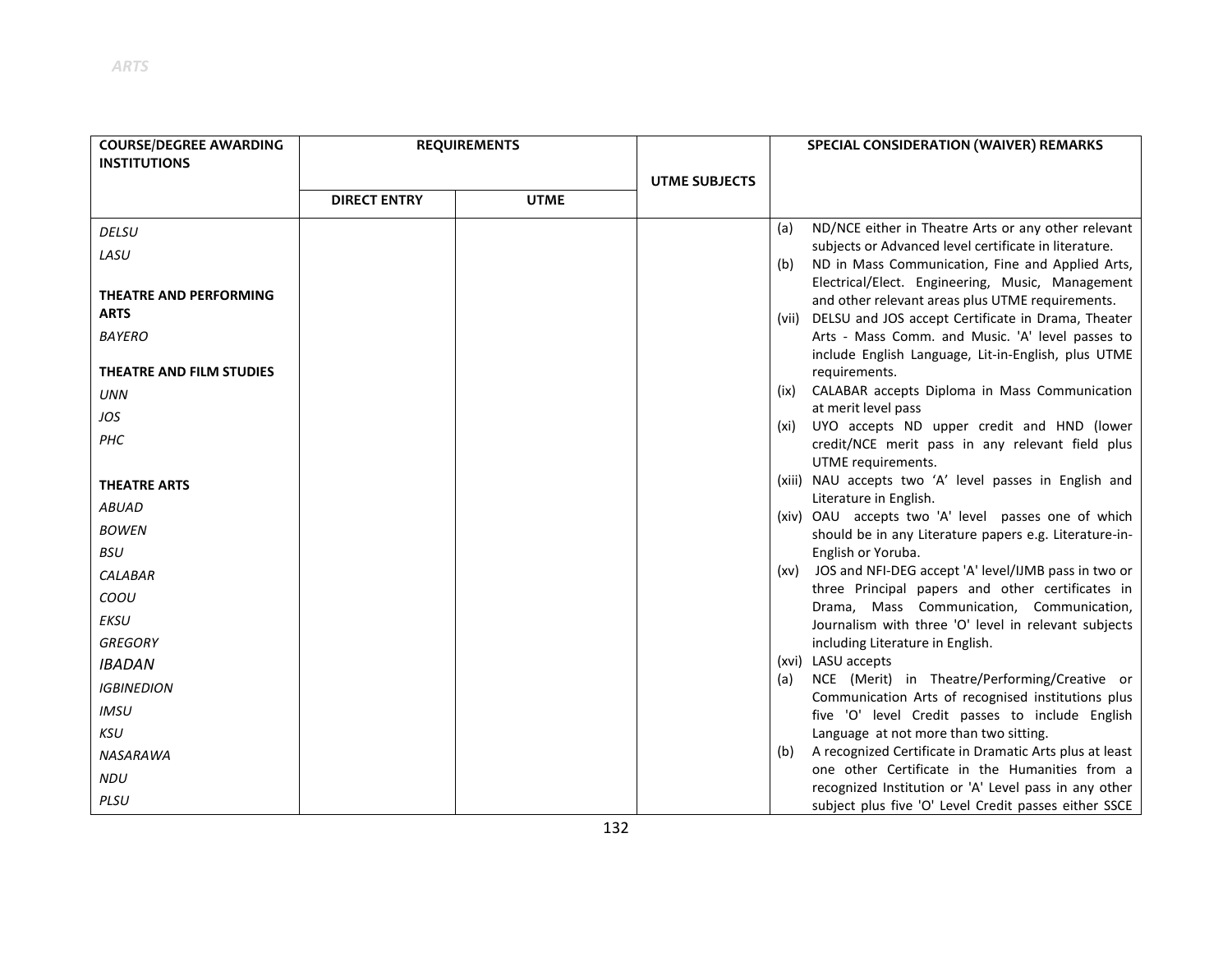| <b>COURSE/DEGREE AWARDING</b> | <b>REQUIREMENTS</b> |             |                      | SPECIAL CONSIDERATION (WAIVER) REMARKS                                                                  |  |
|-------------------------------|---------------------|-------------|----------------------|---------------------------------------------------------------------------------------------------------|--|
| <b>INSTITUTIONS</b>           |                     |             |                      |                                                                                                         |  |
|                               |                     |             | <b>UTME SUBJECTS</b> |                                                                                                         |  |
|                               | <b>DIRECT ENTRY</b> | <b>UTME</b> |                      |                                                                                                         |  |
| <b>REDEEMERS</b>              |                     |             |                      | or GCE 'O' Level including English Language.                                                            |  |
| <b>UNIZIK</b>                 |                     |             |                      | (xvii) ABUJA accepts NCE/ND in Theatre Art with at least<br>four 'O' level credit passes.               |  |
| <b>UYO</b>                    |                     |             |                      | (xvii) ILORIN - 'O' level credit pass in Literature-in-English is                                       |  |
|                               |                     |             |                      | not required for NCE holders.                                                                           |  |
| <b>PERFORMING ARTS</b>        |                     |             |                      | (xxi) BENIN requires at least two 'A' level passes in GCE or                                            |  |
| AKSU                          |                     |             |                      | HSC or a recognised equivalent in any two Arts<br>subjects. It accepts NCE with an overall Merit level  |  |
| <b>ELIZADE</b>                |                     |             |                      | pass in Music from a recognised institution.                                                            |  |
| OOU                           |                     |             |                      | (xxii) OOU accepts two 'A' level passes in Arts, Social                                                 |  |
| <b>ILORIN</b>                 |                     |             |                      | Sciences or Social Sciences or Sciences subjects and                                                    |  |
| <b>KWASU</b>                  |                     |             |                      | accepts also ND (Upper Credit) Diploma and NCE<br>(Merit)<br>Theater/Performing/creative/<br>in         |  |
|                               |                     |             |                      | Communication /Music/Fine and Applied Arts and                                                          |  |
| THEATRE AND MEDIA ARTS        |                     |             |                      | other relevant areas from recognised Institution.                                                       |  |
| AAU                           |                     |             |                      | (xxii) REDEEMER'S requires Literature in English and any                                                |  |
| <b>FED-OYEEKITI</b>           |                     |             |                      | other Arts subjects.                                                                                    |  |
|                               |                     |             |                      | (xxiv) ABU accepts                                                                                      |  |
| <b>PERFORMING ARTS AND</b>    |                     |             |                      | (a) Two 'A' level papers in English, Performing Arts,<br>Journalism, Mass Communication, Creative Arts, |  |
| <b>CULTURE</b>                |                     |             |                      | Music and Dance, Literature in English, or any                                                          |  |
| <b>LCITY</b>                  |                     |             |                      | Nigerian Language at IJMB/NCE.                                                                          |  |
|                               |                     |             |                      | Candidates with National Diploma must also possess<br>(b)                                               |  |
| <b>FILM ARTS</b>              |                     |             |                      | pass in Literature in English.<br>General English/Use of English at NCE satisfies' O'<br>(c)            |  |
| <b>NFI-DEG</b>                |                     |             |                      | level English requirement.                                                                              |  |
|                               |                     |             |                      | (xxv) CALABAR accepts ND in Mass Communication,                                                         |  |
|                               |                     |             |                      | business Management, Physics, Chemistry, Statistics<br>from reputable institutions.                     |  |
|                               |                     |             |                      | (xxvi) FED-OYEEKITI accepts Two 'A' level passes or NCE in                                              |  |
|                               |                     |             |                      | two arts subjects.                                                                                      |  |
|                               |                     |             |                      | <b>KWASU accepts:</b><br>(xxvii)                                                                        |  |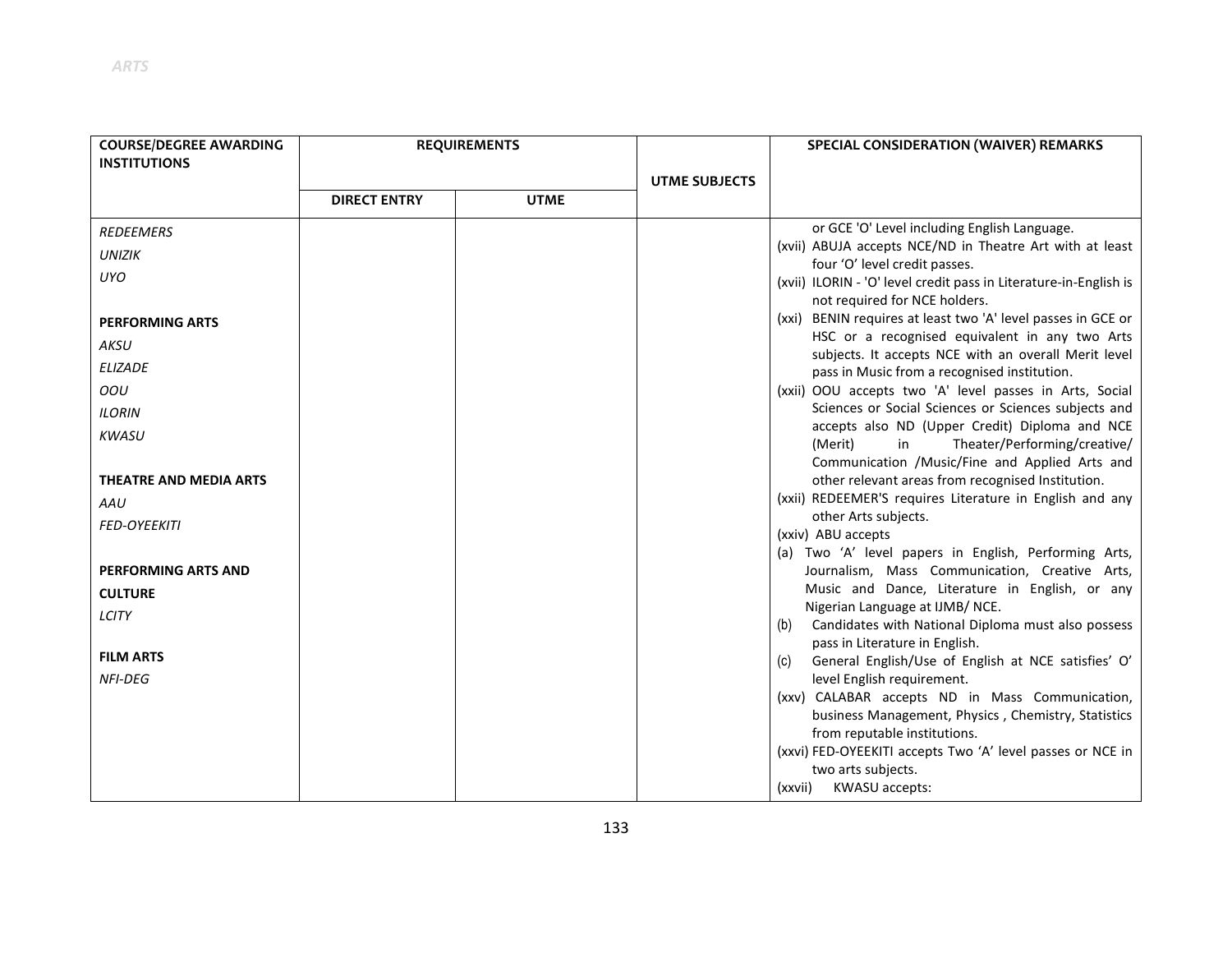| <b>COURSE/DEGREE AWARDING</b> | <b>REQUIREMENTS</b> |             |                      | <b>SPECIAL CONSIDERATION (WAIVER) REMARKS</b>                                                                                                                                                                                                                                                                                                                                                                                                                                                                                                                                                                                                                                                                                  |
|-------------------------------|---------------------|-------------|----------------------|--------------------------------------------------------------------------------------------------------------------------------------------------------------------------------------------------------------------------------------------------------------------------------------------------------------------------------------------------------------------------------------------------------------------------------------------------------------------------------------------------------------------------------------------------------------------------------------------------------------------------------------------------------------------------------------------------------------------------------|
| <b>INSTITUTIONS</b>           |                     |             |                      |                                                                                                                                                                                                                                                                                                                                                                                                                                                                                                                                                                                                                                                                                                                                |
|                               | <b>DIRECT ENTRY</b> | <b>UTME</b> | <b>UTME SUBJECTS</b> |                                                                                                                                                                                                                                                                                                                                                                                                                                                                                                                                                                                                                                                                                                                                |
|                               |                     |             |                      | 2 A' Level in Arts and 1 social Science subject.<br>a)<br>ND upper credit in visual or Theatre Arts. NCE (merit)<br>b)<br>in English language, Eng. Lit. and any Arts subject.<br>NCE (Merit) in music and any other Arts subject.<br>C)<br>(xxvii) NDU accepts a pass in English Literature at the<br>Advanced level GCE, or at the Principal level in the<br>HSC exams or merit at the NCE, and in at least one<br>other Arts subject, Fine and Industrial Arts or Theatre<br>Arts.<br>(xxviii) ABUJA accepts: A minimum of 10 points in NCE or<br>Upper Credit in National Diploma in addition to 'O'<br>Level requirements OR two A' Level credit passes<br>including Literature in English and one other Arts<br>subject. |
|                               |                     |             |                      | <b>DIRECT ENTRY AND UTME:</b><br>OOU will conduct audition test before selection.<br>(i)                                                                                                                                                                                                                                                                                                                                                                                                                                                                                                                                                                                                                                       |
|                               |                     |             |                      | UTME.<br>ABU, NFI-DEG, BOWEN, PLSU, KSU and IBADAN<br>(i)<br>require 5 'O' level credit passes to include English<br>Language, Literature-in-English and other subjects<br>from Arts or Social Science.<br>KWASU, JOS, UYO, BSU, IMSU, CALABAR and DELSU<br>(ii)<br>require credit pass in Literature-in-English.<br>LASU, UNIZIK and ILORIN accept five 'O' level credit<br>(iii)<br>passes to include English Language and Literature-in-<br>English plus any other Arts/Social Science subjects.<br>BENIN require Literature-in-English and one Arts<br>(iv)<br>subject.                                                                                                                                                    |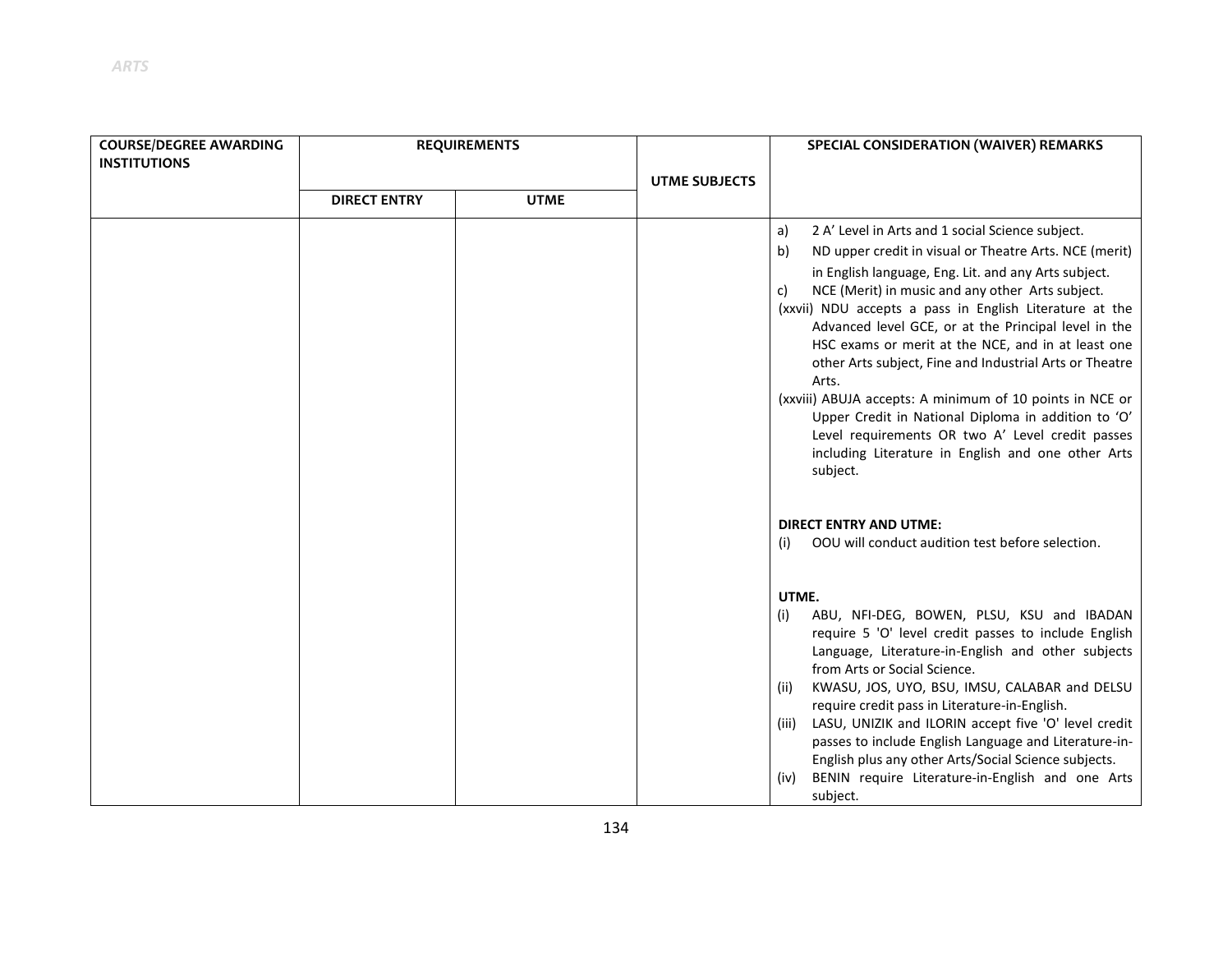| <b>COURSE/DEGREE AWARDING</b> |                     | <b>REQUIREMENTS</b> |                      | SPECIAL CONSIDERATION (WAIVER) REMARKS                                                                                                                                                                                                                                                                                                                                                                                                                                                                                                                                                                                                                                                                                                                                                                                                                                                                                                                                                                                                                                                                                                                                                                                                                                                                                                                               |
|-------------------------------|---------------------|---------------------|----------------------|----------------------------------------------------------------------------------------------------------------------------------------------------------------------------------------------------------------------------------------------------------------------------------------------------------------------------------------------------------------------------------------------------------------------------------------------------------------------------------------------------------------------------------------------------------------------------------------------------------------------------------------------------------------------------------------------------------------------------------------------------------------------------------------------------------------------------------------------------------------------------------------------------------------------------------------------------------------------------------------------------------------------------------------------------------------------------------------------------------------------------------------------------------------------------------------------------------------------------------------------------------------------------------------------------------------------------------------------------------------------|
| <b>INSTITUTIONS</b>           |                     |                     |                      |                                                                                                                                                                                                                                                                                                                                                                                                                                                                                                                                                                                                                                                                                                                                                                                                                                                                                                                                                                                                                                                                                                                                                                                                                                                                                                                                                                      |
|                               |                     |                     |                      |                                                                                                                                                                                                                                                                                                                                                                                                                                                                                                                                                                                                                                                                                                                                                                                                                                                                                                                                                                                                                                                                                                                                                                                                                                                                                                                                                                      |
|                               |                     |                     |                      |                                                                                                                                                                                                                                                                                                                                                                                                                                                                                                                                                                                                                                                                                                                                                                                                                                                                                                                                                                                                                                                                                                                                                                                                                                                                                                                                                                      |
|                               | <b>DIRECT ENTRY</b> | <b>UTME</b>         | <b>UTME SUBJECTS</b> | JOS Fine Art is not compulsory.<br>(v)<br>UYO does not require a credit pass in Fine Arts.<br>(vi)<br>(vii) PHC requires English Language, Literature in English<br>and any other two Arts or Social Science subjects<br>(viii) REDEEMER'S accepts a pass in Mathematics.<br>(ix) ILORIN accepts ABRSM Grade V and above (Music<br>Theory) or equivalent certificate in lieu of credit pass<br>in Literature in English.<br>OOU requires five 'O' Level credit passes to include<br>(x)<br>English Language, Literature in English and Arts<br>subjects.<br>OAU requires Five 'O' level credit passes in English<br>(x)<br>Language, Literature-in-English plus one Arts subject<br>and any other two subjects.<br>(xii) REDEEMER'S requires five 'O' Level credit passes to<br>include English Language, Literature-in-English one<br>other Arts subject and at least a pass in<br>Mathematics.<br>(xiii) NDU requires five 'O' level credit passes in English,<br>Literature in English and any other three subjects,<br>two of which must be Arts subjects.<br>(xiv) FED-OYEEKITI requires five Credits passes in SSCE (or<br>its equivalent) including English Language and<br>Literature in English and at least a pass in<br>Mathematics.<br>(xv) UNN requires Five 'O' level credit passes in subjects<br>which must include English language, Literature-in- |
|                               |                     |                     |                      | English, and one science subject at WASCE or its<br>equivalents.                                                                                                                                                                                                                                                                                                                                                                                                                                                                                                                                                                                                                                                                                                                                                                                                                                                                                                                                                                                                                                                                                                                                                                                                                                                                                                     |
|                               |                     |                     |                      | (xvi) ABUJA requires five credit passes in English,<br>Mathematics, Literature in English and any other<br>two subjects                                                                                                                                                                                                                                                                                                                                                                                                                                                                                                                                                                                                                                                                                                                                                                                                                                                                                                                                                                                                                                                                                                                                                                                                                                              |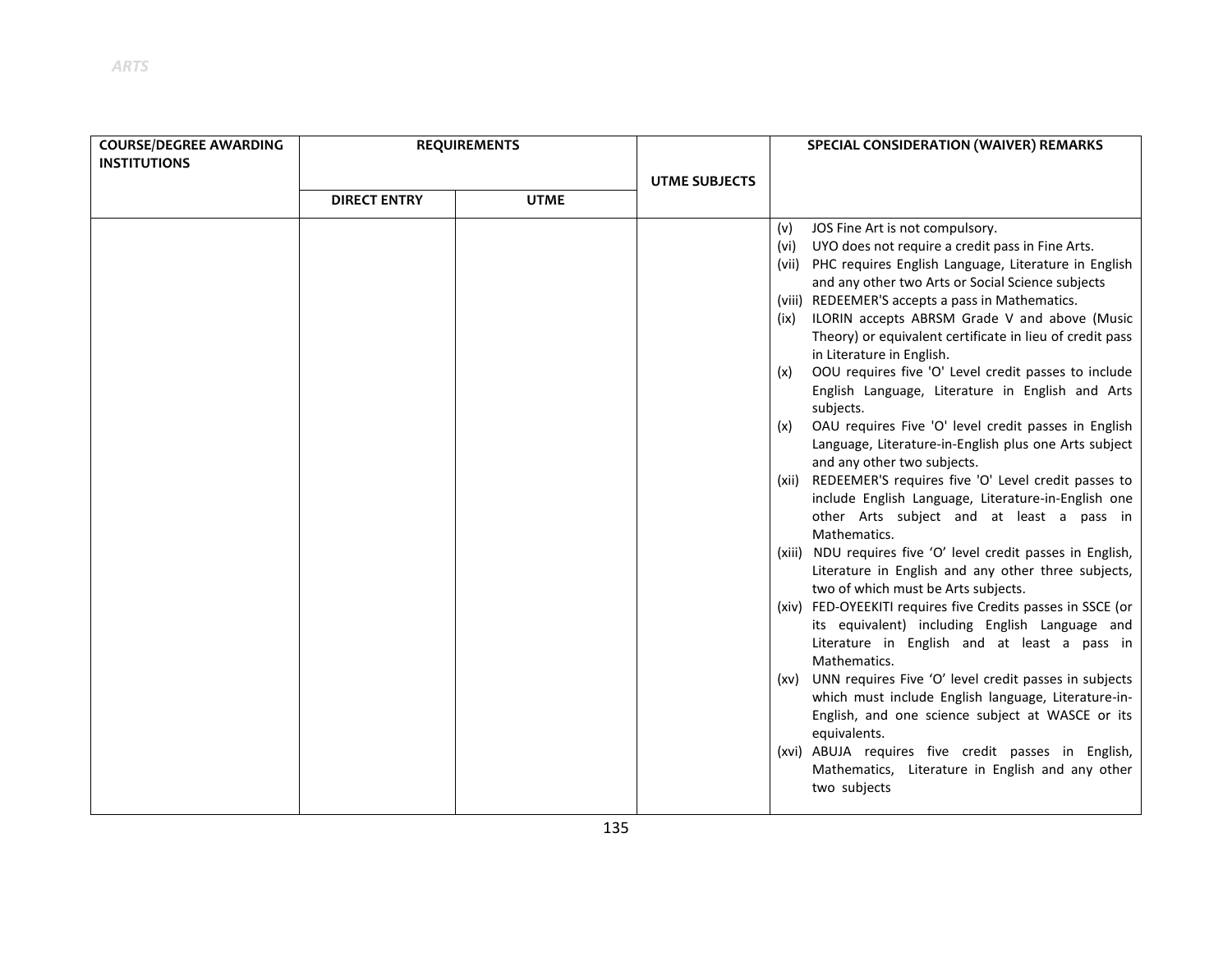| <b>COURSE/DEGREE AWARDING</b><br><b>INSTITUTIONS</b> | <b>REQUIREMENTS</b>                                                                                                                                                                                                                         |                                                                                                                                                                          |                                                         | SPECIAL CONSIDERATION (WAIVER) REMARKS                                                                                                                                                                                                                                                                                                                                                                                                                                                                                                                                                                                                                                                                                                                                                                                                       |
|------------------------------------------------------|---------------------------------------------------------------------------------------------------------------------------------------------------------------------------------------------------------------------------------------------|--------------------------------------------------------------------------------------------------------------------------------------------------------------------------|---------------------------------------------------------|----------------------------------------------------------------------------------------------------------------------------------------------------------------------------------------------------------------------------------------------------------------------------------------------------------------------------------------------------------------------------------------------------------------------------------------------------------------------------------------------------------------------------------------------------------------------------------------------------------------------------------------------------------------------------------------------------------------------------------------------------------------------------------------------------------------------------------------------|
|                                                      |                                                                                                                                                                                                                                             |                                                                                                                                                                          | <b>UTME SUBJECTS</b>                                    |                                                                                                                                                                                                                                                                                                                                                                                                                                                                                                                                                                                                                                                                                                                                                                                                                                              |
|                                                      | <b>DIRECT ENTRY</b>                                                                                                                                                                                                                         | <b>UTME</b>                                                                                                                                                              |                                                         |                                                                                                                                                                                                                                                                                                                                                                                                                                                                                                                                                                                                                                                                                                                                                                                                                                              |
|                                                      |                                                                                                                                                                                                                                             |                                                                                                                                                                          |                                                         | <b>UTME. SUBJECTS:</b><br>FED-OYEEKITI, NDU, ILORIN, and LASU - require<br>(i)<br>another Arts subject plus any Arts or Social Science<br>subject. ILORIN accepts Science subject.<br>NDU and IBADAN accept any 3 subjects.<br>(ii)<br>BENIN accepts any two Arts Subjects and another<br>(iii)<br>subject.<br>REDEEMER'S requires any two Arts subjects and<br>(iv)<br>Literature in English.<br>OOU requires literature in English and two other<br>(v)<br>relevant subjects.<br>OAU requires Literature-in-English plus another Arts<br>(vi)<br>subject and any other subject.<br>(vii) ABU requires Literature in English and other relevant<br>subjects.<br>(viii) FED-OYEEKITI requires any language and two other<br>subjects.<br>UNN requires Literature in English and two subjects<br>(ix)<br>from either arts or social sciences. |
| <b>LINGUISTICS / EDO</b><br><b>BENIN</b>             | (i) At least two 'A' level<br>passes in GCE or HSC<br>or a recognised<br>equivalent in any two<br>Arts subject.<br>(ii) N.C.E in any two<br>Arts subjects with an<br>overall Merit-level<br>pass from a recognised<br>College of Education. | Five SSCE credit passes or<br>TC II merits including<br>English Language, Lit. in<br>English and a Nigerian<br>Language (preferably Edo).<br>A pass in Math is optional. | Two relevant Arts<br>subjects and any<br>other subject. | UTME:<br>BENIN accepts 'O' level pass in English Language for<br>(i)<br>candidates with distinction in Literature in English.                                                                                                                                                                                                                                                                                                                                                                                                                                                                                                                                                                                                                                                                                                                |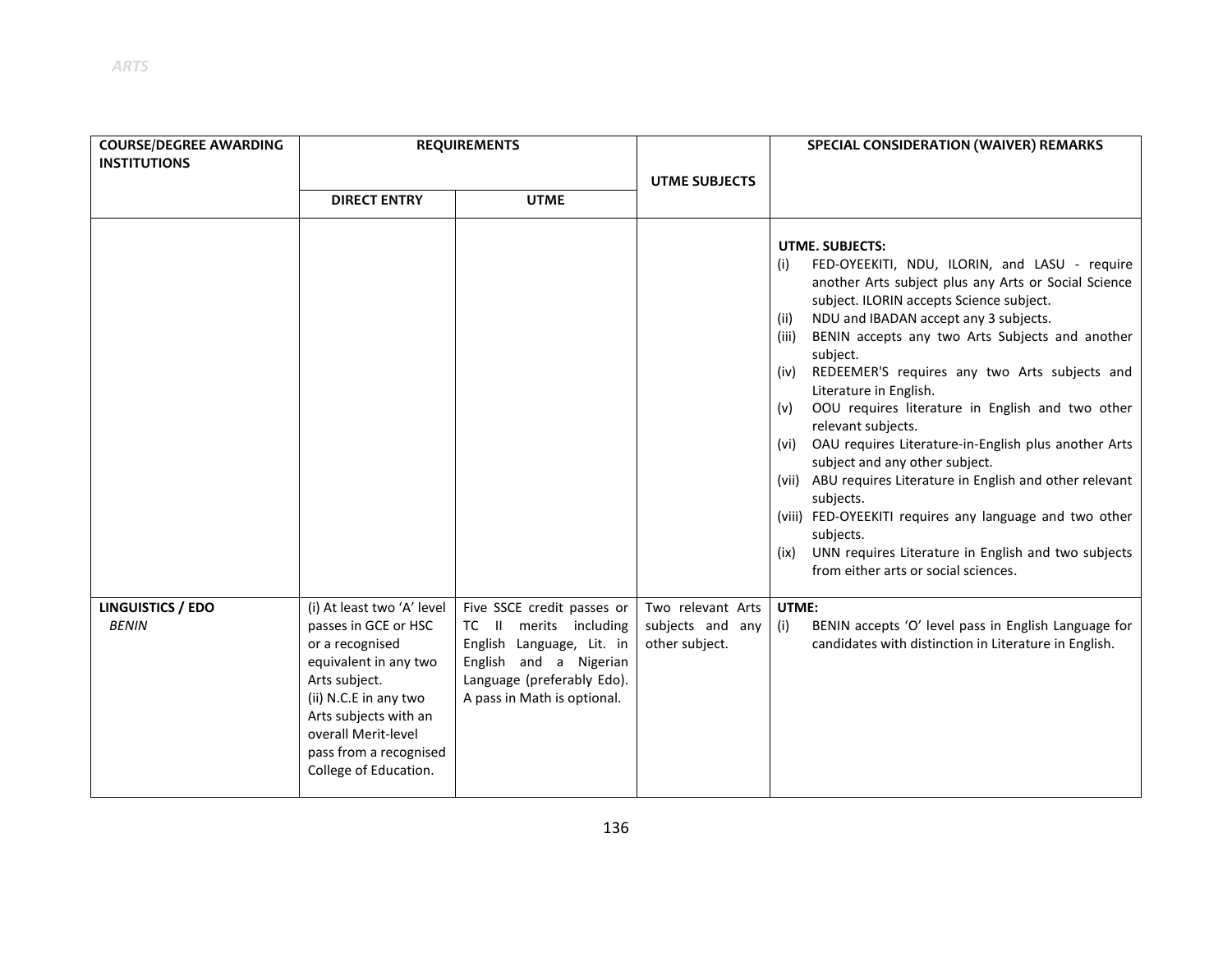| <b>COURSE/DEGREE AWARDING</b><br><b>INSTITUTIONS</b>                           | <b>REQUIREMENTS</b>                                                                                                                                                       |                                                                                                                                         |                                                                                              | SPECIAL CONSIDERATION (WAIVER) REMARKS                                                                                                                                                                                                                                                                 |
|--------------------------------------------------------------------------------|---------------------------------------------------------------------------------------------------------------------------------------------------------------------------|-----------------------------------------------------------------------------------------------------------------------------------------|----------------------------------------------------------------------------------------------|--------------------------------------------------------------------------------------------------------------------------------------------------------------------------------------------------------------------------------------------------------------------------------------------------------|
|                                                                                |                                                                                                                                                                           |                                                                                                                                         | <b>UTME SUBJECTS</b>                                                                         |                                                                                                                                                                                                                                                                                                        |
|                                                                                | <b>DIRECT ENTRY</b>                                                                                                                                                       | <b>UTME</b>                                                                                                                             |                                                                                              |                                                                                                                                                                                                                                                                                                        |
| <b>ENGLISH AND</b><br><b>INTERNATIONAL</b><br><b>STUDIES</b><br><b>UNIOSUN</b> | Two 'A' Level<br>passes to include<br>Literature in<br>English and<br>Government or<br>History or NCE in<br>English/Political<br>Science/History<br><b>Social Studies</b> | Five SSCE credit passes to<br>include English Language,<br>Literature in English and<br>any other three arts/social<br>science subjects | Literature<br>in<br>English,<br>Government<br>or<br>History or<br>any<br>other Arts subjects | <b>DIRECT ENTRY:</b><br>i)<br><b>UNIOSUN</b> accepts<br>a. ' A' level passes in Literature in English and one<br>other Arts subject in addition to UTME<br>requirement.<br>b. Candidates with ND, NCE and approved<br>equivalents in Mass Communication or Theatre<br>Arts with at least lower credit. |
| <b>ENGLISH LANGUAGE:</b>                                                       | Two 'A' level passes to                                                                                                                                                   | Five SSCE credit passes to                                                                                                              | Lit.-in-English, one                                                                         | <b>DIRECT ENTRY:</b>                                                                                                                                                                                                                                                                                   |
| AAU                                                                            | include Lit.-in-English                                                                                                                                                   | include<br>Literature<br>in                                                                                                             | other Arts subject                                                                           | LAGOS does not accept less than grade D in<br>(i)                                                                                                                                                                                                                                                      |
| ABU                                                                            | and one other Arts<br>subject.                                                                                                                                            | English<br>and<br>English<br>Language and three other                                                                                   | and another Arts<br>or Social Science                                                        | Literature in English.<br>AUE, COOU, ILORIN, UNIZIK, MAIDUGURI, UDU<br>(ii)                                                                                                                                                                                                                            |
| <b>ABUAD</b>                                                                   |                                                                                                                                                                           | Arts or Social Science                                                                                                                  | subject.                                                                                     | and JOS accept NCE with English major,                                                                                                                                                                                                                                                                 |
| <b>AUGUSTINE</b>                                                               |                                                                                                                                                                           | subjects.                                                                                                                               |                                                                                              | (Candidates to spend one extra year in UNIZIK).                                                                                                                                                                                                                                                        |
| <b>AJAYI</b>                                                                   |                                                                                                                                                                           |                                                                                                                                         |                                                                                              | PHC and IMSU - no direct entry.<br>(iii)                                                                                                                                                                                                                                                               |
| AL-HIKMAH                                                                      |                                                                                                                                                                           |                                                                                                                                         |                                                                                              | UYO requires minimum of 9 points which may be<br>(iv)                                                                                                                                                                                                                                                  |
| COOU                                                                           |                                                                                                                                                                           |                                                                                                                                         |                                                                                              | from two of three GCE 'A' level subjects (or the<br>equivalents, such as relevant NCE subjects to be                                                                                                                                                                                                   |
| AUE                                                                            |                                                                                                                                                                           |                                                                                                                                         |                                                                                              | passed at the GCE 'A' level) must be English                                                                                                                                                                                                                                                           |
| ВАВСОСК                                                                        |                                                                                                                                                                           |                                                                                                                                         |                                                                                              | Language and Literature in English.                                                                                                                                                                                                                                                                    |
| (with options in                                                               |                                                                                                                                                                           |                                                                                                                                         |                                                                                              | LAGOS requires Mathematics and the other Arts<br>(v)                                                                                                                                                                                                                                                   |
| i) English Studies                                                             |                                                                                                                                                                           |                                                                                                                                         |                                                                                              | subject to be chosen from Religious Studies,                                                                                                                                                                                                                                                           |
| ii) Communication                                                              |                                                                                                                                                                           |                                                                                                                                         |                                                                                              | French, Yoruba, Igbo and Hausa.<br>BENIN accepts NCE credit in English as main<br>(vi)                                                                                                                                                                                                                 |
| iii) Literacy Studies                                                          |                                                                                                                                                                           |                                                                                                                                         |                                                                                              | subject.                                                                                                                                                                                                                                                                                               |
| YOSU                                                                           |                                                                                                                                                                           |                                                                                                                                         |                                                                                              | IBADAN accepts at least Merit pass in two NCE<br>(vii)                                                                                                                                                                                                                                                 |
| <b>BASU</b>                                                                    |                                                                                                                                                                           |                                                                                                                                         |                                                                                              | teaching subjects including English Literature (NOT                                                                                                                                                                                                                                                    |
| <b>BAYERO</b>                                                                  |                                                                                                                                                                           |                                                                                                                                         |                                                                                              | GENERAL ENGLISH) provided that they meet the<br>basic 'O' level requirements. Accepts also2 'A'                                                                                                                                                                                                        |
| <b>BOWEN</b>                                                                   |                                                                                                                                                                           |                                                                                                                                         |                                                                                              | level subjects to include Literature in English.                                                                                                                                                                                                                                                       |
| <b>BINGHAM</b>                                                                 |                                                                                                                                                                           |                                                                                                                                         |                                                                                              | DELSU requires:<br>(viii)<br>(a) at least merit pass in not less than two arts                                                                                                                                                                                                                         |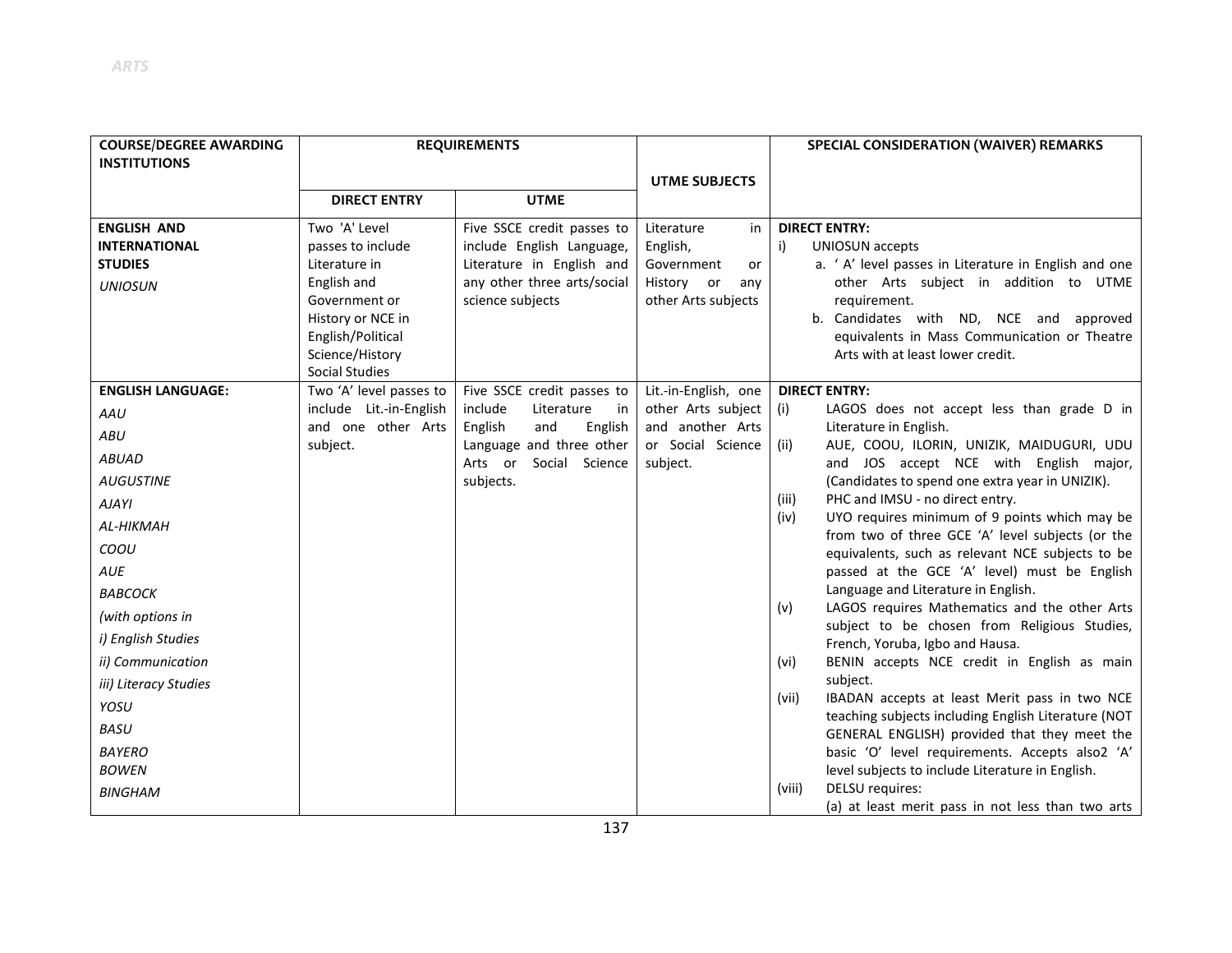| <b>COURSE/DEGREE AWARDING</b> | <b>REQUIREMENTS</b> |             |                      |         | SPECIAL CONSIDERATION (WAIVER) REMARKS                                                                       |
|-------------------------------|---------------------|-------------|----------------------|---------|--------------------------------------------------------------------------------------------------------------|
| <b>INSTITUTIONS</b>           |                     |             |                      |         |                                                                                                              |
|                               |                     |             | <b>UTME SUBJECTS</b> |         |                                                                                                              |
|                               | <b>DIRECT ENTRY</b> | <b>UTME</b> |                      |         |                                                                                                              |
| BIU                           |                     |             |                      |         | subjects including English at NCE or GCE A/L.                                                                |
| <b>BSU</b>                    |                     |             |                      |         | (b) English Language or Lit-in-English courses taken<br>at the ND level will not be accepted for             |
| <b>CARITAS</b>                |                     |             |                      |         | admissions.                                                                                                  |
| COVENANT                      |                     |             |                      | (ix)    | GSU, AJAYI and NAU, accept NCE (Merit) in                                                                    |
| <b>CHRISTOPHER</b>            |                     |             |                      |         | Literature in English.                                                                                       |
| <b>EDWIN CLARK</b>            |                     |             |                      | (x)     | CALABAR, EBSU and ABUJA accept NCE (merit) in<br>English Language.                                           |
| <b>ELIZADE</b>                |                     |             |                      | (xi)    | ILORIN accepts ND/and any Social Science subject.                                                            |
| FED-LOKOJA                    |                     |             |                      | (xii)   | AAU accepts National Diploma (at credit level) in                                                            |
| <b>FED-LAFIA</b>              |                     |             |                      |         | Mass Communication.                                                                                          |
| <b>FED-KASHERE</b>            |                     |             |                      | (xv)    | NASARAWA accepts NCE English not below Merit<br>level.                                                       |
| <b>FED-KEBBI</b>              |                     |             |                      | (xvi)   | UMYUK accepts NCE in relevant subject in addition                                                            |
| <b>FED-GUSAU</b>              |                     |             |                      |         | to five credits O/Level in not more than two                                                                 |
| <b>FED-GASHUA</b>             |                     |             |                      |         | sittings.                                                                                                    |
| <b>FED-DUTSINMA</b>           |                     |             |                      | (xvii)  | TSUJ and ILORIN accept NCE with English Major.                                                               |
| <b>FED-DUTSE</b>              |                     |             |                      | (xviii) | AJAYI accepts two 'A' level passes (or equivalents)<br>in Literature in English, one other Arts subject plus |
| <b>FED-NDUFU</b>              |                     |             |                      |         | three 'O' level credit passes.                                                                               |
| <b>FOUNTAIN</b>               |                     |             |                      | (xx)    | BIU requires in addition to the O'<br>level                                                                  |
| GSU                           |                     |             |                      |         | requirements specified, a minimum of two<br>relevant subjects passed at GCE Advanced level or                |
| <b>ILORIN</b>                 |                     |             |                      |         | NCE (3 merits) or National Diploma in relevant                                                               |
| <b>JABU</b>                   |                     |             |                      |         | field not below credit level.                                                                                |
| (with options in Literature)  |                     |             |                      | (xxi)   | UNIOSUN accepts Two 'A' level passes to include                                                              |
| <b>SLUK</b>                   |                     |             |                      |         | Literature in English and other Arts subjects or NCE<br>in English/and any other Arts subjects               |
| JOS                           |                     |             |                      | (xxii)  | ABU accepts two 'A' level papers including English                                                           |
| AL-QALAM                      |                     |             |                      |         | at IJMB/ NCE. General English/Use of English at                                                              |
| <b>KWASU</b>                  |                     |             |                      |         | NCE satisfies' O' level English requirement.                                                                 |
| LAGOS                         |                     |             |                      | (xxiii) | KWASU accepts NCE with English major.                                                                        |
|                               |                     |             |                      | (xxiv)  | LASU accepts Two 'A' level/NCE passes to include                                                             |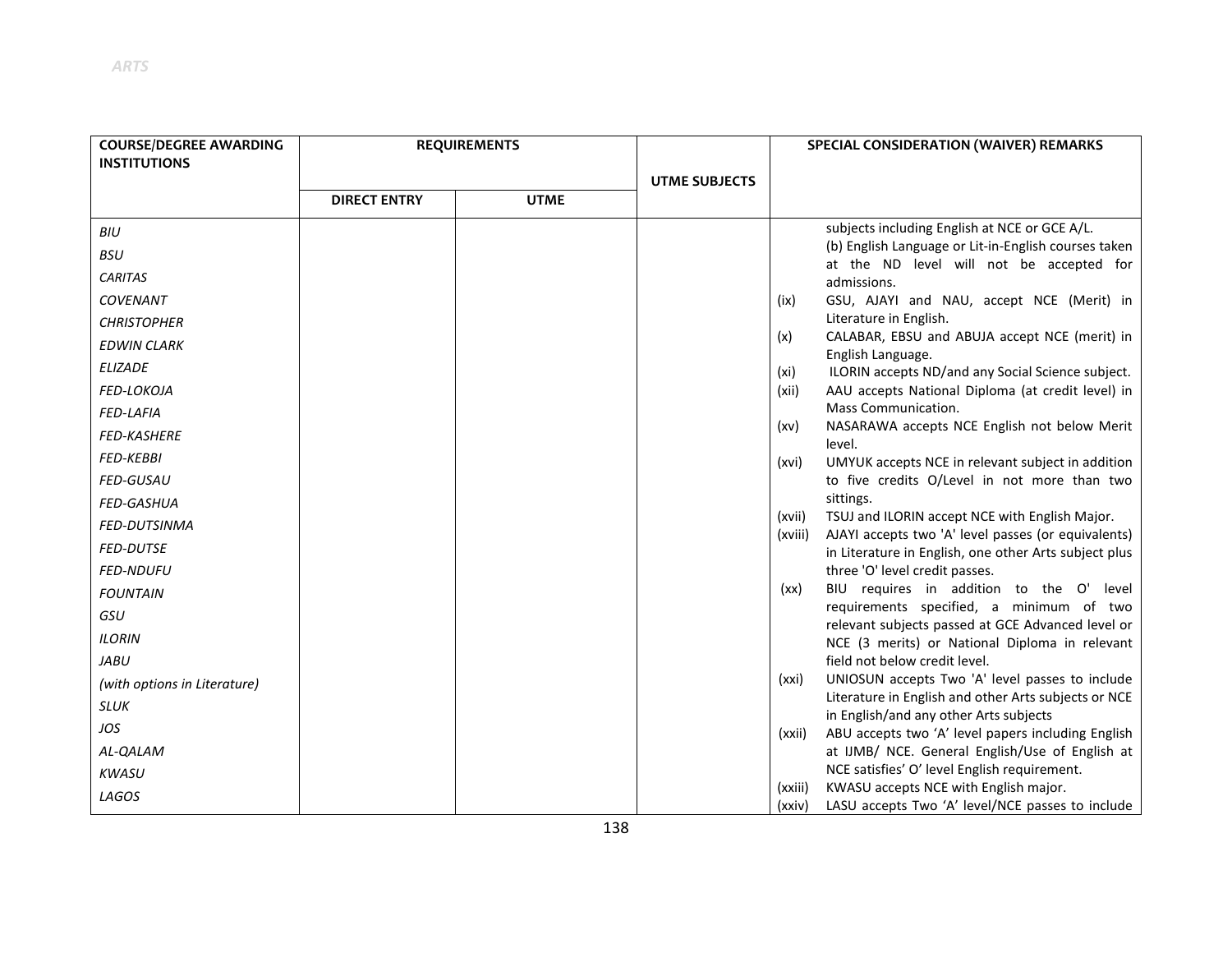| <b>COURSE/DEGREE AWARDING</b> |                     | <b>REQUIREMENTS</b> |                      | SPECIAL CONSIDERATION (WAIVER) REMARKS                                                                             |
|-------------------------------|---------------------|---------------------|----------------------|--------------------------------------------------------------------------------------------------------------------|
| <b>INSTITUTIONS</b>           |                     |                     |                      |                                                                                                                    |
|                               | <b>DIRECT ENTRY</b> | <b>UTME</b>         | <b>UTME SUBJECTS</b> |                                                                                                                    |
|                               |                     |                     |                      | Literature in English and one other Arts subject.                                                                  |
| LAPAI                         |                     |                     |                      | AL-HIKMAH accepts two A' level passes to include<br>(xxv)                                                          |
| LASU                          |                     |                     |                      | Literature in English.                                                                                             |
| <b>MADONNA</b>                |                     |                     |                      | EBSU accepts NCE or ND in relevant areas of study<br>(xxvi)                                                        |
| <b>MAIDUGURI</b>              |                     |                     |                      | at credit/ merit and above.                                                                                        |
| (with Literature)             |                     |                     |                      | NTNU accepts any two A' level passes in Arts or<br>(xxvii)                                                         |
| <b>MCPHERSON</b>              |                     |                     |                      | Social Sciences subjects, ND/HND (lower credit) or<br>NCE (merit) in relevant fields.                              |
| <b>MOUNTAIN TOP</b>           |                     |                     |                      | (xxviii) FED-DUTSE accepts two A' Level passes to include                                                          |
| NASARAWA                      |                     |                     |                      | English and also accepts minimum of nine points.                                                                   |
| <b>NORTHWEST</b>              |                     |                     |                      |                                                                                                                    |
| OAU                           |                     |                     |                      | UTME:                                                                                                              |
| OOU                           |                     |                     |                      | BENIN, BSU and JOS accept TCII at merit level.<br>(i)<br>(ii)<br>IBADAN requires 5 or 6 'O' level credit passes at |
| PHC                           |                     |                     |                      | one or two sittings to include Lit-in-English, English                                                             |
| PLSU                          |                     |                     |                      | Language, one other Arts subject and any other                                                                     |
| POL-ACAD                      |                     |                     |                      | two or three subjects from Arts, Social Sciences or                                                                |
| <b>REDEEMERS</b>              |                     |                     |                      | Science.                                                                                                           |
| <b>RITMAN</b>                 |                     |                     |                      | EBSU and COVENANT requires a credit in<br>(iii)<br>Mathematics and two other Arts or Social Science                |
| SAU                           |                     |                     |                      | subjects.                                                                                                          |
| SOSU                          |                     |                     |                      | BAYERO and BENIN require at least one other Arts<br>(iv)                                                           |
|                               |                     |                     |                      | subject.                                                                                                           |
| TSUJ                          |                     |                     |                      | FED-LAFIA and LAGOS require five 'O' level credit<br>(v)                                                           |
| UDU                           |                     |                     |                      | passes to include Literature in English, English<br>Language, Mathematics and one other Arts                       |
| <b>UMYUK</b>                  |                     |                     |                      | subjects.                                                                                                          |
| <b>UNIHEZ</b>                 |                     |                     |                      | ILORIN accepts any Arts / Social Science subjects<br>(vi)                                                          |
| <b>UNIKINGS</b>               |                     |                     |                      | PHC requires Literature in English.<br>(vii)                                                                       |
| <b>UNIOSUN</b>                |                     |                     |                      | (viii)<br>FED-DUTSE and REDEEMER'S accept a pass in                                                                |
| <b>UYO</b>                    |                     |                     |                      | Mathematics.                                                                                                       |
| <b>NOUN</b>                   |                     |                     |                      | UMYUK requires five O/Level credit passes in SSCE<br>(ix)<br>or its equivalent including English Language,         |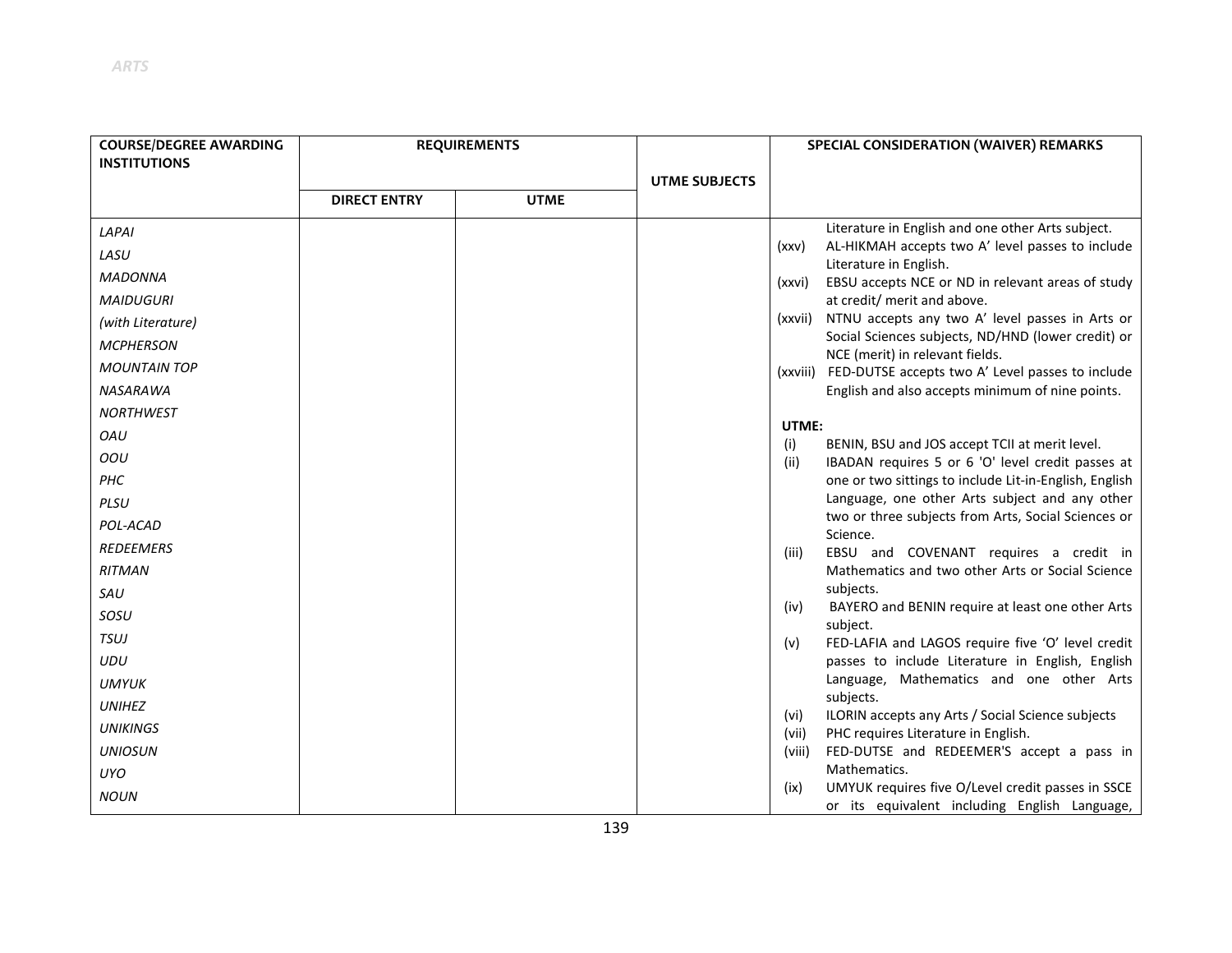| <b>COURSE/DEGREE AWARDING</b><br><b>INSTITUTIONS</b>         | <b>REQUIREMENTS</b> |             |                      | SPECIAL CONSIDERATION (WAIVER) REMARKS                                                                                                                                                                                                                                                                      |  |
|--------------------------------------------------------------|---------------------|-------------|----------------------|-------------------------------------------------------------------------------------------------------------------------------------------------------------------------------------------------------------------------------------------------------------------------------------------------------------|--|
|                                                              |                     |             | <b>UTME SUBJECTS</b> |                                                                                                                                                                                                                                                                                                             |  |
|                                                              | <b>DIRECT ENTRY</b> | <b>UTME</b> |                      |                                                                                                                                                                                                                                                                                                             |  |
| <b>ENGLISH LANGUAGE AND</b><br><b>LITERATURE</b>             |                     |             |                      | English Literature and any other three credits from<br>Arts or Social Science and a pass in Mathematics in<br>not more than two sittings.<br>AJAYI requires credit passes must include English<br>(x)                                                                                                       |  |
| ABSU                                                         |                     |             |                      | Language, Literature in English, another Arts<br>subject and any other two subjects.                                                                                                                                                                                                                        |  |
| <b>AUN</b>                                                   |                     |             |                      | BIU requires the three 'O' Level subjects to come<br>(xii)                                                                                                                                                                                                                                                  |  |
| <b>BENIN</b>                                                 |                     |             |                      | from either Arts or Social Science.                                                                                                                                                                                                                                                                         |  |
| <b>IBADAN</b>                                                |                     |             |                      | AUN does not offer admissions direct to 200 level<br>(xiii)<br>programs and may transfer credits relevant to it's                                                                                                                                                                                           |  |
| <b>IMSU</b>                                                  |                     |             |                      | major at the discretion of the Dean of school.                                                                                                                                                                                                                                                              |  |
| <b>FED-WUKARI</b>                                            |                     |             |                      | AUN accepts:<br>(xiv)                                                                                                                                                                                                                                                                                       |  |
| <b>NTNU</b>                                                  |                     |             |                      | A' level passes chosen from English Language,<br>(a)                                                                                                                                                                                                                                                        |  |
| <b>UNIZIK</b>                                                |                     |             |                      | Mathematics,<br>Economics,<br>Geography,<br>Government, History, Literature in English, Further                                                                                                                                                                                                             |  |
| <b>ENGLISH LANGUAGE AND</b><br><b>COMMUNICATION STUDIES:</b> |                     |             |                      | Mathematics, Technical Drawing, Visual Arts,<br>Computer Studies, Information Technology, Civics,<br>Environmental Science, Biology, Physics, Chemistry                                                                                                                                                     |  |
| <b>FEDOTUOKE</b>                                             |                     |             |                      | and French.                                                                                                                                                                                                                                                                                                 |  |
|                                                              |                     |             |                      | ND/HND<br>(b)                                                                                                                                                                                                                                                                                               |  |
|                                                              |                     |             |                      | ICGSE and 'A' level Cambridge<br>(c)                                                                                                                                                                                                                                                                        |  |
|                                                              |                     |             |                      | AUN does not accept credit passes in the<br>(xv)<br>following;                                                                                                                                                                                                                                              |  |
|                                                              |                     |             |                      | Agriculture, Food and Nutrition, Home Economics,<br>Home Craft, Home management,<br>Physical<br>Education, Physical and Health Education, Music,<br>Commerce, Accounting, Financial Accounting,<br>Book keeping, Islamic History, Religious Studies,<br>Tajweed, Library Studies, Diction, Kiswahili, Igbo, |  |
|                                                              |                     |             |                      | Hausa, Yoruba, Arabic, Turkish, Study skills.<br>OAU requires Five "O" level credit passes to<br>(xvi)<br>include Literature-in-English and English Language<br>and one other Arts subject plus any other subject.                                                                                          |  |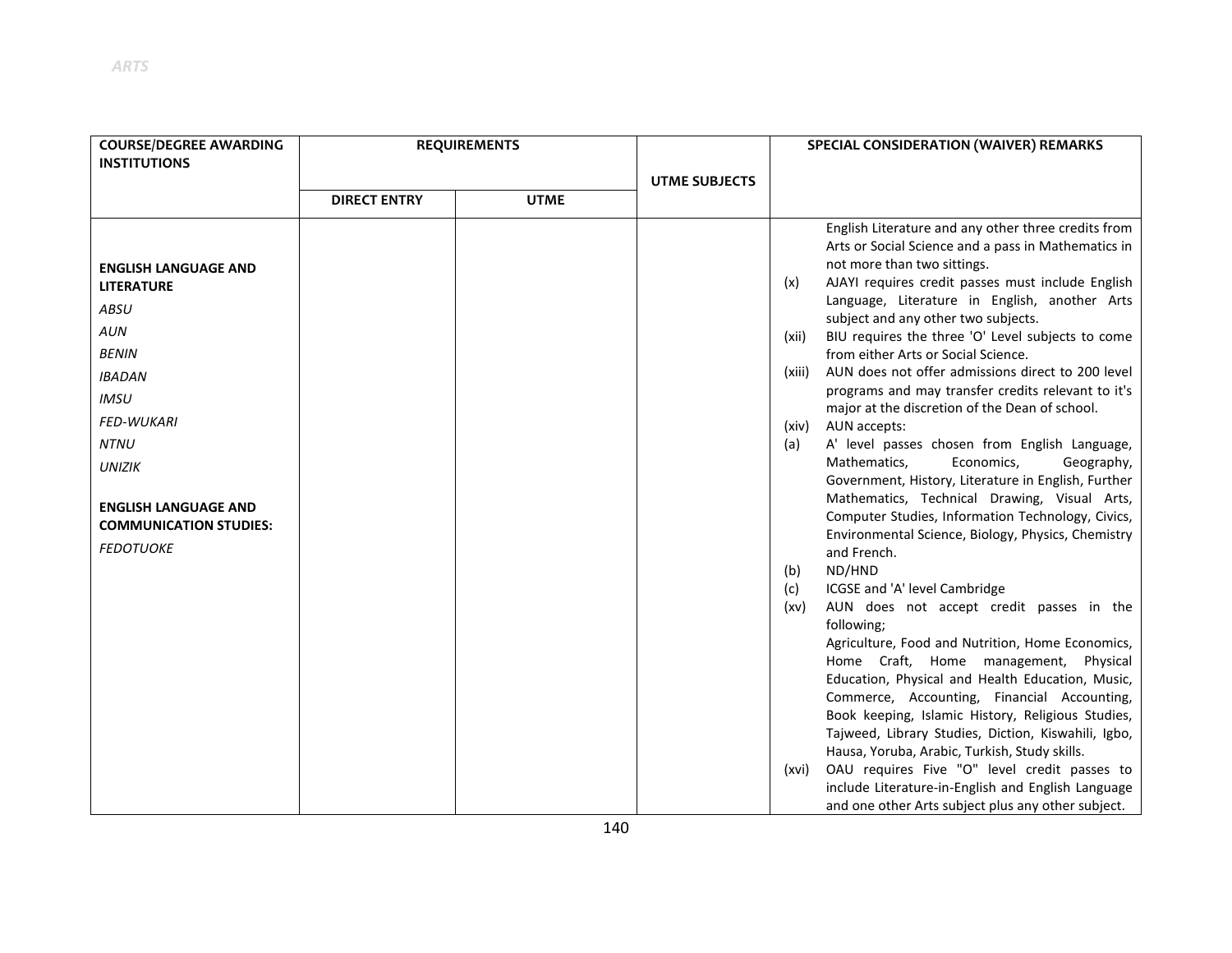| <b>COURSE/DEGREE AWARDING</b> | <b>REQUIREMENTS</b> |             |                      | SPECIAL CONSIDERATION (WAIVER) REMARKS                                                                                                                                                                                                                                                                                                                                                                                                                                                                                                                                                                                                                                                                                                                                                                                                                                                                                                                                                                                                                                                                                                                                                                                                                                                                                    |
|-------------------------------|---------------------|-------------|----------------------|---------------------------------------------------------------------------------------------------------------------------------------------------------------------------------------------------------------------------------------------------------------------------------------------------------------------------------------------------------------------------------------------------------------------------------------------------------------------------------------------------------------------------------------------------------------------------------------------------------------------------------------------------------------------------------------------------------------------------------------------------------------------------------------------------------------------------------------------------------------------------------------------------------------------------------------------------------------------------------------------------------------------------------------------------------------------------------------------------------------------------------------------------------------------------------------------------------------------------------------------------------------------------------------------------------------------------|
| <b>INSTITUTIONS</b>           |                     |             |                      |                                                                                                                                                                                                                                                                                                                                                                                                                                                                                                                                                                                                                                                                                                                                                                                                                                                                                                                                                                                                                                                                                                                                                                                                                                                                                                                           |
|                               |                     |             | <b>UTME SUBJECTS</b> |                                                                                                                                                                                                                                                                                                                                                                                                                                                                                                                                                                                                                                                                                                                                                                                                                                                                                                                                                                                                                                                                                                                                                                                                                                                                                                                           |
|                               | <b>DIRECT ENTRY</b> | <b>UTME</b> |                      |                                                                                                                                                                                                                                                                                                                                                                                                                                                                                                                                                                                                                                                                                                                                                                                                                                                                                                                                                                                                                                                                                                                                                                                                                                                                                                                           |
|                               |                     |             |                      | (xvii) ABU requires five 'O' level credit passes to include<br>Lit. in English, English Language and any other Arts<br>or Social Science subjects.<br>(xviii) NTNU accepts any Arts/Social Science subject.<br>REDEEMER'S requires Five 'O' Level credit passes<br>(xix)<br>to include English Language, Literature-in-English<br>and at least a pass in Mathematics.<br>BAYERO requires five O' Level Credit passes to<br>(xx)<br>include Literature in English, English language plus<br>three other Arts subjects<br>KWASU accepts credit passes in English Language,<br>(xxi)<br>Literature in English plus three Arts subjects or<br>English Language, Literature in English, two Arts<br>subjects and one science subject or English<br>Language, Literature in English, two social science<br>subjects and one Arts subject.<br>UYO requires a credit in Mathematics and other<br>(xxii)<br>two subjects.<br>FED-DUTSE accepts five SSCE Credit passes to<br>(xxiii)<br>include English, Mathematics, and two Arts<br>subjects and one Social Sciences. English Literature<br>is an added advantage.<br>SLUK accepts five SSCE Credit passes to include<br>(xxiv)<br>English, one Arts subjects and another Arts or<br>Social Science subject.<br>EDWIN CLARK also requires credit pass in<br>(xxy)<br>Government. |
|                               |                     |             |                      | <b>UTME SUBJECTS</b>                                                                                                                                                                                                                                                                                                                                                                                                                                                                                                                                                                                                                                                                                                                                                                                                                                                                                                                                                                                                                                                                                                                                                                                                                                                                                                      |
|                               |                     |             |                      | FED-LOKOJA and ABU require Lit.-in-English and<br>(i)<br>any other two Arts or Social Science subjects.                                                                                                                                                                                                                                                                                                                                                                                                                                                                                                                                                                                                                                                                                                                                                                                                                                                                                                                                                                                                                                                                                                                                                                                                                   |
|                               |                     |             |                      | NTNU accepts any three Arts or Social Sciences<br>(ii)                                                                                                                                                                                                                                                                                                                                                                                                                                                                                                                                                                                                                                                                                                                                                                                                                                                                                                                                                                                                                                                                                                                                                                                                                                                                    |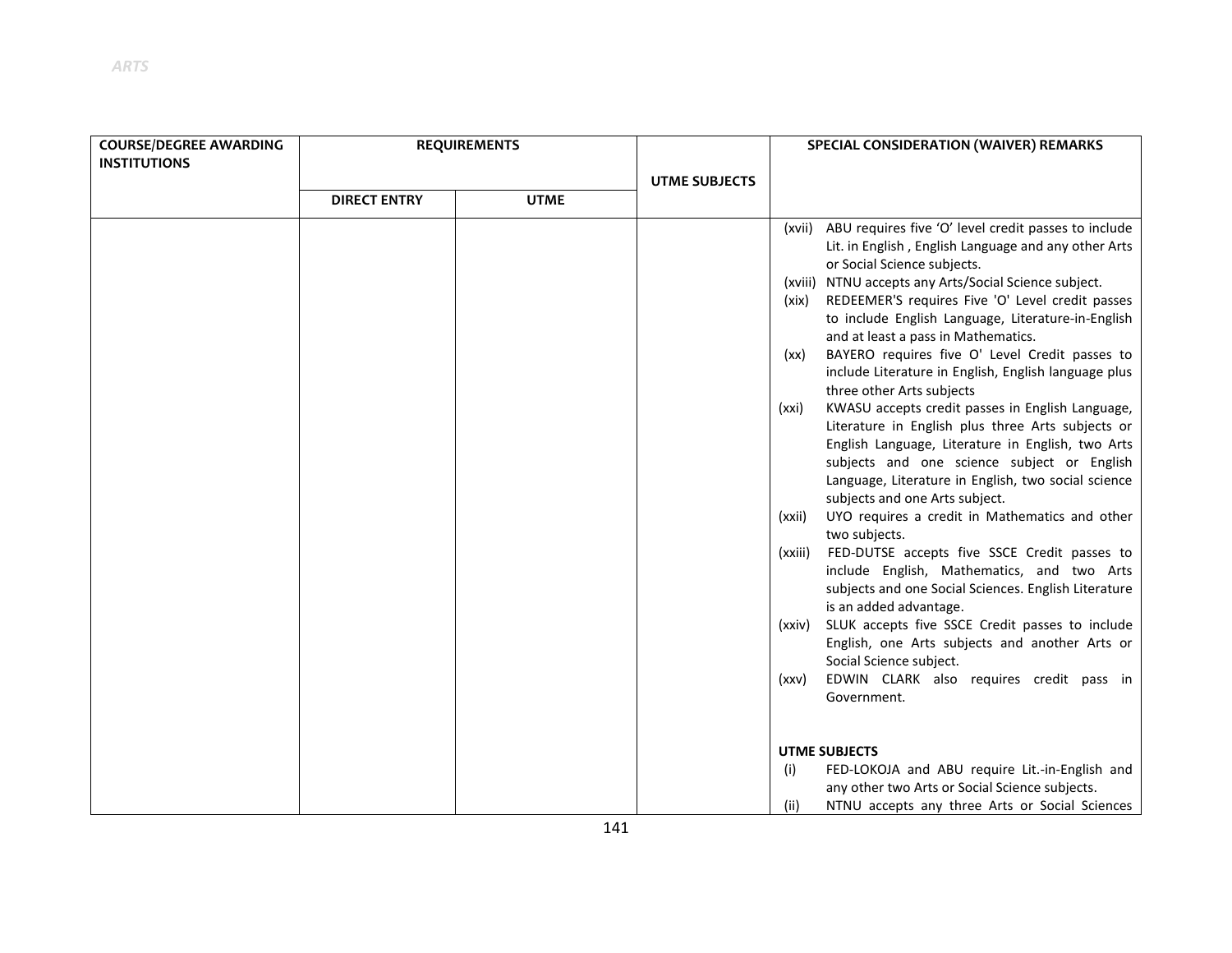| <b>COURSE/DEGREE AWARDING</b> | <b>REQUIREMENTS</b>     |                             |                      | SPECIAL CONSIDERATION (WAIVER) REMARKS                                                                                                                                                                                                                                                                                                                                                                                                                                                                                                                                                                                                                                                  |
|-------------------------------|-------------------------|-----------------------------|----------------------|-----------------------------------------------------------------------------------------------------------------------------------------------------------------------------------------------------------------------------------------------------------------------------------------------------------------------------------------------------------------------------------------------------------------------------------------------------------------------------------------------------------------------------------------------------------------------------------------------------------------------------------------------------------------------------------------|
| <b>INSTITUTIONS</b>           |                         |                             |                      |                                                                                                                                                                                                                                                                                                                                                                                                                                                                                                                                                                                                                                                                                         |
|                               | <b>DIRECT ENTRY</b>     | <b>UTME</b>                 | <b>UTME SUBJECTS</b> |                                                                                                                                                                                                                                                                                                                                                                                                                                                                                                                                                                                                                                                                                         |
|                               |                         |                             |                      |                                                                                                                                                                                                                                                                                                                                                                                                                                                                                                                                                                                                                                                                                         |
|                               |                         |                             |                      | subjects.<br><b>AUE</b><br>SAU<br>require<br>Lit.-in-English,<br>(iii)<br>and<br>Government/History or any other Arts subjects.<br>BOWEN does not accept Social Science subjects.<br>(ii)<br>FED-DUTSE accepts two Arts subjects and any<br>(iii)<br>other Arts or Social Science subject.<br>EBSU requires any two of History, CRK,<br>(iv)<br>Government, French etc as the other subjects.<br>FED-DUTSE also accepts English Language,<br>(v)<br>Mathematics, and Literature in English.<br>SLUK accepts any two Arts subjects and one other<br>(vi)<br>Arts or Social Science subject.<br>SOSU accepts at least two Arts subjects and any<br>(vii)<br>other Social Science subject. |
| <b>ENGLISH AND LITERARY</b>   | Two 'A' level passes to | Five SSCE credit passes to  | Lit.-in-English, one | <b>DIRECT ENTRY</b>                                                                                                                                                                                                                                                                                                                                                                                                                                                                                                                                                                                                                                                                     |
| <b>STUDIES</b>                | include Lit.-in-English | include<br>Literature<br>in | other Arts subject   | CALABAR accepts NCE with English Literature as<br>(i)                                                                                                                                                                                                                                                                                                                                                                                                                                                                                                                                                                                                                                   |
| <b>ABUJA</b>                  | and one other Arts      | English<br>and<br>English   | and another Arts     | teaching subject.                                                                                                                                                                                                                                                                                                                                                                                                                                                                                                                                                                                                                                                                       |
| AKSU                          | subject.                | Language.                   | or Social Science    | UNN accepts NCE in English in with not lower than C<br>(ii)<br>grade (merit) in addition to UTME Entry                                                                                                                                                                                                                                                                                                                                                                                                                                                                                                                                                                                  |
| <b>BABCOCK</b>                |                         |                             | subject.             | requirements.                                                                                                                                                                                                                                                                                                                                                                                                                                                                                                                                                                                                                                                                           |
| CALABAR                       |                         |                             |                      | ABUJA - as in English Language.<br>(iii)                                                                                                                                                                                                                                                                                                                                                                                                                                                                                                                                                                                                                                                |
| CALEB                         |                         |                             |                      | OAU same as in English Language<br>(iv)                                                                                                                                                                                                                                                                                                                                                                                                                                                                                                                                                                                                                                                 |
| DELSU                         |                         |                             |                      | UNIOSUN accepts Two 'A' level passes to include<br>(v)<br>Literature in English and other Arts<br>subjects or                                                                                                                                                                                                                                                                                                                                                                                                                                                                                                                                                                           |
| <b>FED-OYEEKITI</b>           |                         |                             |                      | NCE in English/Political Science                                                                                                                                                                                                                                                                                                                                                                                                                                                                                                                                                                                                                                                        |
| GOUU                          |                         |                             |                      | ABU accepts<br>(vi)                                                                                                                                                                                                                                                                                                                                                                                                                                                                                                                                                                                                                                                                     |
| <b>GREGORY</b>                |                         |                             |                      | Two 'A' level papers including English at IJMB/ NCE<br>a.                                                                                                                                                                                                                                                                                                                                                                                                                                                                                                                                                                                                                               |
| <b>KSU</b>                    |                         |                             |                      | General English/Use of English at NCE satisfies' O'<br>b <sub>1</sub><br>level English requirement subjects.                                                                                                                                                                                                                                                                                                                                                                                                                                                                                                                                                                            |
| <b>KWASU</b>                  |                         |                             |                      | NDU requires a pass in English Literature at the<br>(vii)                                                                                                                                                                                                                                                                                                                                                                                                                                                                                                                                                                                                                               |
| LCITY                         |                         |                             |                      | Advanced level GCE/or the Principal level in the HSC                                                                                                                                                                                                                                                                                                                                                                                                                                                                                                                                                                                                                                    |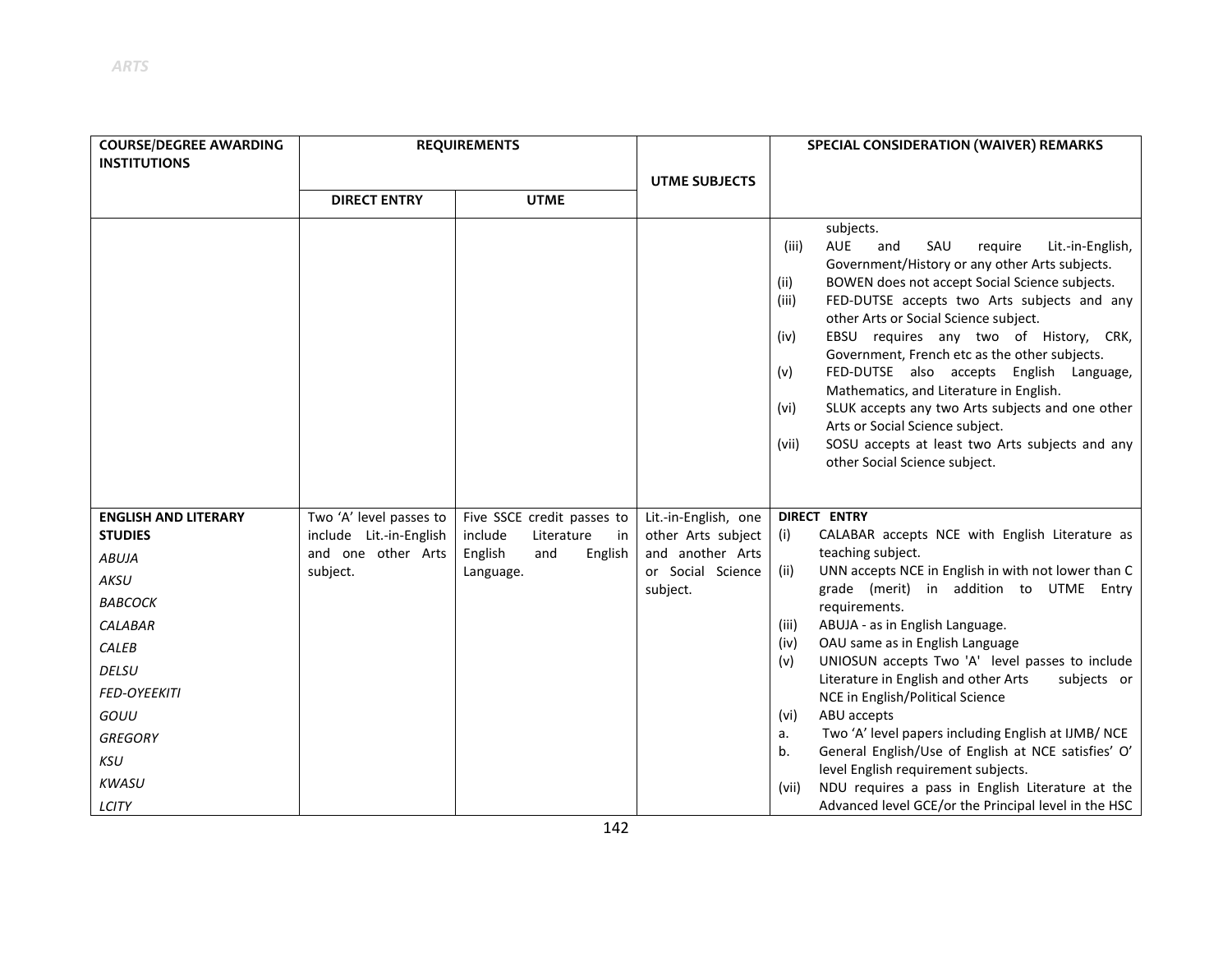| <b>COURSE/DEGREE AWARDING</b> | <b>REQUIREMENTS</b> |             | <b>SPECIAL CONSIDERATION (WAIVER) REMARKS</b> |                                                                                                                                                                                                                                |  |
|-------------------------------|---------------------|-------------|-----------------------------------------------|--------------------------------------------------------------------------------------------------------------------------------------------------------------------------------------------------------------------------------|--|
| <b>INSTITUTIONS</b>           |                     |             |                                               |                                                                                                                                                                                                                                |  |
|                               |                     |             | <b>UTME SUBJECTS</b>                          |                                                                                                                                                                                                                                |  |
|                               | <b>DIRECT ENTRY</b> | <b>UTME</b> |                                               |                                                                                                                                                                                                                                |  |
| <b>NDU</b>                    |                     |             |                                               | Examination, or merit at the NCE, and a pass in at                                                                                                                                                                             |  |
| EKSU                          |                     |             |                                               | least other Arts subject.                                                                                                                                                                                                      |  |
| <b>SUMMIT</b>                 |                     |             |                                               |                                                                                                                                                                                                                                |  |
| <b>UNN</b>                    |                     |             |                                               | UTME.                                                                                                                                                                                                                          |  |
| <b>VERITAS</b>                |                     |             |                                               | COVENANT requires five 'O' level credit passes in<br>(i)<br>English Language, Mathematics, Literature in English<br>one Science subject from Biology, Health/General<br>Science, Agric. Science, Physics and Chemistry and one |  |
| <b>ENGLISH STUDIES</b>        |                     |             |                                               | from Science or Arts. Social<br>Science<br>such<br>as                                                                                                                                                                          |  |
| <b>AAUA</b>                   |                     |             |                                               | Geography, Economics, Government, Commerce,                                                                                                                                                                                    |  |
| KASU<br><b>BABACOCK</b>       |                     |             |                                               | Principles of Accounts and Book Keeping. Arts subjects                                                                                                                                                                         |  |
|                               |                     |             |                                               | such as Bible Knowledge, History etc<br>KASU accepts only subjects from Arts or Social Science<br>(ii)                                                                                                                         |  |
| <b>LITERATURE IN ENGLISH</b>  |                     |             |                                               | NDU requires five 'O' level credit passes in English,<br>(iii)<br>Literature in English and any other three subjects, two                                                                                                      |  |
| ABU                           |                     |             |                                               | of which must be Arts subjects.                                                                                                                                                                                                |  |
| <b>GREGORY</b>                |                     |             |                                               | UNN requires a Science subject.<br>(iv)<br>KSU and ABU require five O/L credit passes to include<br>(viii)                                                                                                                     |  |
| UDU                           |                     |             |                                               | English Language, Literature in English and three other                                                                                                                                                                        |  |
| OAU                           |                     |             |                                               | subjects in Arts or Social Science.                                                                                                                                                                                            |  |
| <b>CHRISTOPHER</b>            |                     |             |                                               | FED-OYEEKITI also requires credit pass in one Science<br>(ix)<br>subject and at least a pass in Mathematics.                                                                                                                   |  |
| AUN                           |                     |             |                                               |                                                                                                                                                                                                                                |  |
| (offers the course as English |                     |             |                                               | <b>UTME SUBJECTS:</b>                                                                                                                                                                                                          |  |
| Literature and Language)      |                     |             |                                               | ABU requires Literature in English and two other<br>(i)<br>subjects in Arts or Social Science                                                                                                                                  |  |
| <b>UNIOSUN</b>                |                     |             |                                               |                                                                                                                                                                                                                                |  |
| <b>JABU</b>                   |                     |             |                                               |                                                                                                                                                                                                                                |  |
| JOS                           |                     |             |                                               |                                                                                                                                                                                                                                |  |
|                               |                     |             |                                               |                                                                                                                                                                                                                                |  |
|                               |                     |             |                                               |                                                                                                                                                                                                                                |  |
|                               |                     |             |                                               |                                                                                                                                                                                                                                |  |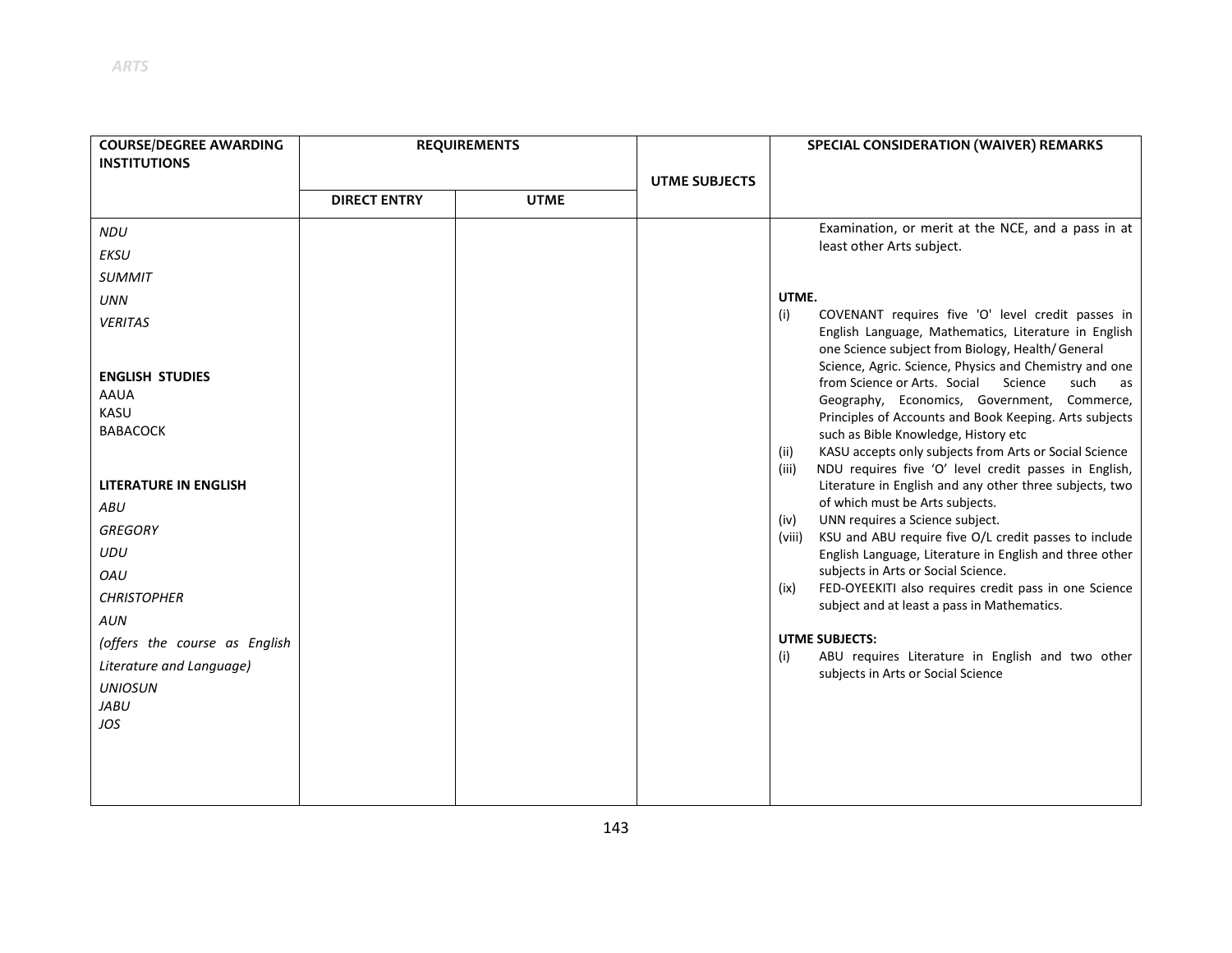| <b>COURSE/DEGREE AWARDING</b> | <b>REQUIREMENTS</b>     |                                        |                                         | SPECIAL CONSIDERATION (WAIVER) REMARKS                                                                      |
|-------------------------------|-------------------------|----------------------------------------|-----------------------------------------|-------------------------------------------------------------------------------------------------------------|
| <b>INSTITUTIONS</b>           |                         |                                        |                                         |                                                                                                             |
|                               |                         |                                        | <b>UTME SUBJECTS</b>                    |                                                                                                             |
|                               | <b>DIRECT ENTRY</b>     | <b>UTME</b>                            |                                         |                                                                                                             |
| <b>FRENCH:</b>                | Two 'A' level passes    | Five SSCE credit passes                | French and any                          | <b>DIRECT ENTRY:</b>                                                                                        |
| AAU                           | including French and    | including<br>French<br>and             | other two subjects                      | UNIZIK, EKSU, JOS and UYO accept NCE plus credit<br>(i)                                                     |
| ABU                           | one other Arts subject. | English Language plus at               | Arts<br>from<br>and<br>Social Sciences. | in English                                                                                                  |
| ABSU                          |                         | least one<br>other<br>Arts<br>subject. |                                         | (ii)<br>ABSU accepts candidates with 2 'A' level passes in<br>Arts into the 4 year programme.               |
| <b>BASU</b>                   |                         |                                        |                                         | UYO accepts NCE with credit in French.<br>(iii)                                                             |
| <b>BAYERO</b>                 |                         |                                        |                                         | LAGOS requires credit in Mathematics and two<br>(v)                                                         |
| <b>BABCOCK</b>                |                         |                                        |                                         | other subjects. Also accepts NCE/DS/DALF/<br>Module III and Baccalaureat from Francophone                   |
| <b>BENIN</b>                  |                         |                                        |                                         | countries or equivalent.                                                                                    |
| <b>BSU</b>                    |                         |                                        |                                         | UNIZIK accepts NCE to include a pass in French and<br>(vi)                                                  |
| <b>CALABAR</b>                |                         |                                        |                                         | accepts Baccalauria t l'Eensciane - Merit                                                                   |
| <b>COVENANT</b>               |                         |                                        |                                         | Secondaire or equivalent.                                                                                   |
| <b>DELSU</b>                  |                         |                                        |                                         | PHC and IMSU - No Direct Entry.<br>(vii)<br>DELSU accepts NCE (merit) in two major teaching<br>(viii)       |
| <b>EBSU</b>                   |                         |                                        |                                         | subjects, one of which must be French.                                                                      |
| EKSU                          |                         |                                        |                                         | ILORIN also accepts ND with French as principal<br>(ix)                                                     |
| <b>FED-NDUFU</b>              |                         |                                        |                                         | subject.                                                                                                    |
| <b>FOUNTAIN</b>               |                         |                                        |                                         | IMSU, ILORIN and IBADAN accept NCE at credit<br>(x)<br>level including French and one other subject from    |
| <b>GREGORY</b>                |                         |                                        |                                         | Arts and Social Science subject. Ibadan accepts                                                             |
| <b>IBADAN</b>                 |                         |                                        |                                         | candidates without O/L in French.                                                                           |
| <b>ILORIN</b>                 |                         |                                        |                                         | ABU accepts two 'A' level papers including French<br>(xi)<br>at IJMB/NCE. General English/Use of English at |
| <b>IMSU</b>                   |                         |                                        |                                         | NCE satisfies' O' level English requirement.                                                                |
| JOS                           |                         |                                        |                                         | AL-HIKMAH - No Direct Entry.<br>(xii)                                                                       |
| KASU                          |                         |                                        |                                         | (xiii)<br>AAU accepts:                                                                                      |
| <b>KWASU</b>                  |                         |                                        |                                         | a)<br>NCE Merit passes in French and one other Arts<br>subject                                              |
| LAGOS                         |                         |                                        |                                         | NCE Double majors in French<br>b)                                                                           |
| LAPAI                         |                         |                                        |                                         | ILORIN accepts NCE (Credit Level) with French as<br>(xiv)                                                   |
| LASU                          |                         |                                        |                                         | Major subject.                                                                                              |
|                               |                         |                                        |                                         | LASU:<br>(xv)                                                                                               |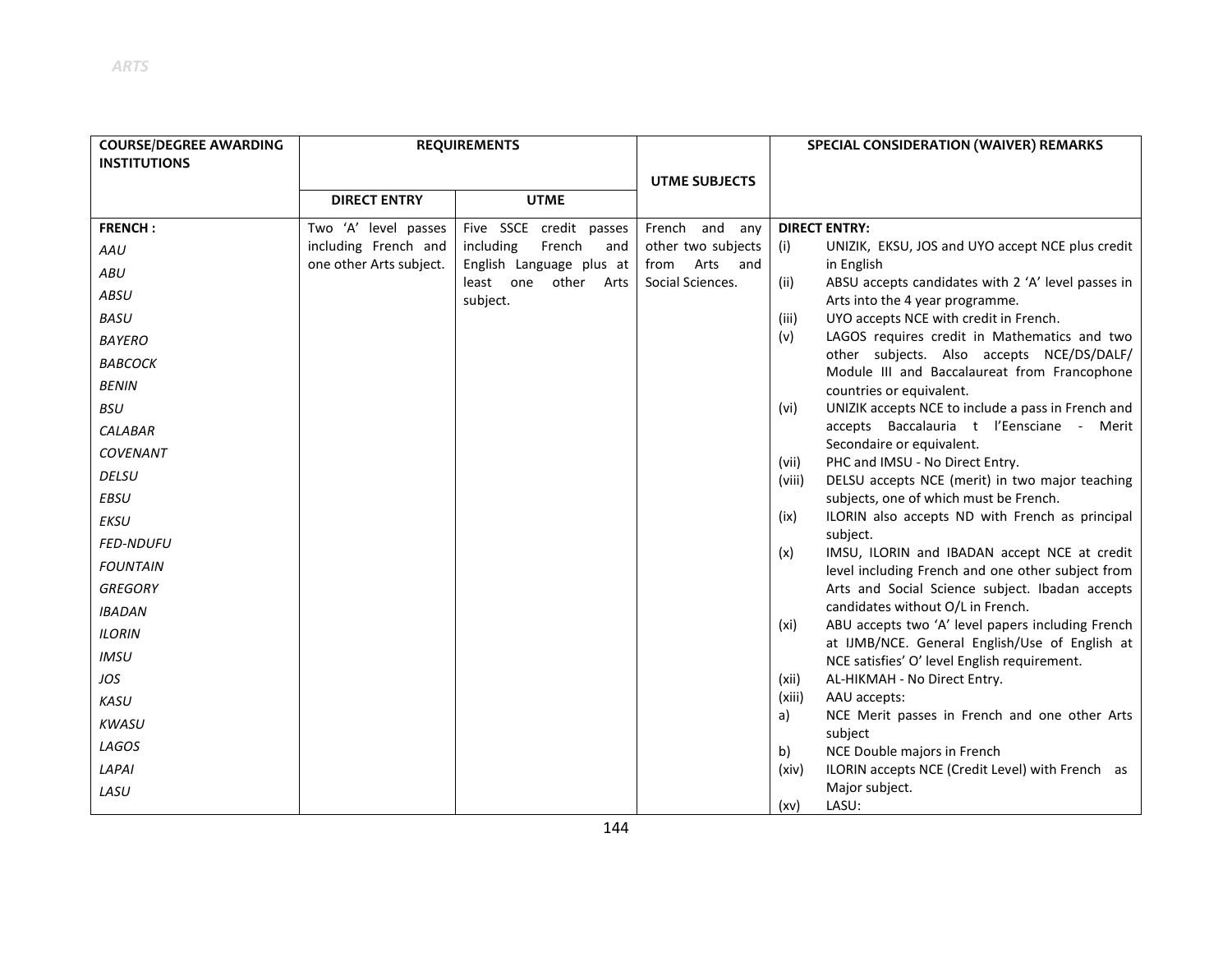| <b>COURSE/DEGREE AWARDING</b>                | <b>REQUIREMENTS</b> |             |                      | SPECIAL CONSIDERATION (WAIVER) REMARKS |                                                                                                |
|----------------------------------------------|---------------------|-------------|----------------------|----------------------------------------|------------------------------------------------------------------------------------------------|
| <b>INSTITUTIONS</b>                          |                     |             |                      |                                        |                                                                                                |
|                                              |                     |             | <b>UTME SUBJECTS</b> |                                        |                                                                                                |
|                                              | <b>DIRECT ENTRY</b> | <b>UTME</b> |                      |                                        |                                                                                                |
| <b>MAIDUGURI</b>                             |                     |             |                      | (a)                                    | Requires five (5) Credit passes at GCE 'O' Level or                                            |
| NASARAWA                                     |                     |             |                      |                                        | SSCE in Arts related subjects.                                                                 |
| OAU                                          |                     |             |                      | (b)                                    | NCE (French) at Merit level is also acceptable. A<br>Credit Pass in French is not required.    |
| OOU                                          |                     |             |                      | (xvi)                                  | JABU accepts five o/level credit passes to include                                             |
| PHC                                          |                     |             |                      |                                        | English Language, Literature in English and any                                                |
| POL-ACAD                                     |                     |             |                      |                                        | other relevant subject plus ND and HND<br>OAU accepts NCE in French (Nigeria French            |
| TSUJ                                         |                     |             |                      | (xvii)                                 | Language Village) with merit pass and the                                                      |
| UDU                                          |                     |             |                      |                                        | Baccalaureate from Francophone countries.                                                      |
| <b>UMYUK</b>                                 |                     |             |                      | (a)                                    | 3 or 4-year programme (includes a year at the                                                  |
| <b>UNIOSUN</b>                               |                     |             |                      |                                        | Nigerian French Village, Badagry. All expenses will<br>be borne by the student's sponsors).    |
| <b>UNN</b>                                   |                     |             |                      | (b)                                    | A 4-year intensive programme (including a year at                                              |
| <b>UYO</b>                                   |                     |             |                      |                                        | the Nigerian French Language Village) is also                                                  |
|                                              |                     |             |                      |                                        | available for candidates without any previous                                                  |
| <b>MODERN AND EUROPEAN</b>                   |                     |             |                      |                                        | knowledge of French                                                                            |
| <b>LANGUAGES</b>                             |                     |             |                      | (xviii)                                | UNIOSUN requires 'A' level passes in French and<br>Government or History and any other Arts or |
| <b>UNIZIK</b>                                |                     |             |                      |                                        | Social Science subjects. Accepts ND and approved                                               |
|                                              |                     |             |                      |                                        | equivalents in relevant fields with at least a lower                                           |
|                                              |                     |             |                      |                                        | credit. The NCE are acceptable as A' level                                                     |
| <b>FRENCH AND</b><br>INTERNATIONAL RELATIONS |                     |             |                      | (xx)                                   | equivalents.<br>KWASU accepts ND, NCE with French as principal                                 |
| <b>BABCOCK</b>                               |                     |             |                      |                                        | subject. Requires three A' level passes in relevant                                            |
| <b>NOUN</b>                                  |                     |             |                      |                                        | subjects.                                                                                      |
|                                              |                     |             |                      | (xxi)                                  | BSU accepts accepts two NCE passes to include                                                  |
|                                              |                     |             |                      |                                        | French and one other Arts subject.                                                             |
| <b>FRENCH AND</b>                            |                     |             |                      | (xxii)<br>(a)                          | UNN accepts:<br>NCE with a minimum of two merit level passes in                                |
|                                              |                     |             |                      |                                        | relevant subjects as well as University entry                                                  |
| INTERNATIONAL STUDIES                        |                     |             |                      |                                        | requirements.                                                                                  |
| <b>UNIOSUN</b>                               |                     |             |                      | (b)                                    | Two passes at GCE Advanced level (A/L), HSC or its                                             |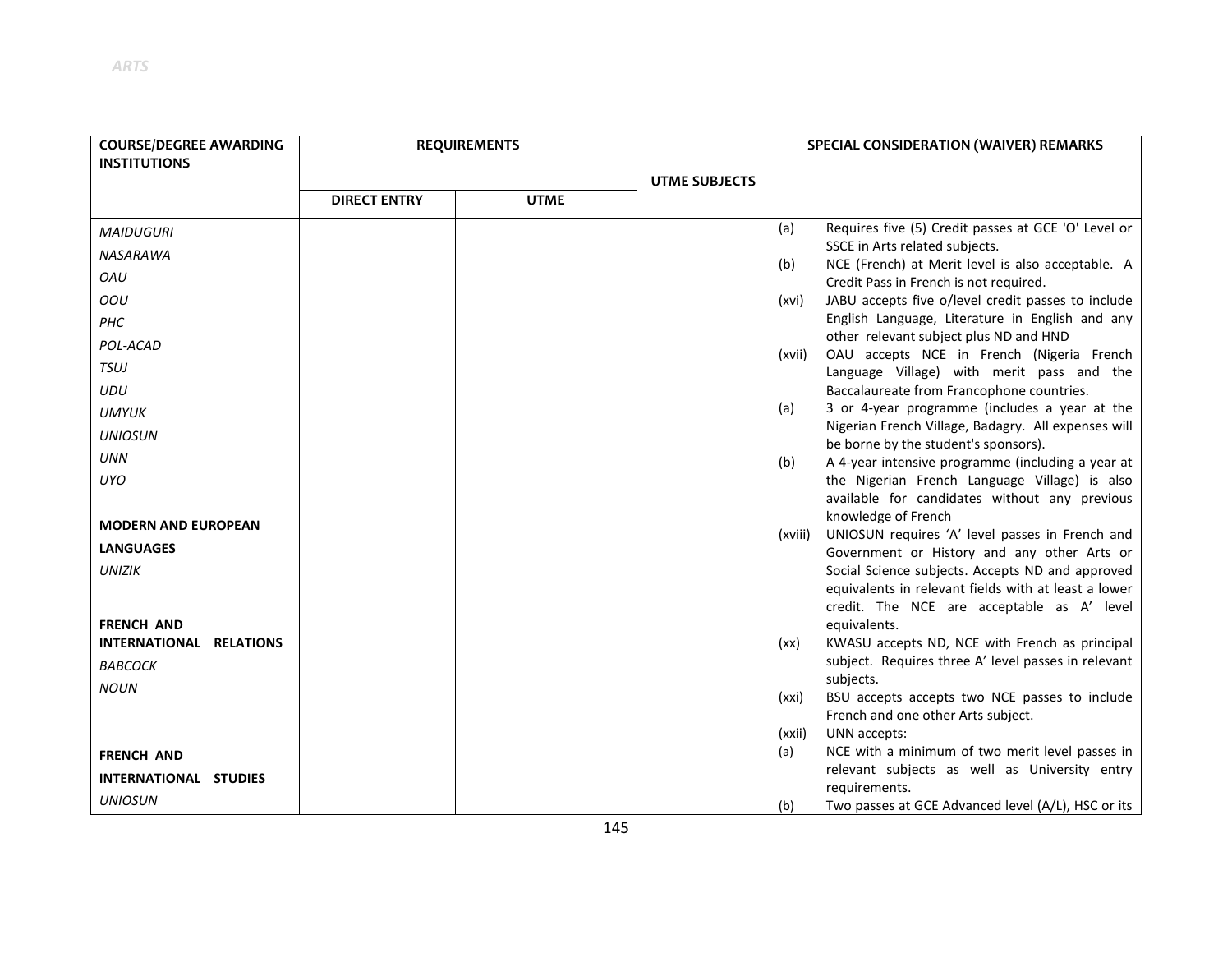| <b>COURSE/DEGREE AWARDING</b><br><b>INSTITUTIONS</b>                          | <b>REQUIREMENTS</b> |             |                      | SPECIAL CONSIDERATION (WAIVER) REMARKS                                                                                                                                                                                                                                                                                                                                                                                                                                                                                                                                                                                                                                                                                                                                                                                                                                    |
|-------------------------------------------------------------------------------|---------------------|-------------|----------------------|---------------------------------------------------------------------------------------------------------------------------------------------------------------------------------------------------------------------------------------------------------------------------------------------------------------------------------------------------------------------------------------------------------------------------------------------------------------------------------------------------------------------------------------------------------------------------------------------------------------------------------------------------------------------------------------------------------------------------------------------------------------------------------------------------------------------------------------------------------------------------|
|                                                                               |                     |             | <b>UTME SUBJECTS</b> |                                                                                                                                                                                                                                                                                                                                                                                                                                                                                                                                                                                                                                                                                                                                                                                                                                                                           |
|                                                                               | <b>DIRECT ENTRY</b> | <b>UTME</b> |                      |                                                                                                                                                                                                                                                                                                                                                                                                                                                                                                                                                                                                                                                                                                                                                                                                                                                                           |
| <b>FRENCH WITH GERMAN /</b><br><b>RUSSIAN:</b><br><b>IBADAN</b><br><b>UNN</b> |                     |             |                      | equivalent, DALF certificate or an acceptable<br>Baccalaureate Certificate in relevant subjects.<br>BAYERO accepts NCE in French and any French<br>(xxiii)<br>Baccalaureate (A Level).<br>BSU accepts NCE passes to include French and one<br>(xxiv)<br>other Arts subject.<br>CALABAR accepts any of the options below:<br>(xxv)<br>Five (5) O' level credit passes in not more than two<br>а.<br>sittings to include English Language, plus two (2) A'<br>level passes one of which must be in French.<br>Four (4) O' level credit passes in not more than<br>b.<br>two sittings to include English Language, plus three<br>(3) A' level passes one of which must be in French.<br>Five (5) O' level credit passes in not more than two<br>c.<br>sittings to include English Language, plus two (2)<br>merit or credit passes in NCE of which one must be<br>in French. |
|                                                                               |                     |             |                      | UTME.<br>EKSU, BIU and UYO accept proficiency Certificate<br>(i)<br>in French. UYO accepts proficiency certificate in<br>French from University of UYO and certificate in<br>French from the Alliance Fançaise.<br>LASU requires credit passes in English, Literature-<br>(iii)<br>in-English and any other Language.<br>ABSU requires 'O' level credit passes in English<br>(iii)<br>Language and 4 other subjects for the 5 year<br>Programme.<br>UNIZIK, BENIN and OAU accept candidates with no<br>(iv)<br>previous knowledge of French. (for Benin, they<br>should have credit passes in English and Lit. in<br>English) while UNIZIK gives accelerated course in<br>French in the first year.                                                                                                                                                                       |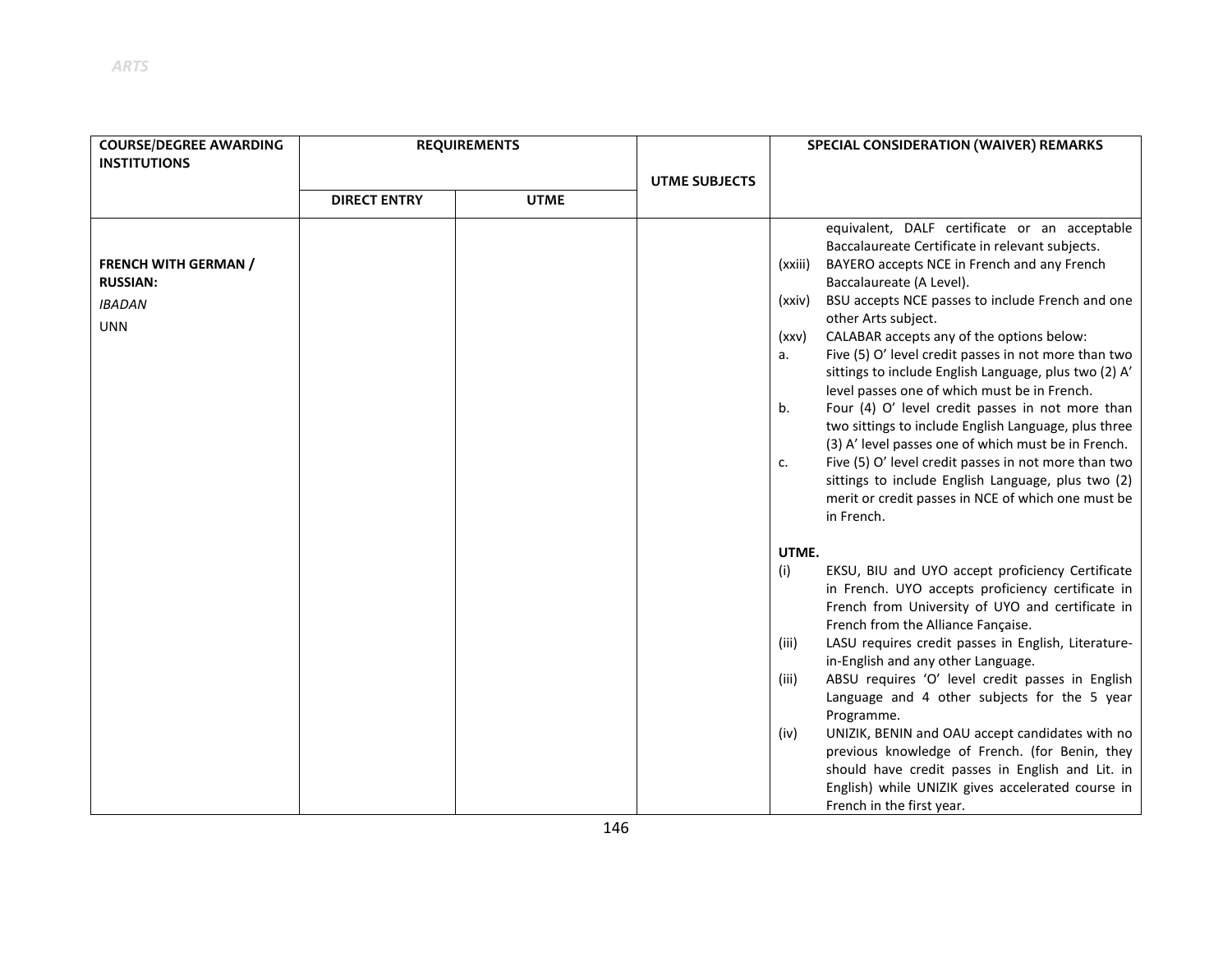| <b>COURSE/DEGREE AWARDING</b><br><b>INSTITUTIONS</b> | <b>REQUIREMENTS</b> | <b>UTME SUI</b> |  |
|------------------------------------------------------|---------------------|-----------------|--|
|                                                      | <b>DIRECT ENTRY</b> | <b>UTME</b>     |  |
|                                                      |                     |                 |  |

|                     |             | <b>UTME SUBJECTS</b> |        |                                                                                                                                                                                                                                                                                                                                                      |
|---------------------|-------------|----------------------|--------|------------------------------------------------------------------------------------------------------------------------------------------------------------------------------------------------------------------------------------------------------------------------------------------------------------------------------------------------------|
| <b>DIRECT ENTRY</b> | <b>UTME</b> |                      |        |                                                                                                                                                                                                                                                                                                                                                      |
|                     |             |                      | (v)    | LAGOS requires credit passes in Maths, English<br>Language and two other Arts subjects one of<br>which must be French. Also accepts DELF/DL, DEPC<br>equivalent.                                                                                                                                                                                     |
|                     |             |                      | (vi)   | UNIZIK accepts five 'O' level credit passes to<br>include English, French and at least two other Arts<br>subjects and one Social Science subject.                                                                                                                                                                                                    |
|                     |             |                      | (vii)  | IBADAN accepts 5 or 6 'O' level credit passes at<br>one or two sittings to include Lit-in-English and<br>other Arts and Social Science subjects.                                                                                                                                                                                                     |
|                     |             |                      | (viii) | ILORIN accepts Social Science subject.                                                                                                                                                                                                                                                                                                               |
|                     |             |                      | (ix)   | BSU, DELSU requires credit pass in Literature-in-<br>English and other Arts or Social Sciences subject                                                                                                                                                                                                                                               |
|                     |             |                      | (x)    | NASARAWA accepts NCE French not below Merit<br>level.                                                                                                                                                                                                                                                                                                |
|                     |             |                      | (xi)   | UMYUK accepts five credit passes at SSCE (or its<br>equivalent) in English Language, French, and any<br>other three Arts or Social Science subjects and a<br>pass in Mathematics in not more than two sittings.                                                                                                                                      |
|                     |             |                      | (xii)  | LASU requires credit pass in Literature in and<br>English and any other Language.                                                                                                                                                                                                                                                                    |
|                     |             |                      | (xiii) | COVENANT requires five 'O' level credit passes in<br>French, English Language, Mathematics, one<br>Science subject from the following Biology,<br>Health/General Science, Agric. Science, Physics<br>and Chemistry or its equivalent of CEF or PIDELF<br>awarded by Alliance Francais or the Pre-Degree<br>Certificate in French from any recognised |
|                     |             |                      |        | University. In the absence of the candidates my be<br>considered provided they are willing to undergo a                                                                                                                                                                                                                                              |
|                     |             |                      |        | selection exercise.                                                                                                                                                                                                                                                                                                                                  |
|                     |             |                      | (xiv)  | UNIOSUN requires five SSCE credit passes or its<br>equivalents in five (5) English Language,                                                                                                                                                                                                                                                         |

**SPECIAL CONSIDERATION (WAIVER) REMARKS**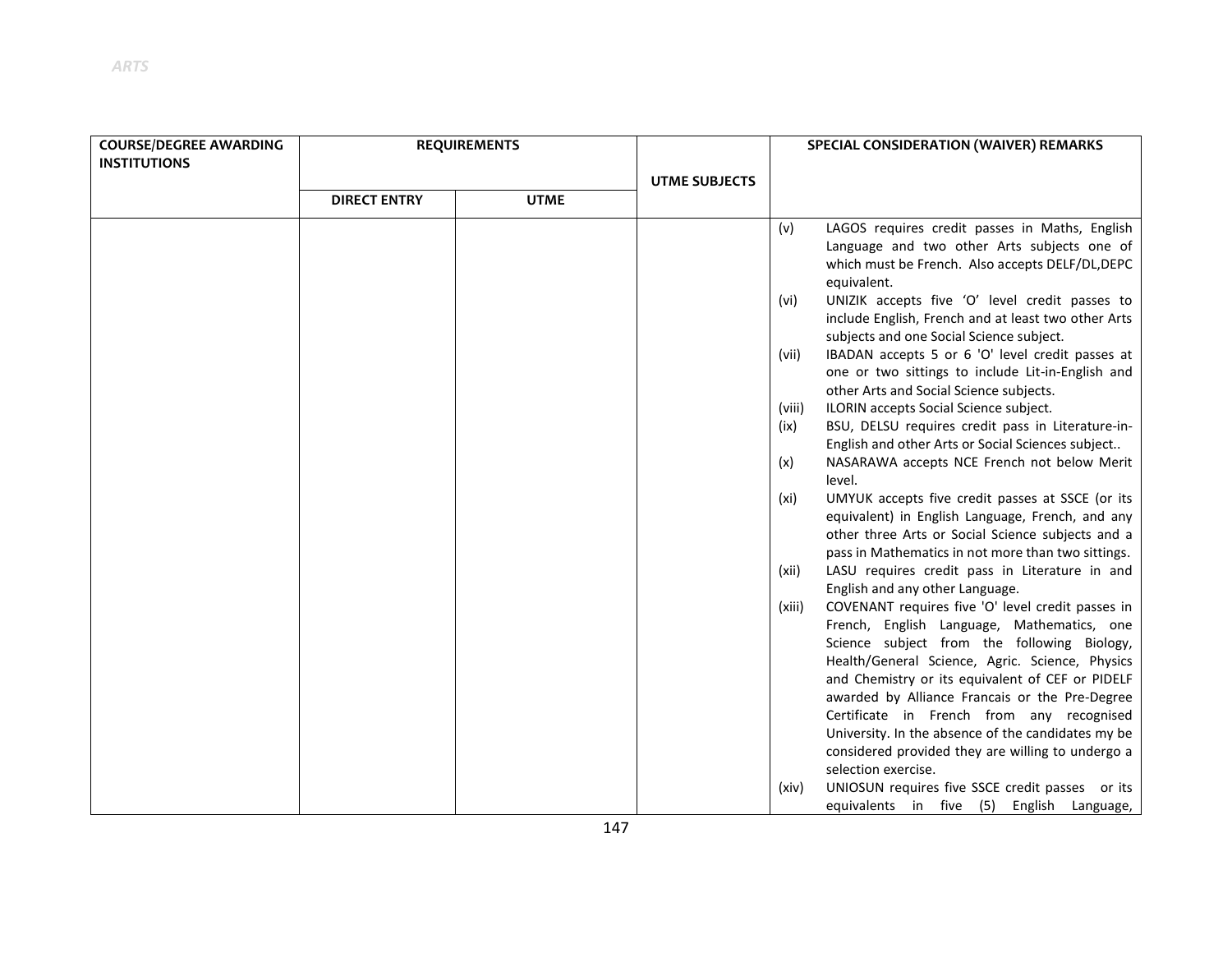| <b>COURSE/DEGREE AWARDING</b><br><b>INSTITUTIONS</b> |                     | <b>REQUIREMENTS</b> |                      | SPECIAL CONSIDERATION (WAIVER) REMARKS                                                                                                                                                                                                                                                                                                                                                                                                                                                                                                                                                                                                                                                                                                                                                                                                                                                                                                                                                                                                                                                                                                                                                                                                                                                                                                                                                                                             |  |
|------------------------------------------------------|---------------------|---------------------|----------------------|------------------------------------------------------------------------------------------------------------------------------------------------------------------------------------------------------------------------------------------------------------------------------------------------------------------------------------------------------------------------------------------------------------------------------------------------------------------------------------------------------------------------------------------------------------------------------------------------------------------------------------------------------------------------------------------------------------------------------------------------------------------------------------------------------------------------------------------------------------------------------------------------------------------------------------------------------------------------------------------------------------------------------------------------------------------------------------------------------------------------------------------------------------------------------------------------------------------------------------------------------------------------------------------------------------------------------------------------------------------------------------------------------------------------------------|--|
|                                                      | <b>DIRECT ENTRY</b> | <b>UTME</b>         | <b>UTME SUBJECTS</b> |                                                                                                                                                                                                                                                                                                                                                                                                                                                                                                                                                                                                                                                                                                                                                                                                                                                                                                                                                                                                                                                                                                                                                                                                                                                                                                                                                                                                                                    |  |
|                                                      |                     |                     |                      | Government or History and any other three<br>subjects.<br>KASU accepts only subjects from Arts or Social<br>(xv)<br>Science.<br>REDEEMER'S five 'O' Level credit passes to include<br>(xvi)<br>English Language, Literature-in-English and at least<br>a pass in Mathematics.<br>BSU requires five credit passes in Arts and Social<br>(xvii)<br>Sciences including French and English Language<br>UNN requires for:<br>(xviii)<br>French Single Honours, a minimum of five O/level<br>(a)<br>credit passes to necessarily include French, English<br>Language, one science subject and two other arts<br>subjects one of which must be Literature in<br>English.<br>German Single Honours, a minimum of five O/level<br>(b)<br>credit passes to necessarily include English<br>Language, one science subject and three other arts<br>subjects, one of which must be Literature in<br>English. Also any language proficiency certificate<br>from the Goethe Institute will be a great<br>advantage.<br>French with German/Russia, O' level credit passes<br>(c)<br>to include English Language, French, one science<br>subject and two other Arts subject one of which<br>must be literature in English.<br>UNN accepts candidates who are successful in its<br>(d)<br>one year preparatory programme in French<br>(minimum 40%) plus UTME pass mark<br>recommended for UNN.<br>KWASU requires three other Arts subjects.<br>(xix) |  |
|                                                      |                     |                     |                      | $CALADAD$ securities $f(x)$ and $f(x)$ are $f(x)$ as $f(x)$                                                                                                                                                                                                                                                                                                                                                                                                                                                                                                                                                                                                                                                                                                                                                                                                                                                                                                                                                                                                                                                                                                                                                                                                                                                                                                                                                                        |  |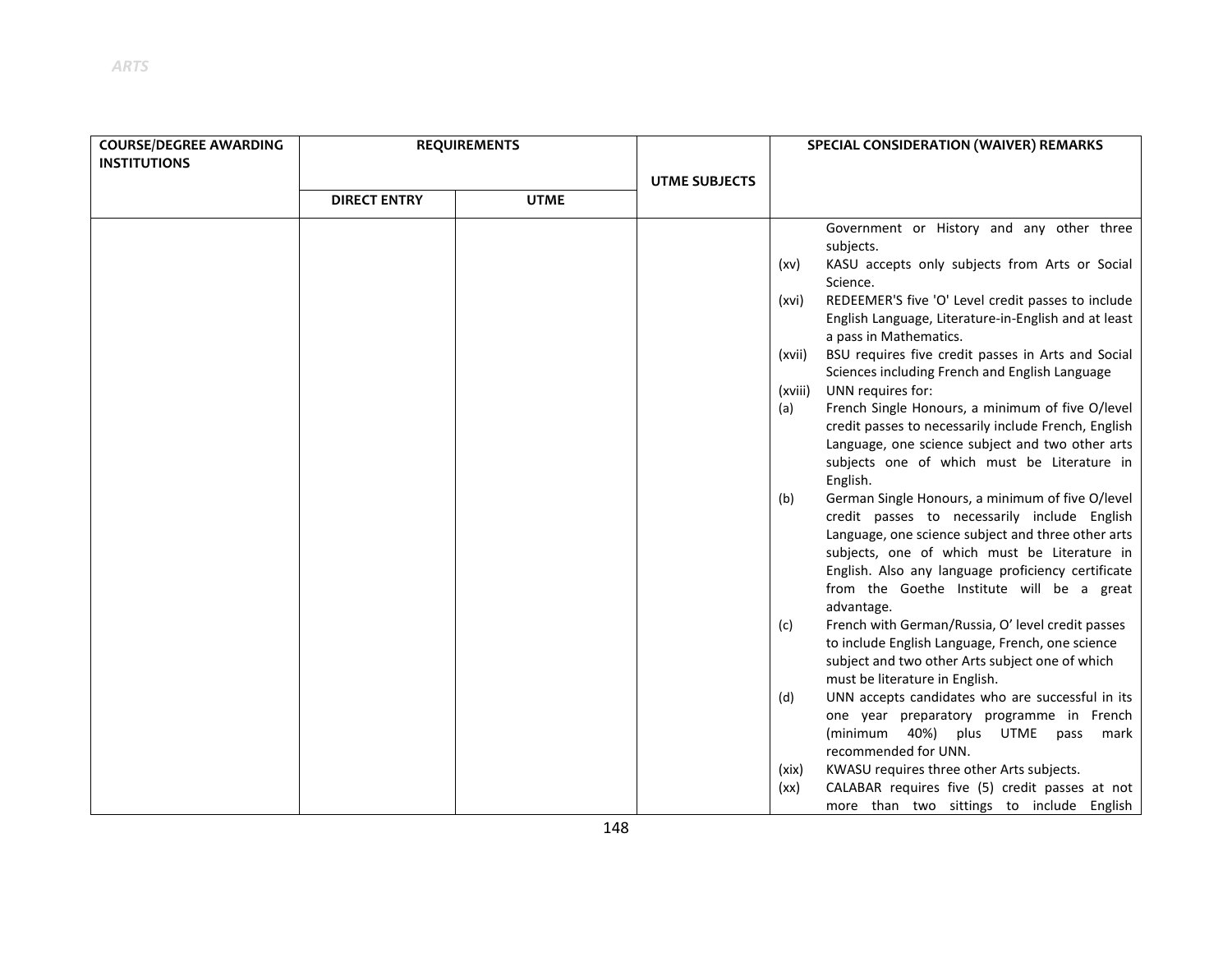| <b>COURSE/DEGREE AWARDING</b> |                     | <b>REQUIREMENTS</b> |                      | SPECIAL CONSIDERATION (WAIVER) REMARKS                                                                                                                                                                                                                                                                                                                                                                                                                                                                                                                                                                                                                                                                                                                                                                                                                                                                                                                                                                                                                                                                                                                                                                                                                                                                                                      |
|-------------------------------|---------------------|---------------------|----------------------|---------------------------------------------------------------------------------------------------------------------------------------------------------------------------------------------------------------------------------------------------------------------------------------------------------------------------------------------------------------------------------------------------------------------------------------------------------------------------------------------------------------------------------------------------------------------------------------------------------------------------------------------------------------------------------------------------------------------------------------------------------------------------------------------------------------------------------------------------------------------------------------------------------------------------------------------------------------------------------------------------------------------------------------------------------------------------------------------------------------------------------------------------------------------------------------------------------------------------------------------------------------------------------------------------------------------------------------------|
| <b>INSTITUTIONS</b>           |                     |                     |                      |                                                                                                                                                                                                                                                                                                                                                                                                                                                                                                                                                                                                                                                                                                                                                                                                                                                                                                                                                                                                                                                                                                                                                                                                                                                                                                                                             |
|                               |                     |                     | <b>UTME SUBJECTS</b> |                                                                                                                                                                                                                                                                                                                                                                                                                                                                                                                                                                                                                                                                                                                                                                                                                                                                                                                                                                                                                                                                                                                                                                                                                                                                                                                                             |
|                               | <b>DIRECT ENTRY</b> | <b>UTME</b>         |                      |                                                                                                                                                                                                                                                                                                                                                                                                                                                                                                                                                                                                                                                                                                                                                                                                                                                                                                                                                                                                                                                                                                                                                                                                                                                                                                                                             |
|                               |                     |                     |                      | Language, Literature in English, Mathematics,<br>Government, History, CRS, Commerce, Agricultural<br>Science or Biology, Geography, Economics and any<br>Nigerian Indigenous Language. Knowledge of<br>French or Spanish is only an advantage but NOT a<br>requirement.<br>OAU - credit pass in French is not compulsory.<br>(xxi)<br><b>UTME. SUBJECTS:</b><br>OAU, IBADAN, EKSU, OOU, UNIZIK and ABSU<br>(i)<br>accepts any three subjects from Arts and Social<br>Sciences.<br>LAGOS requires French, one Arts subject and any<br>(ii)<br>other subject.<br>ABSU accepts Literature in English and two other<br>(iii)<br>Arts or Social Science subject.<br>BABCOCK requires Literature in English.<br>(iv)<br>UMYUK requires five O/Level credit passes in SSCE<br>(v)<br>or its equivalent including English Language,<br>French and at least any other three Arts subjects<br>and a pass in Mathematics.<br>BENIN accepts Any three subjects from Arts,<br>(vi)<br><b>Sciences or Social Sciences</b><br>BSU and UNN require French, Literature in English<br>(vii)<br>and any other Arts subject.<br>KWASU requires two other Arts subjects.<br>(viii)<br>CALABAR requires Literature in English, CRK and<br>(ix)<br>either History or Government.<br>UNIOSUN requires Government or History plus any<br>(x)<br>other Arts Subjects. |
|                               |                     |                     |                      |                                                                                                                                                                                                                                                                                                                                                                                                                                                                                                                                                                                                                                                                                                                                                                                                                                                                                                                                                                                                                                                                                                                                                                                                                                                                                                                                             |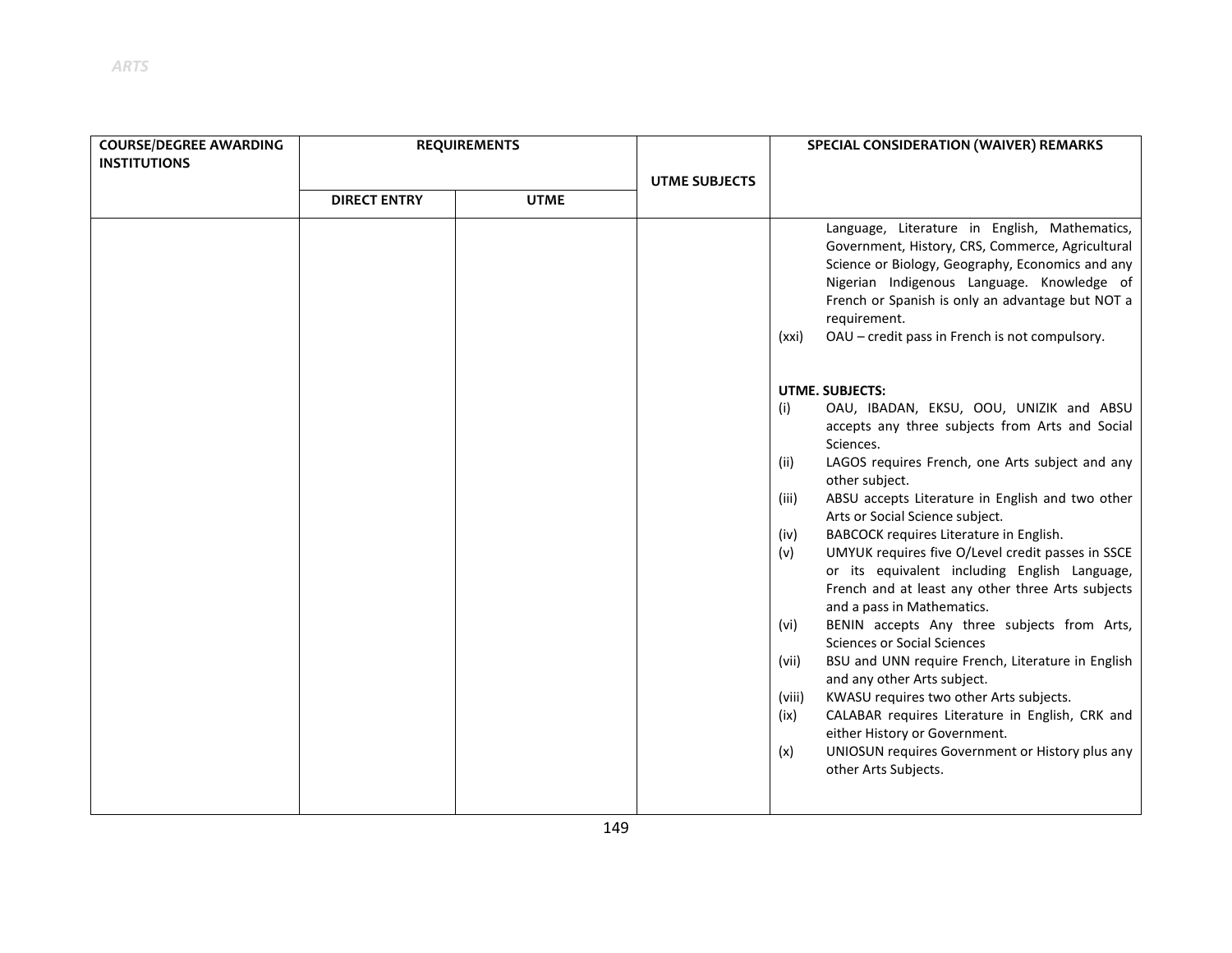| <b>COURSE/DEGREE AWARDING</b> |                                           | <b>REQUIREMENTS</b>                    |                                  | SPECIAL CONSIDERATION (WAIVER) REMARKS                                                                  |
|-------------------------------|-------------------------------------------|----------------------------------------|----------------------------------|---------------------------------------------------------------------------------------------------------|
| <b>INSTITUTIONS</b>           |                                           |                                        |                                  |                                                                                                         |
|                               | <b>DIRECT ENTRY</b>                       | <b>UTME</b>                            | <b>UTME SUBJECTS</b>             |                                                                                                         |
|                               |                                           |                                        |                                  |                                                                                                         |
| <b>HAUSA:</b>                 | Two 'A' level passes in                   | Five SSCE credit passes to             | Lit<br>Hausa,<br>in              | <b>DIRECT ENTRY:</b>                                                                                    |
| ABU                           | Hausa and any other<br>relevant subjects. | include English Language<br>and Hausa. | English and any of<br>Economics, | MAIDUGURI, BAYERO and UDU accept NCE with<br>(i)<br>Hausa major.                                        |
| AL-QALAM                      |                                           |                                        | Government,                      | UMYUK accepts NCE in Hausa with Upper Credits<br>(ii)                                                   |
| <b>BASU</b>                   |                                           |                                        | History and Arabic.              | in addition to five credit O/Level in not more than                                                     |
| <b>BAYERO</b>                 |                                           |                                        |                                  | two sittings.                                                                                           |
| FED-GUSAU                     |                                           |                                        |                                  | ABU accepts<br>(iii)                                                                                    |
| <b>FED-KASHERE</b>            |                                           |                                        |                                  | Two 'A' level/IJMB passes in Hausa and any other<br>(a)<br>relevant subjects.                           |
| <b>ILORIN</b>                 |                                           |                                        |                                  | NCE with a minimum of C grade in Hausa.<br>(b)                                                          |
| SLUK                          |                                           |                                        |                                  | General English/Use of English at NCE satisfies' O'<br>(c)                                              |
| KASU                          |                                           |                                        |                                  | level English requirement.                                                                              |
| <b>MAIDUGURI</b>              |                                           |                                        |                                  | UTME:                                                                                                   |
| NASARAWA                      |                                           |                                        |                                  | BAYERO requires five O' Level Credit passes to<br>(i)                                                   |
| POL-ACAD                      |                                           |                                        |                                  | include English, Hausa plus three other subjects                                                        |
| SOSU                          |                                           |                                        |                                  | UMYUK requires five O/Level credit passes in SSCE<br>(ii)                                               |
| TSUJ                          |                                           |                                        |                                  | or its equivalent including English Language, Hausa<br>and at least any other three Arts/Social Science |
| UDU                           |                                           |                                        |                                  | subjects with a pass in Mathematics.                                                                    |
| <b>UMYUK</b>                  |                                           |                                        |                                  | ABU requires Five 'O' level credit passes to include<br>(iii)                                           |
| YOSU                          |                                           |                                        |                                  | English Language Hausa and any three Arts<br>or                                                         |
|                               |                                           |                                        |                                  | Social Science subjects.<br>KASU accepts English, Hausa and any other<br>(iv)                           |
|                               |                                           |                                        |                                  | subjects from Arts or Social Science as UTME                                                            |
|                               |                                           |                                        |                                  | subjects.                                                                                               |
|                               |                                           |                                        |                                  |                                                                                                         |
|                               |                                           |                                        |                                  | <b>UTME SUBJECTS</b>                                                                                    |
|                               |                                           |                                        |                                  | BAYERO and UDU accept Hausa plus any other two                                                          |
|                               |                                           |                                        |                                  | Arts subjects.                                                                                          |
|                               |                                           |                                        |                                  | (ii) SLUK accepts Hausa plus any two Arts and/or Social<br>Science subjects.                            |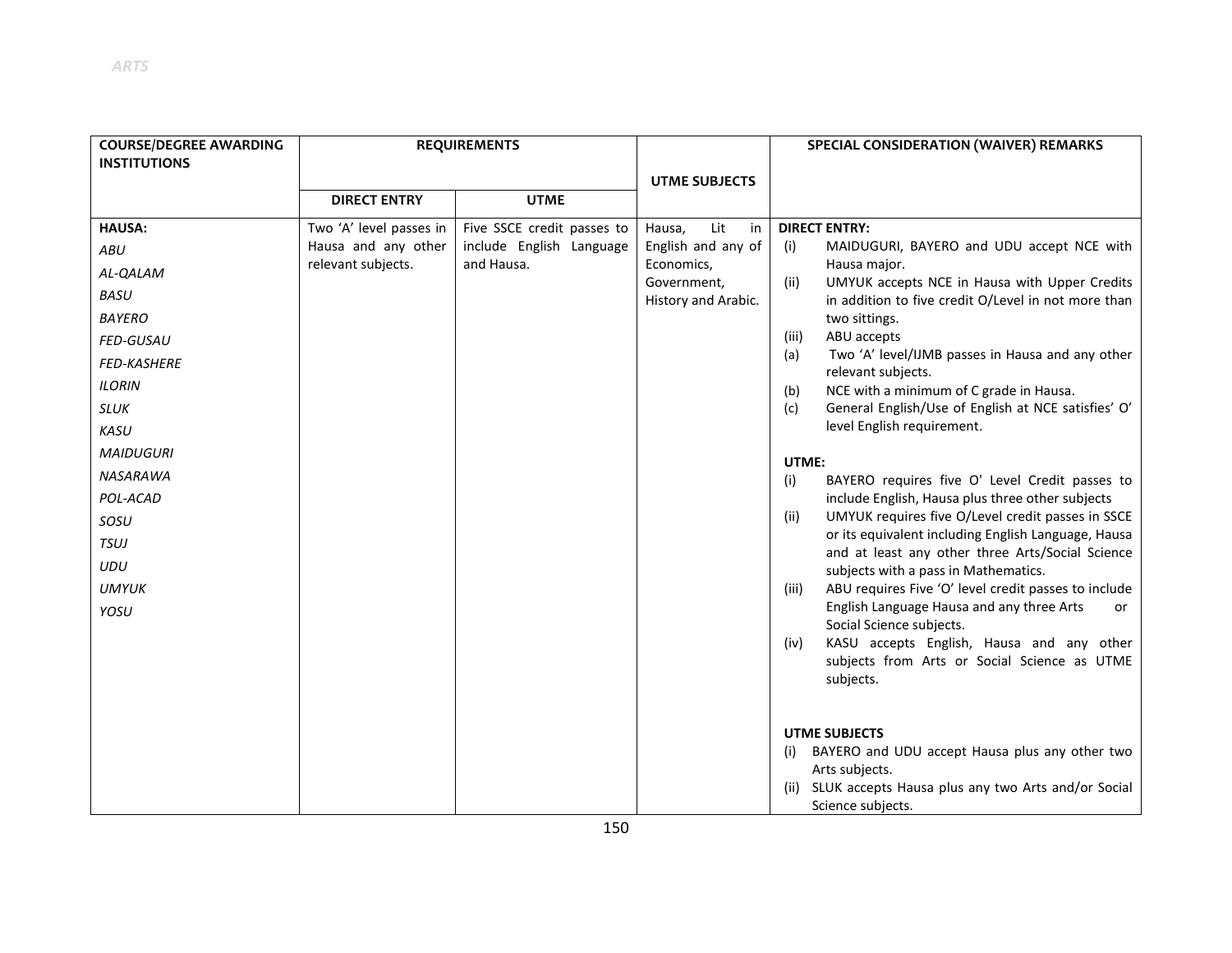| <b>COURSE/DEGREE AWARDING</b> |                                            | <b>REQUIREMENTS</b>                      |                                           | SPECIAL CONSIDERATION (WAIVER) REMARKS                                                                          |
|-------------------------------|--------------------------------------------|------------------------------------------|-------------------------------------------|-----------------------------------------------------------------------------------------------------------------|
| <b>INSTITUTIONS</b>           |                                            |                                          |                                           |                                                                                                                 |
|                               | <b>DIRECT ENTRY</b>                        | <b>UTME</b>                              | <b>UTME SUBJECTS</b>                      |                                                                                                                 |
|                               |                                            |                                          |                                           |                                                                                                                 |
| <b>HISTORY</b>                | Two 'A' level passes in                    | Five SSCE credit passes to               | History and any                           | <b>DIRECT ENTRY:</b>                                                                                            |
| ABU                           | History and any other<br>related subjects. | include History and English<br>Language. | other two subjects<br>Arts<br>from<br>and | UDU, UYO, OOU and MAIDUGURI accept NCE at<br>(i)<br>merit pass level in relevant subjects. (NAU requires        |
| <b>ABUJA</b>                  |                                            |                                          | Social Sciences.                          | two 'A' level passes in History and any other related                                                           |
| COOU                          |                                            |                                          |                                           | subject.).                                                                                                      |
| YOSU                          |                                            |                                          |                                           | (iii) GSU accepts NCE merit in History as Major subject.                                                        |
| <b>BASU</b>                   |                                            |                                          |                                           | (iv) IMSU - No Direct Entry                                                                                     |
| <b>BAYERO</b>                 |                                            |                                          |                                           | (v) DELSU require NCE (merit), HSC or GCE 'A' level in<br>History/Govt. and at least one of Econs, Literature-  |
| <b>BENIN</b>                  |                                            |                                          |                                           | in-English, Geography or any other related subject                                                              |
| <b>BSU</b>                    |                                            |                                          |                                           | (vi) JOS accepts NCE Hist/Govt major                                                                            |
| FED-LAFIA                     |                                            |                                          |                                           | (vii) ABU accepts Two 'A' level papers including History at                                                     |
| <b>FED-DUTSINMA</b>           |                                            |                                          |                                           | IJMB or NCE. General English/Use of English at NCE<br>satisfies' O' level English requirement.                  |
| <b>FED-NDUFU</b>              |                                            |                                          |                                           | (viii) IGBINEDION as in Political Science.                                                                      |
| FED-LOKOJA                    |                                            |                                          |                                           | (ix) ABUJA accepts ND (Lower credit) with UTME                                                                  |
| GSU                           |                                            |                                          |                                           | requirements plus two years post qualification.                                                                 |
| <b>IBADAN</b>                 |                                            |                                          |                                           | (x) OOU requires 'A' level passes in History, Government<br>and Economics.                                      |
| <b>KASU</b>                   |                                            |                                          |                                           | (xi) BENIN accepts 'A' level pass in Government in lieu of                                                      |
| LAPAI                         |                                            |                                          |                                           | History, NCE (credit) in History; Government or Social                                                          |
| <b>MAIDUGURI</b>              |                                            |                                          |                                           | Studies.                                                                                                        |
| <b>NASARAWA</b>               |                                            |                                          |                                           | (xii) SAU accepts two 'A' level passes in History or<br>Government, credit passes in NCE in relevant            |
| <b>NDA</b>                    |                                            |                                          |                                           | subjects.                                                                                                       |
| OAU                           |                                            |                                          |                                           | (xiii) IBADAN accepts two 'A' level/NCE passes in History                                                       |
| SAU                           |                                            |                                          |                                           | and any other related subjects.                                                                                 |
| SOSU                          |                                            |                                          |                                           | (xiv) UNN requires O' level with a minimum of five credits<br>which must include History or Government, English |
| <b>UDU</b>                    |                                            |                                          |                                           | Language, and a science subject.                                                                                |
| <b>UNIKINGS</b>               |                                            |                                          |                                           | (xv) ABUJA accepts: A minimum of 10 points in NCE or                                                            |
| <b>UNIZIK</b>                 |                                            |                                          |                                           | Upper credit in National Diploma in addition to O'<br>Level requirements OR two A Level credit passes           |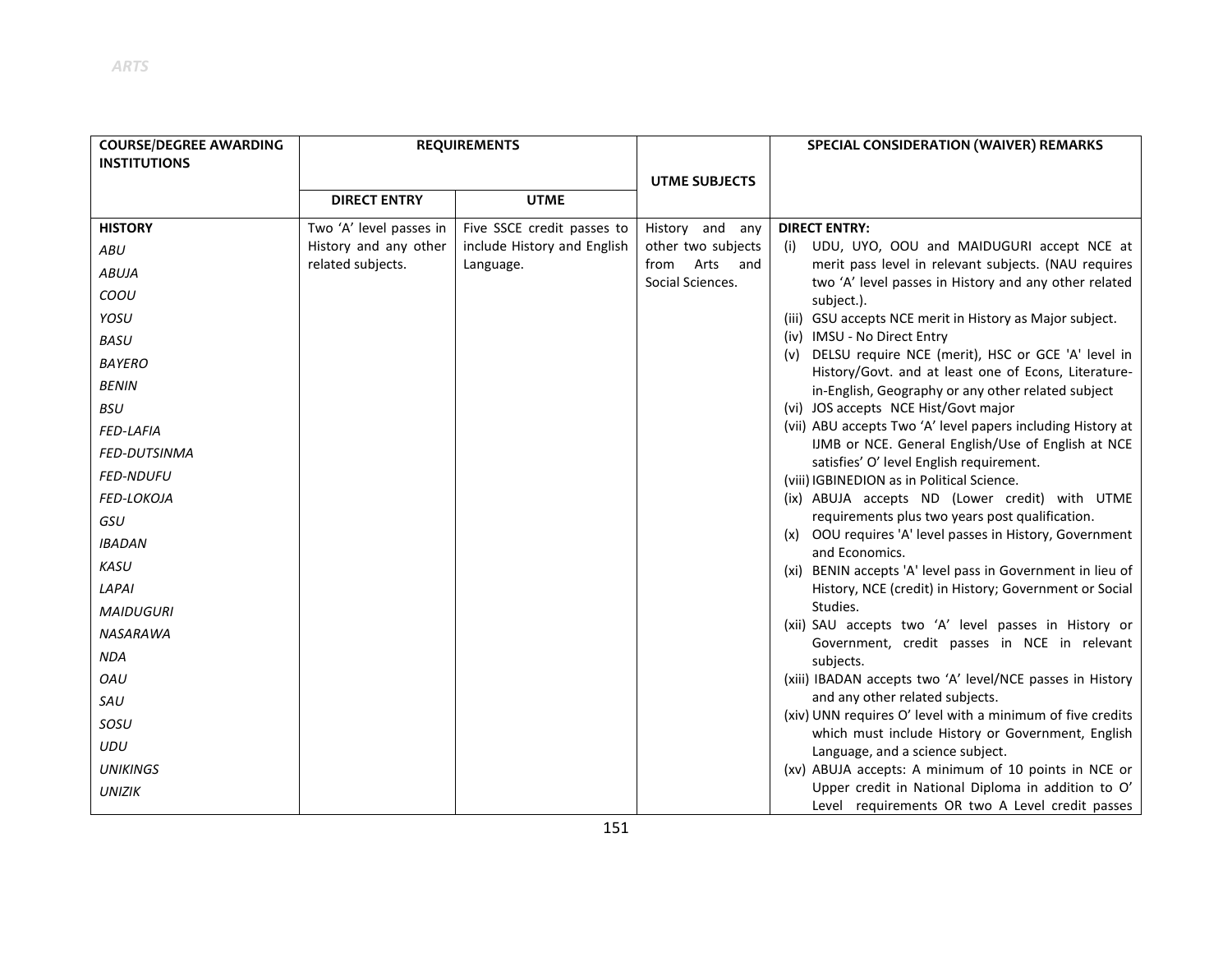| <b>COURSE/DEGREE AWARDING</b>                    |                     | <b>REQUIREMENTS</b> |                      | <b>SPECIAL CONSIDERATION (WAIVER) REMARKS</b>                                                            |
|--------------------------------------------------|---------------------|---------------------|----------------------|----------------------------------------------------------------------------------------------------------|
| <b>INSTITUTIONS</b>                              |                     |                     |                      |                                                                                                          |
|                                                  |                     |                     | <b>UTME SUBJECTS</b> |                                                                                                          |
|                                                  | <b>DIRECT ENTRY</b> | <b>UTME</b>         |                      |                                                                                                          |
| UMYUK                                            |                     |                     |                      | including History or Government and one other Arts                                                       |
| <b>UNN</b>                                       |                     |                     |                      | subject.                                                                                                 |
|                                                  |                     |                     |                      | UTME.                                                                                                    |
| <b>HISTORY/SOCIOLOGY</b>                         |                     |                     |                      | LAGOS<br>credit<br>(i)<br>requires<br>passes<br>in                                                       |
| <b>AAUA</b>                                      |                     |                     |                      | History/Government, English Language and any one                                                         |
|                                                  |                     |                     |                      | of Arts subjects from Literature in English, CRK, IRS,                                                   |
| <b>STRATEGIC</b><br><b>HISTORY</b><br><b>AND</b> |                     |                     |                      | Fine Arts, Yoruba or Igbo plus one other subject.<br>Accepts Government in lieu of History               |
| <b>STUDIES</b>                                   |                     |                     |                      | (ii) SAU and BENIN require credit passes in English,                                                     |
| <b>FEDOTUOKE</b>                                 |                     |                     |                      | History/Government and one other Arts subject.                                                           |
| LAGOS                                            |                     |                     |                      | (iii) OOU does not accept Social Science subjects.                                                       |
| <b>REDEEMERS</b>                                 |                     |                     |                      | Candidates must fulfill UTME requirements.                                                               |
|                                                  |                     |                     |                      | (iv) IMSU, PHC, NDU & DELSU accept Government in lieu                                                    |
|                                                  |                     |                     |                      | of History.<br>(v) UNN, ABU & BABCOCK require Five 'O' level credits                                     |
|                                                  |                     |                     |                      | in English Language, History/Govt. plus any three                                                        |
|                                                  |                     |                     |                      | other subjects.                                                                                          |
|                                                  |                     |                     |                      | (vi) IBADAN accepts Five 'O' level credits at ONE sitting                                                |
|                                                  |                     |                     |                      | or Six 'O' level credit at TWO sittings to include                                                       |
|                                                  |                     |                     |                      | English Language, History, Government, and any<br>other subject from Arts and Social Science. The        |
|                                                  |                     |                     |                      | sixth could be from Science.                                                                             |
|                                                  |                     |                     |                      | (vii) IGBINEDION requires at least a pass in Mathematics.                                                |
|                                                  |                     |                     |                      | 'A' level Government is acceptable in lieu of 'O' level                                                  |
|                                                  |                     |                     |                      | Government.                                                                                              |
|                                                  |                     |                     |                      | (viii) UMYUK requires five credit passes at SSCE (or its                                                 |
|                                                  |                     |                     |                      | equivalent) in English Language, one of History or<br>Government, any three subjects from Arts or Social |
|                                                  |                     |                     |                      | Science and a pass in Mathematics in not more than                                                       |
|                                                  |                     |                     |                      | two sittings.                                                                                            |
|                                                  |                     |                     |                      | (ix) ILORIN requires Five 'O' level credits in English                                                   |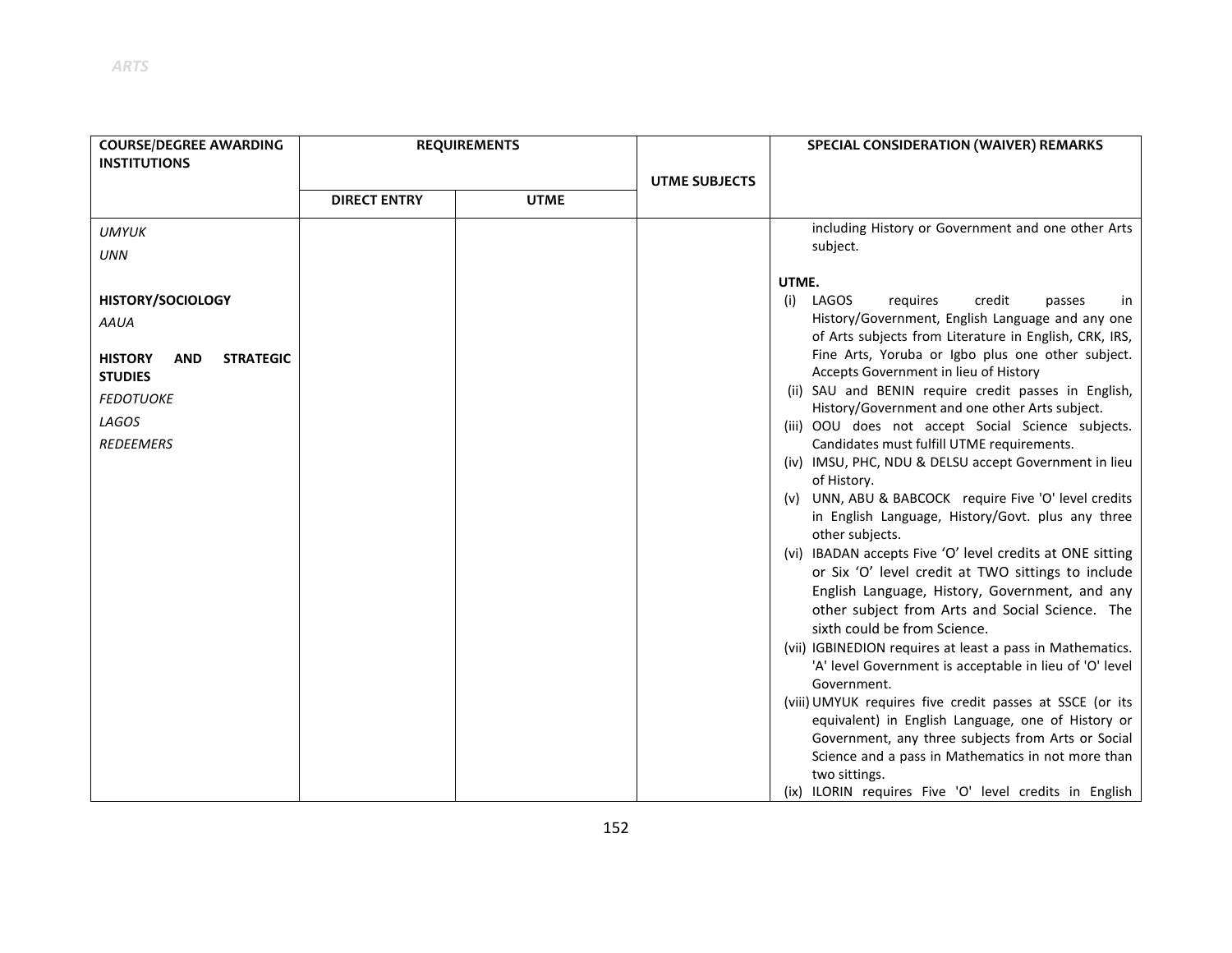| <b>COURSE/DEGREE AWARDING</b><br><b>INSTITUTIONS</b> | <b>REQUIREMENTS</b> | <b>UTME SUBJECTS</b> |  |
|------------------------------------------------------|---------------------|----------------------|--|
|                                                      | <b>DIRECT ENTRY</b> | <b>UTME</b>          |  |
|                                                      |                     |                      |  |

| <b>DIRECT ENTRY</b> | <b>UTME</b> |                                                                                                                                                                                                                                                                                                                                                                                                                                                                                                                                                                                                                                                                                                                                                                                                                                                                                                                                                                                                                                                                                                         |
|---------------------|-------------|---------------------------------------------------------------------------------------------------------------------------------------------------------------------------------------------------------------------------------------------------------------------------------------------------------------------------------------------------------------------------------------------------------------------------------------------------------------------------------------------------------------------------------------------------------------------------------------------------------------------------------------------------------------------------------------------------------------------------------------------------------------------------------------------------------------------------------------------------------------------------------------------------------------------------------------------------------------------------------------------------------------------------------------------------------------------------------------------------------|
|                     |             | Language, History/Govt. plus any three other<br>Arts/Social Science subjects.<br>(x) FED-LOKOJA and UNN accept credit in Government<br>in lieu of History and three other Arts or Social<br>Science subjects.<br>(xi) OAU requires five "O" level credit passes to include<br>History and English Language plus one Arts subject;<br>and any other two subjects from Arts or Social<br>Sciences. Accepts Government in lieu of History.<br>(xii) ABU requires Five 'O' level credit passes to include<br>History or Government, English Language and three<br>other subjects in Arts or Social Science.<br>(xiii) KASU accepts Government in lieu of History.<br>(ix) BSU requires credit passes in History/Government.<br>(x) NDA requires credit passes in English Language,<br>Mathematics, History and two other subjects from<br>Commerce, Geography, Economics, French, Arabic,<br>Account and Government.<br>(xi) FED-LAFIA requires credit passes in English Language,<br>Mathematics, History/Government and any other<br>relevant subjects.<br>(xii) REDEEMER'S accept a pass in Mathematics. |
|                     |             | <b>UTME. SUBJECTS</b><br>LAGOS requires History, Government one other Arts<br>(i)<br>subject and any other subject.<br>(ii) OAU and OOU require History and any two Arts<br>subjects.<br>(iv) UNIZIK requires Lit. in English, History/Government<br>and any other Arts or Social Science subject.<br>NDU require English Language, Govt./History plus<br>(v)<br>any other two subjects.                                                                                                                                                                                                                                                                                                                                                                                                                                                                                                                                                                                                                                                                                                                |

**SPECIAL CONSIDERATION (WAIVER) REMARKS**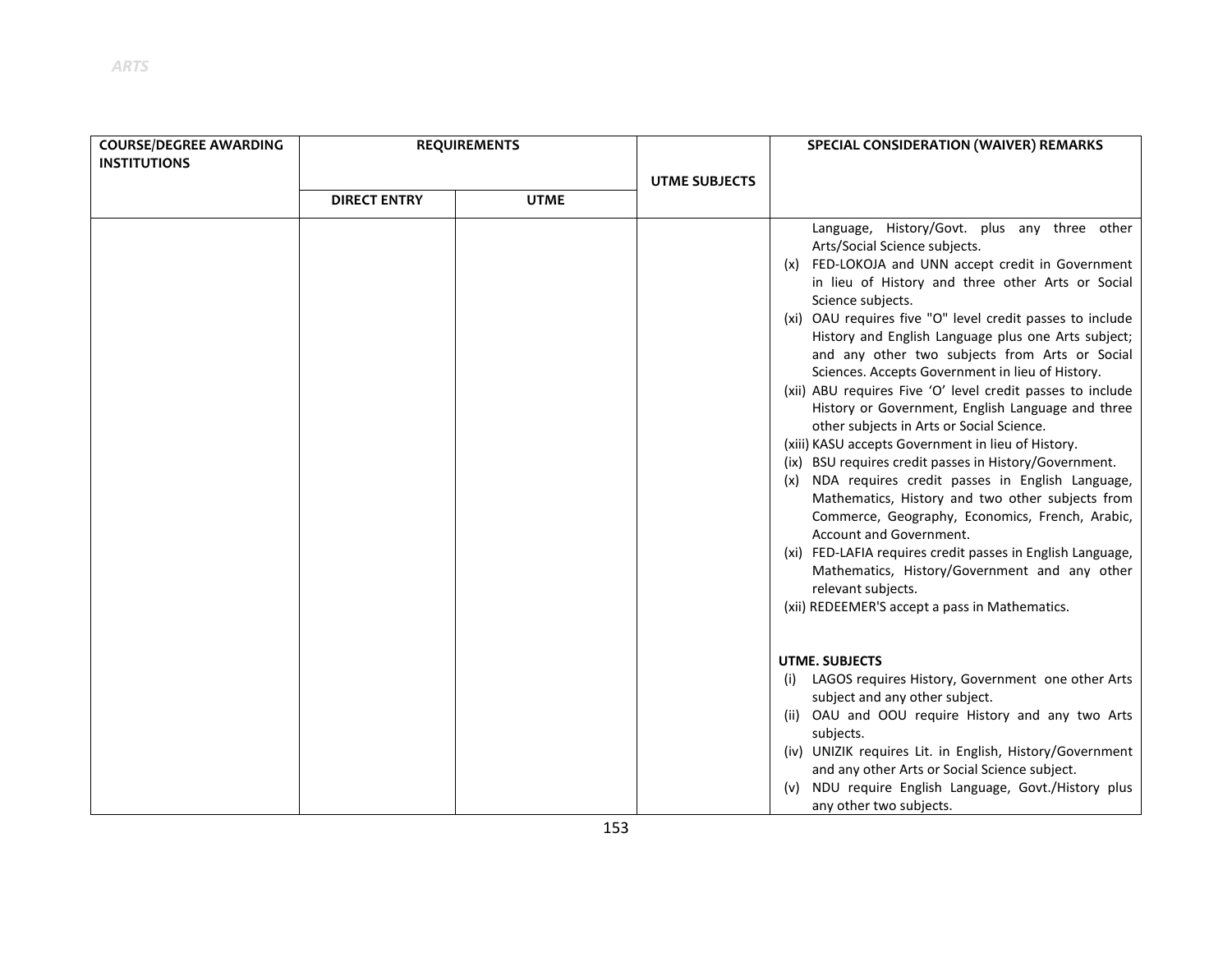| <b>COURSE/DEGREE AWARDING</b>                                                                                                   |                                                                                                                     | <b>REQUIREMENTS</b>                                                                          |                                                                                       | SPECIAL CONSIDERATION (WAIVER) REMARKS                                                                                                                                                                                                                                                                                                                                                                                                                                                                                                                                                                                                                                                                                                                                                                                                                                                                                                             |
|---------------------------------------------------------------------------------------------------------------------------------|---------------------------------------------------------------------------------------------------------------------|----------------------------------------------------------------------------------------------|---------------------------------------------------------------------------------------|----------------------------------------------------------------------------------------------------------------------------------------------------------------------------------------------------------------------------------------------------------------------------------------------------------------------------------------------------------------------------------------------------------------------------------------------------------------------------------------------------------------------------------------------------------------------------------------------------------------------------------------------------------------------------------------------------------------------------------------------------------------------------------------------------------------------------------------------------------------------------------------------------------------------------------------------------|
| <b>INSTITUTIONS</b>                                                                                                             |                                                                                                                     |                                                                                              |                                                                                       |                                                                                                                                                                                                                                                                                                                                                                                                                                                                                                                                                                                                                                                                                                                                                                                                                                                                                                                                                    |
|                                                                                                                                 |                                                                                                                     |                                                                                              | <b>UTME SUBJECTS</b>                                                                  |                                                                                                                                                                                                                                                                                                                                                                                                                                                                                                                                                                                                                                                                                                                                                                                                                                                                                                                                                    |
|                                                                                                                                 | <b>DIRECT ENTRY</b>                                                                                                 | <b>UTME</b>                                                                                  |                                                                                       |                                                                                                                                                                                                                                                                                                                                                                                                                                                                                                                                                                                                                                                                                                                                                                                                                                                                                                                                                    |
|                                                                                                                                 |                                                                                                                     |                                                                                              |                                                                                       | (vi) ABUJA, FED-LOKOJA, ABSU, PHC & DELSU accept<br>Government in lieu of History.<br>(vii) IGBINEDION requires Government/History plus any<br>two of Economics, Literature in English, Geography<br>and French.<br>(viii) BENIN accepts History or Government, one Arts<br>subject and any other subject.<br>(ix) UMYUK requires five credit passes in English<br>Language, History/Government plus three other<br>relevant subjects and a pass in Mathematics<br>(x) SAU and ILORIN accept Government in lieu of<br>History.<br>(xi) ABU requires History or Government and any other<br>two subjects from Arts and Social Sciences.<br>(xii) BSU accepts Government in lieu of History.<br>(xiii) TSUJ accepts Hausa and any two relevant Arts or<br>Social Science subject.<br>(xiv) FED-LAFIA requires CRK/IRS and any other relevant<br>subject.<br>(xv) UNN accepts History or Government and two other<br>Arts or Social Science subjects. |
| <b>HISTORY AND</b><br><b>INTERNATIONAL STUDIES</b><br>AAU<br><b>AAUA</b><br>ABSU<br><b>ABUAD</b><br><b>AJAYI</b><br>AKSU<br>AUE | 'A'<br>Two<br>(i)<br>level<br>passes/NCE<br>(Upper<br>Credit) in History, Govt<br>and any other related<br>subject. | Five SSCE credit passes to<br>include English Language,<br>Geography,<br>Government/History. | History/Govt<br>and<br>other<br>two<br>any<br>subjects from Arts<br>& Social Science. | <b>DIRECT ENTRY:</b><br>CALABAR<br><b>NCE</b><br>(credit)<br>accepts<br>(i)<br>in<br>History/Government/Social Studies. Does not accept<br>IJMB.<br>AJAYI accepts NCE/ND (merit passes in History and<br>(ii)<br>Government.<br>LASU accepts<br>(iii)<br>'A' Level Passes in History/Government OR<br><b>NCE</b><br>(a)<br>(Merit Passes) in History/Government, Political<br>Science, Social Studies, ND in a Related Discipline<br>(Upper Credit), two Passes at the GCE/HSC 'A' Level,                                                                                                                                                                                                                                                                                                                                                                                                                                                          |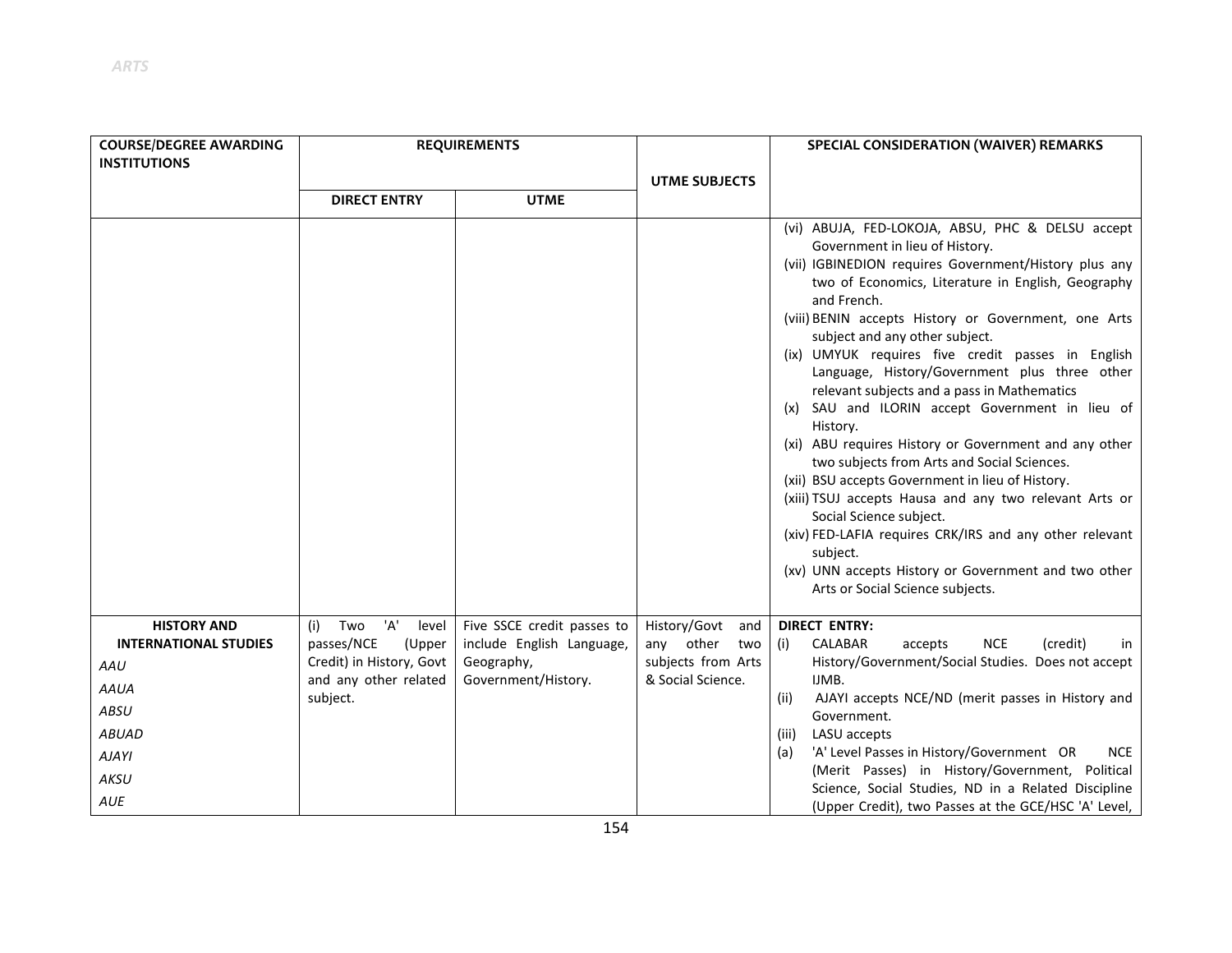| <b>COURSE/DEGREE AWARDING</b> |                     | <b>REQUIREMENTS</b> |                      | SPECIAL CONSIDERATION (WAIVER) REMARKS                                                                  |
|-------------------------------|---------------------|---------------------|----------------------|---------------------------------------------------------------------------------------------------------|
| <b>INSTITUTIONS</b>           |                     |                     |                      |                                                                                                         |
|                               |                     |                     | <b>UTME SUBJECTS</b> |                                                                                                         |
|                               | <b>DIRECT ENTRY</b> | <b>UTME</b>         |                      |                                                                                                         |
| <b>BABCOCK</b>                |                     |                     |                      | Five 'O' Level credit Passes in other subjects at the                                                   |
| <b>BOWEN</b>                  |                     |                     |                      | SSCE or its equivalent which must include History or<br>Government.                                     |
| <b>CALABAR</b>                |                     |                     |                      | ND (Upper Credit) in a related discipline.<br>(b)                                                       |
| <b>DELSU</b>                  |                     |                     |                      | BENIN requires two 'A' passes in GCE or HSC or their<br>(iv)                                            |
| <b>FED-KEBBI</b>              |                     |                     |                      | recognised equivalent in History/Government any                                                         |
| <b>FED-GASHUA</b>             |                     |                     |                      | other related subject: it accepts NCE Credit level pass<br>in History, Government or Social Studies.    |
| <b>FED-GUSAU</b>              |                     |                     |                      | UNIZIK accepts NCE with at least a merit pass in<br>(v)                                                 |
| GOUU                          |                     |                     |                      | History                                                                                                 |
| <b>GREGORY</b>                |                     |                     |                      | (vi) AJAYI accepts two 'A' level passes (or equivalents)                                                |
| <b>IMSU</b>                   |                     |                     |                      | in History or Government plus three other 'O' level                                                     |
| <b>ILORIN</b>                 |                     |                     |                      | credit passes.<br>(vii) LASU requires five (5) 'O' Level Credit Passes in                               |
| <b>JABU</b>                   |                     |                     |                      | SSCE/NECO OR GCE at not more than two sittings to                                                       |
| <b>SLUK</b>                   |                     |                     |                      | include: English Language and History<br>or                                                             |
| JOS                           |                     |                     |                      | Government plus a good performance in the UTME<br>which must include English, History or Government.    |
| KSU                           |                     |                     |                      | (viii) AL-HIKMAH accepts two A' level passes to include                                                 |
| LAPAI                         |                     |                     |                      | History or Government and any other related                                                             |
| LASU                          |                     |                     |                      | subject.                                                                                                |
| <b>NORTHWEST</b>              |                     |                     |                      | EKSU requires another Art subject apart from<br>(ix)<br>History/Government.                             |
| PLSU                          |                     |                     |                      | UNIOSUN requires 'A' level passes in History or<br>(x)                                                  |
| POL-ACAD                      |                     |                     |                      | Government. Accepts NCE, one of which must be                                                           |
| EKSU                          |                     |                     |                      | History combination.                                                                                    |
| RENAISSANCE                   |                     |                     |                      | (xi) EBSU accepts HND, NCE and ND with a minimum of<br>Merit and Upper credits respectively in relevant |
| <b>RITMAN</b>                 |                     |                     |                      | fields.                                                                                                 |
| <b>UNIHEZ</b>                 |                     |                     |                      | (xii) KWASU requires three A' level passes in relevant                                                  |
| <b>UNIOSUN</b>                |                     |                     |                      | subjects.                                                                                               |
| <b>UYO</b>                    |                     |                     |                      | (xii) ILORIN accepts:<br>Government in lieu of History.<br>a)                                           |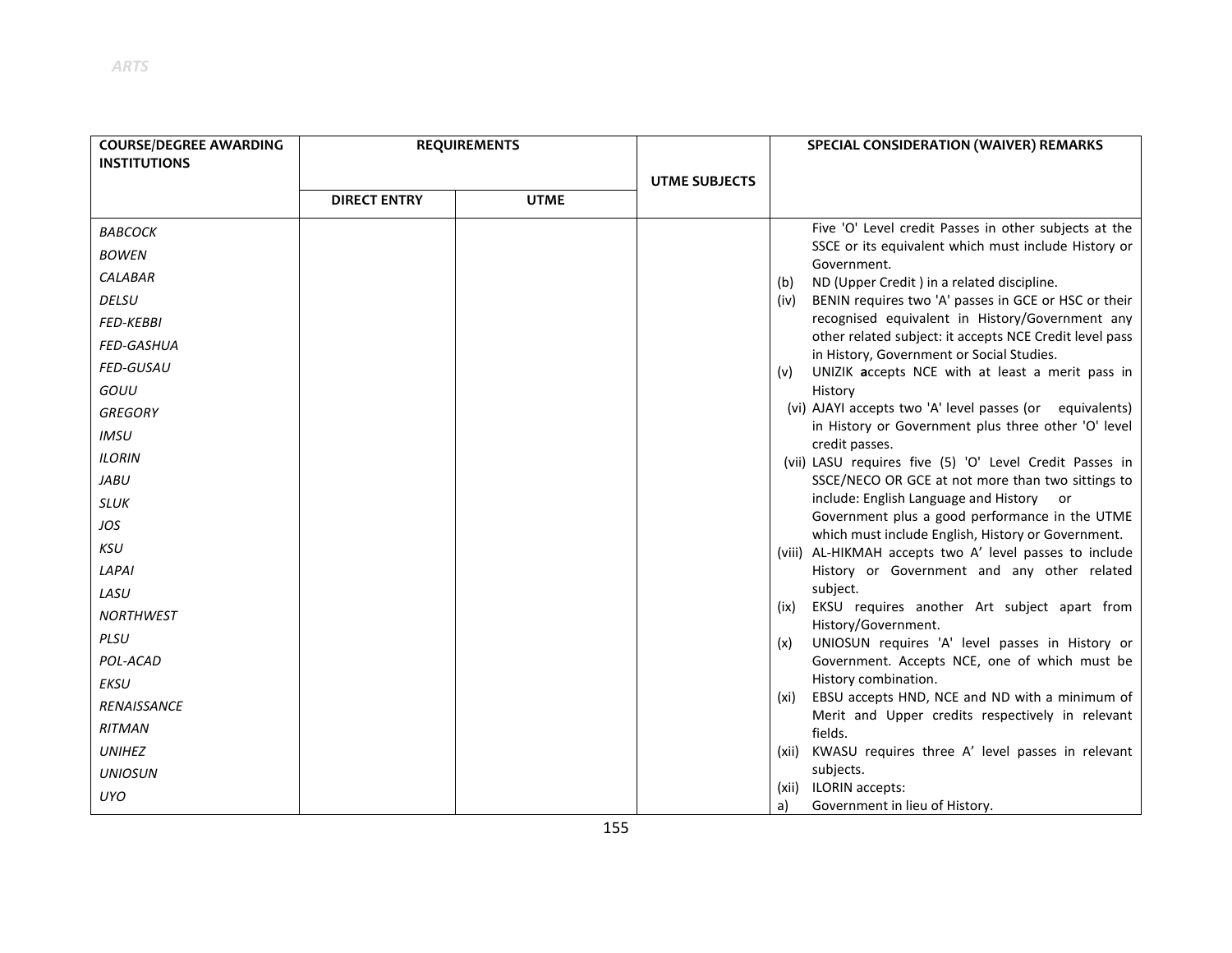| <b>COURSE/DEGREE AWARDING</b>            |                     | <b>REQUIREMENTS</b> |                      | SPECIAL CONSIDERATION (WAIVER) REMARKS                                                                    |
|------------------------------------------|---------------------|---------------------|----------------------|-----------------------------------------------------------------------------------------------------------|
| <b>INSTITUTIONS</b>                      |                     |                     |                      |                                                                                                           |
|                                          |                     |                     | <b>UTME SUBJECTS</b> |                                                                                                           |
|                                          | <b>DIRECT ENTRY</b> | <b>UTME</b>         |                      |                                                                                                           |
| AAU                                      |                     |                     |                      | NCE (Merit Pass) History/Government Major.<br>b)                                                          |
| JOS                                      |                     |                     |                      | (xiii) MCPHERSON<br>accepts<br><b>NCE</b><br>(merit)<br>in                                                |
| <b>HISTORY</b><br><b>DIPLOMATIC</b>      |                     |                     |                      | History/Government/Social Studies.                                                                        |
| <b>AND</b><br><b>STUDIES</b>             |                     |                     |                      | (xiv) UYO accepts<br>Passes in two A Level subjects including History or<br>(a)                           |
| <b>CALEB</b>                             |                     |                     |                      | Government.                                                                                               |
| <b>ELIZADE</b>                           |                     |                     |                      | NCE with merits in 3 subjects including History or<br>(b)                                                 |
| <b>CHRISTOPHER</b>                       |                     |                     |                      | Government                                                                                                |
| <b>FED-KASHERE</b>                       |                     |                     |                      |                                                                                                           |
| <b>FED-WUKARI</b>                        |                     |                     |                      | UTME.:                                                                                                    |
| <b>MCPHERSON</b>                         |                     |                     |                      | KSU, FED-WUKARI, DELSU and UYO credit pass in<br>(i)<br>Geography is not compulsory but accepts any three |
| OOU                                      |                     |                     |                      | other Arts or Social Science subjects.                                                                    |
| <b>PHC</b>                               |                     |                     |                      | (ii) IBADAN and REDEEMER'S accept a pass in                                                               |
| <b>SUMMIT</b>                            |                     |                     |                      | Mathematics.                                                                                              |
|                                          |                     |                     |                      | (iii) EBSU requires credit pass in Mathematics                                                            |
|                                          |                     |                     |                      | (iv) AAU requires History and at least a pass in Science<br>subject.                                      |
| <b>INTERNATIONAL STUDIES AND</b>         |                     |                     |                      | (v) PLSU, UNIOSUN and JOS - credit in Geography is not                                                    |
| <b>DIPLOMACY</b>                         |                     |                     |                      | compulsory.                                                                                               |
| <b>BENIN</b><br>BIU                      |                     |                     |                      | (vi) BOWEN and AJAYI require credit passes must include                                                   |
|                                          |                     |                     |                      | English Language, History or Government, and any                                                          |
| <b>INTERNATIONAL</b><br><b>RELATIONS</b> |                     |                     |                      | other three subjects Arts or Social Science subjects.                                                     |
| <b>AND DIPLOMACY</b>                     |                     |                     |                      | Geography is not compulsory.<br>(vii) BIU requires five 'O; level credit passes in English                |
| <b>ELIZADE</b>                           |                     |                     |                      | Language, Government/History, another Arts subject                                                        |
|                                          |                     |                     |                      | and any other two Arts or Social Science subjects                                                         |
|                                          |                     |                     |                      | (viii) EKSU requires History, one Arts and any other                                                      |
| <b>HISTORY AND</b>                       |                     |                     |                      | subject.                                                                                                  |
| <b>DIPLOMACY</b>                         |                     |                     |                      | (ix) PHC requires Five O' level subject to include English                                                |
| <b>NDU</b>                               |                     |                     |                      | language and Government                                                                                   |
|                                          |                     |                     |                      | (x) REDEEMERS requires at least a pass in                                                                 |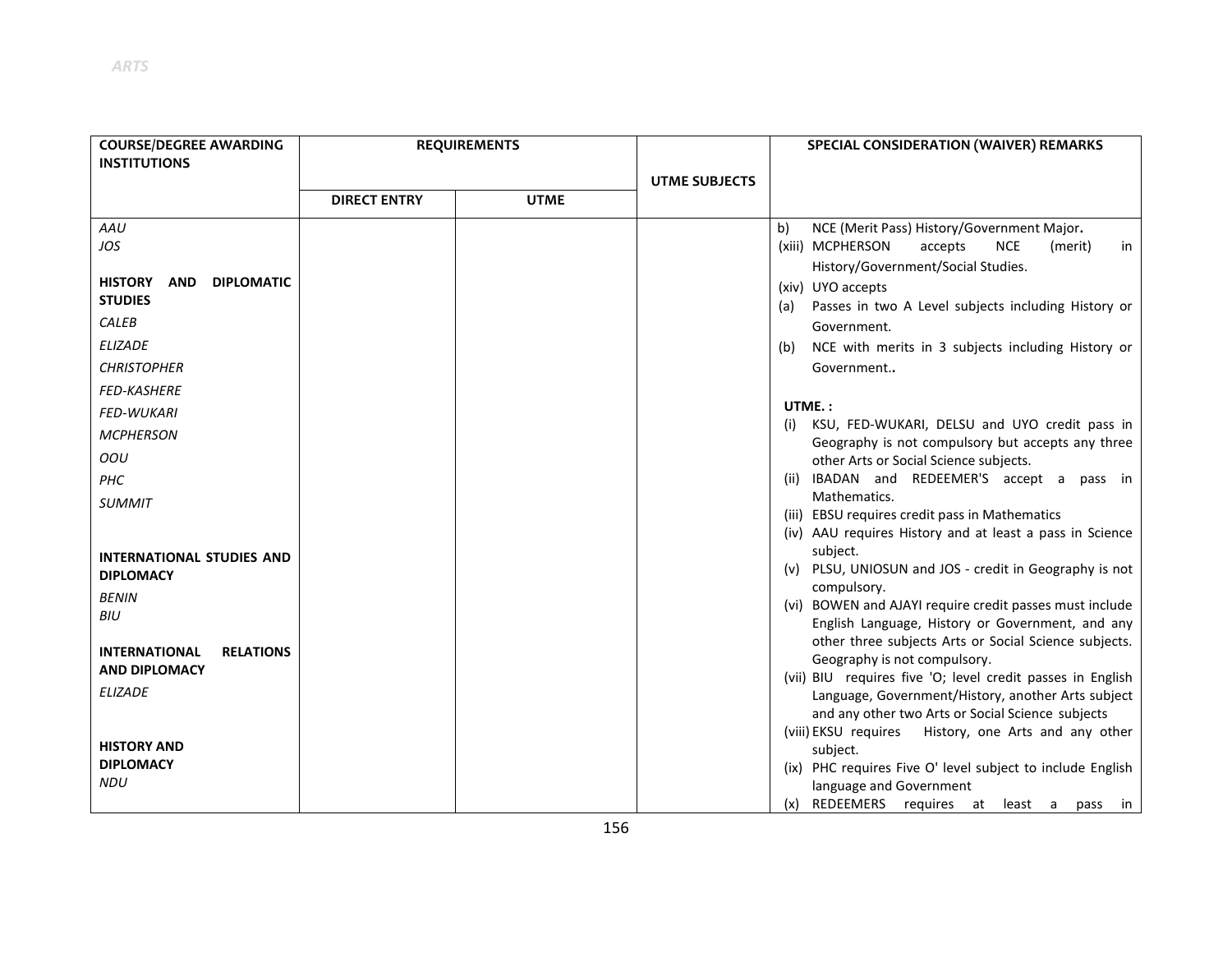| <b>COURSE/DEGREE AWARDING</b>                                                                                                                                                                                                          | <b>REQUIREMENTS</b> |             |                      | SPECIAL CONSIDERATION (WAIVER) REMARKS                                                                                                                                                                                                                                                                                                                                                                                                                                                                                                                                                                                                                                                                                                                                                                                                                                                                                                                                                                                                                                                                                                                                                  |
|----------------------------------------------------------------------------------------------------------------------------------------------------------------------------------------------------------------------------------------|---------------------|-------------|----------------------|-----------------------------------------------------------------------------------------------------------------------------------------------------------------------------------------------------------------------------------------------------------------------------------------------------------------------------------------------------------------------------------------------------------------------------------------------------------------------------------------------------------------------------------------------------------------------------------------------------------------------------------------------------------------------------------------------------------------------------------------------------------------------------------------------------------------------------------------------------------------------------------------------------------------------------------------------------------------------------------------------------------------------------------------------------------------------------------------------------------------------------------------------------------------------------------------|
| <b>INSTITUTIONS</b>                                                                                                                                                                                                                    |                     |             |                      |                                                                                                                                                                                                                                                                                                                                                                                                                                                                                                                                                                                                                                                                                                                                                                                                                                                                                                                                                                                                                                                                                                                                                                                         |
|                                                                                                                                                                                                                                        |                     |             | <b>UTME SUBJECTS</b> |                                                                                                                                                                                                                                                                                                                                                                                                                                                                                                                                                                                                                                                                                                                                                                                                                                                                                                                                                                                                                                                                                                                                                                                         |
|                                                                                                                                                                                                                                        | <b>DIRECT ENTRY</b> | <b>UTME</b> |                      |                                                                                                                                                                                                                                                                                                                                                                                                                                                                                                                                                                                                                                                                                                                                                                                                                                                                                                                                                                                                                                                                                                                                                                                         |
| <b>HISTORY AND</b><br><b>INTERNATIONAL RELATION</b><br><b>AL-HIKMAH</b><br><b>EBSU</b><br><b>FOUNTAIN</b><br><b>KWASU</b><br>PAUL<br><b>VERITAS</b><br><b>INTERNATIONAL</b><br><b>AND</b><br><b>COMPARATIVE POLITICS</b><br><b>AUN</b> |                     |             |                      | Mathematics<br>(xi) UNIOSUN requires Five 'O' Level Credit passes to<br>include English language, Government or History or<br>any other social sciences and Arts subjects in SSCE.<br>(xii) NDU requires five 'O' level credit passes in English,<br>History or Government and any other three subjects,<br>two of which must be Art subjects.<br>(xiii) REDEEMER'S requires Five 'O' level credit passes to<br>include English Language, Government/ History, two<br>other Arts or Social Science subjects<br>and at least<br>a pass in Mathematics.<br>(xiv) JABU requires five 'O' level credit passes in<br>Government or History and any other Arts or Social<br>Science subjects including a pass in Mathematics<br>(xv) KWASU and ILORIN require Five 'O' level credit<br>passes in English Language, History/Govt. plus any<br>three others Arts or Social Science subjects.<br>(xvi) UYO requires credit passes in History or<br>Government, English Language and any two of the<br>following: Literature, Economics, Geography and<br>French.<br>(xvii)SLUK - A credit pass in Geography shall not be<br>compulsory but accepts any three Arts or Social<br>Science subjects. |
|                                                                                                                                                                                                                                        |                     |             |                      | (xviii) NDU requires at least five credit passes English,<br>History or Government and any other three subjects,<br>two of which must be Art subjects in not more than<br>two sittings.                                                                                                                                                                                                                                                                                                                                                                                                                                                                                                                                                                                                                                                                                                                                                                                                                                                                                                                                                                                                 |
|                                                                                                                                                                                                                                        |                     |             |                      |                                                                                                                                                                                                                                                                                                                                                                                                                                                                                                                                                                                                                                                                                                                                                                                                                                                                                                                                                                                                                                                                                                                                                                                         |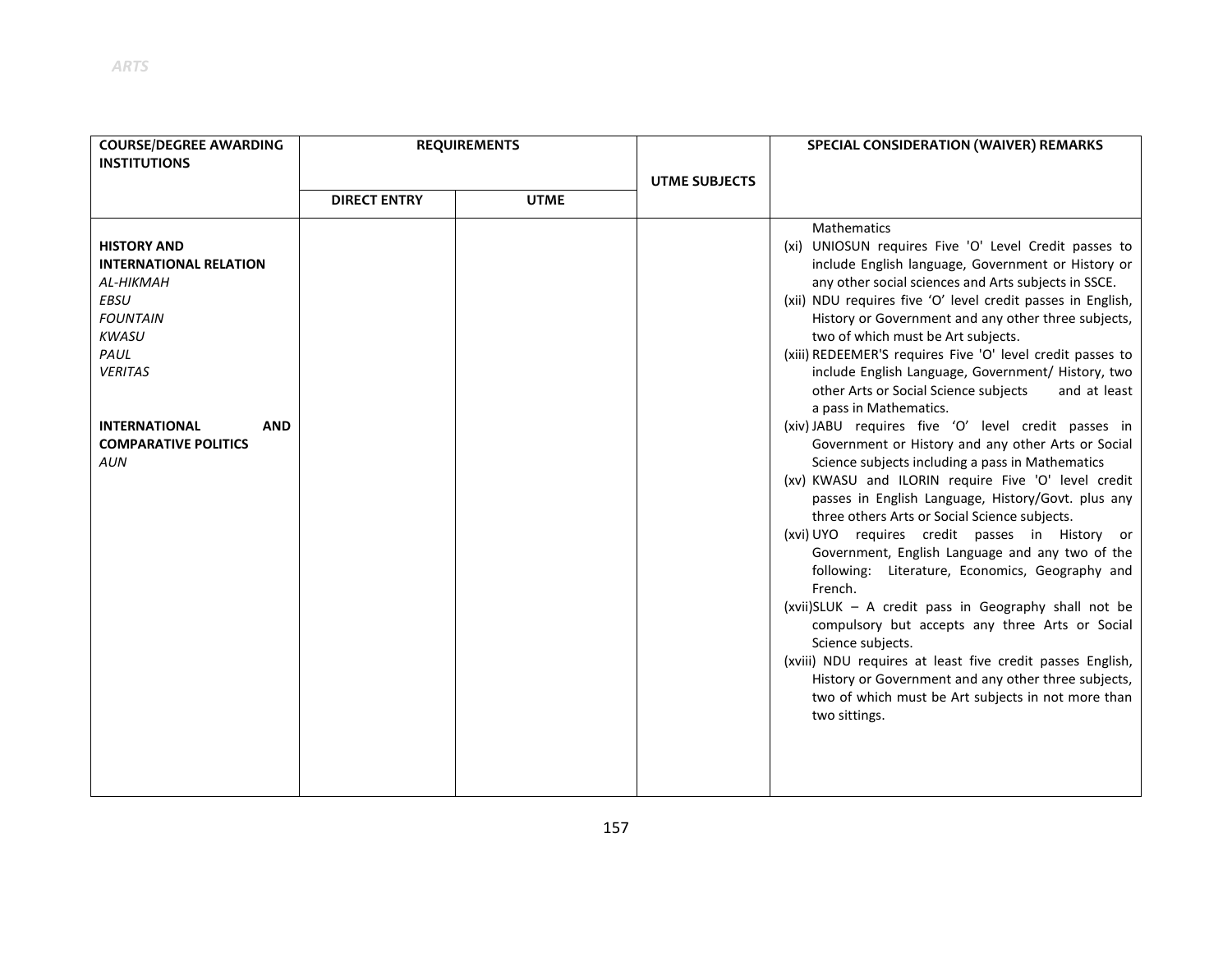| <b>COURSE/DEGREE AWARDING</b>                      |                                               | <b>REQUIREMENTS</b>                                   |                                            | SPECIAL CONSIDERATION (WAIVER) REMARKS                                                                         |
|----------------------------------------------------|-----------------------------------------------|-------------------------------------------------------|--------------------------------------------|----------------------------------------------------------------------------------------------------------------|
| <b>INSTITUTIONS</b>                                |                                               |                                                       |                                            |                                                                                                                |
|                                                    | <b>DIRECT ENTRY</b>                           | <b>UTME</b>                                           | <b>UTME SUBJECTS</b>                       |                                                                                                                |
|                                                    |                                               |                                                       |                                            |                                                                                                                |
| <b>HISTORY AND</b>                                 | Two 'A' level passes in                       | Five 'SSCE credit passes to                           | History/                                   | <b>DIRECT ENTRY:</b>                                                                                           |
| <b>ARCHEOLOGY:</b>                                 | Arts, Social Science or<br>Science subjects.  | include English Language<br>and any one of Religious  | Government,<br>religious<br><b>Studies</b> | TSUJ accepts NCE in relevant subjects or<br>(i)<br>Bachelors Degree in any other course from                   |
| <b>TSUJ</b>                                        |                                               | Studies,<br>Economics and                             | and any two other                          | recognized institutions.                                                                                       |
|                                                    |                                               | History.                                              | subjects.                                  |                                                                                                                |
|                                                    |                                               |                                                       |                                            |                                                                                                                |
|                                                    |                                               |                                                       |                                            | UTME:                                                                                                          |
|                                                    |                                               |                                                       |                                            | TSUJ - Literature in English is not compulsory.<br>(i)                                                         |
| <b>ECONOMICS</b>                                   | NCE/ National Diploma                         | Five SSCE credit passes to                            | Economics,                                 | <b>DIRECT ENTRY:</b>                                                                                           |
| FED-LOKOJA                                         | with Upper Credit in                          | include English Language,                             | Mathematics<br>and                         | FED-DUTSE accepts<br>(i)                                                                                       |
| <b>FED-KASHERE</b>                                 | the relevant subjects                         | Mathematics,<br>Economics                             | of<br>any                                  | Two 'A' level<br>in Economics and any one of<br>a.                                                             |
| <b>FED-WUKARI</b>                                  | in addition to five<br>credits at SSCE in not | and at least two other<br>relevant courses preferably | Government,<br>History,                    | Statistics,<br>Geography,<br>Mathematics,<br>Physics,<br>Chemistry, Agricultural Science, Accounting, Business |
| <b>FED-DUTSE</b>                                   | more than two sittings                        | in Commerce, Government                               | Geography, Lit-in-                         | Management, History and Government.                                                                            |
| <b>FED-NDUFU</b>                                   |                                               | and Accounting subjects.                              | English,<br>French                         | National Diploma with Credit in the relevant subjects<br>b.                                                    |
| <b>UMYUK</b>                                       |                                               |                                                       | and CRK/IRK.                               | in addition to five Credits including English and                                                              |
|                                                    |                                               |                                                       |                                            | Mathematics at SSCE in not more than two sittings.                                                             |
| <b>ECONOMICS AND</b><br><b>DEVELOPMENT STUDIES</b> |                                               |                                                       |                                            | UTME:                                                                                                          |
| <b>FEDOTUOKE</b>                                   |                                               |                                                       |                                            | (i)<br>FED-LOKOJA and FED-DUTSE accept any two Arts                                                            |
|                                                    |                                               |                                                       |                                            | or Social Science subjects as the fourth and fifth                                                             |
|                                                    |                                               |                                                       |                                            | subjects.                                                                                                      |
|                                                    |                                               |                                                       |                                            | FED-WUKARI accepts credit passes in Geography,<br>(ii)<br><b>Business Methods and Statistics.</b>              |
|                                                    |                                               |                                                       |                                            |                                                                                                                |
|                                                    |                                               |                                                       |                                            | <b>UTME SUBJECT:</b>                                                                                           |
|                                                    |                                               |                                                       |                                            | FED-DUTSE accepts any Social Science subject as<br>(i)                                                         |
|                                                    |                                               |                                                       |                                            | the third subject.<br>FED-LOKOJA requires Economics, Mathematics                                               |
|                                                    |                                               |                                                       |                                            | (ii)<br>and any of Government, History, Geography and                                                          |
|                                                    |                                               |                                                       |                                            | Financial Accounting.                                                                                          |
|                                                    |                                               |                                                       |                                            |                                                                                                                |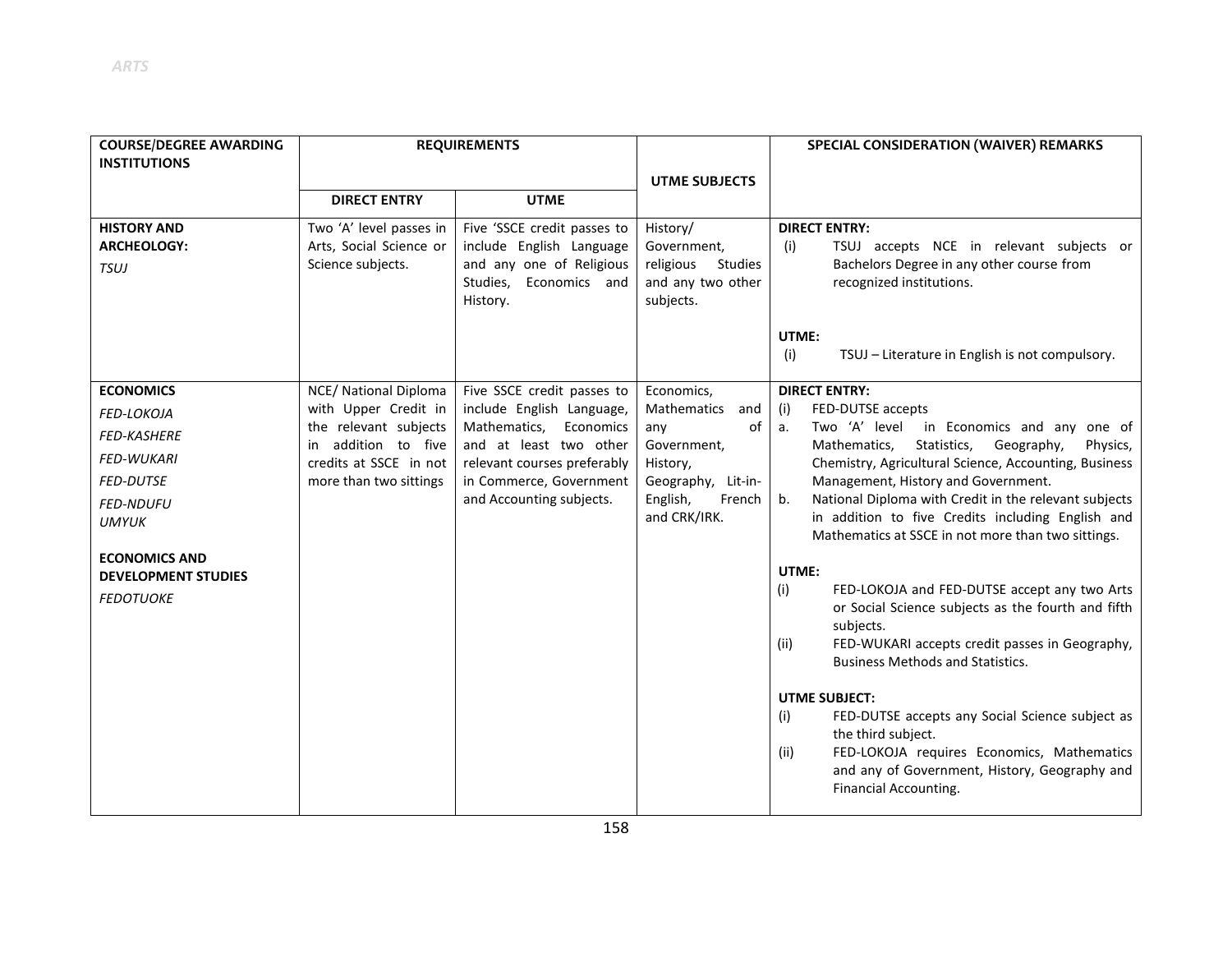| <b>COURSE/DEGREE AWARDING</b>               |                          | <b>REQUIREMENTS</b>         |                      | SPECIAL CONSIDERATION (WAIVER) REMARKS                                                                         |
|---------------------------------------------|--------------------------|-----------------------------|----------------------|----------------------------------------------------------------------------------------------------------------|
| <b>INSTITUTIONS</b>                         |                          |                             |                      |                                                                                                                |
|                                             |                          |                             | <b>UTME SUBJECTS</b> |                                                                                                                |
|                                             | <b>DIRECT ENTRY</b>      | <b>UTME</b>                 |                      |                                                                                                                |
| IGBO:                                       | (i) Two 'A' level passes | Five SSCE credit passes to  | and<br>Igbo<br>two   | <b>DIRECT ENTRY:</b>                                                                                           |
| ABSU                                        | Igbo<br>and one<br>in    | include<br>Igbo,<br>English | subjects from Arts   | (i)<br>IBADAN accepts NCE to include Igbo and another                                                          |
| COOU                                        | Arts/Social<br>Science   | Language and any other      | and<br>social        | Arts or Social Science subject at merit /credit                                                                |
| EBSU                                        | subject.                 | Arts subject.               | Sciences.            | level. Accepts also At least 2 'A' level pass to<br>include Yoruba and another Arts or Social Science          |
| <b>IBADAN</b>                               | (ii)NCE in Igbo and one  |                             |                      | subject.                                                                                                       |
| <b>ILORIN</b>                               | Arts subject.            |                             |                      | LAGOS requires not less than grade 'D' in 'A' level<br>(ii)                                                    |
| POL-ACAD                                    |                          |                             |                      | or NCE in Igbo and the other A/L subject to be<br>from History, French, Yoruba Hausa, CRK/IRS,                 |
| <b>UNIZIK</b>                               |                          |                             |                      | Literature-in-English and Govt/Economics.                                                                      |
| (offers it as African and Asian             |                          |                             |                      | UNN accepts A' level or NCE (Merit) passes in at<br>(iii)                                                      |
| Studies)                                    |                          |                             |                      | least one language and one other subject plus                                                                  |
|                                             |                          |                             |                      | UTME requirement<br>LAGOS requires the other Arts subjects to be<br>(iv)                                       |
| <b>IGBO/LINGUISTICS</b>                     |                          |                             |                      | chosen from History. Lit in English, CRK/IRS,                                                                  |
| <b>IMSU</b>                                 |                          |                             |                      | Hausa, Yoruba, French and Govt/Economics. Also                                                                 |
|                                             |                          |                             |                      | accepts NCE plus UTME requirements.                                                                            |
|                                             |                          |                             |                      | IMSU accepts 'A' level/NCE (merit).<br>(v)                                                                     |
| <b>LINGUISTICS</b><br>AND<br><b>AFRICAN</b> |                          |                             |                      | BENIN requires at least two 'A' level pass in GCE<br>(vi)<br>or HSC or a recognised equivalent in any two Arts |
| <b>LANGUAGES</b>                            |                          |                             |                      | subject: it accepts NCE with an overall Merit level                                                            |
| OAU                                         |                          |                             |                      | passes in any two Arts subject from a recognised                                                               |
| (with options in                            |                          |                             |                      | institution.                                                                                                   |
| B.A. (Hons.) Degree in<br>i.<br>Linguistics |                          |                             |                      |                                                                                                                |
| B.A.<br>(Combined<br>ii.                    |                          |                             |                      | UTME:                                                                                                          |
| Degree in<br>Honours)                       |                          |                             |                      | (i)<br>LAGOS require English Language, Igbo and any<br>one of French, History, Lit in English, Yoruba          |
| Linguistics and English                     |                          |                             |                      | Music and CRK/IRS Geography, Govt., Econs,                                                                     |
| Language                                    |                          |                             |                      | Business Management, Commerce, Fine Arts and                                                                   |
| B.A. (Hons) Degree in<br>İİІ.               |                          |                             |                      | Biology.                                                                                                       |
| Linguistics and Yoruba<br>(Combined)        |                          |                             |                      | IBADAN requires 5 or 6 'O' level credit passes at<br>(ii)                                                      |
|                                             |                          |                             |                      | one or two sittings to include English Language                                                                |
|                                             |                          |                             |                      | and two Arts other subjects one of which must                                                                  |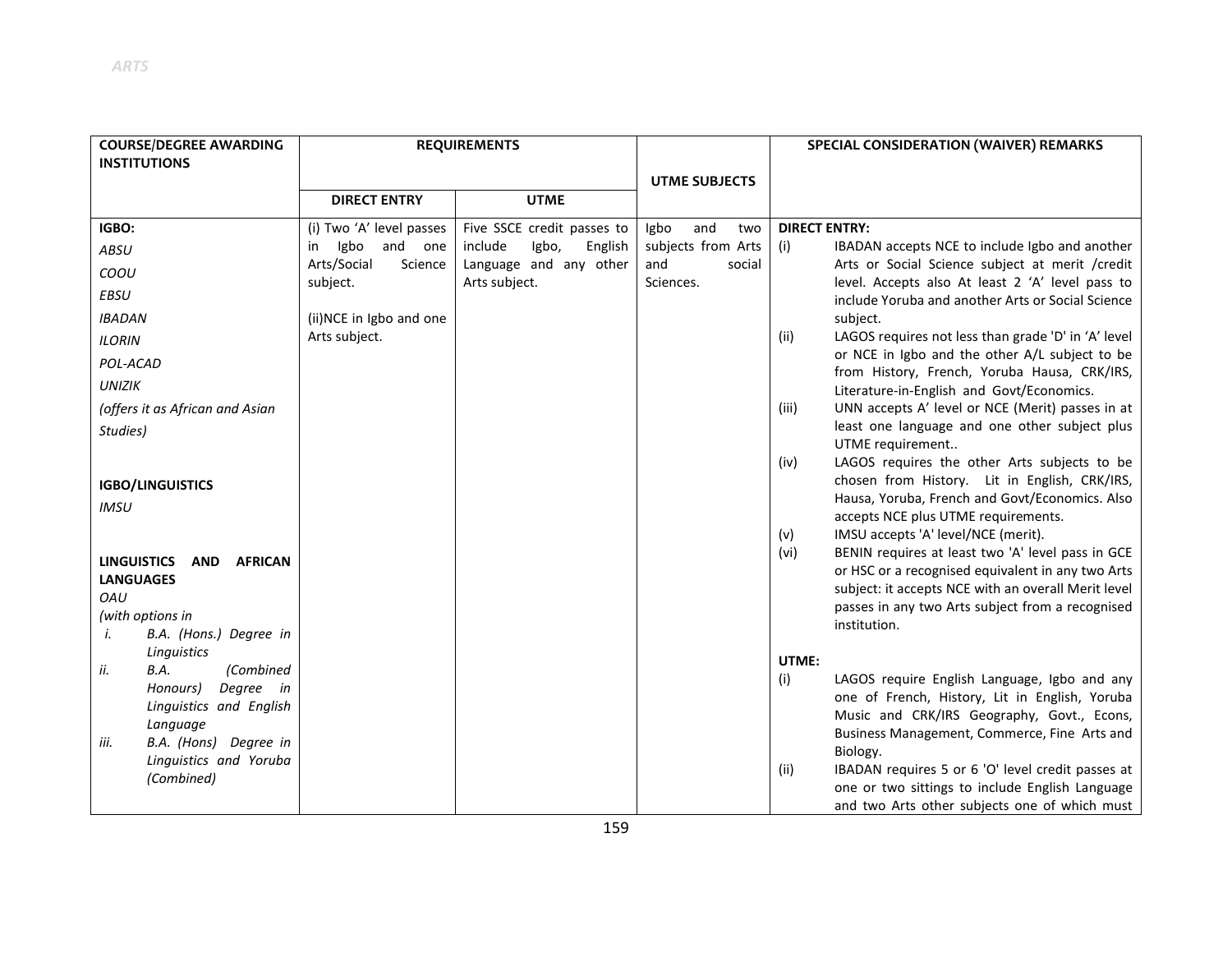| <b>COURSE/DEGREE AWARDING</b><br><b>INSTITUTIONS</b>                         | <b>REQUIREMENTS</b>     |                                                       |                      | SPECIAL CONSIDERATION (WAIVER) REMARKS                                                                                                                                                                                                                                                                                                                                                                                                                                                                               |
|------------------------------------------------------------------------------|-------------------------|-------------------------------------------------------|----------------------|----------------------------------------------------------------------------------------------------------------------------------------------------------------------------------------------------------------------------------------------------------------------------------------------------------------------------------------------------------------------------------------------------------------------------------------------------------------------------------------------------------------------|
|                                                                              |                         |                                                       | <b>UTME SUBJECTS</b> |                                                                                                                                                                                                                                                                                                                                                                                                                                                                                                                      |
|                                                                              | <b>DIRECT ENTRY</b>     | <b>UTME</b>                                           |                      |                                                                                                                                                                                                                                                                                                                                                                                                                                                                                                                      |
| <b>LINGUISTICS, IGBO AND OTHER</b><br><b>AFRICAN LANGUAGES</b><br><b>UNN</b> |                         |                                                       |                      | be Igbo.<br>UNN requires 5 O' Level credit passes to include<br>(iii)<br>English language and one Science subject.<br>Candidates for Linguistics must possess a credit<br>pass in Literature in English while candidates for<br>linguistics and Nigerian Language must possess a<br>credit pass in the Nigerian language to be<br>combined with linguistics.<br>OAU requires five credit passes in English<br>(iv)<br>language, one Arts subject and three other<br>subjects from Sciences, Social Sciences or Arts. |
|                                                                              |                         |                                                       |                      | <b>UTME, SUBJECTS</b>                                                                                                                                                                                                                                                                                                                                                                                                                                                                                                |
|                                                                              |                         |                                                       |                      | LAGOS requires Igbo, and any two from<br>(i)<br>Geography, Yoruba, History, Lit. in English,<br>CRK/IRS, French, Govt / Economics, Commerce<br>and Fine Arts and Biology.<br>BENIN requires two Arts subjects and any other<br>(ii)<br>subject.<br>UNIZIK accepts Chinese in lieu of Igbo.<br>(iii)<br>UNN requires Igbo or any other Language and<br>(iv)<br>any two other subjects. For Linguistics (Option),<br>requires Literature in English and 2 other subject.                                               |
| <b>ISLAMIC STUDIES</b>                                                       | Two 'A' level passes to | Five SSCE credit passes to                            | Islamic<br>Religious | <b>DIRECT ENTRY:</b>                                                                                                                                                                                                                                                                                                                                                                                                                                                                                                 |
| <b>ABUJA</b>                                                                 | include<br>Islamic      | include English Language                              | Studies plus two     | SOSU and IBADAN accept NCE with merits in<br>(i)                                                                                                                                                                                                                                                                                                                                                                                                                                                                     |
| AL-HIKMAH                                                                    | Studies.                | Islamic<br>Religious<br>and                           | other<br>Arts        | I.R.K. and other Arts or Social Science subject.                                                                                                                                                                                                                                                                                                                                                                                                                                                                     |
| YOSU                                                                         |                         | Studies or Arabic and any<br>three relevant subjects. | subjects.            | LASU accepts<br>(ii)<br>At least two Advanced Level passes, including<br>(a)                                                                                                                                                                                                                                                                                                                                                                                                                                         |
| BASU                                                                         |                         |                                                       |                      | Islamic Studies plus not less than five 'O' Level                                                                                                                                                                                                                                                                                                                                                                                                                                                                    |
| <b>BAYERO</b>                                                                |                         |                                                       |                      | Credit passes at GCE Ordinary Level or its                                                                                                                                                                                                                                                                                                                                                                                                                                                                           |
| CAILS                                                                        |                         |                                                       |                      | equivalent, including English Language at not<br>more than two sittings.                                                                                                                                                                                                                                                                                                                                                                                                                                             |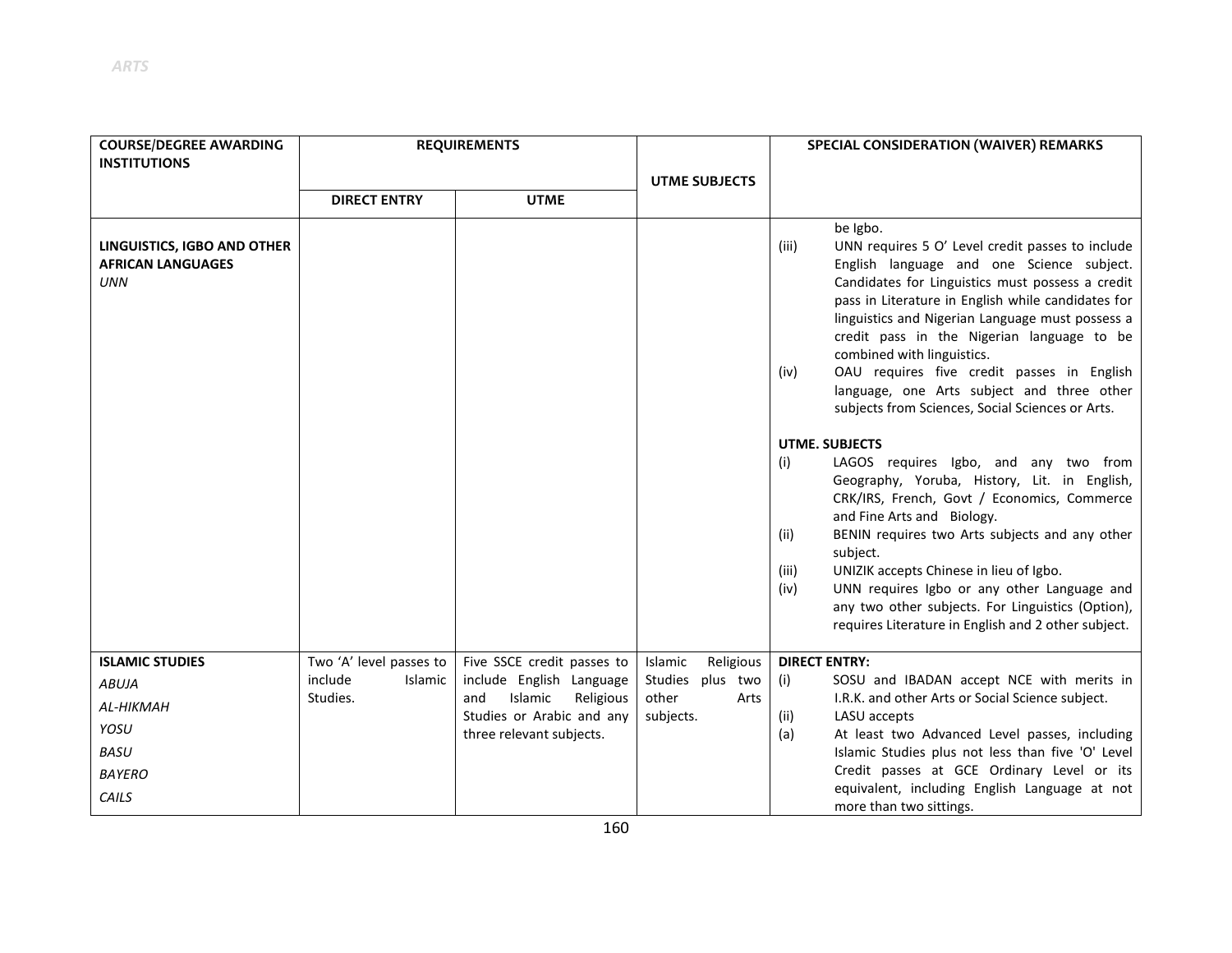| <b>COURSE/DEGREE AWARDING</b> |                     | <b>REQUIREMENTS</b> |                      |             | SPECIAL CONSIDERATION (WAIVER) REMARKS                                                               |
|-------------------------------|---------------------|---------------------|----------------------|-------------|------------------------------------------------------------------------------------------------------|
| <b>INSTITUTIONS</b>           |                     |                     |                      |             |                                                                                                      |
|                               | <b>DIRECT ENTRY</b> | <b>UTME</b>         | <b>UTME SUBJECTS</b> |             |                                                                                                      |
|                               |                     |                     |                      |             |                                                                                                      |
| <b>FED-KASHERE</b>            |                     |                     |                      | (c)         | NCE with at least merit passes in Islamic Studies                                                    |
| <b>FED-GASHUA</b>             |                     |                     |                      |             | and five (5) credit passes in other relevant<br>subjects including English Language.                 |
| <b>FED-GUSAU</b>              |                     |                     |                      | (iii)       | OOU requires the fulfillment of UTME                                                                 |
| <b>FED-NDUFU</b>              |                     |                     |                      |             | requirements in addition to Direct Entry                                                             |
| <b>FOUNTAIN</b>               |                     |                     |                      |             | requirements.                                                                                        |
| GSU                           |                     |                     |                      | (iv)        | KWASU - Same as in Arabic.                                                                           |
| <b>IBADAN</b>                 |                     |                     |                      | (v)<br>(vi) | TSUJ accepts NCE in Arabic and Islamic Studies.<br>ABUJA accepts a minimum of 10 points in NCE or    |
| <b>ILORIN</b>                 |                     |                     |                      |             | Upper credit in National Diploma in addition to                                                      |
| SLUK                          |                     |                     |                      |             | 'O' Level requirements                                                                               |
| JOS                           |                     |                     |                      | UTME.       |                                                                                                      |
| KASU                          |                     |                     |                      | (i)         | IBADAN five 'O' level subjects at one sitting or 6                                                   |
| AL-QALAM                      |                     |                     |                      |             | 'O' level subjects at two sittings to include:                                                       |
| <b>KSU</b>                    |                     |                     |                      |             | English Language, Islamic Studies and any other                                                      |
| <b>KWASU</b>                  |                     |                     |                      |             | three or four subjects from Arts or Social<br>Sciences.                                              |
| LASU                          |                     |                     |                      | (ii)        | OOU requires two other subjects from Arts.                                                           |
| <b>MAIDUGURI</b>              |                     |                     |                      | (iii)       | AL-HIKMAH requires working knowledge of                                                              |
| <b>NASARAWA</b>               |                     |                     |                      |             | Arabic.                                                                                              |
| <b>NORTHWEST</b>              |                     |                     |                      | (iv)        | KASU may accept Higher Islamic Studies or Senior<br>Islamic Studies Results.                         |
| OOU                           |                     |                     |                      | (v)         | UMYUK requires five credit passes at SSCE or                                                         |
| SOSU                          |                     |                     |                      |             | equivalent including English Language, Islamic                                                       |
| <b>SUMMIT</b>                 |                     |                     |                      |             | Studies and three other relevant Arts/Social                                                         |
| <b>TSUJ</b>                   |                     |                     |                      |             | Science courses with a pass in Mathematics. Also<br>accepts Higher Islamic Studies or Senior Islamic |
| <b>UDU</b>                    |                     |                     |                      |             | Studies results.                                                                                     |
| <b>UMYUK</b>                  |                     |                     |                      | (vi)        | KWASU requires five O' Level Credit passes to                                                        |
| <b>NOUN</b>                   |                     |                     |                      |             | include English, Islamic Studies and any other<br>two Arts subjects.                                 |
|                               |                     |                     |                      | (viii)      | TSUJ accepts Arabic in lieu of Islamic Studies.                                                      |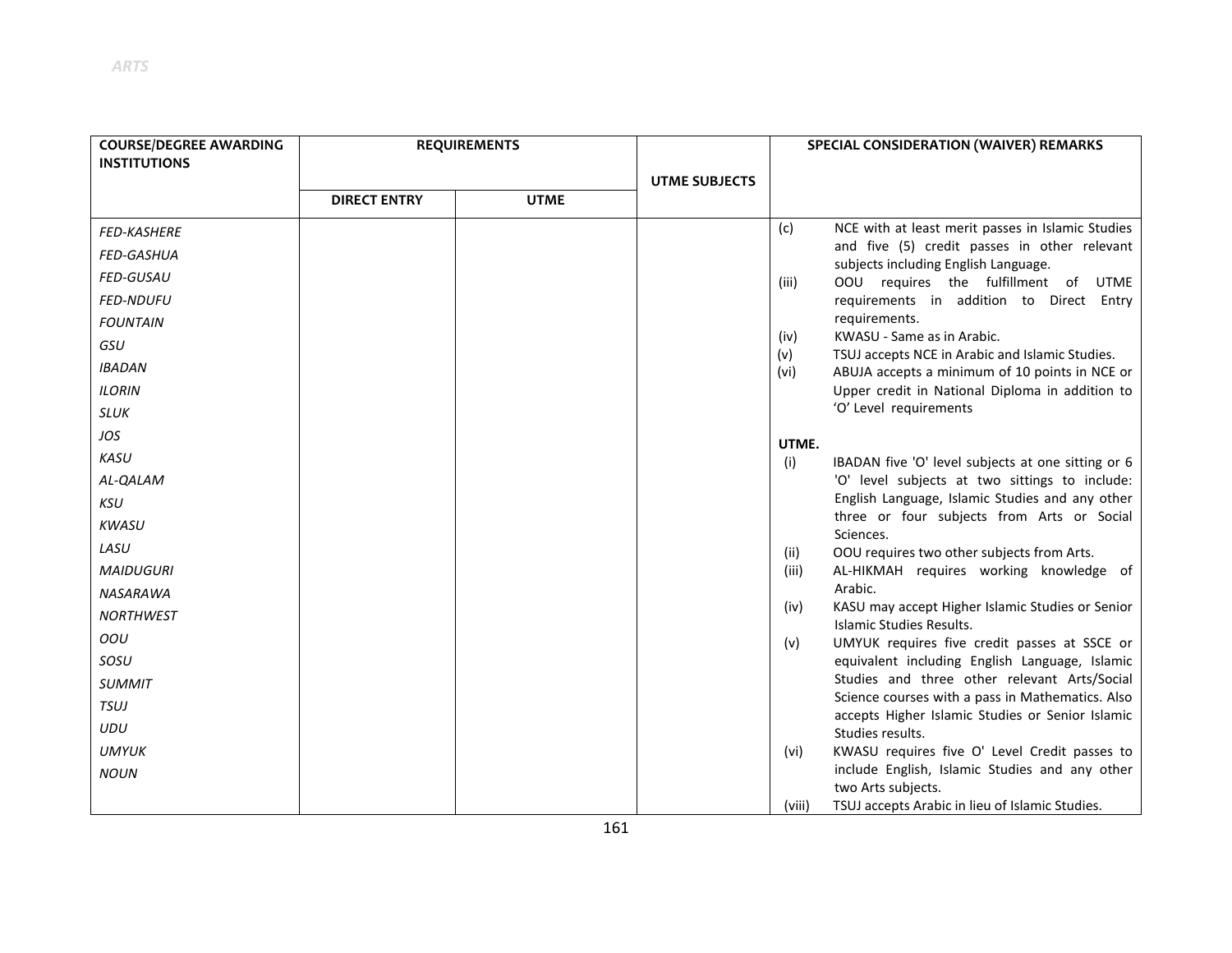| <b>COURSE/DEGREE AWARDING</b><br><b>INSTITUTIONS</b> | <b>REQUIREMENTS</b>                                                                                          |                                                                                |                                                                                                 | SPECIAL CONSIDERATION (WAIVER) REMARKS                                                                                                                                                                                                                                                                                                                                                                                                                                                                                                                                                                                                                                                                                                                                  |
|------------------------------------------------------|--------------------------------------------------------------------------------------------------------------|--------------------------------------------------------------------------------|-------------------------------------------------------------------------------------------------|-------------------------------------------------------------------------------------------------------------------------------------------------------------------------------------------------------------------------------------------------------------------------------------------------------------------------------------------------------------------------------------------------------------------------------------------------------------------------------------------------------------------------------------------------------------------------------------------------------------------------------------------------------------------------------------------------------------------------------------------------------------------------|
|                                                      | <b>DIRECT ENTRY</b>                                                                                          | <b>UTME</b>                                                                    | <b>UTME SUBJECTS</b>                                                                            |                                                                                                                                                                                                                                                                                                                                                                                                                                                                                                                                                                                                                                                                                                                                                                         |
|                                                      |                                                                                                              |                                                                                |                                                                                                 | <b>UTME SUBJECT:</b><br>ILORIN accepts Science/ Social Science subject.<br>(i)<br>IBADAN requires Islamic Studies and any other<br>(ii)<br>two subjects from Arts, Science or Social<br>Sciences.                                                                                                                                                                                                                                                                                                                                                                                                                                                                                                                                                                       |
| <b>KANURI</b><br><b>MAIDUGURI</b>                    | Two 'A' level passes to<br>include Literature in<br>English.<br>(i) Two 'A' level passes<br>in Arts Subjects | Five SSCE credit passes to<br>include English Language<br>and Lit. in English. | Literature<br>in<br>English and any<br>other two subjects<br>in Arts and the<br>Social Sciences | <b>DIRECT ENTRY:</b><br>JOS accepts NCE (merit level for Calabar).<br>(i)<br>BSU requires French plus any other Arts subject<br>(ii)<br>IBADAN requires two 'A' level passes including<br>(iii)<br>Yoruba and Lit in English<br>CALABAR accepts two merit or credit passes in<br>(iv)<br>NCE, one of which must be French. Also accepts<br>three 'A' level passes, one of which must be<br>French<br>MAIDUGURI accepts:<br>(v)<br>Certificate in Kanuri.<br>(a)<br>NCE with Kanuri major.<br>(b)<br>BSU requires credit passes to include Literature<br>(vi)<br>in English.<br>UTME.<br>(i)<br>IBADAN requires Five SSCE credit passes to<br>include Yoruba.<br><b>UTME. SUBJECTS:</b><br>IBADAN requires Yoruba and any two Arts or<br>(i)<br>Social Science subjects. |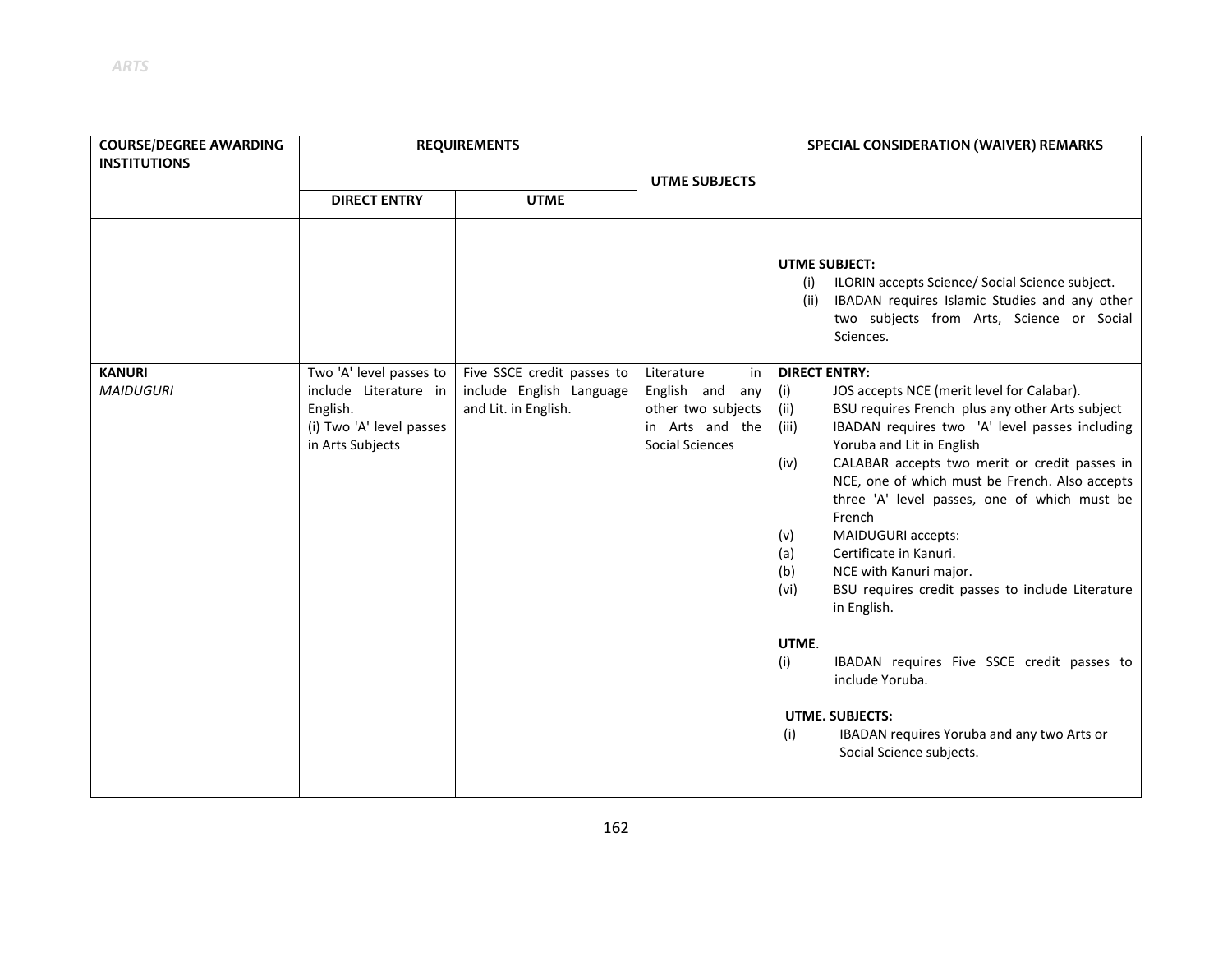| <b>COURSE/DEGREE AWARDING</b> |                                              | <b>REQUIREMENTS</b>                                    |                      | SPECIAL CONSIDERATION (WAIVER) REMARKS                                                                     |
|-------------------------------|----------------------------------------------|--------------------------------------------------------|----------------------|------------------------------------------------------------------------------------------------------------|
| <b>INSTITUTIONS</b>           |                                              |                                                        |                      |                                                                                                            |
|                               | <b>DIRECT ENTRY</b>                          | <b>UTME</b>                                            | <b>UTME SUBJECTS</b> |                                                                                                            |
|                               |                                              |                                                        |                      |                                                                                                            |
| <b>LANGUAGES AND</b>          | Two 'A' level passes in                      | Five SSCE credit passes to                             | One Arts and two     | UTME.                                                                                                      |
| <b>LINGUISTICS</b>            | Arts Social Science and<br>Science subjects. | include English Language<br>and any other Arts, Social | other subjects.      | (i)<br>BSU requires Five SSCE credit passes to<br>include Lit. in English. one Arts and one other          |
| PHC                           |                                              | Sciences and Sciences.                                 |                      | Arts or Social Science subject.                                                                            |
| offers the course as:         |                                              |                                                        |                      | BSU accepts TC II merit level pass in lieu of 'O'<br>(ii)                                                  |
| i) Linguistics and            |                                              |                                                        |                      | level credit pass in English Language.                                                                     |
| <b>Communication Studies</b>  |                                              |                                                        |                      | UNIZIK requires five 'O' level credit passes in<br>(iii)                                                   |
| ii) Linguistics and Nigerian  |                                              |                                                        |                      | Arts, Social Sciences and one Nigerian Language.                                                           |
| Languages with options in:    |                                              |                                                        |                      | CALABAR - Knowledge of French, German or<br>(iv)<br>Spanish would be as advantage.                         |
| Izon, Igbo, Ikwerre, Kalabari |                                              |                                                        |                      | UNN accepts two 'A' level passes at C grade, NCE<br>(v)                                                    |
| and Khana.                    |                                              |                                                        |                      | at merit level. In all cases credit level pass in                                                          |
| NASARAWA                      |                                              |                                                        |                      | English Language is compulsory.                                                                            |
| <b>BENIN</b>                  |                                              |                                                        |                      |                                                                                                            |
| <b>KWASU</b>                  |                                              |                                                        |                      |                                                                                                            |
|                               |                                              |                                                        |                      | <b>UTME. SUBJECTS:</b><br>(i)<br>BSU requires Literature in English and any other                          |
|                               |                                              |                                                        |                      | subjects from Arts or Social Sciences.                                                                     |
|                               |                                              |                                                        |                      | PHC - Other subjects are the same as in English<br>(ii)                                                    |
|                               |                                              |                                                        |                      | Language.                                                                                                  |
|                               |                                              |                                                        |                      | UNN requires at least<br>Igbo or any other<br>(iii)                                                        |
|                               |                                              |                                                        |                      | Nigerian Language.                                                                                         |
|                               |                                              |                                                        |                      | IBADAN requires at least two Arts and any other<br>(iv)<br>two subjects. A credit pass in African Language |
|                               |                                              |                                                        |                      | will be an advantage.                                                                                      |
|                               |                                              |                                                        |                      |                                                                                                            |
|                               |                                              |                                                        |                      |                                                                                                            |
|                               |                                              |                                                        |                      | <b>UTME. SUBJECT</b>                                                                                       |
|                               |                                              |                                                        |                      | (i)<br>UNN requires Literature in English and any two                                                      |
|                               |                                              |                                                        |                      | Arts and Social Science subjects                                                                           |
|                               |                                              |                                                        |                      |                                                                                                            |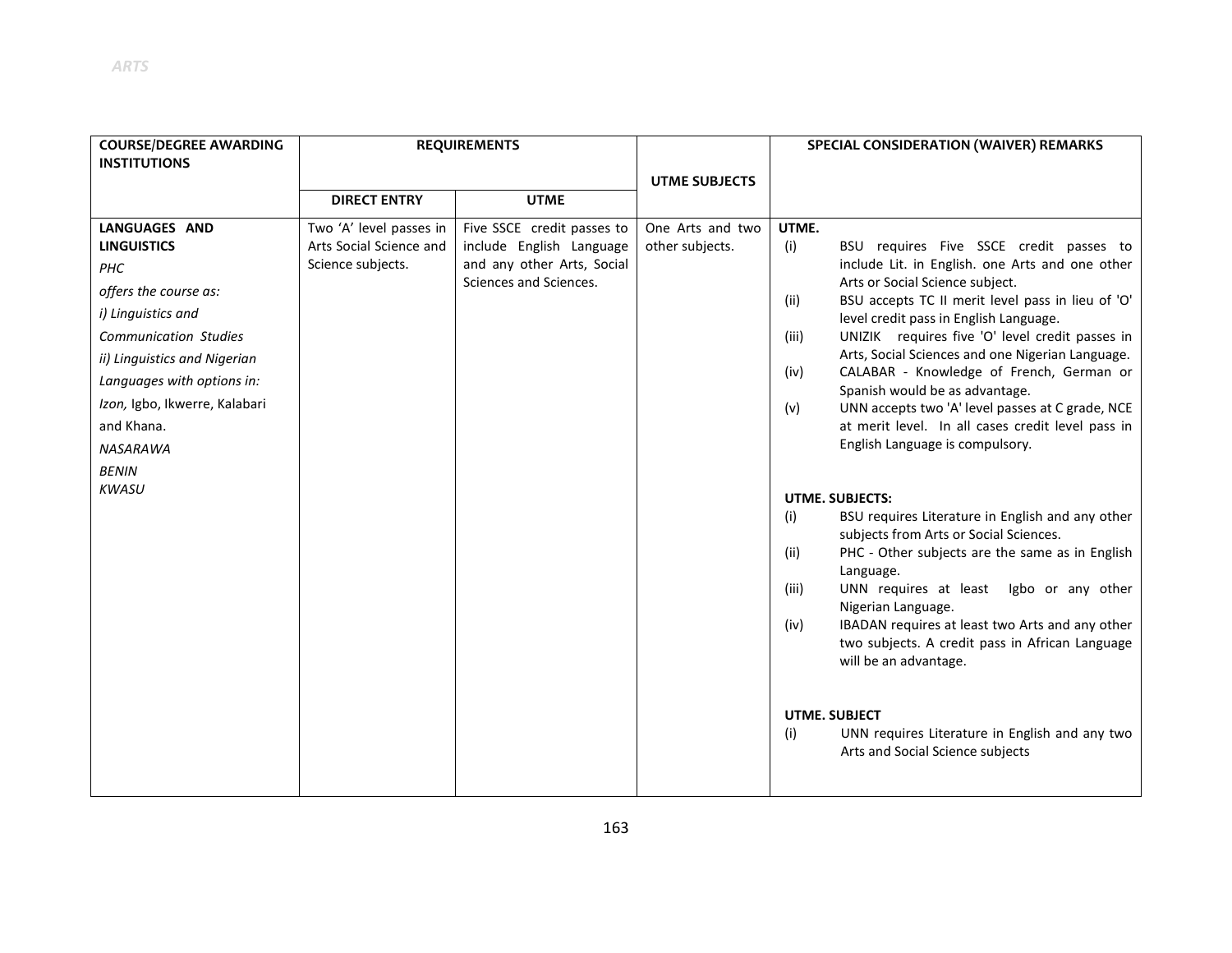| <b>COURSE/DEGREE AWARDING</b><br><b>INSTITUTIONS</b>                 |                                     | <b>REQUIREMENTS</b>                       |                          | SPECIAL CONSIDERATION (WAIVER) REMARKS                                                                        |
|----------------------------------------------------------------------|-------------------------------------|-------------------------------------------|--------------------------|---------------------------------------------------------------------------------------------------------------|
|                                                                      |                                     |                                           | <b>UTME SUBJECTS</b>     |                                                                                                               |
|                                                                      | <b>DIRECT ENTRY</b>                 | <b>UTME</b>                               |                          |                                                                                                               |
| <b>LANGUAGE AND LITERATURE</b>                                       | Two 'A' level passes in             | Five SSCE credit passes                   | As in Language and       | UTME.                                                                                                         |
| <b>ABSU</b>                                                          | Lit.-in-English and any             | including English Language                | Literature.              | (i)<br>SAU requires Five SSCE credit passes to                                                                |
| <b>NIGERIAN LANGUAGES</b>                                            | other Arts subject.                 | and Literature-in-English.                |                          | include English language and French, plus at<br>least one other Arts subject.                                 |
| <b>FED-NDUFU</b>                                                     |                                     |                                           |                          |                                                                                                               |
|                                                                      |                                     |                                           |                          | <b>UTME, SUBJECT</b>                                                                                          |
| <b>EUROPEAN</b><br><b>NIGERIAN</b><br><b>AND</b><br><b>LANGUAGES</b> |                                     |                                           |                          | SAU requires French and any two Arts and Social<br>(i)<br>Science subjects.                                   |
| SAU                                                                  |                                     |                                           |                          |                                                                                                               |
| <b>GERMAN</b>                                                        | Two 'A' level passes                | Five SSCE credit passes to                | French<br>and<br>any     | <b>DIRECT ENTRY:</b>                                                                                          |
| OAU                                                                  | including the Foreign               | include French, English                   | other<br>two             | OOU accepts NCE with merit pass.<br>(i)                                                                       |
| <b>IBADAN</b>                                                        | Language(s)<br>where<br>applicable. | Language and any three<br>other subjects. | Arts/Social<br>subjects. | OOU accepts 2 'A' level passes in Arts for the four<br>(ii)<br>year programme.                                |
| <b>UNN</b>                                                           |                                     |                                           |                          | OAU - the programme includes one year at the<br>(iii)                                                         |
| <b>PORTUGUESE:</b>                                                   |                                     |                                           |                          | French Village, Badagry (for French candidates),                                                              |
| OAU                                                                  |                                     |                                           |                          | Germany (for German candidates) and Brazil (for<br>Portuguese candidates).                                    |
|                                                                      |                                     |                                           |                          | LAGOS accepts two 'A' level passes in Arts or Social<br>(iv)                                                  |
| <b>GERMAN COMBINED WITH</b>                                          |                                     |                                           |                          | Sciences or in both.                                                                                          |
| <b>FRENCH</b><br>* RUSSIAN                                           |                                     |                                           |                          | BENIN requires 'A' level passes in the relevant Arts<br>(v)                                                   |
| <b>IBADAN</b>                                                        |                                     |                                           |                          | subjects; NCE (Credit) in English/ French.<br>UNN accepts:<br>(vi)                                            |
|                                                                      |                                     |                                           |                          | NCE with a minimum of two merit level passes in<br>(a)                                                        |
| <b>RUSSIAN</b>                                                       |                                     |                                           |                          | relevant subjects as well as University entry                                                                 |
| <b>IBADAN</b>                                                        |                                     |                                           |                          | requirement.                                                                                                  |
| LAGOS                                                                |                                     |                                           |                          | Two passes at GCE Advanced level [A/L] or its<br>(b)<br>equivalent in at least three other subjects at credit |
| <b>UNN</b>                                                           |                                     |                                           |                          | level pass at Ordinary level.                                                                                 |
|                                                                      |                                     |                                           |                          | (vii) LASU - Students at third year second semester are to                                                    |
| <b>PORTUGUESE/ENGLISH</b><br>LASU                                    | Same as in French                   | Same as in French                         | Same as in French        | undergo six-month, year "abroad programme" in<br>Portugal, Brazil or Portuguese speaking country.             |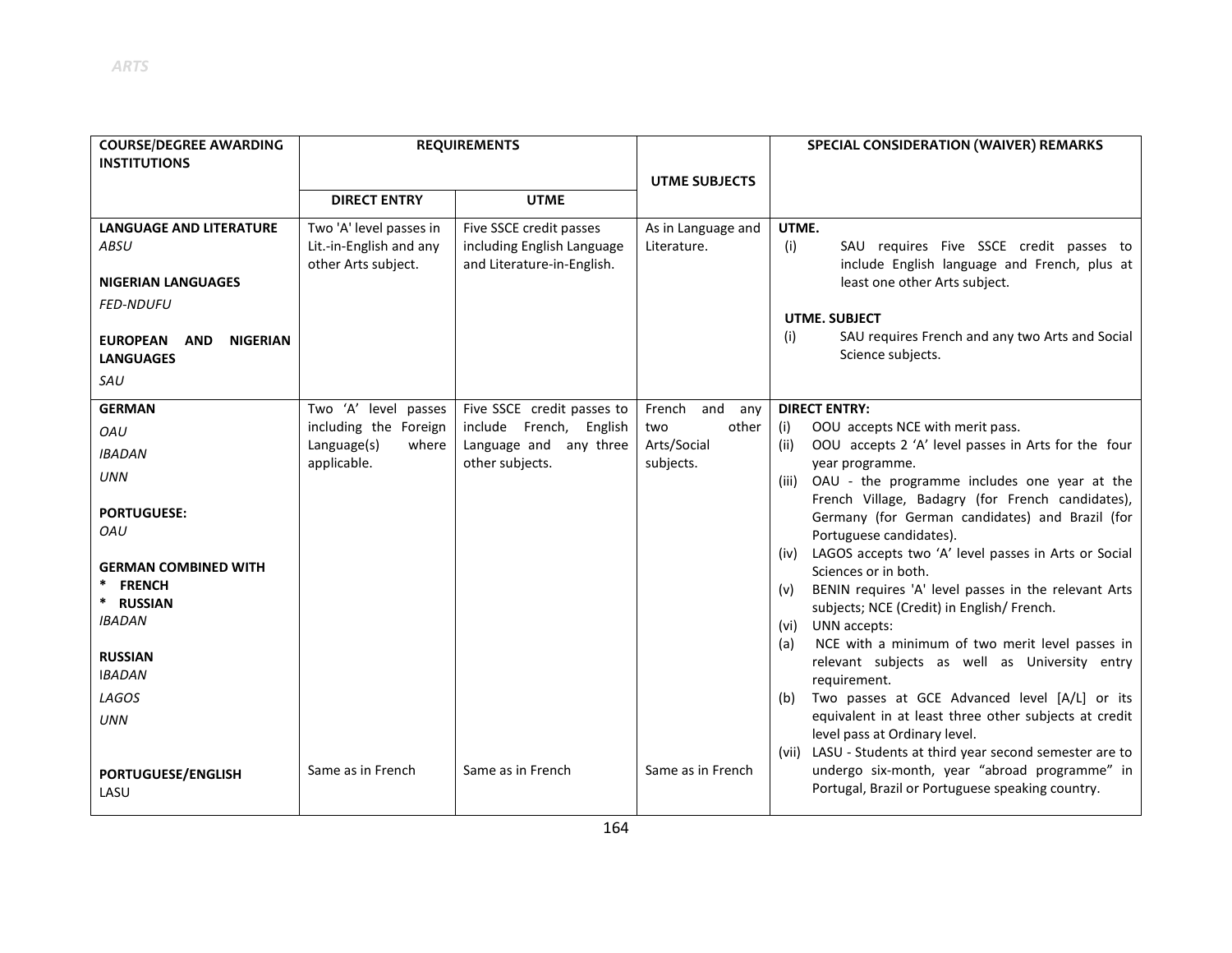| <b>COURSE/DEGREE AWARDING</b> | <b>REQUIREMENTS</b>     |             |                      | SPECIAL CONSIDERATION (WAIVER) REMARKS                                               |
|-------------------------------|-------------------------|-------------|----------------------|--------------------------------------------------------------------------------------|
| <b>INSTITUTIONS</b>           |                         |             |                      |                                                                                      |
|                               |                         |             | <b>UTME SUBJECTS</b> |                                                                                      |
|                               | <b>DIRECT ENTRY</b>     | <b>UTME</b> |                      |                                                                                      |
|                               |                         |             |                      | UTME:                                                                                |
| <b>RUSSIAN WITH</b>           | Two A' level pass in    |             |                      | LAGOS requires English Language, Literature in<br>(i)                                |
| <b>FRENCH/GERMAN</b>          | Russian and any other   |             |                      | English and any other Arts subject. Credit passes in                                 |
| <b>IBADAN</b>                 | Arts and Social Science |             |                      | any European, Asian or African Languages is an                                       |
|                               | subjects                |             |                      | advantage.                                                                           |
|                               |                         |             |                      | OAU - credit pass in German is not compulsory<br>(ii)                                |
|                               |                         |             |                      | UNN requires 'O' level credit pass in English<br>(iii)                               |
|                               |                         |             |                      | Language and four other subjects. History or<br>Literature will be an advantage.     |
|                               |                         |             |                      | A pass in 'O' level English Language is accepted for<br>(iv)                         |
|                               |                         |             |                      | candidates with distinction in French (except OAU,                                   |
|                               |                         |             |                      | OOU and UNIZIK).                                                                     |
|                               |                         |             |                      | Candidates with no previous knowledge of the<br>(v)                                  |
|                               |                         |             |                      | Language may be admitted.                                                            |
|                               |                         |             |                      | (vi) IBADAN accepts O' level in Literature in English and                            |
|                               |                         |             |                      | other Arts and Social Science subjects.                                              |
|                               |                         |             |                      | (vii) LASU - French is not compulsory. Students at third                             |
|                               |                         |             |                      | year second semester are to undergo six-month,                                       |
|                               |                         |             |                      | year "abroad programme" in Portugal, Brazil or                                       |
|                               |                         |             |                      | Portuguese speaking country.<br>(viii) PHC requires credit pass in French.           |
|                               |                         |             |                      | BENIN requires five 'O' level credit passes in English<br>(ix)                       |
|                               |                         |             |                      | Language and any four other subjects.                                                |
|                               |                         |             |                      |                                                                                      |
|                               |                         |             |                      | <b>UTME SUBJECTS:</b>                                                                |
|                               |                         |             |                      | IBADAN requires Literature in English plus one Arts<br>(i)                           |
|                               |                         |             |                      | subjects and any other Arts or Social Science subject.                               |
|                               |                         |             |                      | LAGOS - Literature in English and any two other Arts<br>(ii)                         |
|                               |                         |             |                      | or Social Science subjects.                                                          |
|                               |                         |             |                      | OOU accepts any three subject from Arts, Sciences or<br>(iii)                        |
|                               |                         |             |                      | Social Sciences.                                                                     |
|                               |                         |             |                      | LASU, BENIN and UNN require English Language and<br>(v)<br>any three other subjects. |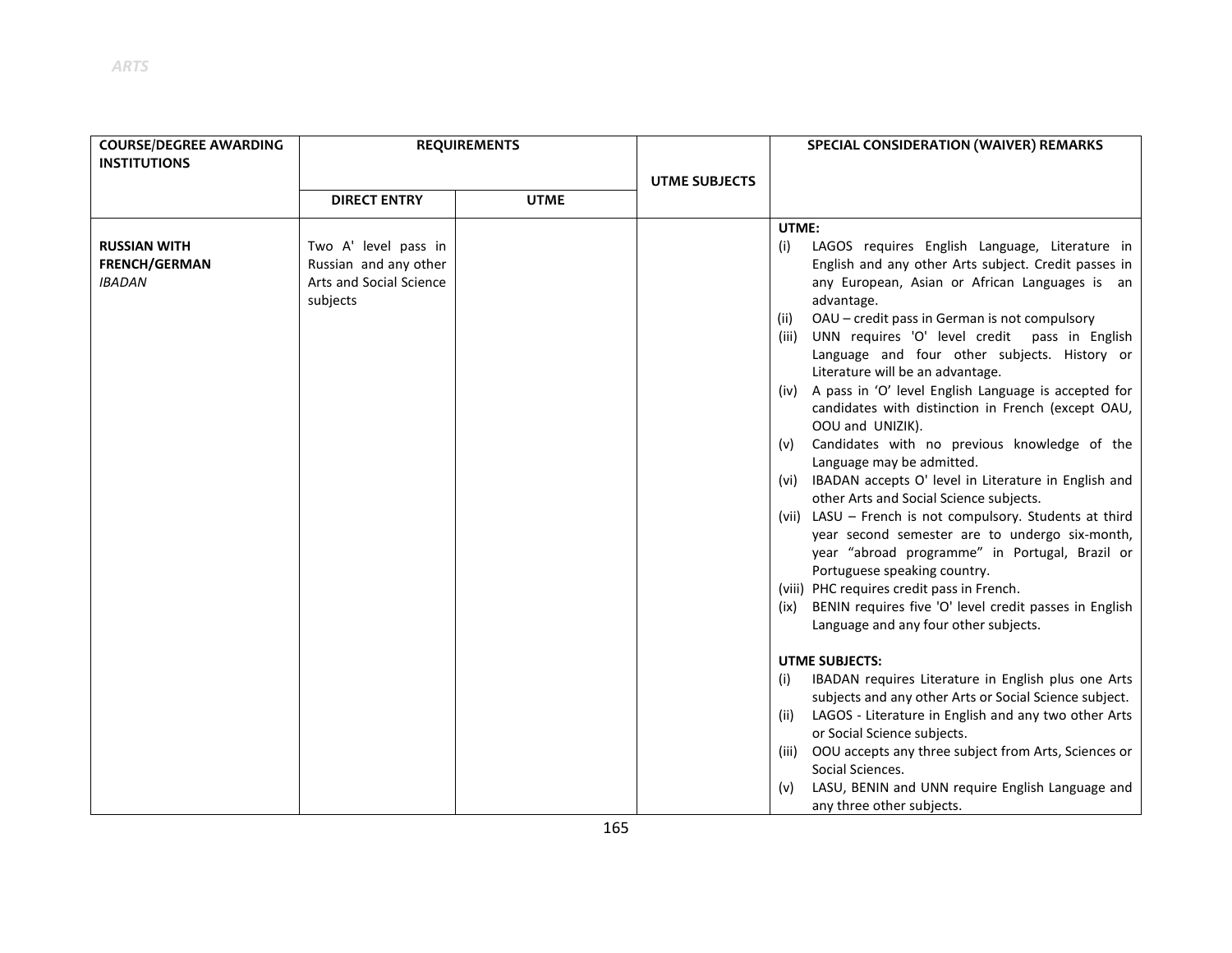| <b>COURSE/DEGREE AWARDING</b><br><b>INSTITUTIONS</b> | <b>REQUIREMENTS</b>     |                             |                      | SPECIAL CONSIDERATION (WAIVER) REMARKS                                                                               |
|------------------------------------------------------|-------------------------|-----------------------------|----------------------|----------------------------------------------------------------------------------------------------------------------|
|                                                      |                         |                             | <b>UTME SUBJECTS</b> |                                                                                                                      |
|                                                      | <b>DIRECT ENTRY</b>     | <b>UTME</b>                 |                      |                                                                                                                      |
| <b>LINGUISTICS:</b>                                  | Two 'A' level passes or | Five SSCE credit passes     | Any Language and     | <b>DIRECT ENTRY:</b>                                                                                                 |
| <b>ABUAD</b>                                         | NCE to include any      | including English Language. | two other subjects.  | CALABAR accepts ND/NCE in Linguistics, Foreign<br>(i)                                                                |
| <b>BAYERO</b>                                        | Language, preferably    |                             |                      | Language or any Nigerian language.                                                                                   |
| <b>IBADAN</b>                                        | an African Language.    |                             |                      | UNN - as in Linguistics, Igbo and other Nigerian<br>(ii)<br>languages.                                               |
| <b>FED-NDUFU</b>                                     |                         |                             |                      | JOS and BENIN - No Direct Entry.<br>(iii)                                                                            |
| <b>FOUNTAIN</b>                                      |                         |                             |                      | <b>IBADAN</b> accepts<br>(iv)                                                                                        |
| <b>UNN</b>                                           |                         |                             |                      | at least TWO 'A' level passes to include any language<br>(a)<br>(preferably an African Language) and another Arts or |
| JOS                                                  |                         |                             |                      | Social Sciences subject.                                                                                             |
| <b>MAIDUGURI</b>                                     |                         |                             |                      | NCE to include any language (preferably an African<br>(b)                                                            |
| with options in:                                     |                         |                             |                      | language) and another Arts or Social Science subjects                                                                |
| (i) Kanuri (ii) French                               |                         |                             |                      | at Credit or better still Merit level.<br>IBADAN NOTE: A certified knowledge of another                              |
| (iii) Fulfulde (iv) English                          |                         |                             |                      | language other English will be an added advantage.                                                                   |
| (v) Arabic (Fulfulde, English and                    |                         |                             |                      | For a degree in Linguistics, it is an advantage if the                                                               |
| Arabic)                                              |                         |                             |                      | UTME or Direct Entry subjects include Literature in                                                                  |
| <b>ABSU</b>                                          |                         |                             |                      | English.<br>LAGOS requires NCE (merit) in two subjects to<br>(v)                                                     |
| (as Linguistics and                                  |                         |                             |                      | include a Nigerian language.                                                                                         |
| <b>Communication Studies)</b>                        |                         |                             |                      | (vi) ILORIN and IBADAN require 'A' level or NCE subjects                                                             |
| <b>BENIN</b>                                         |                         |                             |                      | in Arts, Social Science or Science provided not more                                                                 |
| (as Linguistics and African                          |                         |                             |                      | than one of the subjects is in Social Science.<br>(vii) EKSU:                                                        |
| Language)                                            |                         |                             |                      | (a) requires two 'A' level passes or NCE at credit level                                                             |
| <b>BSU</b>                                           |                         |                             |                      | in Arts, Social Science or Science to include any                                                                    |
| <b>ILORIN</b>                                        |                         |                             |                      | language preferably a Nigerian Language.                                                                             |
| EKSU                                                 |                         |                             |                      | (viii) AAUA accepts NCE (Lower credit/Merit) in Yoruba,                                                              |
| <b>CALABAR</b>                                       |                         |                             |                      | Mass Communication and Journalism.<br>UYO accept NCE merit in any Nigerian Language.<br>(ix)                         |
| (offers the course as Linguistics                    |                         |                             |                      | KWASU - No Direct Entry Admissions.<br>(x)                                                                           |
| and Communication Studies)                           |                         |                             |                      | BSU accepts two NCE/Advance level passes to<br>(xii)                                                                 |
|                                                      |                         |                             |                      | include English Language, French or any African                                                                      |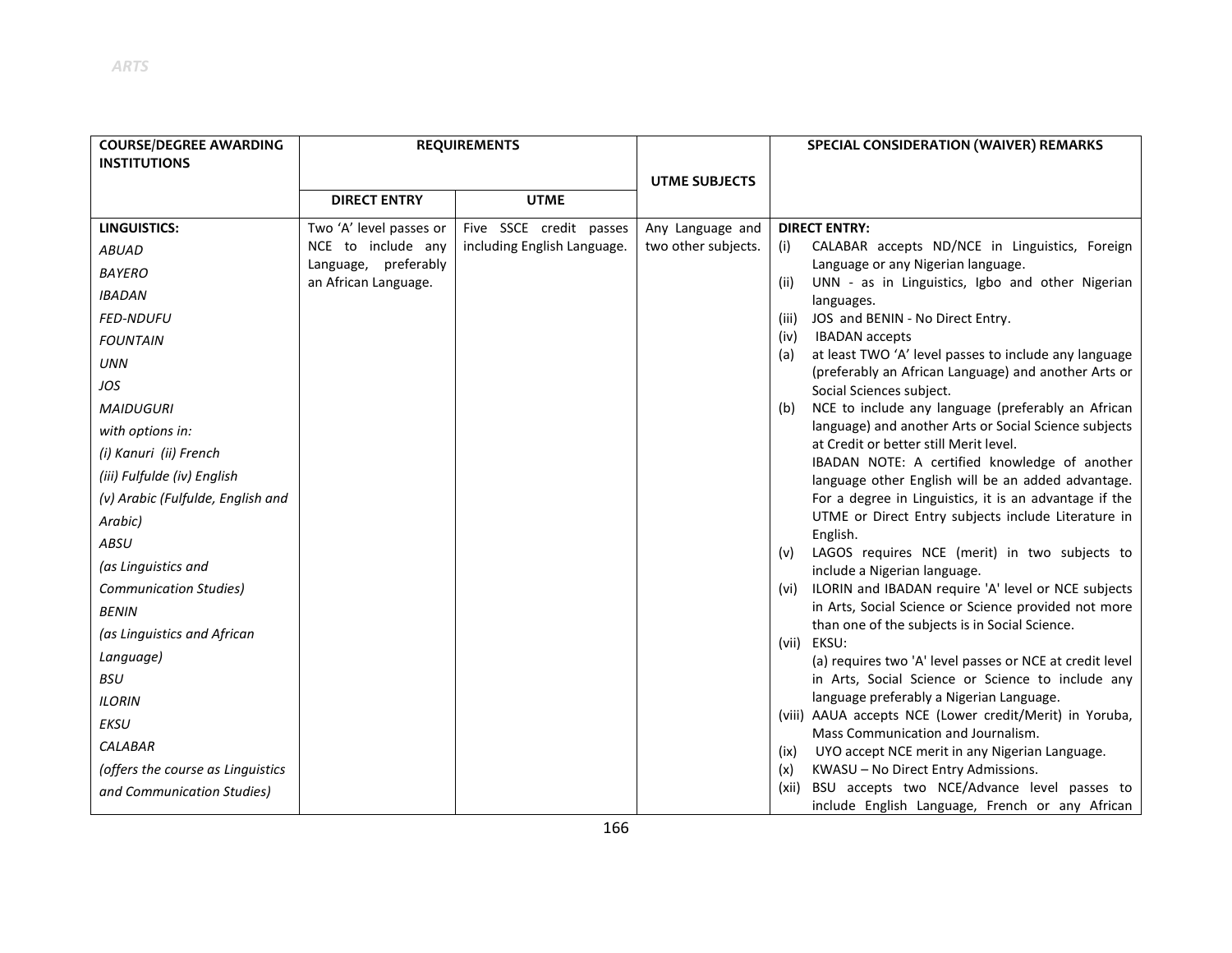| <b>COURSE/DEGREE AWARDING</b> |                     | <b>REQUIREMENTS</b> |                      | SPECIAL CONSIDERATION (WAIVER) REMARKS                                                                             |
|-------------------------------|---------------------|---------------------|----------------------|--------------------------------------------------------------------------------------------------------------------|
| <b>INSTITUTIONS</b>           |                     |                     |                      |                                                                                                                    |
|                               |                     |                     | <b>UTME SUBJECTS</b> |                                                                                                                    |
|                               | <b>DIRECT ENTRY</b> | <b>UTME</b>         |                      |                                                                                                                    |
| <b>UYO</b>                    |                     |                     |                      | Language and one other Arts subjects.                                                                              |
| <b>IBADAN</b> (with Yoruba)   |                     |                     |                      | (xiii) JABU accepts two 'A' level passes in Lit-in-English and<br>any other Arts subjects                          |
| LAGOS (with Igbo & Yoruba)    |                     |                     |                      | (xiv) UNIOSUN requires 'A' level passes in English and                                                             |
| IMSU (with Igbo)              |                     |                     |                      | <b>ND</b><br>English<br>Literature.<br>Accepts<br>in<br>Mass                                                       |
| <b>DELSU</b>                  |                     |                     |                      | Communication and Approved equivalents in                                                                          |
| <b>IGBINEDION</b>             |                     |                     |                      | communication discipline with at least lower credit.                                                               |
| UDU                           |                     |                     |                      | UTME.                                                                                                              |
| <b>AAUA</b>                   |                     |                     |                      | BENIN requires SSCE credit passes in Lit. in English,<br>(i)                                                       |
| <b>ABUJA</b>                  |                     |                     |                      | one Arts subject and at least a pass in Mathematics.,                                                              |
| <b>UNIOSUN</b>                |                     |                     |                      | IBADAN and ILORIN require 'O' level credit passes in<br>(ii)<br>Arts and Social Sciences. ILORIN requires at least |
| <b>KWASU</b>                  |                     |                     |                      | one Nigerian Language) or Lit. in English and one                                                                  |
| <b>KASU</b>                   |                     |                     |                      | other Art subject. ILORIN accepts Science subject.                                                                 |
| LAPAI                         |                     |                     |                      | UNIOSUN and UYO require credit pass in Literature<br>(iii)                                                         |
| <b>UNIZIK</b>                 |                     |                     |                      | in English.                                                                                                        |
|                               |                     |                     |                      | LAGOS requires five 'O' level credits to include<br>(iv)<br>English Language, Mathematics and three other          |
|                               |                     |                     |                      | subjects from Arts or Social Sciences. A credit pass in                                                            |
| LINGUISTICS / YORUBA          |                     |                     |                      | one Nigerian Language will be an advantage.                                                                        |
| AAUA                          |                     |                     |                      | IBADAN requires 5 or 6 'O' level credit passes at one<br>(v)                                                       |
|                               |                     |                     |                      | or two sittings to include English Language, Arts and<br>any other two subjects. Credit passes in African          |
| <b>LINGUISTIC AND URHOBO</b>  |                     |                     |                      | language and<br><b>Mathematics</b><br>will<br>be<br>- an                                                           |
| <b>DELSU</b>                  |                     |                     |                      | advantage.                                                                                                         |
|                               |                     |                     |                      | (vi) EBSU - requires credit pass in Mathematics and a                                                              |
|                               |                     |                     |                      | pass in Nigerian Language will be an advantage.                                                                    |
|                               |                     |                     |                      | (vii) ILORIN requires O credit passes in Arts and Social                                                           |
|                               |                     |                     |                      | Sciences. Also requires at least one Nigerian<br>Language or Literature in English and one other Arts              |
|                               |                     |                     |                      | subjects.                                                                                                          |
|                               |                     |                     |                      | (viii) DELSU requires credit pass in Literature in English.                                                        |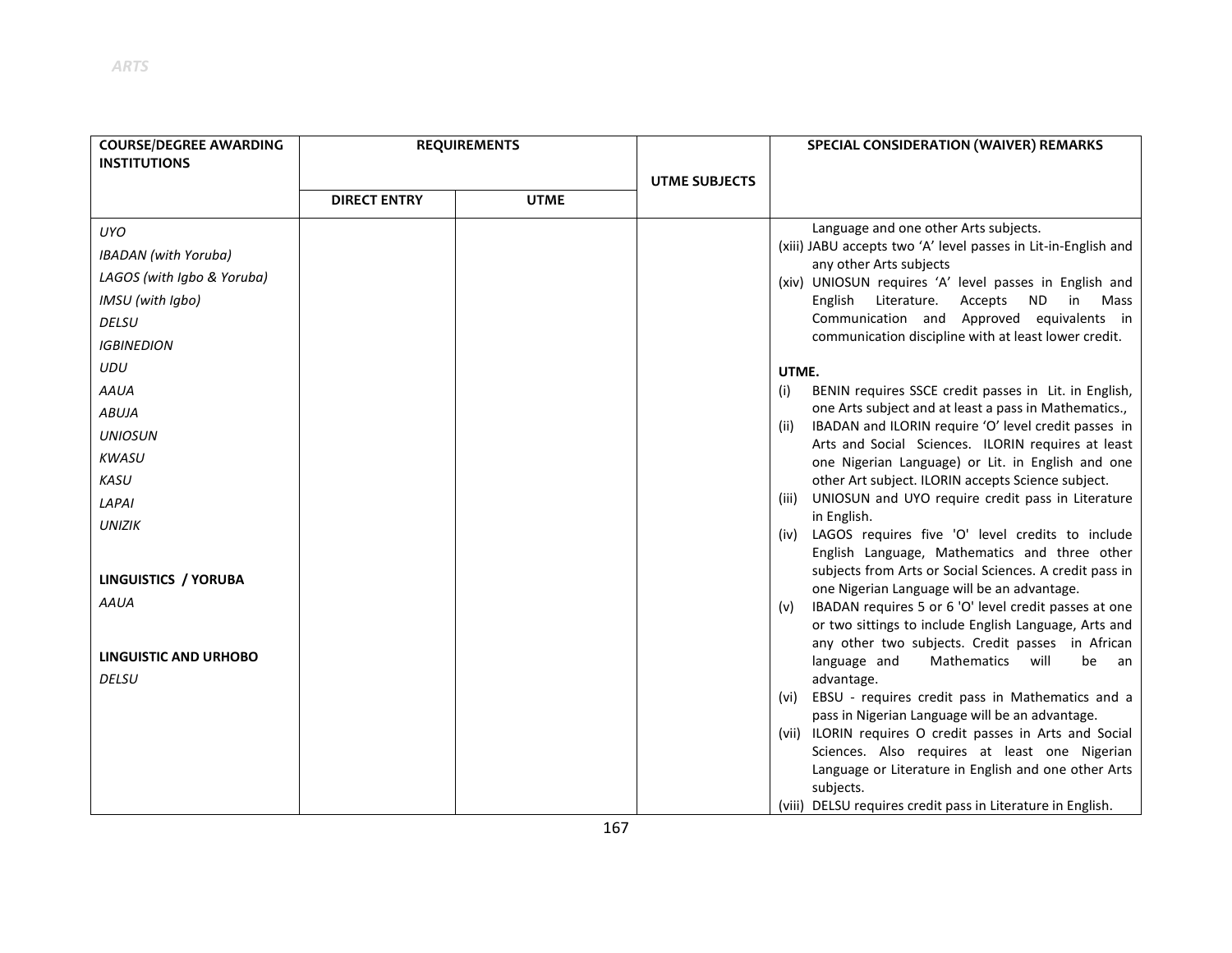| <b>COURSE/DEGREE AWARDING</b> | <b>REQUIREMENTS</b>     |                            |                             | SPECIAL CONSIDERATION (WAIVER) REMARKS                                                                                                                                                                                                                                                                                                                                                                                                                                                                                                                                                                       |
|-------------------------------|-------------------------|----------------------------|-----------------------------|--------------------------------------------------------------------------------------------------------------------------------------------------------------------------------------------------------------------------------------------------------------------------------------------------------------------------------------------------------------------------------------------------------------------------------------------------------------------------------------------------------------------------------------------------------------------------------------------------------------|
| <b>INSTITUTIONS</b>           |                         |                            | <b>UTME SUBJECTS</b>        |                                                                                                                                                                                                                                                                                                                                                                                                                                                                                                                                                                                                              |
|                               | <b>DIRECT ENTRY</b>     | <b>UTME</b>                |                             |                                                                                                                                                                                                                                                                                                                                                                                                                                                                                                                                                                                                              |
|                               |                         |                            |                             | (ix) JABU requires five SSCE credit passes including<br>English Language and Literature in English.<br>UNN - as in Linguistics, Igbo and other Nigerian<br>(x)<br>languages.<br>(xi) KWASU requires credit passes in English, Literature,<br>Mathematics (Pass), plus any other three Arts/Social<br>Science/Science subjects.<br>(xii) BSU requires five SSCE credit passes in Arts and<br>Social Sciences including Literature in English<br>Language.<br><b>UTME SUBJECTS</b><br>BENIN accepts two Arts subjects and any other<br>(i)<br>subject.                                                         |
| <b>MASS COMMUNICATION</b>     | Two 'A' level passes in | Five SSCE credit passes to | Any three Arts and          | UNIZIK and ILORIN require one Arts subject and any<br>(ii)<br>two subjects from Arts//Social Sciences.<br>(iii) ABSU accepts one Arts and two other subjects.<br>(iv) UYO requires Literature in English and any other two<br>Arts or Social Science subjects.<br>IBADAN requires any language (preferably an African<br>(v)<br>Language) and/or English Literature and/or at least<br>one other Arts subject or Social Science subject<br>(vii) BSU, KWASU and JABU require Literature in English<br>plus any other two subjects<br>(viii) UNIOSUN accepts any three Arts subjects.<br><b>DIRECT ENTRY:</b> |
| <b>AAUA</b><br><b>ABSU</b>    | relevant subjects.      | include English Language.  | Social Science<br>subjects. | DELSU requires two 'A' level passes or its equivalent<br>(i)<br>in Arts subjects and accepts ND (Upper credit)<br>in<br>Mass Communication and Professional Diploma of                                                                                                                                                                                                                                                                                                                                                                                                                                       |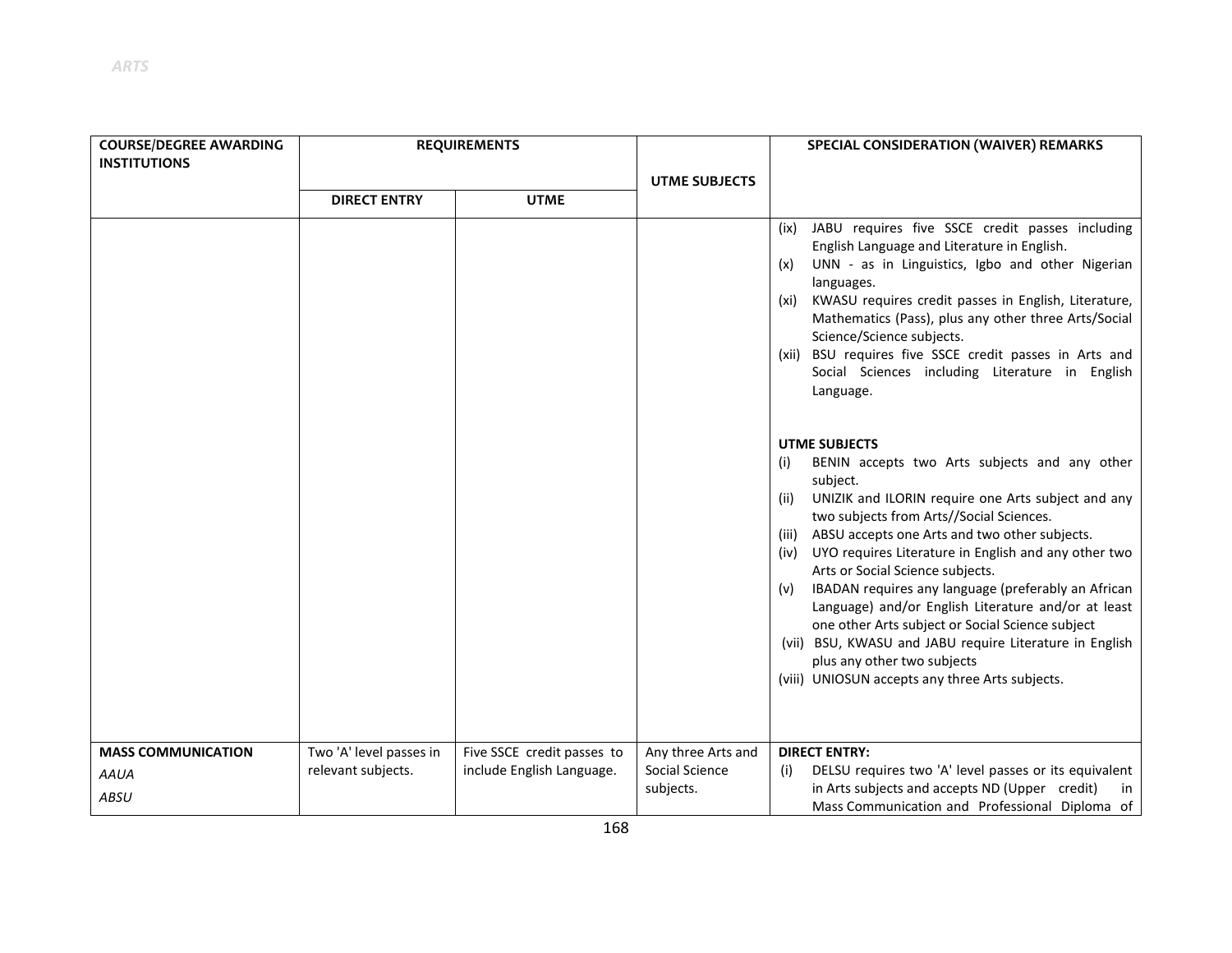| <b>COURSE/DEGREE AWARDING</b><br><b>INSTITUTIONS</b> | <b>REQUIREMENTS</b> |             |                      | SPECIAL CONSIDERATION (WAIVER) REMARKS                                                                               |
|------------------------------------------------------|---------------------|-------------|----------------------|----------------------------------------------------------------------------------------------------------------------|
|                                                      |                     |             | <b>UTME SUBJECTS</b> |                                                                                                                      |
|                                                      | <b>DIRECT ENTRY</b> | <b>UTME</b> |                      |                                                                                                                      |
| <b>AJAYI</b>                                         |                     |             |                      | any of the following: From NIPR, APOM, BEEC, CAM                                                                     |
| AKSU                                                 |                     |             |                      | & NIJ.<br>BINGHAM accepts ND(Upper credit) in Public                                                                 |
| AL-HIKMAH                                            |                     |             |                      | (iii)<br>Administration and other related fields. Requires                                                           |
| <b>BENIN</b>                                         |                     |             |                      | two A' level passes to include Government or                                                                         |
| <b>BINGHAM</b>                                       |                     |             |                      | History.                                                                                                             |
| <b>COVENANT</b>                                      |                     |             |                      | (v) AJAYI requires two 'A' level passes (or equivalents) in<br>Literature in English and one other Arts or<br>Social |
| JOS                                                  |                     |             |                      | Science subject, plus 3 'O' level credit<br>passes.                                                                  |
| <b>KWASU</b>                                         |                     |             |                      | (viii) UNN accepts candidates must possess HSC/.GCE A'                                                               |
| LAPAI                                                |                     |             |                      | level with pass in two Arts subjects plus UTME                                                                       |
| <b>MAIDUGURI</b>                                     |                     |             |                      | requirements.<br>JOS accepts same in Mass Communication plus a                                                       |
| PLSU                                                 |                     |             |                      | (ix)<br>pass in Mathematics.                                                                                         |
| <b>UNN</b>                                           |                     |             |                      | BENIN accepts:<br>(x)                                                                                                |
| <b>NOUN</b>                                          |                     |             |                      | ND Mass Communication in the Upper Credit division<br>(a)<br>or its equivalent.                                      |
|                                                      |                     |             |                      | GCE Advance Level of HSC with passes in Literature,<br>(d)                                                           |
|                                                      |                     |             |                      | History and CRK or any other Arts or<br>Social                                                                       |
|                                                      |                     |             |                      | Science subjects.                                                                                                    |
|                                                      |                     |             |                      | NCE in Theatre Arts or relevant areas with credit.<br>(e)                                                            |
|                                                      |                     |             |                      | UTME.                                                                                                                |
|                                                      |                     |             |                      | IMSU and UNN require a pass in Mathematics.<br>(i)                                                                   |
|                                                      |                     |             |                      | JOS, UNN, DELSU and BABCOCK require a credit pass<br>(iii)                                                           |
|                                                      |                     |             |                      | in Literature in English.<br>CRUTECH requires credit passes in Literature in<br>(iii)                                |
|                                                      |                     |             |                      | English, plus at least a pass in Mathematics.                                                                        |
|                                                      |                     |             |                      | ABSU requires credit in Literature in English, English<br>(iv)                                                       |
|                                                      |                     |             |                      | Language and any other three subjects plus at least a                                                                |
|                                                      |                     |             |                      | pass in Mathematics.                                                                                                 |
|                                                      |                     |             |                      | AJAYI requires credit passes must include English<br>(v)<br>Language, Literature in English and three other          |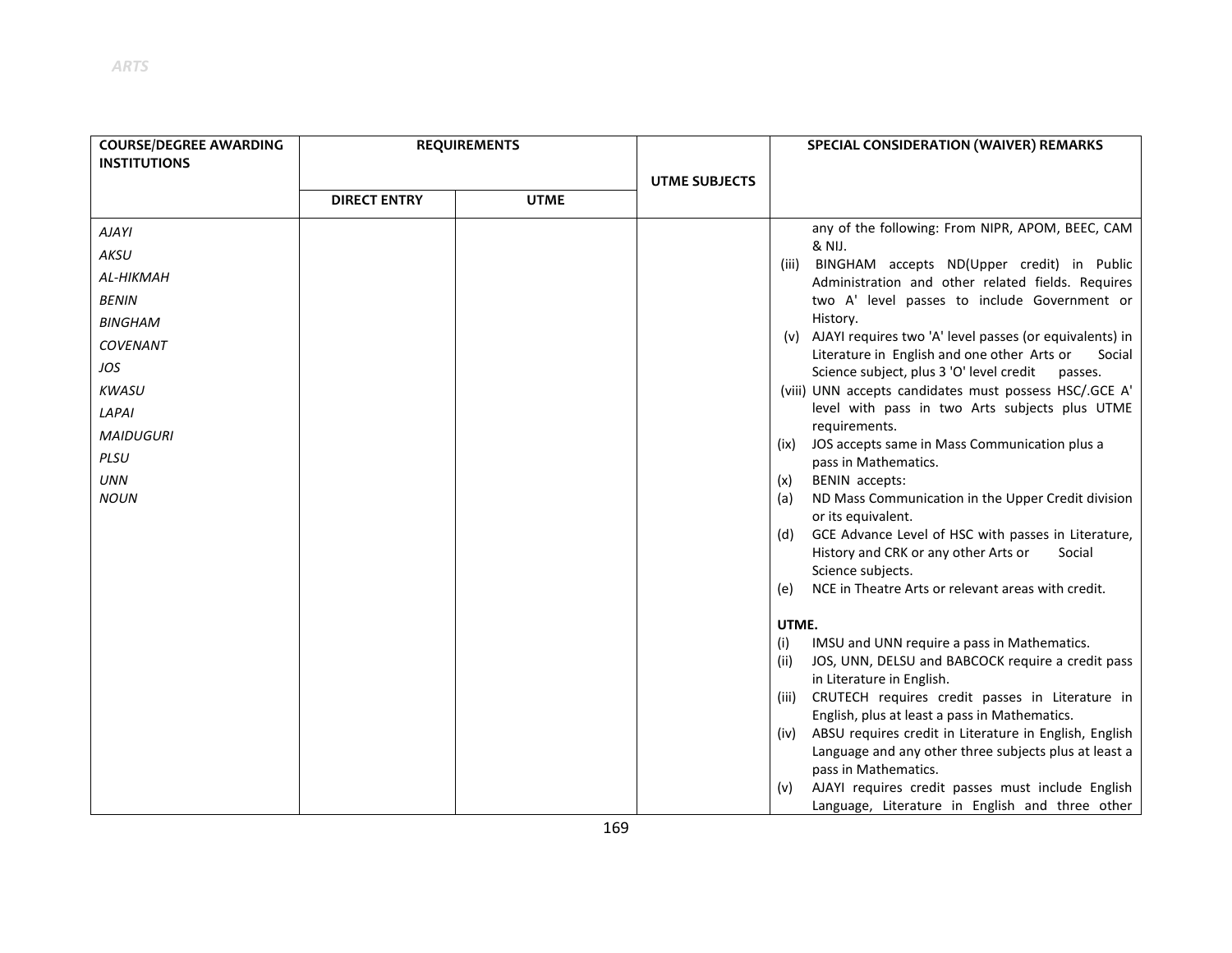| <b>COURSE/DEGREE AWARDING</b><br><b>INSTITUTIONS</b> | <b>REQUIREMENTS</b>     |                                          |                                         | <b>SPECIAL CONSIDERATION (WAIVER) REMARKS</b>                                                                                                                                                                                                                                                                                                                                                                                                                                                                                                                                                                                                                                                                                                                                                                                                                                                                                                                                                                                                                                                                                                                                                           |
|------------------------------------------------------|-------------------------|------------------------------------------|-----------------------------------------|---------------------------------------------------------------------------------------------------------------------------------------------------------------------------------------------------------------------------------------------------------------------------------------------------------------------------------------------------------------------------------------------------------------------------------------------------------------------------------------------------------------------------------------------------------------------------------------------------------------------------------------------------------------------------------------------------------------------------------------------------------------------------------------------------------------------------------------------------------------------------------------------------------------------------------------------------------------------------------------------------------------------------------------------------------------------------------------------------------------------------------------------------------------------------------------------------------|
|                                                      | <b>DIRECT ENTRY</b>     | <b>UTME</b>                              | <b>UTME SUBJECTS</b>                    |                                                                                                                                                                                                                                                                                                                                                                                                                                                                                                                                                                                                                                                                                                                                                                                                                                                                                                                                                                                                                                                                                                                                                                                                         |
|                                                      |                         |                                          |                                         | subjects from Arts or Social Sciences.<br>(vi) COVENANT requires 'O' level five credit passes in<br>English Language, Mathematics, Literature in English,<br>one Science subject from Biology, Health/General<br>Science, Agric. Sci., Physics and Chemistry one from<br>Social Science or Arts. Social Science subject such as<br>Geography, Economics, Government, Commerce,<br>Principle of Account, Book Keeping. Arts such as Bibl<br>e Knowledge, History. etc.<br>(vii) BENIN requires five 'O' level credit passes or five<br>level passes in T.C. II or equivalent qualification at<br>not more than two sittings. Subjects should include<br>English Language and any two Arts subjects<br>(ix) UNN requires credit level passes in Literature-in-<br>English and an approved science subject plus at least<br>a pass in Mathematics.<br>PLSU - Same as in English Language.<br>(x)<br><b>UTME. SUBJECTS:</b><br>EBSU requires Literature in English, Government and<br>(i)<br><b>CRK</b><br>BINGHAM, JOS and DELSU require Lit. in English.<br>(ii)<br>UNN, BENIN requires Literature in English and any<br>(iii)<br>two subjects out of which one must be in the Arts or<br>Social Science. |
| <b>MUSIC:</b>                                        | Two 'A' level passes to | Five SSCE credit passes                  | Music, one other                        | <b>DIRECT ENTRY:</b>                                                                                                                                                                                                                                                                                                                                                                                                                                                                                                                                                                                                                                                                                                                                                                                                                                                                                                                                                                                                                                                                                                                                                                                    |
| COOU                                                 | include Music.          | including Music and English<br>Language. | Arts subject plus<br>any other subject. | (i)<br>UYO accepts ND<br>UNN accepts:<br>(ii)                                                                                                                                                                                                                                                                                                                                                                                                                                                                                                                                                                                                                                                                                                                                                                                                                                                                                                                                                                                                                                                                                                                                                           |
| <b>BABCOCK</b>                                       |                         |                                          |                                         | For 3 Years:<br>(a)                                                                                                                                                                                                                                                                                                                                                                                                                                                                                                                                                                                                                                                                                                                                                                                                                                                                                                                                                                                                                                                                                                                                                                                     |
| <b>BOWEN</b>                                         |                         |                                          |                                         | Pass in NCE (single major), NCE (double major), and<br>j.                                                                                                                                                                                                                                                                                                                                                                                                                                                                                                                                                                                                                                                                                                                                                                                                                                                                                                                                                                                                                                                                                                                                               |
| <b>DELSU</b>                                         |                         |                                          |                                         | ND in music.                                                                                                                                                                                                                                                                                                                                                                                                                                                                                                                                                                                                                                                                                                                                                                                                                                                                                                                                                                                                                                                                                                                                                                                            |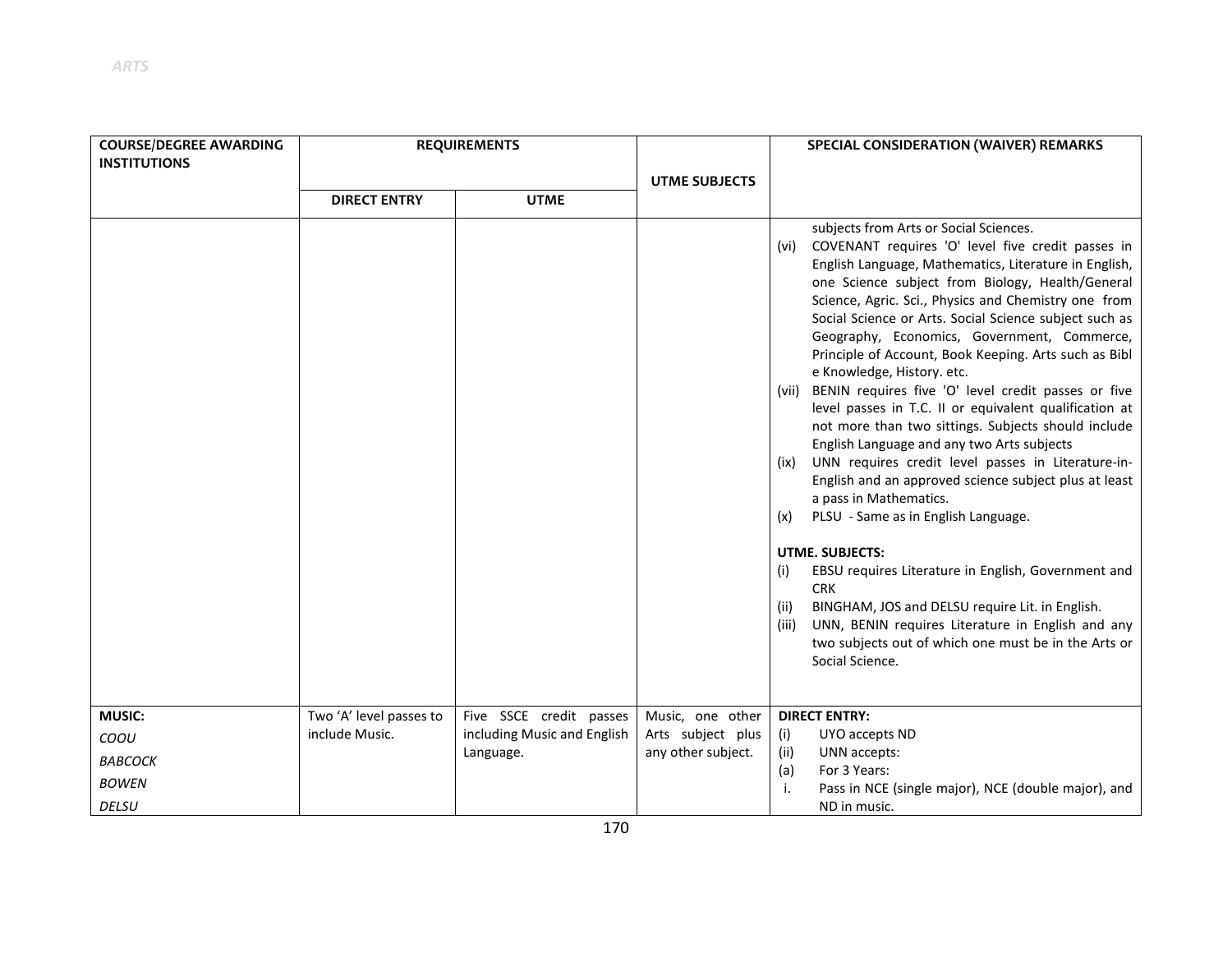| <b>COURSE/DEGREE AWARDING</b><br><b>INSTITUTIONS</b> | <b>REQUIREMENTS</b> |             |                      | SPECIAL CONSIDERATION (WAIVER) REMARKS |                                                                                                               |
|------------------------------------------------------|---------------------|-------------|----------------------|----------------------------------------|---------------------------------------------------------------------------------------------------------------|
|                                                      |                     |             | <b>UTME SUBJECTS</b> |                                        |                                                                                                               |
|                                                      | <b>DIRECT ENTRY</b> | <b>UTME</b> |                      |                                        |                                                                                                               |
| GOUU                                                 |                     |             |                      | ii.                                    | Music Society of Nigeria's Grade V Certificate.                                                               |
| <b>IBADAN</b>                                        |                     |             |                      | iii.                                   | Trinity College of Music Grade V certificate                                                                  |
| JOS                                                  |                     |             |                      | iv.                                    | Associated Board of the Royal Schools of Music<br>Grade V certificate.                                        |
| LASU                                                 |                     |             |                      | (b)                                    | For 2 Years                                                                                                   |
| OAU                                                  |                     |             |                      |                                        | NCE (Double Major in Music Education) not less                                                                |
| PHC                                                  |                     |             |                      |                                        | than lower credit (Merit).                                                                                    |
| <b>UNIZIK</b>                                        |                     |             |                      | (iv)<br>(v)                            | PHC-No Direct Entry.<br>JABU in addition to UTME requirement accepts                                          |
| <b>UNN</b>                                           |                     |             |                      |                                        | English Language and any other four Arts or Social                                                            |
| <b>UYO</b>                                           |                     |             |                      |                                        | Science plus ND and HND.                                                                                      |
|                                                      |                     |             |                      | (vi)                                   | OAU accepts:                                                                                                  |
|                                                      |                     |             |                      | (a)                                    | NCE in Music (double major) merit above                                                                       |
|                                                      |                     |             |                      | (b)                                    | <b>ABRSM Grade VIII Certificate</b>                                                                           |
|                                                      |                     |             |                      | (c)                                    | Certificate in Music (Ife) or                                                                                 |
|                                                      |                     |             |                      | (vii)                                  | LASU accepts:                                                                                                 |
|                                                      |                     |             |                      | (a)                                    | NCE (Music) with at least merit passes                                                                        |
|                                                      |                     |             |                      | (b)                                    | ND (Music/Music Technology)                                                                                   |
|                                                      |                     |             |                      | (c)                                    | (a) $-$ (c) in addition to five credit passes in O' level<br>at not more than two sittings to include English |
|                                                      |                     |             |                      |                                        | Language and any combination of Arts and                                                                      |
|                                                      |                     |             |                      |                                        | Sciences.                                                                                                     |
|                                                      |                     |             |                      | (viii)                                 | BOWEN accepts A' level pass in Mathematics or                                                                 |
|                                                      |                     |             |                      |                                        | other Arts or Social Science subjects.                                                                        |
|                                                      |                     |             |                      | (x)                                    | IBADAN accepts:                                                                                               |
|                                                      |                     |             |                      | a.                                     | ND / HND in Music from recognized institutions                                                                |
|                                                      |                     |             |                      |                                        | with a minimum of an upper credit will be admitted                                                            |
|                                                      |                     |             |                      |                                        | into the 200 level of study.                                                                                  |
|                                                      |                     |             |                      | b.                                     | An 'A' Level pass in Music plus any other two 'A'                                                             |
|                                                      |                     |             |                      |                                        | Level subjects will be admitted into the 200 level of                                                         |
|                                                      |                     |             |                      |                                        | study.                                                                                                        |
|                                                      |                     |             |                      | c.                                     | NCE with major in Music and any other subject with                                                            |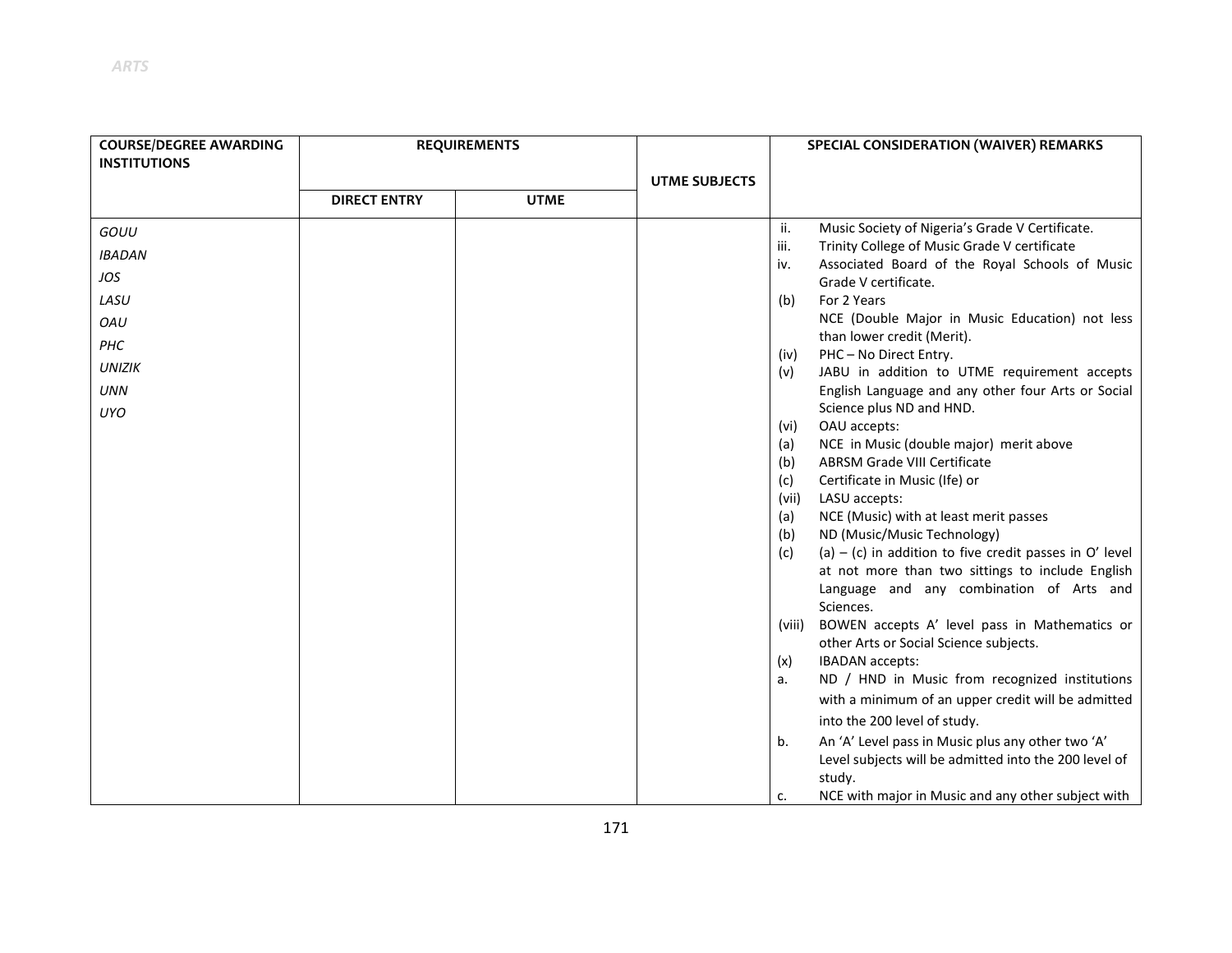| <b>COURSE/DEGREE AWARDING</b><br><b>INSTITUTIONS</b> | <b>REQUIREMENTS</b>                |  | <b>UTME SUBJECTS</b> | SPECIAL CONSIDERATION (WAIVER) REMARKS                                                                                                                                                                                                                                                                                                                                                                                                                                                                                                                                                                                                                                                                                    |  |
|------------------------------------------------------|------------------------------------|--|----------------------|---------------------------------------------------------------------------------------------------------------------------------------------------------------------------------------------------------------------------------------------------------------------------------------------------------------------------------------------------------------------------------------------------------------------------------------------------------------------------------------------------------------------------------------------------------------------------------------------------------------------------------------------------------------------------------------------------------------------------|--|
|                                                      | <b>UTME</b><br><b>DIRECT ENTRY</b> |  |                      |                                                                                                                                                                                                                                                                                                                                                                                                                                                                                                                                                                                                                                                                                                                           |  |
|                                                      |                                    |  |                      | a minimum of an upper credit or merit will be<br>admitted into the 200 level of study.<br>Grade VIII Theory ABRSM or MUSON Certificate<br>d.<br>with any good HND or degree certificate will be<br>admitted into the 200 level of study.<br>JOS accepts MUSIC major in relevant fields such as<br>(xi)<br>Theatre Arts, ND I MUSIC at credit level or NCE<br>Music Education at credit/merit level/JMB A' level<br>in Music in addition to O' level requirement.<br>OAU accepts NCE in Music or ABRSM London<br>(xii)<br>(Grade VIII) or their equivalents.                                                                                                                                                               |  |
|                                                      |                                    |  |                      | <b>DIRECT ENTRY AND UTME:</b><br>UNN and UYO require candidates to pass Audition<br>(i)<br>test which is held on the last Thursday and Friday of<br>August every year.<br>UYO does not insist on Credit pass in Music at SSCE<br>(ii)<br>OAU accepts candidate with credit in English<br>(iii)<br>Language and four other subjects but with no<br>qualification or certificate in Music may be<br>considered<br>provided<br>they<br>posses<br><b>UTME</b><br>requirements.<br>DELSU does not insist on credit pass in Music at<br>(iv)<br>O/L. Both UTME and DE candidates must pass its<br>departmental audition test.<br>UNIZIK does not require credit in Music but does<br>(v)<br>accepts a pass in English Language. |  |

- (vi) LASU accepts NCE (merit) in Music Education, Music Technology/Music from recognized institutions.
- (vii) OAU requires credit in another language, African or European.
- (viii) DELSU accepts HND ) Upper credit) into 300 level.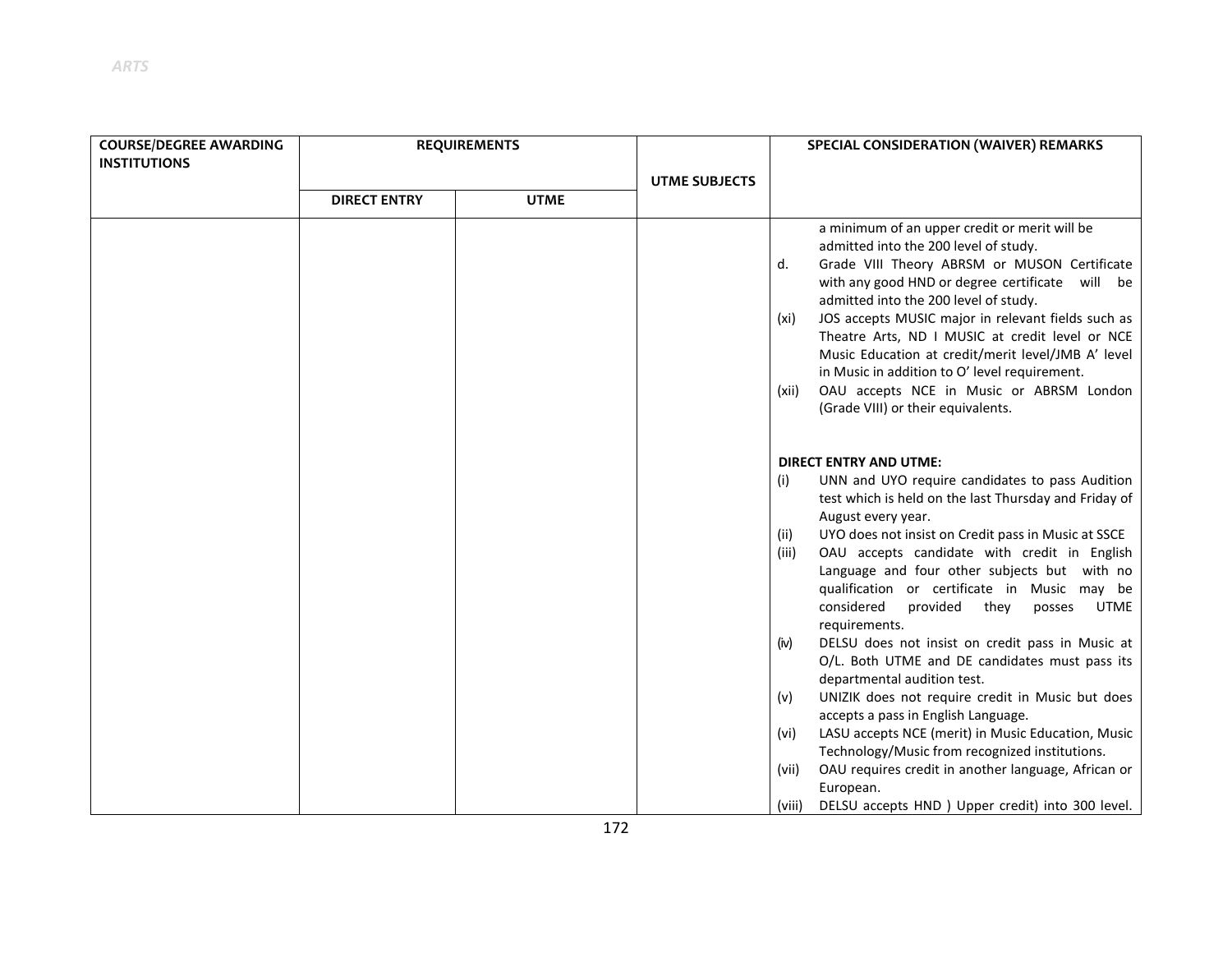| <b>COURSE/DEGREE AWARDING</b> | <b>REQUIREMENTS</b> |             |                      | <b>SPECIAL CONSIDERATION (WAIVER) REMARKS</b>                       |  |
|-------------------------------|---------------------|-------------|----------------------|---------------------------------------------------------------------|--|
| <b>INSTITUTIONS</b>           |                     |             |                      |                                                                     |  |
|                               |                     |             | <b>UTME SUBJECTS</b> |                                                                     |  |
|                               | <b>DIRECT ENTRY</b> | <b>UTME</b> |                      |                                                                     |  |
|                               |                     |             |                      | Also accepts Associated Board of Royal School of                    |  |
|                               |                     |             |                      | Music (ABRSM) Grade.                                                |  |
|                               |                     |             |                      | PHC-No Direct Entry.<br>(ix)                                        |  |
|                               |                     |             |                      | UTME:                                                               |  |
|                               |                     |             |                      | BOWEN accepts Music Society of Nigeria's Grade V<br>(i)             |  |
|                               |                     |             |                      | Certificate, Trinity College of Music Grade V certificate           |  |
|                               |                     |             |                      | and Associated Board of Royal Schools of Music Grade                |  |
|                               |                     |             |                      | V Certificate and other Arts or Social Science subjects.            |  |
|                               |                     |             |                      | OAU and IBADAN - Credit pass in Music is not<br>(ii)<br>compulsory. |  |
|                               |                     |             |                      | UYO does not insist on Credit pass in Music at SSCE.<br>(iii)       |  |
|                               |                     |             |                      | If a candidate earns a Grade V certificate in the                   |  |
|                               |                     |             |                      | Associated Board of Royal School of Music (ABRSM)                   |  |
|                               |                     |             |                      | Examination or Music Society of Nigeria (MUSON)                     |  |
|                               |                     |             |                      | Examination, it will be an added advantage.                         |  |
|                               |                     |             |                      | PHC accepts credit passes in English Language and<br>(iv)           |  |
|                               |                     |             |                      | any other four subjects (a credit pass in Music is an               |  |
|                               |                     |             |                      | added advantage).                                                   |  |
|                               |                     |             |                      | JOS requires five O' level credit passes to include<br>(v)          |  |
|                               |                     |             |                      | English Language, Literature in English and any                     |  |
|                               |                     |             |                      | Arts/Social Science subjects at not more than two                   |  |
|                               |                     |             |                      | sittings.                                                           |  |
|                               |                     |             |                      | <b>UTME SUBJECT:</b>                                                |  |
|                               |                     |             |                      | LASU accepts Music plus any two other subjects.<br>(i)              |  |
|                               |                     |             |                      | IBADAN and UNIZIK accept any three Arts or Social                   |  |
|                               |                     |             |                      | Science subjects.                                                   |  |
|                               |                     |             |                      | BOWEN requires any of Literature in English or CRS<br>(ii)          |  |
|                               |                     |             |                      | as the other subject.                                               |  |
|                               |                     |             |                      | UNN and PHC accept any three subjects.<br>(iii)                     |  |
|                               |                     |             |                      | OAU accepts any three subjects from Arts, Social<br>(iv)            |  |
|                               |                     |             |                      | Sciences or Sciences.                                               |  |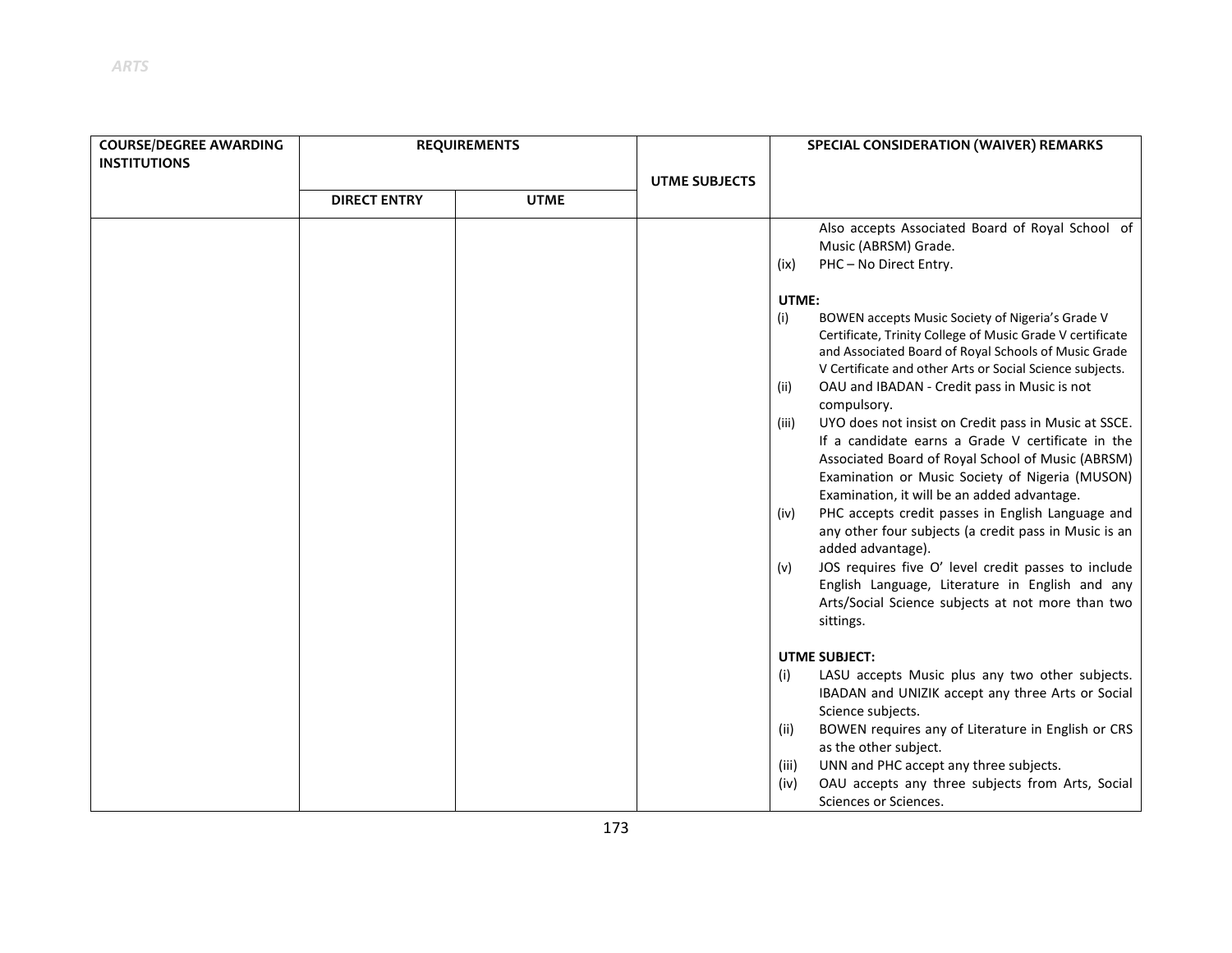| <b>COURSE/DEGREE AWARDING</b> | <b>REQUIREMENTS</b> |              |                                      | SPECIAL CONSIDERATION (WAIVER) REMARKS |                                                                                                         |
|-------------------------------|---------------------|--------------|--------------------------------------|----------------------------------------|---------------------------------------------------------------------------------------------------------|
| <b>INSTITUTIONS</b>           |                     |              |                                      |                                        |                                                                                                         |
|                               | <b>DIRECT ENTRY</b> |              | <b>UTME</b>                          | <b>UTME SUBJECTS</b>                   |                                                                                                         |
|                               |                     |              |                                      |                                        |                                                                                                         |
| <b>PHILOSOPHY</b>             | Any two             | 'A'<br>level | Five SSCE credit passes to           | Any three subjects.                    | <b>DIRECT ENTRY:</b>                                                                                    |
| AAU                           | passes.             |              | include English language             |                                        | OAU requires one of the two 'A' levels to be an Art<br>(i)                                              |
| <b>AAUA</b>                   |                     |              | and four other relevant<br>subjects. |                                        | subject.<br>IMSU, PHC and EKSU -No Direct Entry.<br>(ii)                                                |
| <b>ABUJA</b>                  |                     |              |                                      |                                        | OOU and EBSU require at least a pass in<br>(iii)                                                        |
| AKSU                          |                     |              |                                      |                                        | Mathematics.                                                                                            |
| <b>AUGUSTINE</b>              |                     |              |                                      |                                        | LAGOS requires (NCE) credit in two teaching<br>(iv)                                                     |
| <b>BENIN</b>                  |                     |              |                                      |                                        | subjects one of which must be Arts.<br>IBADAN requires two 'A' level passes in one Arts<br>(v)          |
| <b>BMSE</b>                   |                     |              |                                      |                                        | subject and any other Arts/Social Science /Science                                                      |
| <b>BOWEN</b>                  |                     |              |                                      |                                        | subject (e.g. Mathematics, Physics etc)                                                                 |
| <b>BSU</b>                    |                     |              |                                      |                                        | LASU accepts a pass in Mathematics.<br>(vii)                                                            |
| <b>CALABAR</b>                |                     |              |                                      |                                        | AAU accepts three (3) A' level passes with two (2) O'<br>(viii)                                         |
| <b>CLARETAIN</b>              |                     |              |                                      |                                        | level credit passes or two (20 A' level passes with<br>three (3) O' level credit passes.                |
| COOU                          |                     |              |                                      |                                        | CALABAR accepts any two 'A' level passes in related<br>(ix)                                             |
| <b>DELSU</b>                  |                     |              |                                      |                                        | discipline.                                                                                             |
| <b>DOMINICAN</b>              |                     |              |                                      |                                        | <b>BENIN</b> accepts:<br>(xi)                                                                           |
| <b>EKSU</b>                   |                     |              |                                      |                                        | At least two passes in any two subjects at the<br>(a)<br>Advance Level General Certificate in Education |
| <b>FED-LAFIA</b>              |                     |              |                                      |                                        | (GCE) in one sitting or ion the High School                                                             |
| <b>FED-NDUFU</b>              |                     |              |                                      |                                        | Certificate (HSC) in one sitting                                                                        |
| <b>FED-WUKARI</b>             |                     |              |                                      |                                        | An overall credit level pass in the Liberal Arts in the<br>(b)                                          |
| <b>FOUNTAIN</b>               |                     |              |                                      |                                        | National Certificate in Education (NCE) from a<br>recognised and approved College of Education.         |
| <b>IBADAN</b>                 |                     |              |                                      |                                        | A first degree in any field of study.<br>(iv)                                                           |
| <b>IMSU</b>                   |                     |              |                                      |                                        | Upper Credit level pass in ND or HND in Mass<br>vi)                                                     |
| JABU                          |                     |              |                                      |                                        | Communication.                                                                                          |
| KSU                           |                     |              |                                      |                                        | BSU accepts NCE/A level passes including Christian<br>(xii)                                             |
| LAGOS                         |                     |              |                                      |                                        | Religious Knowledge, African Religion or its<br>equivalent.                                             |
| LASU                          |                     |              |                                      |                                        | SAU accepts two A' level subjects to include<br>(xiii)                                                  |
|                               |                     |              |                                      |                                        | Government and any other two Arts subjects or                                                           |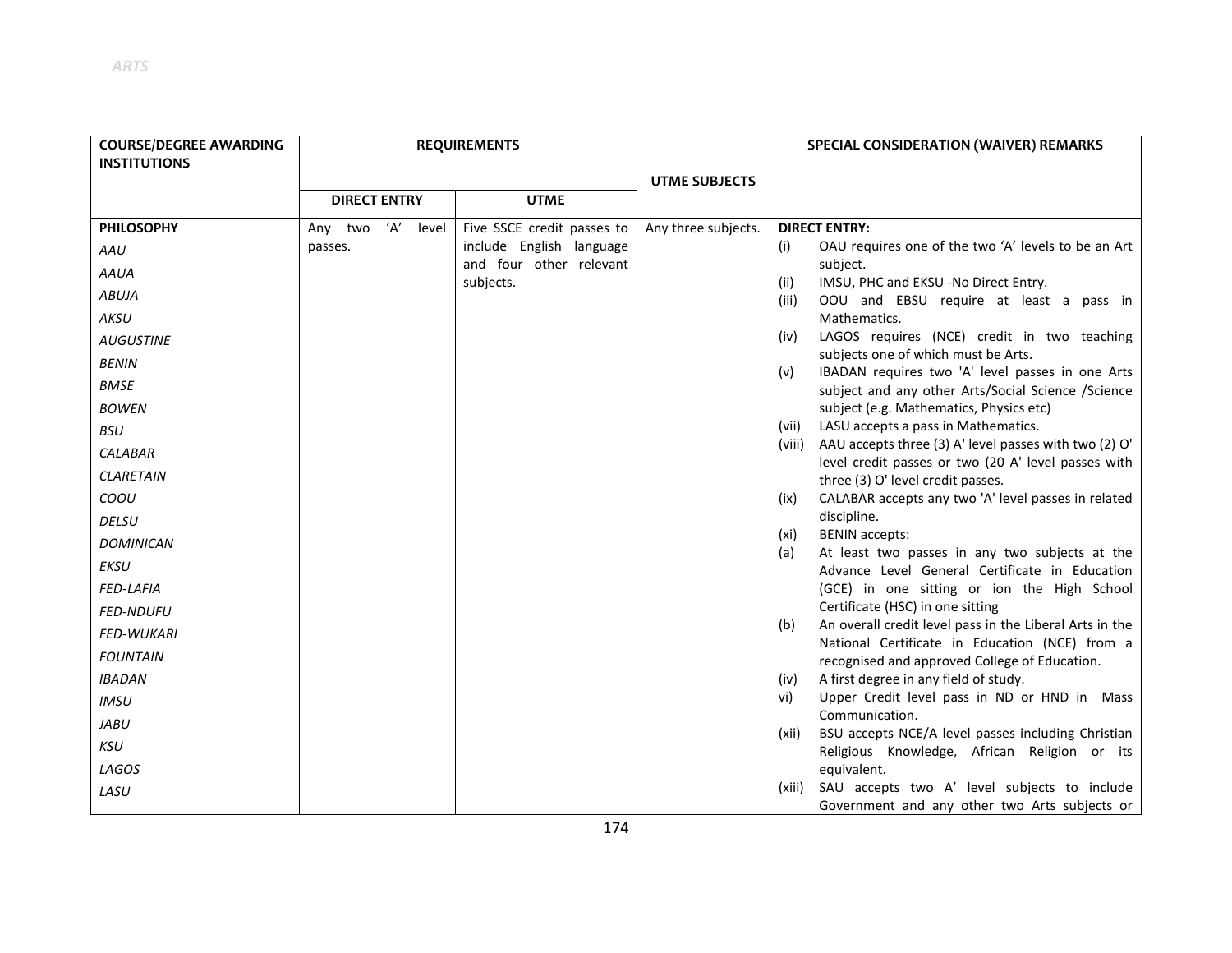| <b>COURSE/DEGREE AWARDING</b><br><b>INSTITUTIONS</b> | <b>REQUIREMENTS</b> |             |                      | SPECIAL CONSIDERATION (WAIVER) REMARKS                                                                         |
|------------------------------------------------------|---------------------|-------------|----------------------|----------------------------------------------------------------------------------------------------------------|
|                                                      |                     |             | <b>UTME SUBJECTS</b> |                                                                                                                |
|                                                      | <b>DIRECT ENTRY</b> | <b>UTME</b> |                      |                                                                                                                |
| <b>MADONNA</b>                                       |                     |             |                      | credit passes in NCE in Government or History.                                                                 |
| <b>NATIONAL</b>                                      |                     |             |                      | BOWEN accepts two A' level passes in Philosophy<br>(xiv)<br>and any other subject.                             |
| <b>NDU</b>                                           |                     |             |                      | UYO required passes at least two A/L GCE subjects<br>(xv)                                                      |
| OAU                                                  |                     |             |                      | or ND or NCE in cognate discipline at merit level.                                                             |
| OOU                                                  |                     |             |                      | NDU accepts:<br>(xvi)                                                                                          |
| PHC                                                  |                     |             |                      | A minimum of 2 GCE or relevant subjects (A/L) and<br>a.                                                        |
| <b>POPE</b>                                          |                     |             |                      | three (O/L) subjects including at least a pass in<br>Mathematics.                                              |
| SAU                                                  |                     |             |                      | The National Certificate in Education (NCE) merit in<br>b.                                                     |
| SPIRITAN-NSK                                         |                     |             |                      | any Arts or Science subject, especially Mathematics.                                                           |
| <b>ST-JOSEPH</b>                                     |                     |             |                      |                                                                                                                |
| <b>SWSO</b>                                          |                     |             |                      | UTME.                                                                                                          |
| <b>TANSIAN</b>                                       |                     |             |                      | LAGOS and PHC require a credit pass in<br>(i)                                                                  |
| <b>UHIELE</b>                                        |                     |             |                      | Mathematics.                                                                                                   |
| <b>UNIZIK</b>                                        |                     |             |                      | AAUA, EKSU, OOU, IBADAN, LASU, AAU, OAU, KSU,<br>(ii)<br>AAU and IMSU also require at least a pass in          |
| UYO                                                  |                     |             |                      | Mathematics.                                                                                                   |
| <b>VERITAS</b>                                       |                     |             |                      | IBADAN and LAGOS requires 5 'O' credit passes to<br>(iii)                                                      |
|                                                      |                     |             |                      | include English Language and one arts subject.<br>OAU requires five "O" level credit passes to include<br>(vi) |
| <b>PHILOSOPHY AND</b>                                |                     |             |                      | English Language, one Arts subject and a pass in                                                               |
| <b>RELIGIOUS STUDIES</b>                             |                     |             |                      | Mathematics                                                                                                    |
| ABUAD                                                |                     |             |                      | BENIN requires five O level credit passes or five<br>(v)                                                       |
| <b>AAUA</b>                                          |                     |             |                      | Merit level passes in T.C. II at not more than two                                                             |
| <b>DOMINICAN</b>                                     |                     |             |                      | sittings. subjects should include English Language                                                             |
| GOUU                                                 |                     |             |                      | and any two other subjects from Arts or Social                                                                 |
| <b>PTC</b>                                           |                     |             |                      | Sciences. At least a pass in Mathematics is required.                                                          |
|                                                      |                     |             |                      | BSU requires five 'O' level credit passes in Social<br>(vi)<br>Science including English Language.             |
|                                                      |                     |             |                      | NDU requires five 'O' level credit passes in English<br>(vii)                                                  |
|                                                      |                     |             |                      | Language and any other four subjects, two of                                                                   |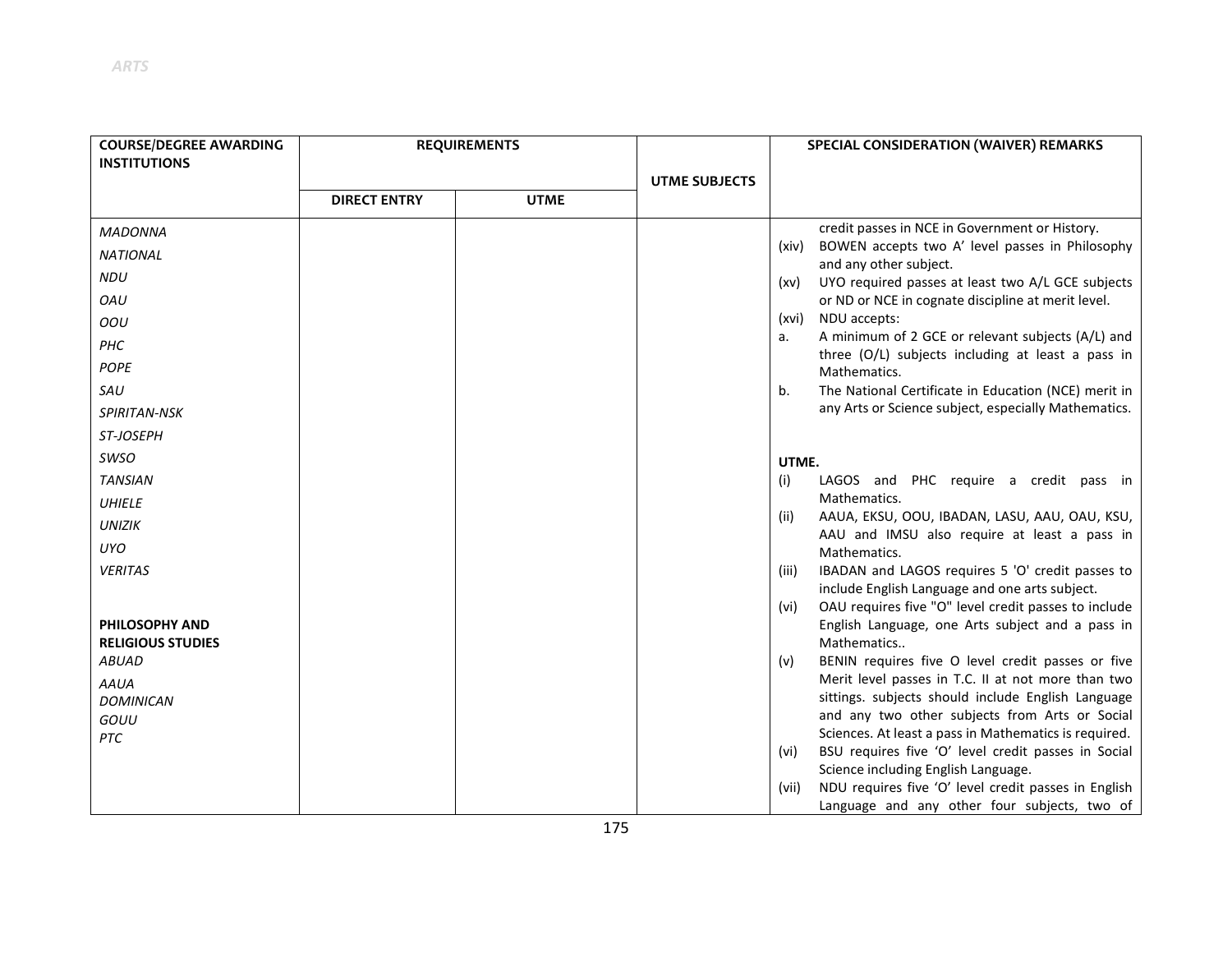| <b>COURSE/DEGREE AWARDING</b><br><b>INSTITUTIONS</b> | <b>REQUIREMENTS</b> |             |  |                                                                                                                                                                                                                                                                                                                                                                                                                                                                                                                                                                                                                                                                                                                                                                                                                                                                                                                                                                                                                                                                                                                                                                                                                                                              | <b>UTME SUBJECTS</b> | SPECIAL CONSIDERATION (WAIVER) REMARKS |  |
|------------------------------------------------------|---------------------|-------------|--|--------------------------------------------------------------------------------------------------------------------------------------------------------------------------------------------------------------------------------------------------------------------------------------------------------------------------------------------------------------------------------------------------------------------------------------------------------------------------------------------------------------------------------------------------------------------------------------------------------------------------------------------------------------------------------------------------------------------------------------------------------------------------------------------------------------------------------------------------------------------------------------------------------------------------------------------------------------------------------------------------------------------------------------------------------------------------------------------------------------------------------------------------------------------------------------------------------------------------------------------------------------|----------------------|----------------------------------------|--|
|                                                      | <b>DIRECT ENTRY</b> | <b>UTME</b> |  |                                                                                                                                                                                                                                                                                                                                                                                                                                                                                                                                                                                                                                                                                                                                                                                                                                                                                                                                                                                                                                                                                                                                                                                                                                                              |                      |                                        |  |
|                                                      |                     |             |  | Arts/Social Science.<br>UHIELE requires five O' level credit passes to<br>(viii)<br>include English Language, at least a pass in<br>Mathematics and any two other Arts or Social<br>Science subjects. Candidates MUST be sponsored by<br>a Catholic Diocese.<br>BOWEN requires five O level credit passes to<br>(xiii)<br>include English Language and any two other<br>subjects from Arts, Social Sciences or Science. At<br>least a pass in Mathematics or Physics is required.<br>UYO requires a credit pass in one Science subjects<br>(xiv)<br>and at least a pass in Mathematics.<br><b>EBSU</b> requires<br>(x)<br>For Philosophy five `O` level credits which must<br>(a)<br>include English Lang, Maths, in maximum of two<br>sittings. A pass in two principal subjects at the NCE<br>level, plus three credits at `O` level which must<br>include English Language.<br>For Religion five `O` level credits which was<br>(b)<br>obtained in maximum of two sittings and which<br>must include English Language, Mathematics, and<br>Religious Knowledge A pass in two principal<br>subjects at the NCE.<br>FED-LAFIA requires credit passes in English<br>(xi)<br>Language, Mathematics, Literature in English and<br>any other relevant subjects. |                      |                                        |  |
|                                                      |                     |             |  | <b>UTME SUBJECTS:</b>                                                                                                                                                                                                                                                                                                                                                                                                                                                                                                                                                                                                                                                                                                                                                                                                                                                                                                                                                                                                                                                                                                                                                                                                                                        |                      |                                        |  |

- (i) AAU, AAUA and OAU require at least one Arts subject.
- (ii) BOWEN and SAU require Government or History plus any other Arts subjects.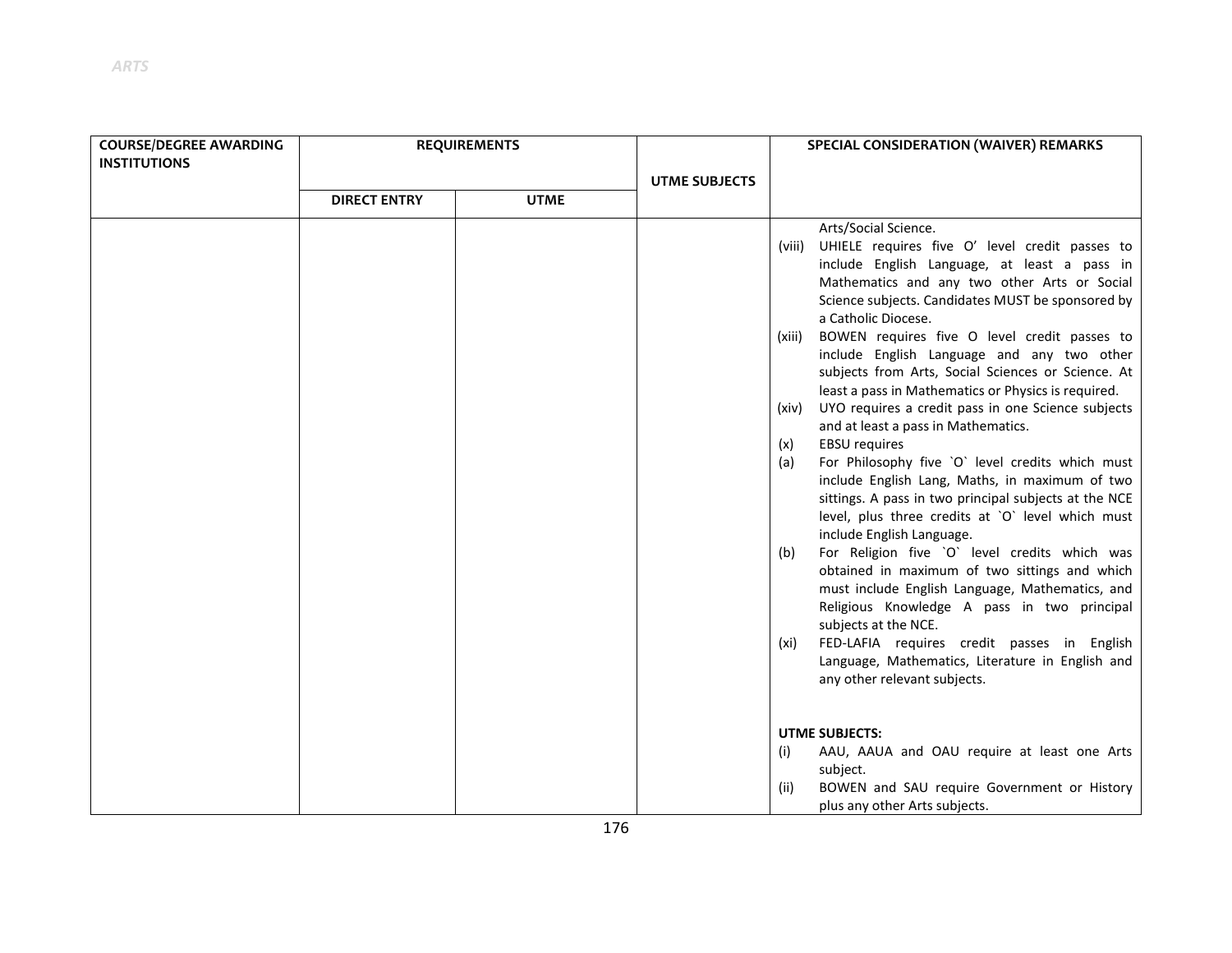| <b>COURSE/DEGREE AWARDING</b> | <b>REQUIREMENTS</b>    |                            |                      | SPECIAL CONSIDERATION (WAIVER) REMARKS                                                                                                             |
|-------------------------------|------------------------|----------------------------|----------------------|----------------------------------------------------------------------------------------------------------------------------------------------------|
| <b>INSTITUTIONS</b>           |                        |                            |                      |                                                                                                                                                    |
|                               | <b>DIRECT ENTRY</b>    | <b>UTME</b>                | <b>UTME SUBJECTS</b> |                                                                                                                                                    |
|                               |                        |                            |                      |                                                                                                                                                    |
|                               |                        |                            |                      | LAGOS requires at least one Arts subjects.<br>(v)<br>EBSU requires Mathematics.<br>(vi)<br>IBADAN requires one Arts subject and any other<br>(vii) |
|                               |                        |                            |                      | two subjects from Arts, Social Sciences or Science                                                                                                 |
|                               |                        |                            |                      | FED-LAFIA Literature in English, CRK/IRS and any<br>(viii)                                                                                         |
|                               |                        |                            |                      | other relevant subjects                                                                                                                            |
|                               |                        |                            |                      |                                                                                                                                                    |
| <b>RELIGIOUS STUDIES:</b>     | Two 'A' level subjects | Five SSCE credit passes to | CRK/IRS and any      | <b>DIRECT ENTRY AND UTME:</b>                                                                                                                      |
| AAUA                          | to include Religious   | include English Language   | two other subjects.  | JOS and OSUA accept 2 or 3 year National<br>(i)                                                                                                    |
| ABSU                          | Studies (CRS/IRS).     | and CRK/IRS.               |                      | Diploma/NCE (merit).                                                                                                                               |
| <b>AUGUSTINE</b>              |                        |                            |                      | OAU accepts two principal subjects including<br>(ii)                                                                                               |
| AKSU                          |                        |                            |                      | CRK/IRK.<br>UNIZIK accepts NCE candidates with Four 'O' level<br>(iv)                                                                              |
| COOU                          |                        |                            |                      | credit passes (UNIZIK requires merit pass in                                                                                                       |
|                               |                        |                            |                      | religious studies).                                                                                                                                |
| <b>AUE</b>                    |                        |                            |                      | IMSU and PHC - No Direct Entry.<br>(v)                                                                                                             |
| <b>BABCOCK</b>                |                        |                            |                      | ABSU and DELSU accept NCE/ND/HND in Religious<br>(vi)                                                                                              |
| <b>BENIN</b>                  |                        |                            |                      | or Social Studies or 'A' level in three subjects<br>including Religion.                                                                            |
| <b>BSU</b>                    |                        |                            |                      | BIU same as in English Language<br>(ix)                                                                                                            |
| <b>CALABAR</b>                |                        |                            |                      | JABU accepts five O level credit passes in relevant<br>(x)                                                                                         |
| CALVARY                       |                        |                            |                      | subjects plus ND and HND.                                                                                                                          |
| <b>CIWA</b>                   |                        |                            |                      | SAU and OAU accept NCE in Religious Studies (CRK<br>(xi)                                                                                           |
| <b>DELSU</b>                  |                        |                            |                      | or IRK).                                                                                                                                           |
| GOUU                          |                        |                            |                      | CALABAR also accepts NCE in Religious Studies.<br>(xii)<br>(xiii)<br><b>BENIN</b> accepts:                                                         |
| <b>HARVEST</b>                |                        |                            |                      | At least two passes in Arts and Social Science<br>(i)                                                                                              |
| <b>IBADAN</b>                 |                        |                            |                      | subjects at the Advance level of the General                                                                                                       |
| <b>IMMANUEL</b>               |                        |                            |                      | Certificate in Education (GCE) in one sitting or in                                                                                                |
| <b>IMSU</b>                   |                        |                            |                      | the Higher School Certificate (HSC) in one sittings.                                                                                               |
| JABU                          |                        |                            |                      | National Certificate in Education (NCE) with at<br>(ii)<br>least a credit level pass in Christian Studies or                                       |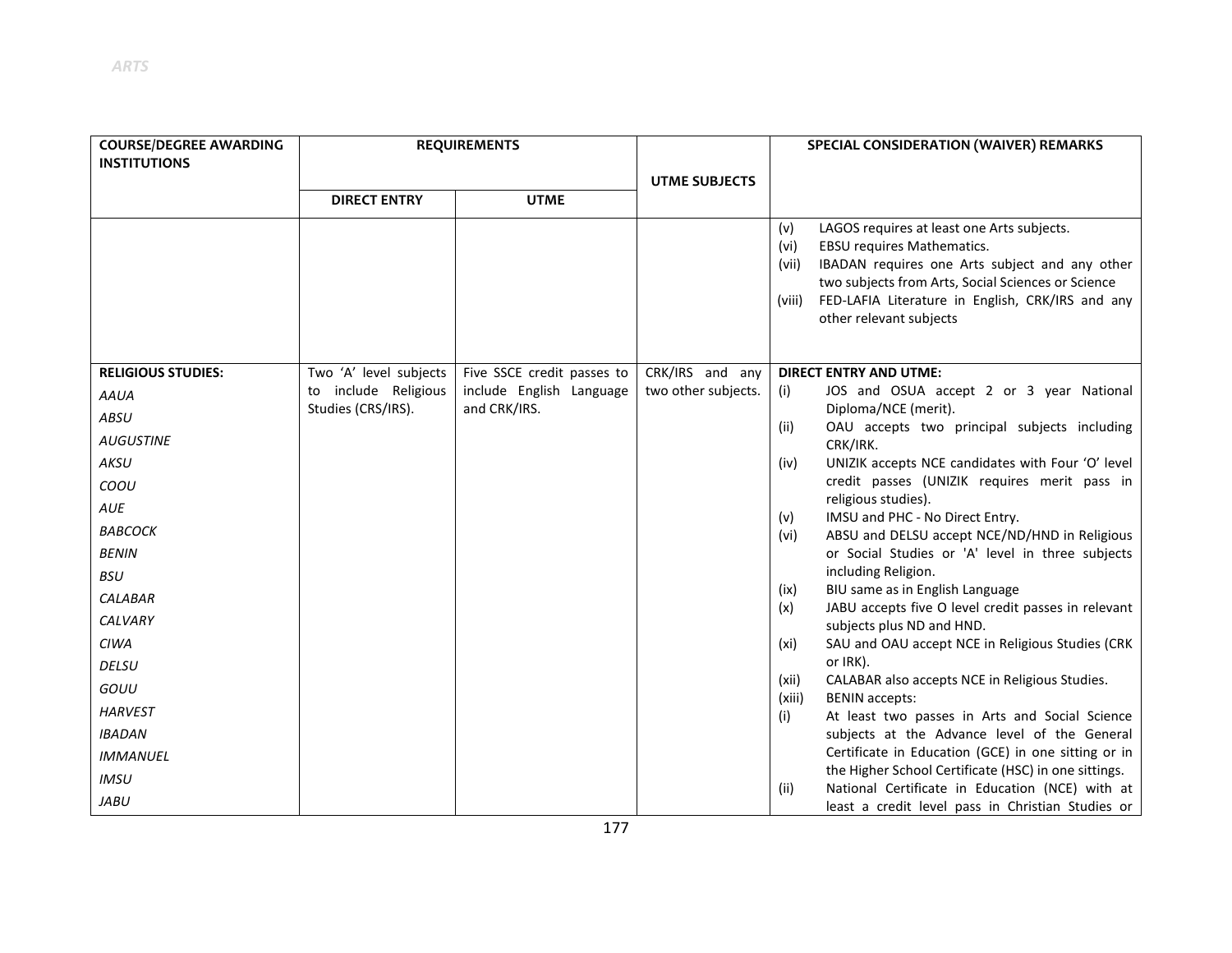| <b>COURSE/DEGREE AWARDING</b> | <b>REQUIREMENTS</b> |             |                      |                                     | SPECIAL CONSIDERATION (WAIVER) REMARKS                                                             |
|-------------------------------|---------------------|-------------|----------------------|-------------------------------------|----------------------------------------------------------------------------------------------------|
| <b>INSTITUTIONS</b>           |                     |             |                      |                                     |                                                                                                    |
|                               |                     |             | <b>UTME SUBJECTS</b> |                                     |                                                                                                    |
|                               | <b>DIRECT ENTRY</b> | <b>UTME</b> |                      |                                     |                                                                                                    |
| (with options in Ministerial  |                     |             |                      |                                     | Islamic/Arabic studies or Religious Studies or Social                                              |
| Studies)                      |                     |             |                      |                                     | Studies from a recognised College of Education. In<br>addition, candidates should have at least an |
| JOS                           |                     |             |                      |                                     | overall credit level pass.                                                                         |
| <b>MADONNA</b>                |                     |             |                      | (iii)                               | At least a Merit level pass in National Diploma in                                                 |
| <b>MCPHERSON</b>              |                     |             |                      |                                     | Mass Communication.                                                                                |
| <b>MOUNTAIN TOP</b>           |                     |             |                      | (xv)                                | AAU accepts two 'A' level passes, to include                                                       |
| <b>NDU</b>                    |                     |             |                      | subject.                            | Christian Religious Knowledge and one other Arts                                                   |
| OAU                           |                     |             |                      | (xiv)                               | OOU - CRK/IRS plus any two Arts subjects.                                                          |
| PAUL                          |                     |             |                      | (xv)                                | BENIN requires any other three subjects.                                                           |
| SAU                           |                     |             |                      | (xvi)                               | BSU accepts accept NCE/A level passes including in                                                 |
| <b>ST PETER &amp; PAUL</b>    |                     |             |                      | (xvii)                              | CRK, African Religion or its equivalent.<br>AUE requires two A' level passes to include            |
| <b>SUMMIT</b>                 |                     |             |                      |                                     | Literature in English and other Arts subjects or NCE                                               |
| <b>SWSO</b>                   |                     |             |                      |                                     | in English/Political Science                                                                       |
| <b>TANSIAN</b>                |                     |             |                      | (xix)                               | MCPHERSON accepts NCE candidates with Five 'O'                                                     |
| <b>UNIKINGS</b>               |                     |             |                      | religious studies).                 | level credit passes and requires merit pass in                                                     |
| <b>UMCA</b>                   |                     |             |                      | (xxii)                              | IBADAN accepts NCE with at least Merit in Religious                                                |
| EKSU                          |                     |             |                      | Studies.                            |                                                                                                    |
| <b>WATSI</b>                  |                     |             |                      | (xxiii)                             | UYO requires two subjects including CRS or NCE                                                     |
|                               |                     |             |                      |                                     | (Merit in 3 subjects including Christian Religious                                                 |
| <b>RELIGIOUS AND HUMAN</b>    |                     |             |                      | Studies).<br>NDU accepts:<br>(xxiv) |                                                                                                    |
| <b>RELATIONS</b>              |                     |             |                      | а.                                  | A minimum of 2 GCE (A/L) passes, one of which                                                      |
| <b>UNIZIK</b>                 |                     |             |                      |                                     | must be any one of the following subjects:                                                         |
|                               |                     |             |                      |                                     | English Language, CRK, Government/any Nigeria                                                      |
| <b>RELIGIOUS AND CULTURAL</b> |                     |             |                      | b.                                  | Language/any Arts subject.<br>The National Certificate in Education (NCE)                          |
| <b>STUDIES</b>                |                     |             |                      |                                     | provided there is merit in Christian Religious                                                     |
| AAU                           |                     |             |                      |                                     | Studies, or Islamic Religious Studies.                                                             |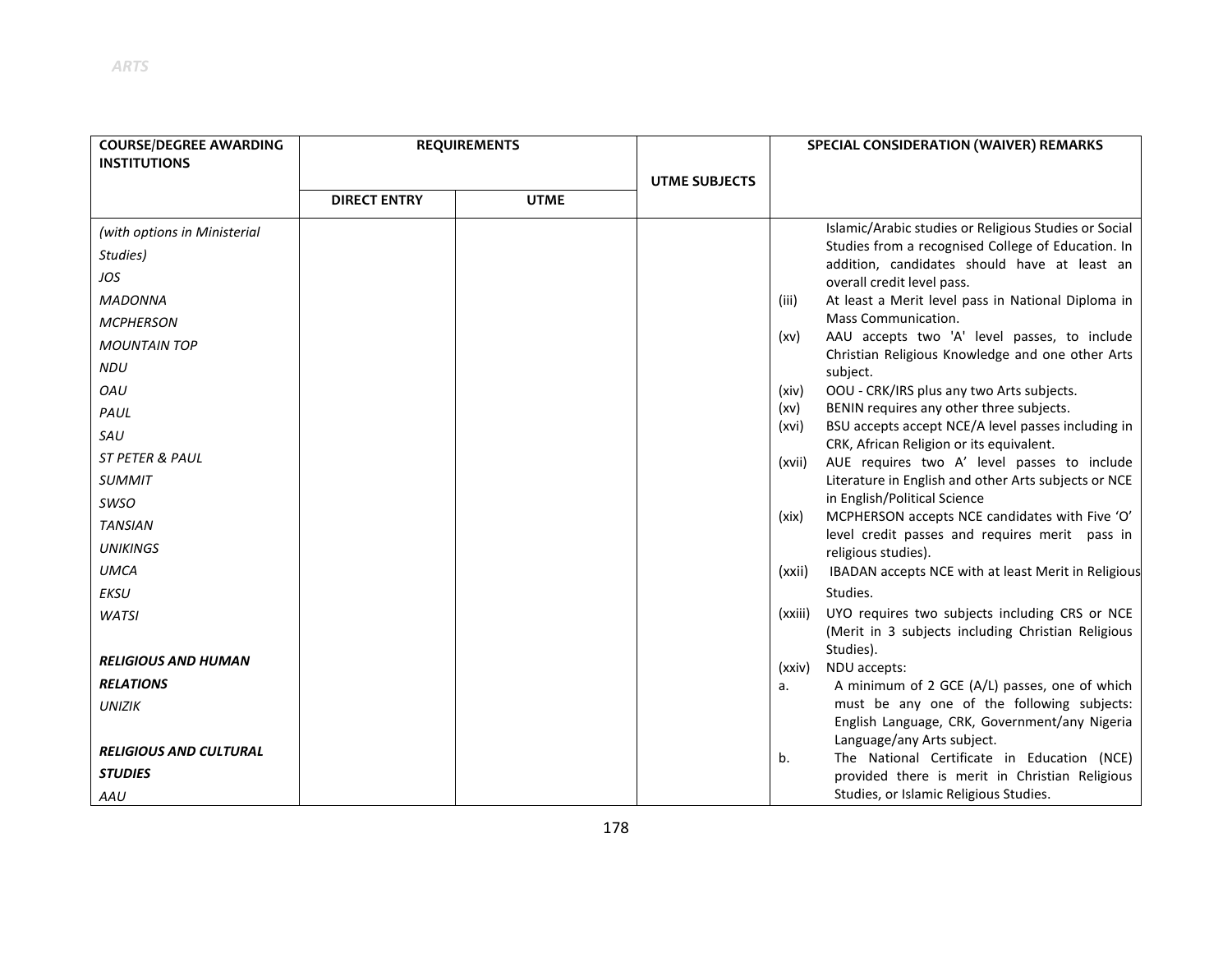| <b>COURSE/DEGREE AWARDING</b><br><b>INSTITUTIONS</b> | <b>REQUIREMENTS</b> |             |                      | SPECIAL CONSIDERATION (WAIVER) REMARKS                                                                                                                                                                                                                                                                                                                                                                                                                                                                                                                                                                                                                                                                                                                                                                                          |
|------------------------------------------------------|---------------------|-------------|----------------------|---------------------------------------------------------------------------------------------------------------------------------------------------------------------------------------------------------------------------------------------------------------------------------------------------------------------------------------------------------------------------------------------------------------------------------------------------------------------------------------------------------------------------------------------------------------------------------------------------------------------------------------------------------------------------------------------------------------------------------------------------------------------------------------------------------------------------------|
|                                                      | <b>DIRECT ENTRY</b> | <b>UTME</b> | <b>UTME SUBJECTS</b> |                                                                                                                                                                                                                                                                                                                                                                                                                                                                                                                                                                                                                                                                                                                                                                                                                                 |
| <b>UYO</b>                                           |                     |             |                      |                                                                                                                                                                                                                                                                                                                                                                                                                                                                                                                                                                                                                                                                                                                                                                                                                                 |
| PHC                                                  |                     |             |                      | <b>UTME</b><br>AAUA accepts merit at TC II in English in lieu of SSCE<br>(i)<br>English Language.                                                                                                                                                                                                                                                                                                                                                                                                                                                                                                                                                                                                                                                                                                                               |
| <b>THEOLOGY</b>                                      |                     |             |                      | BIU requires credit passes in any other four Arts or<br>(ii)                                                                                                                                                                                                                                                                                                                                                                                                                                                                                                                                                                                                                                                                                                                                                                    |
| <b>MADONNA</b>                                       |                     |             |                      | Science subjects<br>BENIN five SSCE credit passes or five Merit level<br>(iii)<br>passes in T.C. II at not more than two sittings.<br>Subjects should include English Language, Religious<br>Knowledge and two other Arts or Social Sciences<br>subjects.<br>(iv) PAUL requires five SSCE credit passes in not more<br>than two sittings (or equivalent qualification)<br>including English Language, Mathematics and three<br>Arts/Social Science subjects.<br>(viii) NDU requires five 'O' level credit passes in English,<br>Religious Studies plus three other subjects, two of<br>which must be Arts subjects.<br>GOUU requires credit pass in Mathematics.<br>(ix)<br>UYO requires credit passes in Christian Religious<br>(x)<br>Studies, English Language and any other three<br>subjects from Arts or Social Sciences. |
|                                                      |                     |             |                      | UTME. SUBJECTS:                                                                                                                                                                                                                                                                                                                                                                                                                                                                                                                                                                                                                                                                                                                                                                                                                 |
|                                                      |                     |             |                      | AAU and OAU require CRK/IRS and one Art subject<br>(i)<br>and an Arts or a Social Science subject.                                                                                                                                                                                                                                                                                                                                                                                                                                                                                                                                                                                                                                                                                                                              |
|                                                      |                     |             |                      | AAUA and EKSU require Two Arts subjects and one<br>(ii)<br>other subject.                                                                                                                                                                                                                                                                                                                                                                                                                                                                                                                                                                                                                                                                                                                                                       |
|                                                      |                     |             |                      | BENIN accepts ant three subjects.<br>(iii)                                                                                                                                                                                                                                                                                                                                                                                                                                                                                                                                                                                                                                                                                                                                                                                      |
|                                                      |                     |             |                      | SAU requires CRS, Government or History and any<br>(vi)<br>other Arts subjects.                                                                                                                                                                                                                                                                                                                                                                                                                                                                                                                                                                                                                                                                                                                                                 |
|                                                      |                     |             |                      | (vii) UYO requires Christian Religious Studies and other<br>two subjects from Arts or Social Sciences.                                                                                                                                                                                                                                                                                                                                                                                                                                                                                                                                                                                                                                                                                                                          |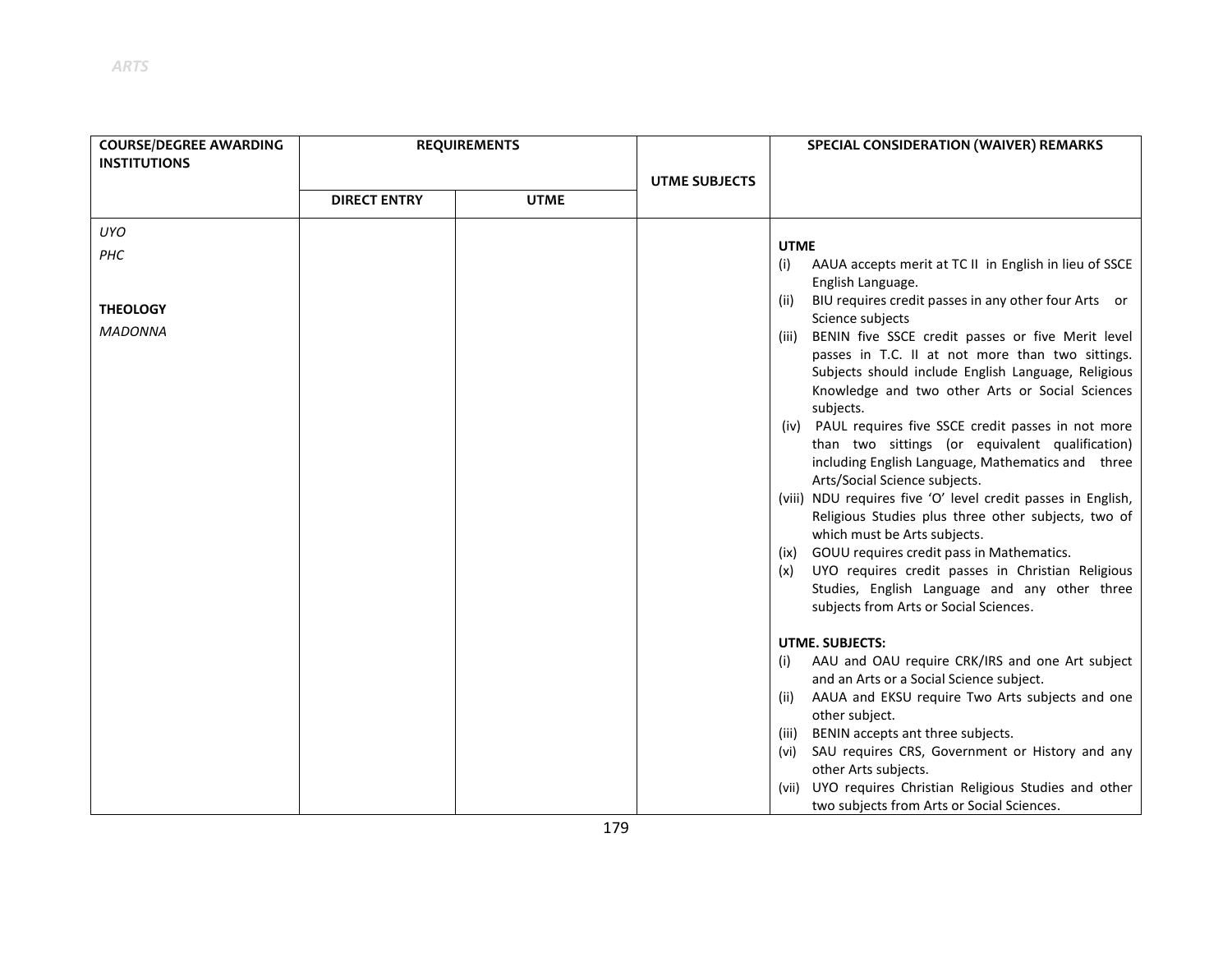| <b>COURSE/DEGREE AWARDING</b>         | <b>REQUIREMENTS</b>                      |                                         |                                   | SPECIAL CONSIDERATION (WAIVER) REMARKS                                                                                                                                                                                                                                                                                                                                                                                                                                                       |
|---------------------------------------|------------------------------------------|-----------------------------------------|-----------------------------------|----------------------------------------------------------------------------------------------------------------------------------------------------------------------------------------------------------------------------------------------------------------------------------------------------------------------------------------------------------------------------------------------------------------------------------------------------------------------------------------------|
| <b>INSTITUTIONS</b>                   |                                          |                                         |                                   |                                                                                                                                                                                                                                                                                                                                                                                                                                                                                              |
|                                       |                                          |                                         | <b>UTME SUBJECTS</b>              |                                                                                                                                                                                                                                                                                                                                                                                                                                                                                              |
|                                       | <b>DIRECT ENTRY</b>                      | <b>UTME</b>                             |                                   |                                                                                                                                                                                                                                                                                                                                                                                                                                                                                              |
| <b>COMPARATIVE RELIGIOUS</b>          | Two 'A' level passes in                  | Five SSCE credit passes to              | CRK/IRS and two                   | UTME.                                                                                                                                                                                                                                                                                                                                                                                                                                                                                        |
| <b>STUDIES</b>                        | Christian /<br>Islamic                   | include English Language,               | other Arts or Social              | ILORIN accepts candidates who do not have Christian<br>(i)                                                                                                                                                                                                                                                                                                                                                                                                                                   |
| <b>ILORIN</b>                         | Religious Studies and                    | Islamic Studies and three               | Science subjects.                 | Religions Knowledge or Islamic Studies<br>but<br>who                                                                                                                                                                                                                                                                                                                                                                                                                                         |
|                                       | other<br>Arts/<br>any                    | Arts/Social<br>other                    |                                   | meet other UTME entry requirement.                                                                                                                                                                                                                                                                                                                                                                                                                                                           |
|                                       | Science/Social Science<br>subjects.      | Science/Science subjects.               |                                   |                                                                                                                                                                                                                                                                                                                                                                                                                                                                                              |
|                                       |                                          |                                         |                                   |                                                                                                                                                                                                                                                                                                                                                                                                                                                                                              |
|                                       | ii) ND/ NCE in Christian                 |                                         |                                   |                                                                                                                                                                                                                                                                                                                                                                                                                                                                                              |
|                                       | /Islamic Studies.                        |                                         |                                   |                                                                                                                                                                                                                                                                                                                                                                                                                                                                                              |
| <b>YORUBA</b>                         | Two 'A' level passes to                  | Five SSCE credit passes to              | Yoruba and two                    | <b>DIRECT ENTRY:</b>                                                                                                                                                                                                                                                                                                                                                                                                                                                                         |
| <b>AAUA</b>                           | <b>or</b>                                |                                         | other subjects in                 | ILORIN require NCE in Yoruba and Social Science<br>(i)                                                                                                                                                                                                                                                                                                                                                                                                                                       |
| <b>FOUNTAIN</b>                       |                                          |                                         |                                   |                                                                                                                                                                                                                                                                                                                                                                                                                                                                                              |
| <b>IBADAN</b>                         |                                          |                                         |                                   |                                                                                                                                                                                                                                                                                                                                                                                                                                                                                              |
| <b>ILORIN</b>                         |                                          |                                         |                                   | Accepts also accepts NCE to include Yoruba and                                                                                                                                                                                                                                                                                                                                                                                                                                               |
|                                       |                                          |                                         |                                   | another Arts or Social Science subject at Merit or                                                                                                                                                                                                                                                                                                                                                                                                                                           |
|                                       |                                          |                                         |                                   | better still Credit level.                                                                                                                                                                                                                                                                                                                                                                                                                                                                   |
|                                       |                                          |                                         |                                   |                                                                                                                                                                                                                                                                                                                                                                                                                                                                                              |
|                                       |                                          |                                         |                                   |                                                                                                                                                                                                                                                                                                                                                                                                                                                                                              |
|                                       |                                          |                                         |                                   | UTME.                                                                                                                                                                                                                                                                                                                                                                                                                                                                                        |
|                                       |                                          |                                         |                                   | LAGOS accepts Yoruba, English and at least one of<br>(i)                                                                                                                                                                                                                                                                                                                                                                                                                                     |
|                                       |                                          |                                         |                                   | CRK/IRS/French, Igbo and Hausa and other subjects                                                                                                                                                                                                                                                                                                                                                                                                                                            |
|                                       |                                          |                                         |                                   |                                                                                                                                                                                                                                                                                                                                                                                                                                                                                              |
|                                       |                                          |                                         |                                   |                                                                                                                                                                                                                                                                                                                                                                                                                                                                                              |
|                                       |                                          |                                         |                                   |                                                                                                                                                                                                                                                                                                                                                                                                                                                                                              |
|                                       |                                          |                                         |                                   | be Yoruba                                                                                                                                                                                                                                                                                                                                                                                                                                                                                    |
|                                       |                                          |                                         |                                   | (iii) ILORIN accepts candidates who do not offer Yoruba                                                                                                                                                                                                                                                                                                                                                                                                                                      |
|                                       |                                          |                                         |                                   | (Language/Literature) but meet other UTME entry                                                                                                                                                                                                                                                                                                                                                                                                                                              |
|                                       |                                          |                                         |                                   | requirement.                                                                                                                                                                                                                                                                                                                                                                                                                                                                                 |
|                                       |                                          |                                         |                                   | (iv)                                                                                                                                                                                                                                                                                                                                                                                                                                                                                         |
| OAU<br>OOU<br>POL-ACAD<br><b>EKSU</b> | include Yoruba<br>Literature in English. | include Yoruba and English<br>Language. | or<br>Social<br>Arts<br>Sciences. | subject.<br>IBADAN accepts Two 'A' level passes to include<br>(ii)<br>Yoruba and another Arts or Social Science subject.<br>OAU accepts NCE in Yoruba (with merit and above).<br>(iv)<br>listed under Igbo.<br>IBADAN requires 5 'O' level Credits at ONE sittings or<br>(ii)<br>6 'O' level Credits at TWO sittings including English<br>Language and two Arts subjects one of which must<br>OAU requires Five 'O' level credit passes to include<br>English Language and any Arts subject. |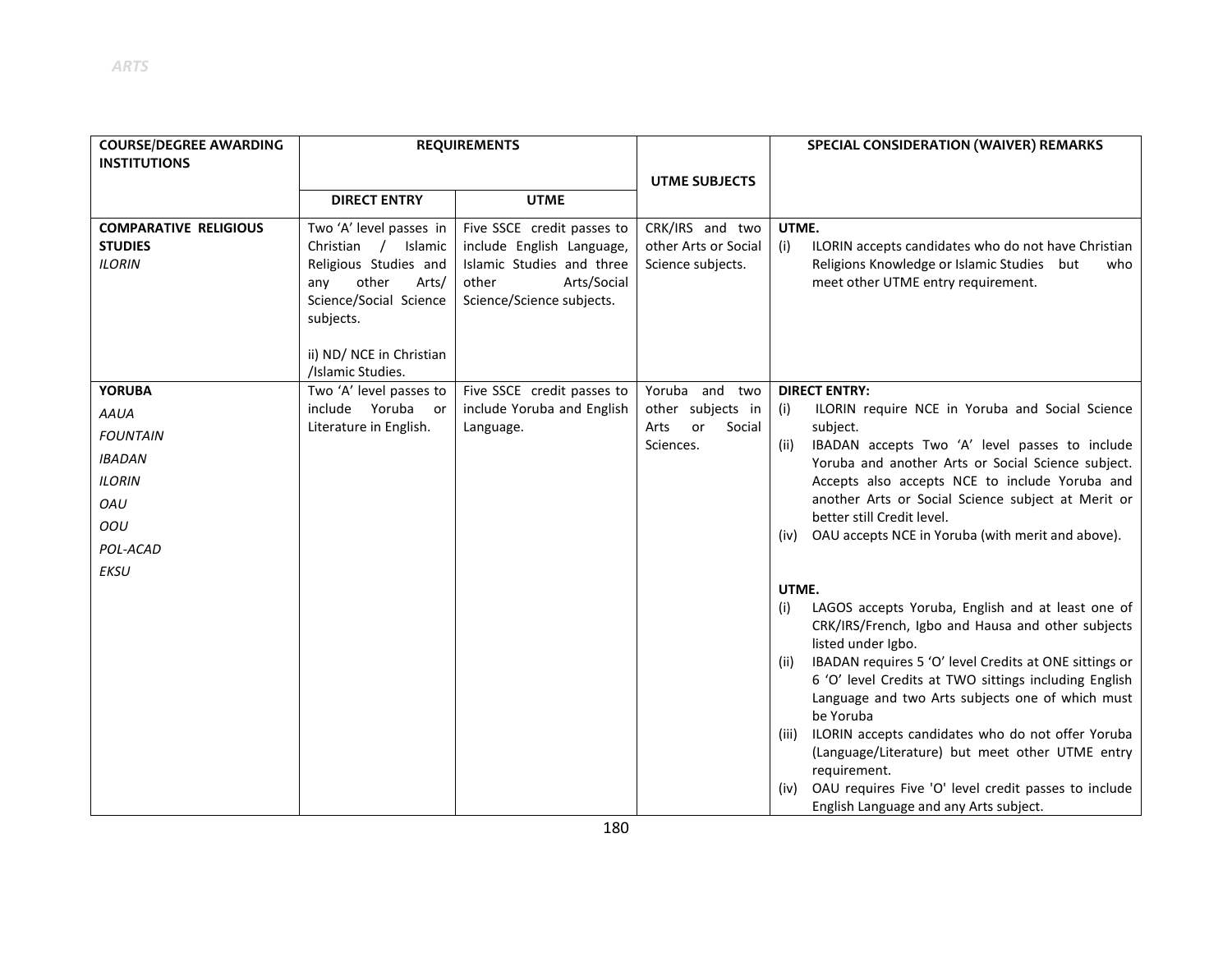| <b>COURSE/DEGREE AWARDING</b><br><b>INSTITUTIONS</b> | <b>REQUIREMENTS</b>                                                                |                                                                                     |                                                                            | SPECIAL CONSIDERATION (WAIVER) REMARKS                                                                                                                                                                                                                                                                                                                                                                                                                                                                         |
|------------------------------------------------------|------------------------------------------------------------------------------------|-------------------------------------------------------------------------------------|----------------------------------------------------------------------------|----------------------------------------------------------------------------------------------------------------------------------------------------------------------------------------------------------------------------------------------------------------------------------------------------------------------------------------------------------------------------------------------------------------------------------------------------------------------------------------------------------------|
|                                                      | <b>DIRECT ENTRY</b>                                                                | <b>UTME</b>                                                                         | <b>UTME SUBJECTS</b>                                                       |                                                                                                                                                                                                                                                                                                                                                                                                                                                                                                                |
| <b>ANTHROPOLOGY</b><br><b>IBADAN</b>                 | Any two 'A'<br>level<br>passes in Arts subjects.                                   | Five SSCE credit passes to<br>include<br>one<br>οf<br>Government/History,           | three<br>Any<br>of<br>History, CRK/IRK,<br>Geography,                      | <b>UTME. SUBJECTS:</b><br>LAGOS - Yoruba, any one of French, History, Hausa,<br>(i)<br>Igbo, CRK/IRS plus any Arts or Social Science as listed<br>under Igbo.<br>IBADAN - Yoruba and two other subjects in Arts or<br>(ii)<br>Social Science.<br>(iii) OAU requires Use of English and three subjects from<br>Arts and/or Social Sciences.<br>OOU - Yoruba and two Arts subjects.<br>(iv)<br><b>DIRECT ENTRY:</b><br>IBADAN accepts' level passes in Geography,<br>(i)<br>Economics, Government and Sociology. |
|                                                      |                                                                                    | Religious<br>Studies,<br>Geography and Economics.                                   | Economics,<br>Literature<br>in<br>English<br>and<br>French.                | UTME.<br>IBADAN requires credit passes in English Language<br>(i)<br>and any other three Arts subjects.                                                                                                                                                                                                                                                                                                                                                                                                        |
| <b>FULFULDE</b><br><b>MAIDUGURI</b><br><b>BASU</b>   | Two 'A' level passes in<br>Arts and Social Science<br>subjects.                    | Five SSCE credit passes in<br>Arts/Social<br>Science<br>subjects.                   | three<br>Any<br>Arts<br>subjects.                                          | <b>DIRECT ENTRY:</b><br>(i)<br>MAIDUGURI accepts Certificate in Fulfulde and<br>NCE in Fulfulde.                                                                                                                                                                                                                                                                                                                                                                                                               |
| <b>EFIK-IBIBIO</b><br>UYO                            | Two 'A' level passes or<br>equivalent in Arts or<br>Social<br>Science<br>subjects. | Five SSCE credit passes or<br>equivalent<br>including<br>English Language and Efik. | Lit. in English and<br>two other Arts or<br>Social<br>Science<br>subjects. | <b>DIRECT ENTRY</b><br>(i)<br>UYO accepts NCE merit in Efik/Ibibio.                                                                                                                                                                                                                                                                                                                                                                                                                                            |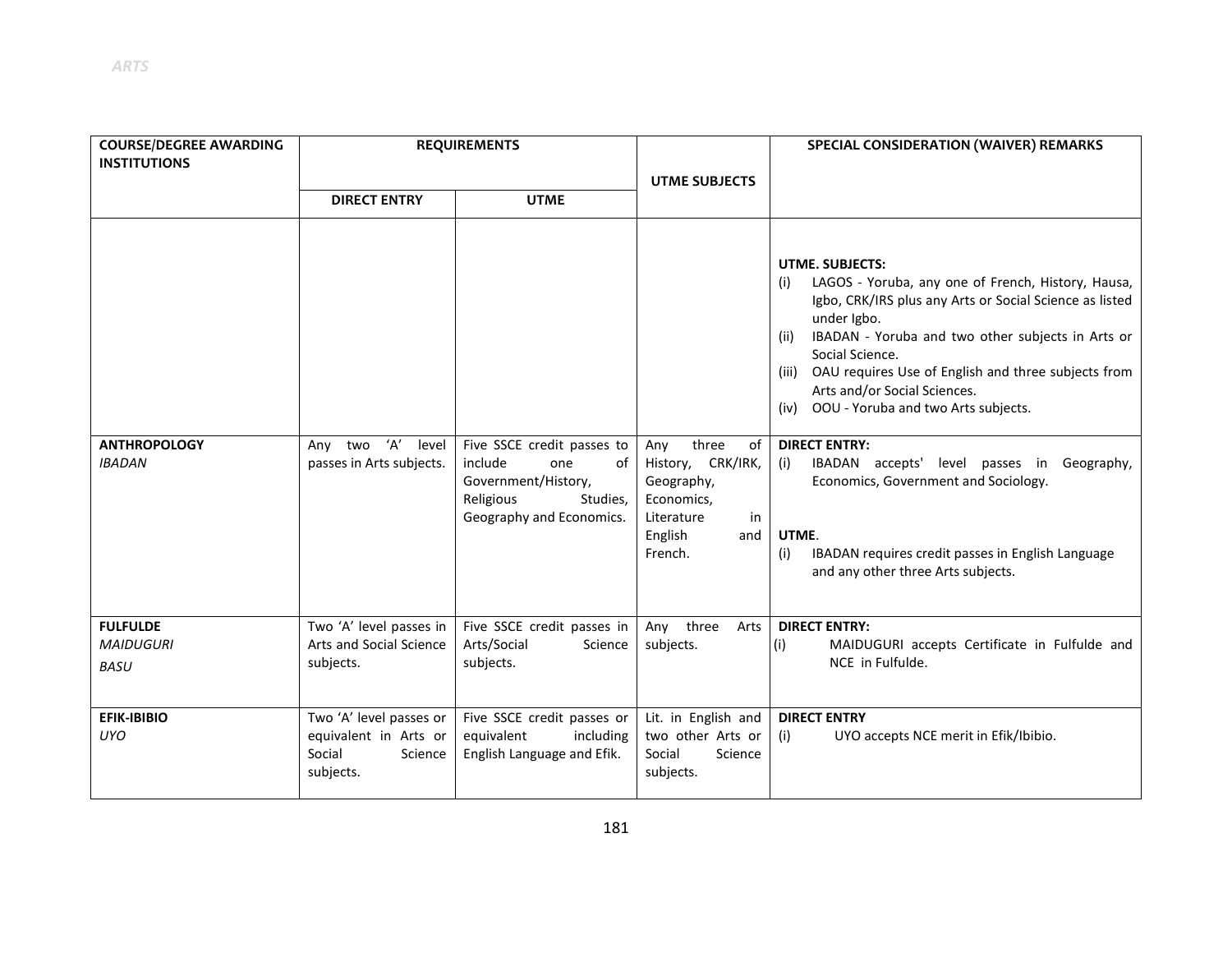| <b>COURSE/DEGREE AWARDING</b>               | <b>REQUIREMENTS</b>     |                                        |                      | SPECIAL CONSIDERATION (WAIVER) REMARKS                                                                                                                                                                                                                                                                                                                                                                                                                                                    |
|---------------------------------------------|-------------------------|----------------------------------------|----------------------|-------------------------------------------------------------------------------------------------------------------------------------------------------------------------------------------------------------------------------------------------------------------------------------------------------------------------------------------------------------------------------------------------------------------------------------------------------------------------------------------|
| <b>INSTITUTIONS</b>                         |                         |                                        |                      |                                                                                                                                                                                                                                                                                                                                                                                                                                                                                           |
|                                             |                         |                                        | <b>UTME SUBJECTS</b> |                                                                                                                                                                                                                                                                                                                                                                                                                                                                                           |
|                                             | <b>DIRECT ENTRY</b>     | <b>UTME</b>                            |                      |                                                                                                                                                                                                                                                                                                                                                                                                                                                                                           |
| <b>COMMUNICATION ARTS</b>                   | Two 'A' level passes or | Five SSCE credit passes or             | Any three Arts or    | <b>DIRECT ENTRY AND UTME:</b>                                                                                                                                                                                                                                                                                                                                                                                                                                                             |
| <b>BOWEN</b>                                | equivalent in Arts or   | equivalent<br>including                | Science<br>Social    | IBADAN accepts ND Mass Communication (Upper<br>(i)                                                                                                                                                                                                                                                                                                                                                                                                                                        |
| UYO                                         | Social<br>Science       | English Language, Lit. in              | subjects.            | Credit). Applicant must in addition, have passed                                                                                                                                                                                                                                                                                                                                                                                                                                          |
|                                             | subjects.               | Arts/Music<br>English,                 |                      | Literature in English at 'O' level to qualify for Direct                                                                                                                                                                                                                                                                                                                                                                                                                                  |
| <b>COMMUNICATION AND</b>                    |                         | the<br>depending<br>on<br>combination. |                      | Entry Admissions. Accepts alo 2 'A' level passes to<br>include Literature in English and one other Arts or                                                                                                                                                                                                                                                                                                                                                                                |
| <b>LANGUAGE ARTS</b>                        |                         |                                        |                      | Social Science subject.                                                                                                                                                                                                                                                                                                                                                                                                                                                                   |
| <b>IBADAN</b>                               |                         |                                        |                      |                                                                                                                                                                                                                                                                                                                                                                                                                                                                                           |
|                                             |                         |                                        |                      | UTME:                                                                                                                                                                                                                                                                                                                                                                                                                                                                                     |
|                                             |                         |                                        |                      | UYO requires a P.7 in Mathematics.<br>(i)                                                                                                                                                                                                                                                                                                                                                                                                                                                 |
| <b>COMMUNICATION STUDIES</b><br><b>CIWA</b> |                         |                                        |                      | IBADAN requires 5 'O' Level Credits at one sitting or<br>(ii)<br>6 'O' Level Credits at 2 sittings to include English<br>Language, two Arts to include Lit-in-English and any<br>other three or four subjects from Arts, Social<br>Sciences or Science [Please note that Government<br>and Economics are not Arts subjects].<br>BOWEN requires 5 'O' level Credits to include<br>(iii)<br>English Language, Literature in English and any<br>other three Arts or Social Science subjects. |
|                                             |                         |                                        |                      | UTME SUBJECTS:<br>UYO - Music/Literature in English/Fine Arts and any<br>(i)<br>two Arts or Social Science subjects.<br>BOWEN and IGBINEDION accept any other subjects<br>(ii)<br>in addition to Literature in English.                                                                                                                                                                                                                                                                   |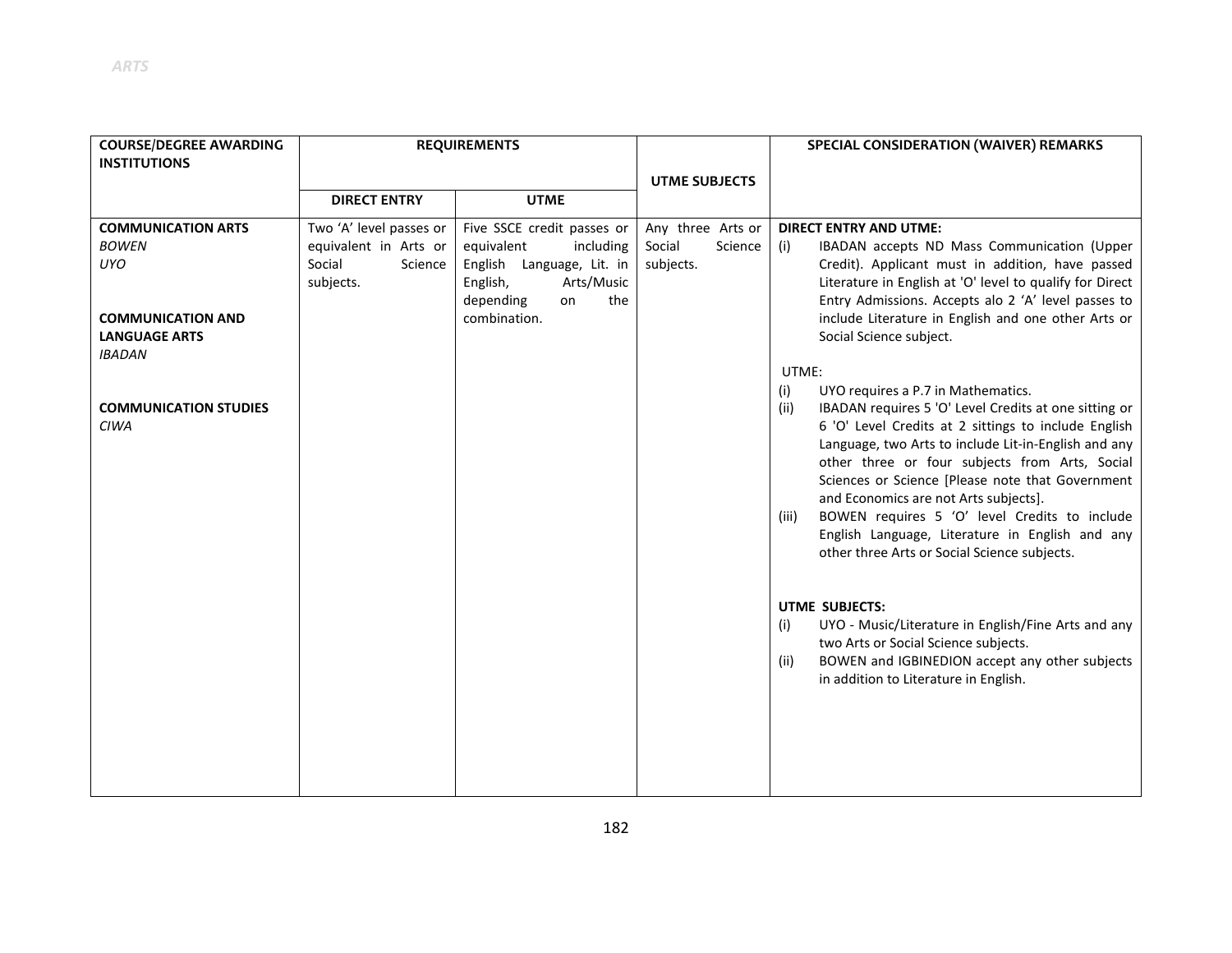| <b>COURSE/DEGREE AWARDING</b><br><b>INSTITUTIONS</b>                                                                                                                                                                                                                                                                                                                                                                               | <b>REQUIREMENTS</b>                                                                                                                                              |                                                                                                                                                                                                                                                                                                          |                                                                                                    | <b>SPECIAL CONSIDERATION (WAIVER) REMARKS</b>                                                                                                                                                                                                                                                                                                                                                                        |
|------------------------------------------------------------------------------------------------------------------------------------------------------------------------------------------------------------------------------------------------------------------------------------------------------------------------------------------------------------------------------------------------------------------------------------|------------------------------------------------------------------------------------------------------------------------------------------------------------------|----------------------------------------------------------------------------------------------------------------------------------------------------------------------------------------------------------------------------------------------------------------------------------------------------------|----------------------------------------------------------------------------------------------------|----------------------------------------------------------------------------------------------------------------------------------------------------------------------------------------------------------------------------------------------------------------------------------------------------------------------------------------------------------------------------------------------------------------------|
|                                                                                                                                                                                                                                                                                                                                                                                                                                    | <b>DIRECT ENTRY</b>                                                                                                                                              | <b>UTME</b>                                                                                                                                                                                                                                                                                              | <b>UTME SUBJECTS</b>                                                                               |                                                                                                                                                                                                                                                                                                                                                                                                                      |
| <b>B.A. (SINGLE &amp; COMBINED</b><br><b>HONS) IN MODERN</b><br><b>LANGUAGES:</b><br><b>UNN</b><br>with options in:<br>French, German & Russian<br><b>PROGRAMME A:</b><br>Four Year Degree Programme<br>in French/German & French/<br>Russian.<br><b>PROGRAMME B:</b><br>Single Hons Degree Programme<br>in French, German & Russian<br>with Special Remedial Courses.<br><b>CHINESE STUDIES</b><br>KASU<br>LAGOS<br><b>UNIZIK</b> | (i) Two 'A' level passes<br><b>NCE</b><br>including<br>or<br>for<br>French<br>French<br>programme.<br>Two 'A' level<br>(ii)<br>passes or NCE in any<br>subjects. | passes or NCE including<br>for<br>French<br>French<br>programme.<br>(ii) Two 'A' level passes or<br>NCE in any subjects.<br>For programme A, 5 SSCE<br>credit passes including<br>English<br>Language<br>and<br>French.<br>For Programme B credit<br>passes in English Language<br>and 4 other subjects. | For Programme A<br>French and any<br>other two subjects.<br>For Programme B<br>any three subjects. | <b>DIRECT ENTRY:</b><br>UNN accepts French only: Passes in French and<br>(i)<br>any other subject at NCE 'A' levels plus 'O' level<br>credit in English Language or its equivalent.<br>CALABAR accepts NCE/ND (merit/credit) in<br>(ii)<br>French and Language Studies.<br><b>DIRECT ENTRY AND UTME:</b><br>UNN requires for Programme B, Credit in History<br>(i)<br>or English Literature and four other subjects. |
| YORUBA AND<br><b>COMMUNICATION ARTS</b><br>LASU<br>with options in:<br>ii. Yoruba/French<br>iii. Yoruba/Philosophy<br>iv. Yoruba/History and<br><b>International Studies</b>                                                                                                                                                                                                                                                       | <b>NCE Yoruba</b>                                                                                                                                                | Five SSCE credit passes in<br>English Language Yoruba<br>plus any other three (3)<br>subjects.                                                                                                                                                                                                           | Yoruba, and any<br>two other subject.                                                              | UTME:<br>LASU may accept any other Arts/Social Science subject<br>(i)<br>in lieu of Yoruba.                                                                                                                                                                                                                                                                                                                          |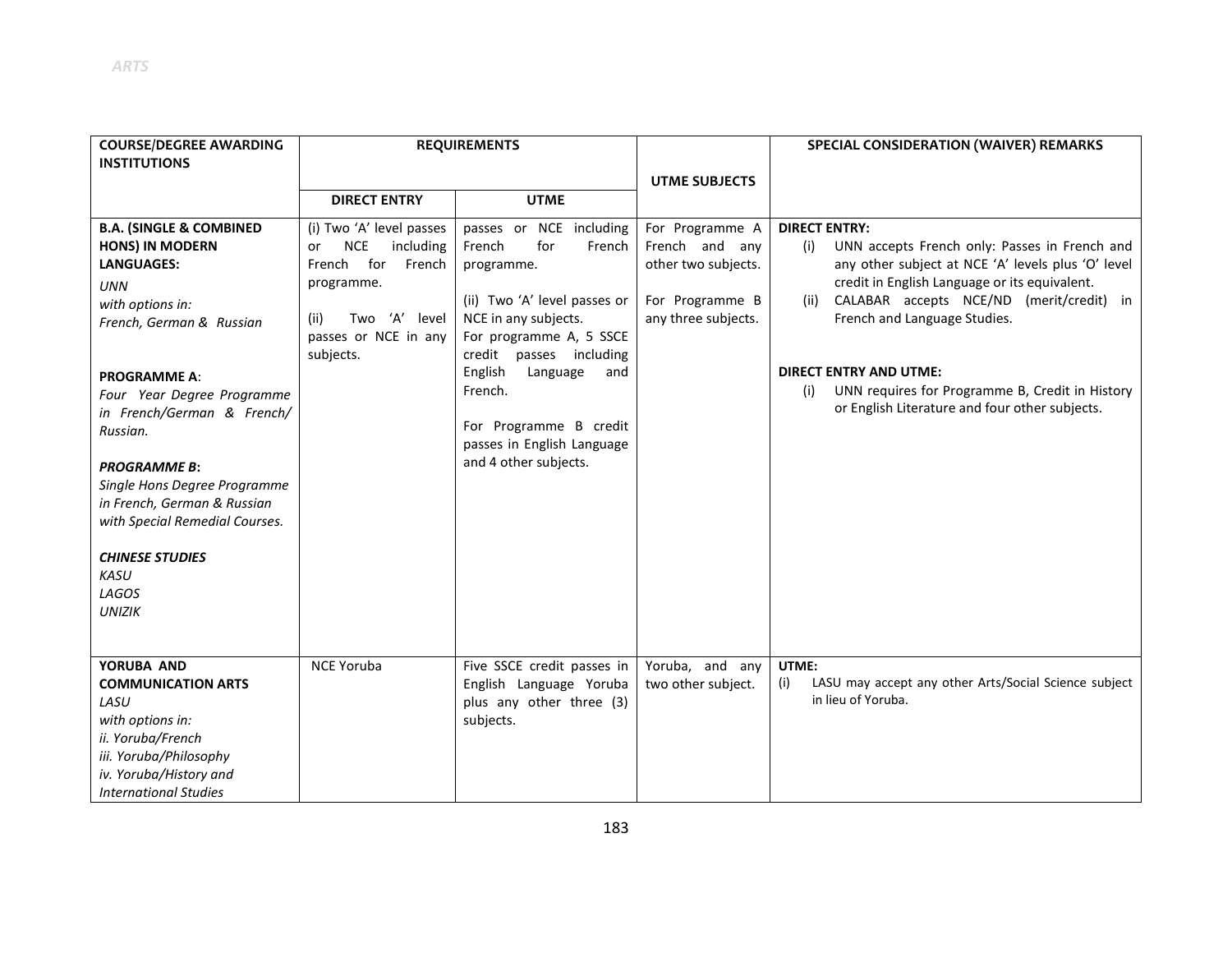| <b>COURSE/DEGREE AWARDING</b><br><b>INSTITUTIONS</b>                                                | <b>REQUIREMENTS</b>               |                                                                          | <b>UTME SUBJECTS</b>                    | SPECIAL CONSIDERATION (WAIVER) REMARKS                                                                                                                                                                                                                            |
|-----------------------------------------------------------------------------------------------------|-----------------------------------|--------------------------------------------------------------------------|-----------------------------------------|-------------------------------------------------------------------------------------------------------------------------------------------------------------------------------------------------------------------------------------------------------------------|
|                                                                                                     | <b>DIRECT ENTRY</b>               | <b>UTME</b>                                                              |                                         |                                                                                                                                                                                                                                                                   |
| v. Yoruba/Religious Studies<br>vi. Yoruba/Music<br>vii. Yoruba/Theatre Arts                         |                                   |                                                                          |                                         |                                                                                                                                                                                                                                                                   |
| <b>GEOGRAPHY</b>                                                                                    | No Direct Entry                   | Five SSCE credit passes to                                               | Geography<br>and                        | UTME:                                                                                                                                                                                                                                                             |
| FED-LOKOJA                                                                                          |                                   | include English Language,<br>Geography and any other                     | any two other Arts<br>or Social Science | FED-LOKOJA requires five SSCE passes in English<br>(i)                                                                                                                                                                                                            |
| <b>FED-LAFIA</b>                                                                                    |                                   | subjects<br>three<br>from                                                | subject.                                | Language, Mathematics, Geography and any two from                                                                                                                                                                                                                 |
| <b>FED-KASHERE</b><br><b>FED-NDUFU</b>                                                              |                                   | Arts/Social Sciences with at<br>least<br>a<br>in<br>pass<br>Mathematics. |                                         | Science or Social Science.                                                                                                                                                                                                                                        |
|                                                                                                     |                                   |                                                                          |                                         | <b>UTME SUBJECTS:</b><br>FED-LOKOJA requires Geography and any two subjects<br>(i)<br>from Science or Social Science.                                                                                                                                             |
| <b>POLITICAL SCIENCE</b>                                                                            | Two A' level passes to            | Five SSCE credit passes to                                               | Government/Histo                        | <b>DIRECT ENTRY</b>                                                                                                                                                                                                                                               |
| <b>AUE</b>                                                                                          | include Government<br>or History. | include English Language,<br>Government/History and                      | ry and two other<br>Social Science or   | AUE in addition to O' level requirements accepts GCE<br>(i)<br>A' level or HSC/NCE pass in Economics or Business                                                                                                                                                  |
| FED-LOKOJA                                                                                          |                                   | any other three subjects                                                 | Arts subject.                           | Management and at least one other subject; or ND                                                                                                                                                                                                                  |
| <b>FED-KASHERE</b>                                                                                  |                                   | from Arts/Social Science                                                 |                                         | Business Administration (Upper credit) from                                                                                                                                                                                                                       |
| <b>FED-WUKARI</b>                                                                                   |                                   | with at least a pass in<br>Mathematics.                                  |                                         | recognised Polytechnics.                                                                                                                                                                                                                                          |
| <b>FED-NDUFU</b>                                                                                    |                                   |                                                                          |                                         |                                                                                                                                                                                                                                                                   |
| <b>FEDOTUOKE</b>                                                                                    |                                   |                                                                          |                                         | U.T.M.E                                                                                                                                                                                                                                                           |
| PLSU<br><b>POLITICAL</b><br><b>SCIENCE</b><br><b>AND</b><br><b>CONFLICT RESOLUTION</b><br>AL-HIKMAH |                                   |                                                                          |                                         | AUE accepts five O' level credit passes obtained at<br>(i)<br>not more than two sittings in relevant subjects to<br>include English Language, Government, Mathematics<br>and any other two Social Science subjects.<br>FED-WUKARI - Same as in Economics.<br>(ii) |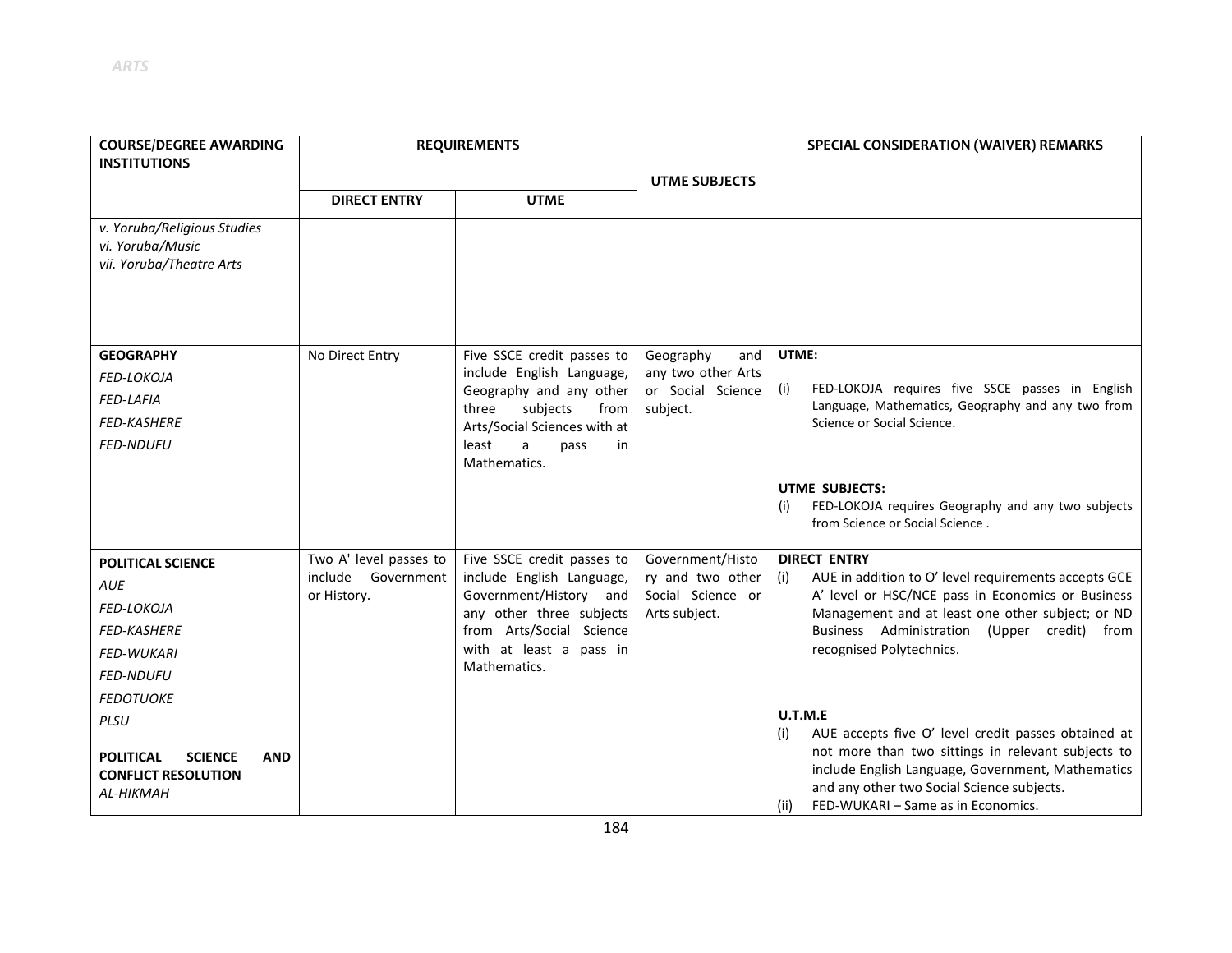| <b>COURSE/DEGREE AWARDING</b>                                  | <b>REQUIREMENTS</b> |                                                                                                   |                                         | SPECIAL CONSIDERATION (WAIVER) REMARKS                                                                                                                                                                                            |
|----------------------------------------------------------------|---------------------|---------------------------------------------------------------------------------------------------|-----------------------------------------|-----------------------------------------------------------------------------------------------------------------------------------------------------------------------------------------------------------------------------------|
| <b>INSTITUTIONS</b>                                            |                     |                                                                                                   |                                         |                                                                                                                                                                                                                                   |
|                                                                | <b>DIRECT ENTRY</b> | <b>UTME</b>                                                                                       | <b>UTME SUBJECTS</b>                    |                                                                                                                                                                                                                                   |
|                                                                |                     |                                                                                                   |                                         | FED-LOKOJA requires credit passes in English<br>(iii)<br>Language, Government/History, two Social Science<br>subjects and any other subject. Candidates must<br>have at least a pass in Mathematics.<br><b>U.T.M.E. SUBJECTS:</b> |
|                                                                |                     |                                                                                                   |                                         | AUE accepts Mathematics, Government and any<br>(i)<br>other Social Science subject.                                                                                                                                               |
| <b>PSYCHOLOGY</b><br><b>COVENANT</b>                           |                     | Five SSCE credit passes to<br>include English Language,                                           | Government<br>and<br>any two other Arts |                                                                                                                                                                                                                                   |
| PLSU                                                           |                     | mathematics, Biology and<br>any two relevant subject                                              | and<br>Science<br>subjects              |                                                                                                                                                                                                                                   |
|                                                                |                     | from Arts, Social Science or<br>Science subject as specified                                      |                                         |                                                                                                                                                                                                                                   |
|                                                                |                     | by the institution                                                                                |                                         |                                                                                                                                                                                                                                   |
| <b>SOCIOLOGY</b><br><b>COVENANT</b>                            |                     | Five SSCE credit passes to<br>include English Language,                                           | Government/Histo<br>ry plus two other   | U.T.M.E<br>(i)<br>PLSU requires credit pass in English Language and                                                                                                                                                               |
| <b>FED-KASHERE</b>                                             |                     | Mathematics,                                                                                      | Social Science/Arts                     | three Social science or Arts subjects plus at least a                                                                                                                                                                             |
| <b>FED-NDUFU</b><br>PLSU                                       |                     | History/Government/Econ<br>omics one Science subject<br>and ant Arts or Social<br>Science subject | subject                                 | pass in Mathematics.                                                                                                                                                                                                              |
| <b>SOCIOLOGY AND</b><br><b>ANTHROPOLGY</b><br><b>FEDOTUOKE</b> |                     |                                                                                                   |                                         |                                                                                                                                                                                                                                   |